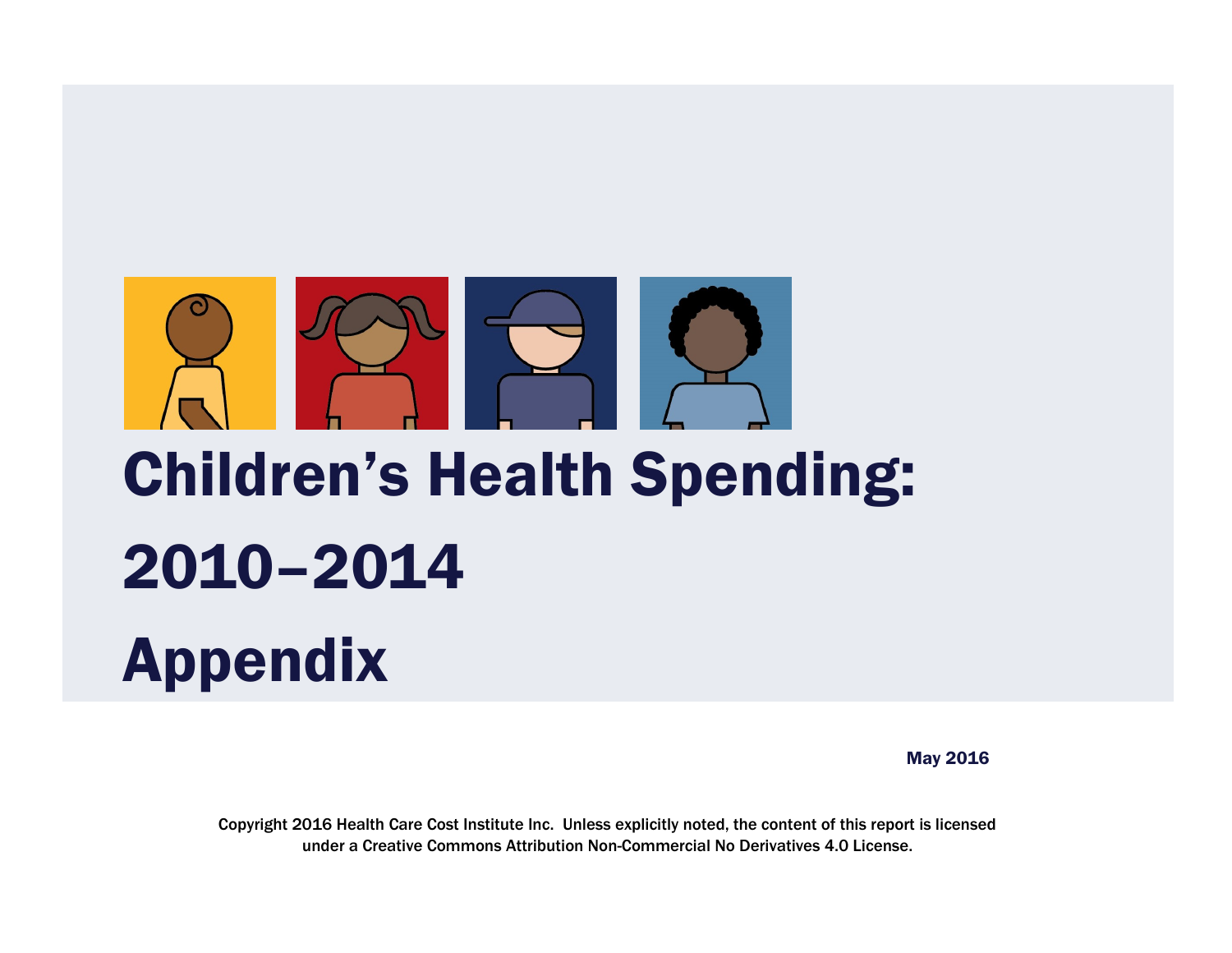# Table A1: Per Capita Health Care Spending for Children (Ages 0-18): 2010—2014

|                                 | 2010    | 2011    | 2012    | 2013    | 2014    | <b>Percent</b><br><b>Change</b><br>2010/2011 | <b>Percent</b><br><b>Change</b><br>2011/2012 | <b>Percent</b><br>Change<br>2012/2013 | <b>Percent</b><br>Change<br>2013/2014 |
|---------------------------------|---------|---------|---------|---------|---------|----------------------------------------------|----------------------------------------------|---------------------------------------|---------------------------------------|
| Per Capita, Children            | \$2,183 | \$2,356 | \$2,458 | \$2,570 | \$2,660 | 7.9%                                         | 4.3%                                         | 4.5%                                  | 3.5%                                  |
| <b>Age Group</b>                |         |         |         |         |         |                                              |                                              |                                       |                                       |
| Infants and Toddlers (Ages 0-3) | \$4,041 | \$4,374 | \$4,541 | \$4,818 | \$4,879 | 8.2%                                         | 3.8%                                         | 6.1%                                  | 1.3%                                  |
| Younger Children (Ages 4-8)     | \$1,489 | \$1,610 | \$1,658 | \$1,697 | \$1,745 | 8.1%                                         | 3.0%                                         | 2.4%                                  | 2.9%                                  |
| Pre-Teens (Ages 9-13)           | \$1,542 | \$1,698 | \$1,775 | \$1,850 | \$1,940 | 10.1%                                        | 4.5%                                         | 4.2%                                  | 4.9%                                  |
| Teenagers (Ages 14-18)          | \$2,329 | \$2,488 | \$2,628 | \$2,733 | \$2,856 | 6.8%                                         | 5.6%                                         | 4.0%                                  | 4.5%                                  |
| <b>Gender</b>                   |         |         |         |         |         |                                              |                                              |                                       |                                       |
| <b>Boys</b>                     | \$2,297 | \$2,486 | \$2,593 | \$2,713 | \$2,785 | 8.2%                                         | 4.3%                                         | 4.6%                                  | 2.7%                                  |
| Girls                           | \$2,063 | \$2,219 | \$2,316 | \$2,420 | \$2,529 | 7.6%                                         | 4.4%                                         | 4.5%                                  | 4.5%                                  |
| <b>Service Category</b>         |         |         |         |         |         |                                              |                                              |                                       |                                       |
| Inpatient                       | \$496   | \$549   | \$560   | \$596   | \$614   | 10.7%                                        | 2.0%                                         | 6.3%                                  | 3.1%                                  |
| Acute Inpatient                 | \$491   | \$547   | \$558   | \$594   | \$612   | 11.4%                                        | 2.0%                                         | 6.4%                                  | 3.1%                                  |
| Outpatient                      | \$521   | \$559   | \$592   | \$619   | \$643   | 7.5%                                         | 5.8%                                         | 4.6%                                  | 3.8%                                  |
| <b>Visits</b>                   | \$336   | \$360   | \$381   | \$397   | \$414   | 7.3%                                         | 5.8%                                         | 4.3%                                  | 4.2%                                  |
| Other                           | \$185   | \$199   | \$211   | \$222   | \$229   | 7.8%                                         | 5.8%                                         | 5.2%                                  | 3.1%                                  |
| <b>Professional Procedures</b>  | \$868   | \$934   | \$970   | \$1,008 | \$1,039 | 7.7%                                         | 3.8%                                         | 3.9%                                  | 3.1%                                  |
| Prescriptions                   | \$298   | \$313   | \$335   | \$347   | \$365   | 5.0%                                         | 7.2%                                         | 3.4%                                  | 5.1%                                  |
| <b>Brands</b>                   | \$193   | \$199   | \$206   | \$206   | \$220   | 3.6%                                         | 3.4%                                         | $-0.2%$                               | 6.8%                                  |
| Generics                        | \$105   | \$113   | \$129   | \$141   | \$145   | 7.6%                                         | 13.7%                                        | 9.4%                                  | 2.6%                                  |

Source: HCCI, 2016.

Notes: All data weighted to reflect the national population ages 0-18 and covered by ESI. Data for 2013 and 2014 adjusted using actuarial completion. All per capita dollars from allowed amounts. All figures rounded.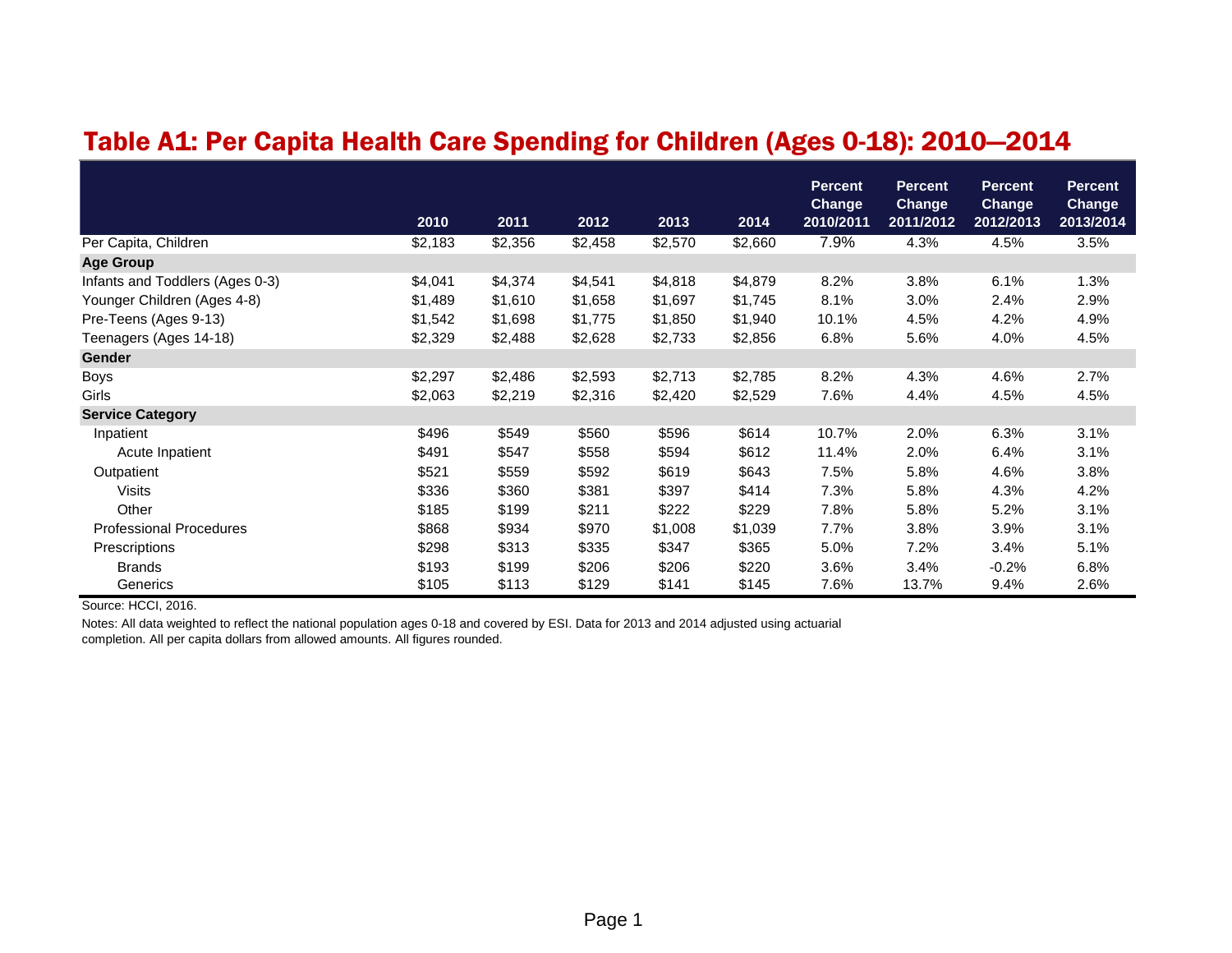#### Table A2: Changes in Utilization and Prices for Children (Ages 0-18): 2010—2014

|                                                           | 2010     | 2011     | 2012     | 2013     | 2014     | <b>Percent</b><br><b>Change</b><br>2010/2011 | <b>Percent</b><br><b>Change</b><br>2011/2012 | <b>Percent</b><br><b>Change</b><br>2012/2013 | <b>Percent</b><br><b>Change</b><br>2013/2014 |
|-----------------------------------------------------------|----------|----------|----------|----------|----------|----------------------------------------------|----------------------------------------------|----------------------------------------------|----------------------------------------------|
| Utilization per 1,000 Insureds by Service Category        |          |          |          |          |          |                                              |                                              |                                              |                                              |
| Inpatient                                                 | 40       | 41       | 40       | 40       | 40       | 2.3%                                         | $-2.0%$                                      | $-0.2%$                                      | 0.0%                                         |
| Acute Inpatient                                           | 39       | 40       | 40       | 40       | 40       | 2.8%                                         | $-1.8%$                                      | 0.6%                                         | 0.0%                                         |
| Outpatient                                                | 1,320    | 1,348    | 1,366    | 1,351    | 1,337    | 2.1%                                         | 1.4%                                         | $-1.1%$                                      | $-1.0%$                                      |
| <b>Visits</b>                                             | 231      | 235      | 235      | 226      | 222      | 1.7%                                         | $-0.1%$                                      | $-3.5%$                                      | $-2.0%$                                      |
| Other                                                     | 1,089    | 1,113    | 1,131    | 1,124    | 1,116    | 2.2%                                         | 1.7%                                         | $-0.6%$                                      | $-0.8%$                                      |
| <b>Professional Procedures</b>                            | 10,891   | 11,261   | 11,422   | 11,595   | 11,545   | 3.4%                                         | 1.4%                                         | 1.5%                                         | $-0.4%$                                      |
| Prescriptions                                             | 72,832   | 73,389   | 74,363   | 74,130   | 72,439   | 0.8%                                         | 1.3%                                         | $-0.3%$                                      | $-2.3%$                                      |
| <b>Brands</b>                                             | 26,821   | 22,984   | 19,432   | 15,960   | 14,005   | $-14.3%$                                     | $-15.5%$                                     | $-17.9%$                                     | $-12.3%$                                     |
| Generics                                                  | 45,996   | 50,394   | 54,901   | 58,159   | 58,409   | 9.6%                                         | 8.9%                                         | 5.9%                                         | 0.4%                                         |
| <b>Average Price Paid per Service by Service Category</b> |          |          |          |          |          |                                              |                                              |                                              |                                              |
| Inpatient                                                 | \$12,383 | \$13,399 | \$13,944 | \$14,845 | \$15,302 | 8.2%                                         | 4.1%                                         | 6.5%                                         | 3.1%                                         |
| Acute Inpatient                                           | \$12,531 | \$13,580 | \$14,106 | \$14,921 | \$15,382 | 8.4%                                         | 3.9%                                         | 5.8%                                         | 3.1%                                         |
| Outpatient                                                | \$394    | \$415    | \$433    | \$458    | \$481    | 5.3%                                         | 4.4%                                         | 5.8%                                         | 4.8%                                         |
| <b>Visits</b>                                             | \$1,453  | \$1,533  | \$1,625  | \$1,755  | \$1,867  | 5.5%                                         | 6.0%                                         | 8.0%                                         | 6.4%                                         |
| Other                                                     | \$170    | \$179    | \$186    | \$197    | \$205    | 5.5%                                         | 4.0%                                         | 5.9%                                         | 3.9%                                         |
| <b>Professional Procedures</b>                            | \$80     | \$83     | \$85     | \$87     | \$90     | 4.1%                                         | 2.4%                                         | 2.4%                                         | 3.5%                                         |
| Prescriptions                                             | \$4      | \$4      | \$5      | \$5      | \$5      | 4.2%                                         | 5.8%                                         | 3.8%                                         | 7.6%                                         |
| <b>Brands</b>                                             | \$7      | \$9      | \$11     | \$13     | \$16     | 20.9%                                        | 22.4%                                        | 21.5%                                        | 21.7%                                        |
| Generics                                                  | \$2      | \$2      | \$2      | \$2      | \$2      | $-1.8%$                                      | 4.4%                                         | 3.2%                                         | 2.2%                                         |

Source: HCCI, 2016.

Notes: All data weighted to reflect the national population ages 0-18 and covered by ESI. Data for 2013 and 2014 adjusted using actuarial completion. All figures rounded.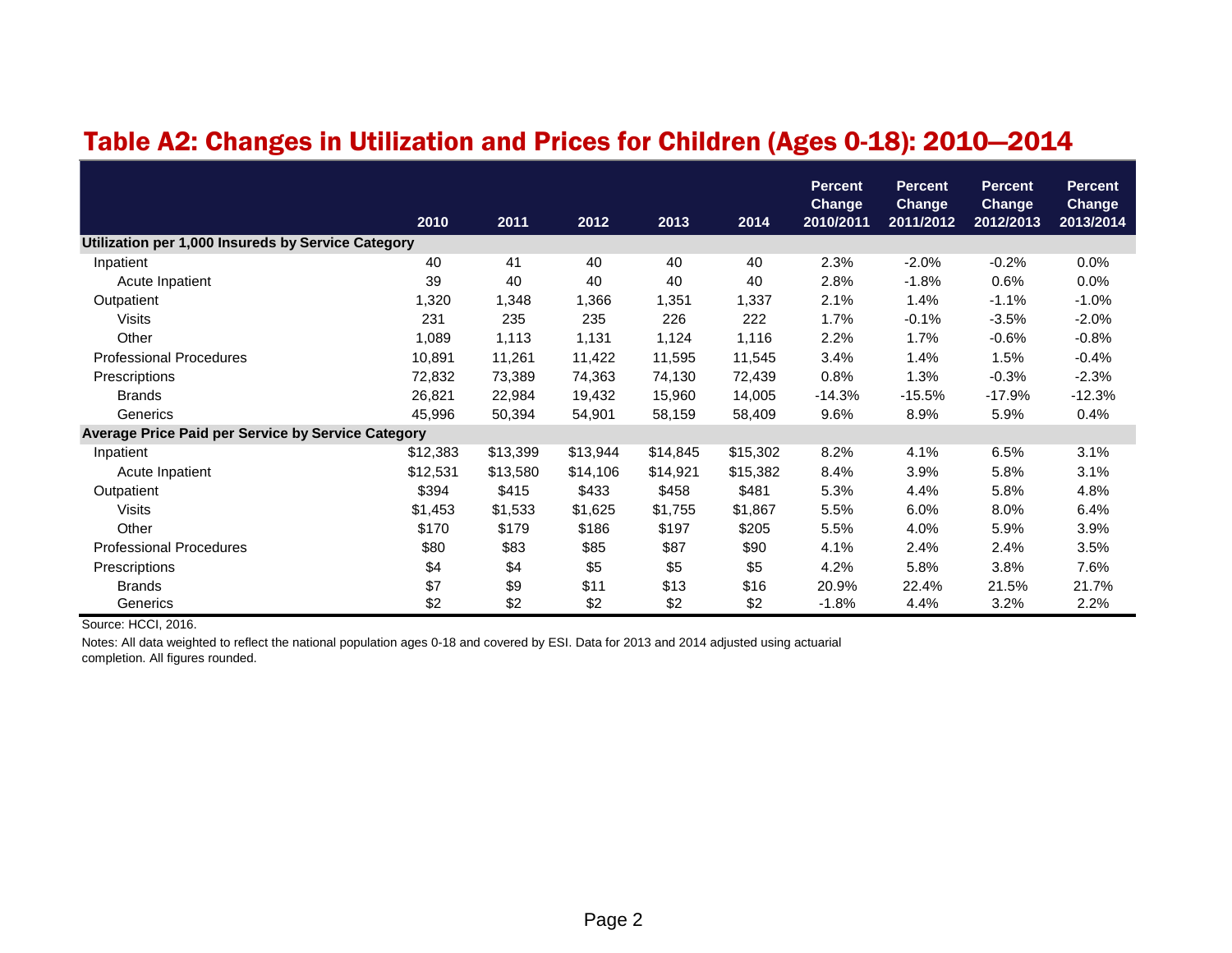# Table A3: Out-of-Pocket Per Capita Health Care Spending for Children (Ages 0-18): 2010—2014

|                                 |       |       |       |       |       | <b>Percent</b><br><b>Change</b> | <b>Percent</b><br><b>Change</b> | <b>Percent</b><br><b>Change</b> | <b>Percent</b><br><b>Change</b> |
|---------------------------------|-------|-------|-------|-------|-------|---------------------------------|---------------------------------|---------------------------------|---------------------------------|
|                                 | 2010  | 2011  | 2012  | 2013  | 2014  | 2010/2011                       | 2011/2012                       | 2012/2013                       | 2013/2014                       |
| Out-of-Pocket, Children         | \$381 | \$408 | \$432 | \$453 | \$472 | 6.9%                            | 6.0%                            | 4.9%                            | 4.0%                            |
| <b>Age Group</b>                |       |       |       |       |       |                                 |                                 |                                 |                                 |
| Infants and Toddlers (Ages 0-3) | \$503 | \$528 | \$556 | \$590 | \$607 | 5.0%                            | 5.2%                            | 6.3%                            | 2.8%                            |
| Younger Children (Ages 4-8)     | \$307 | \$333 | \$349 | \$364 | \$377 | 8.5%                            | 4.5%                            | 4.5%                            | 3.6%                            |
| Pre-Teens (Ages 9-13)           | \$310 | \$335 | \$357 | \$375 | \$392 | 8.2%                            | 6.6%                            | 5.1%                            | 4.5%                            |
| Teenagers (Ages 14-18)          | \$445 | \$475 | \$508 | \$528 | \$551 | 6.7%                            | 7.1%                            | 3.8%                            | 4.4%                            |
| <b>Gender</b>                   |       |       |       |       |       |                                 |                                 |                                 |                                 |
| Boys                            | \$393 | \$421 | \$445 | \$467 | \$484 | 6.9%                            | 5.8%                            | 4.9%                            | 3.6%                            |
| Girls                           | \$369 | \$394 | \$419 | \$439 | \$459 | 6.9%                            | 6.1%                            | 4.8%                            | 4.5%                            |
| <b>Service Category</b>         |       |       |       |       |       |                                 |                                 |                                 |                                 |
| Inpatient                       | \$23  | \$25  | \$26  | \$29  | \$30  | 10.0%                           | 3.3%                            | 10.6%                           | 2.5%                            |
| Acute Inpatient                 | \$23  | \$25  | \$26  | \$29  | \$30  | 10.4%                           | 3.4%                            | 11.0%                           | 2.4%                            |
| Outpatient                      | \$97  | \$109 | \$119 | \$129 | \$139 | 11.5%                           | 9.5%                            | 8.2%                            | 8.3%                            |
| Visits                          | \$63  | \$70  | \$77  | \$83  | \$91  | 11.4%                           | 9.5%                            | 8.9%                            | 8.5%                            |
| Other                           | \$35  | \$39  | \$42  | \$45  | \$49  | 11.9%                           | 9.3%                            | 7.0%                            | 7.8%                            |
| <b>Professional Procedures</b>  | \$186 | \$198 | \$208 | \$220 | \$231 | 6.2%                            | 5.4%                            | 5.5%                            | 5.0%                            |
| Prescriptions                   | \$75  | \$76  | \$79  | \$76  | \$71  | 1.7%                            | 3.3%                            | $-3.8\%$                        | $-5.5%$                         |
| <b>Brands</b>                   | \$40  | \$39  | \$36  | \$33  | \$30  | -4.1%                           | $-5.9%$                         | $-10.4%$                        | $-6.6%$                         |
| Generics                        | \$35  | \$38  | \$42  | \$43  | \$41  | 8.4%                            | 12.6%                           | 1.9%                            | $-4.6%$                         |

Source: HCCI, 2016.

Notes: All data weighted to reflect the national population ages 0-18 and covered by ESI. Data for 2013 and 2014 adjusted using actuarial completion. All per capita dollars from allowed amounts. All figures rounded.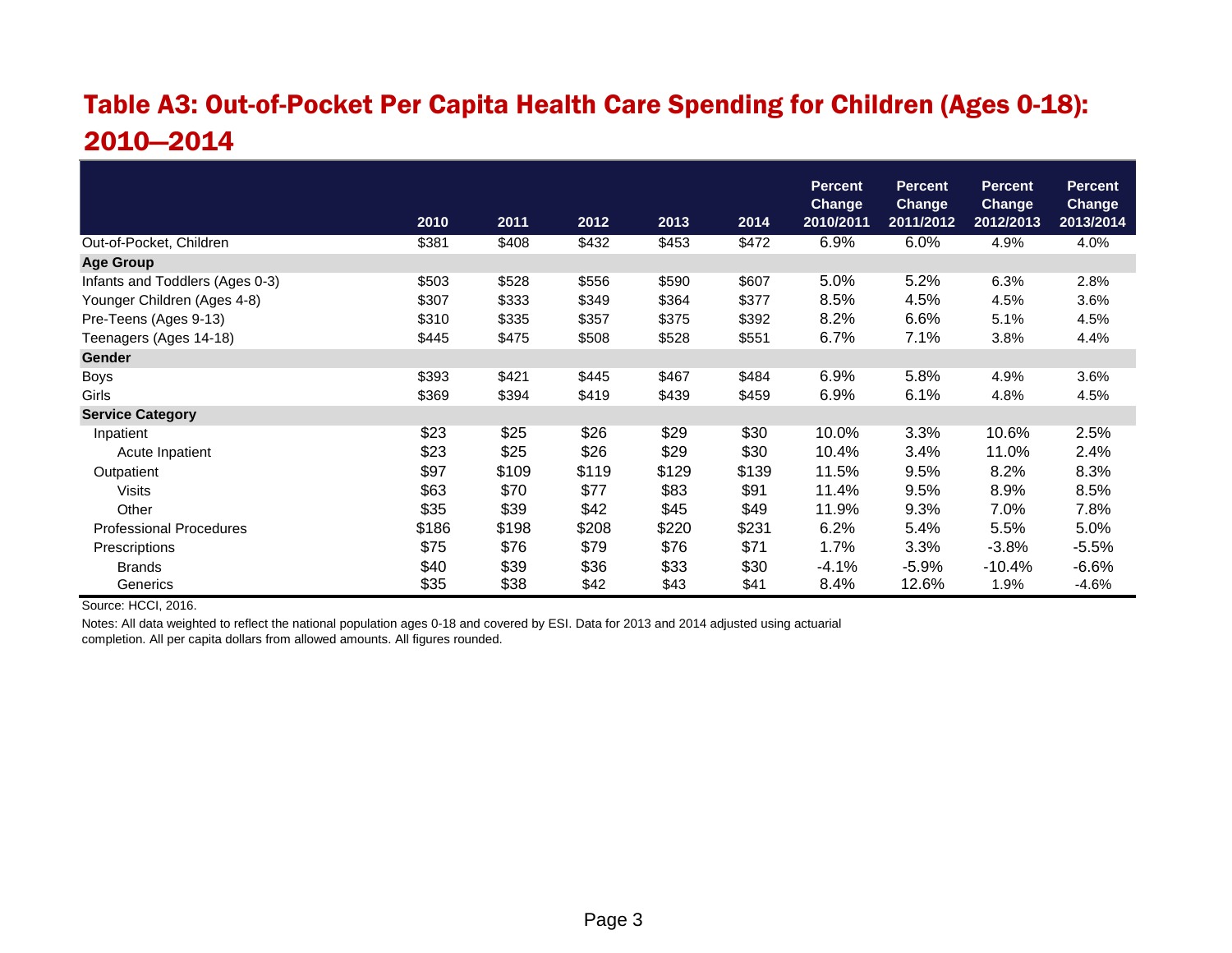# Table A4: Health Care Spending Per Capita by Detailed Service Category for Children (Ages 0-18): 2010—2014

|                                           |       |       |       |       |       | <b>Percent</b>             | <b>Percent</b>      | <b>Percent</b>      | <b>Percent</b>             |
|-------------------------------------------|-------|-------|-------|-------|-------|----------------------------|---------------------|---------------------|----------------------------|
|                                           | 2010  | 2011  | 2012  | 2013  | 2014  | <b>Change</b><br>2010/2011 | Change<br>2011/2012 | Change<br>2012/2013 | <b>Change</b><br>2013/2014 |
| Inpatient                                 |       |       |       |       |       |                            |                     |                     |                            |
| Hospice                                   | \$0   | \$0   | \$0   | \$0   | \$0   | $\star$                    | $\star$             | $\star$             | $\star$                    |
| Labor and Delivery                        | \$5   | \$5   | \$5   | \$4   | \$4   | $-7.4%$                    | $-3.5%$             | $-1.7%$             | $-13.0%$                   |
| Medical                                   | \$145 | \$170 | \$168 | \$175 | \$179 | 17.2%                      | $-1.1%$             | 3.9%                | 2.2%                       |
| Mental Health and Substance Use           | \$28  | \$32  | \$33  | \$36  | \$39  | 16.7%                      | 3.4%                | 9.3%                | 6.8%                       |
| Newborns                                  | \$158 | \$172 | \$181 | \$198 | \$209 | 8.6%                       | 5.5%                | 9.1%                | 5.4%                       |
| <b>Skilled Nursing Facility</b>           | \$0   | \$0   | \$1   | \$1   | \$1   | $\star$                    | 19.4%               | 0.8%                | 0.6%                       |
| Surgery                                   | \$155 | \$168 | \$170 | \$180 | \$182 | 8.4%                       | 1.6%                | 5.7%                | 1.0%                       |
| Ungroupable                               | \$5   | \$2   | \$1   | \$1   | \$1   | $\star$                    | $-20.4%$            | $-33.7%$            | 12.8%                      |
| <b>Outpatient Visits</b>                  |       |       |       |       |       |                            |                     |                     |                            |
| <b>Emergency Room</b>                     | \$165 | \$179 | \$192 | \$200 | \$214 | 8.6%                       | 7.6%                | 4.0%                | 6.7%                       |
| Observation                               | \$10  | \$10  | \$11  | \$12  | \$13  | 5.5%                       | 9.4%                | 8.5%                | 5.2%                       |
| <b>Outpatient Surgery</b>                 | \$161 | \$171 | \$177 | \$185 | \$188 | 6.1%                       | 3.8%                | 4.3%                | 1.4%                       |
| <b>Outpatient-Other</b>                   |       |       |       |       |       |                            |                     |                     |                            |
| <b>Ancillary Services</b>                 | \$41  | \$45  | \$46  | \$49  | \$52  | 8.0%                       | 2.5%                | 6.3%                | 6.3%                       |
| Lab/Pathology                             | \$28  | \$29  | \$30  | \$31  | \$30  | 6.3%                       | 3.7%                | 1.0%                | $-1.8%$                    |
| <b>Miscellaneous Services</b>             | \$64  | \$72  | \$79  | \$86  | \$89  | 12.0%                      | 10.0%               | 8.5%                | 3.7%                       |
| Radiology Services                        | \$52  | \$53  | \$55  | \$57  | \$58  | 3.1%                       | 4.0%                | 1.9%                | 2.2%                       |
| <b>Professional Procedures</b>            |       |       |       |       |       |                            |                     |                     |                            |
| <b>Administered Drugs</b>                 | \$26  | \$28  | \$29  | \$33  | \$37  | 6.3%                       | 4.4%                | 11.5%               | 12.8%                      |
| Administration of Drugs                   | \$26  | \$38  | \$42  | \$46  | \$48  | 46.4%                      | 9.1%                | 9.8%                | 3.7%                       |
| Anesthesia                                | \$35  | \$36  | \$37  | \$38  | \$37  | 4.2%                       | 1.2%                | 2.6%                | $-1.3%$                    |
| Lab/Pathology                             | \$31  | \$34  | \$34  | \$35  | \$36  | 9.0%                       | $-0.2%$             | 1.6%                | 4.3%                       |
| Miscellaneous                             | \$346 | \$373 | \$391 | \$406 | \$421 | 7.8%                       | 4.9%                | 3.8%                | 3.8%                       |
| Office Visits - Primary Care Provider     | \$140 | \$148 | \$149 | \$142 | \$141 | 5.8%                       | 0.4%                | $-4.3%$             | $-0.5%$                    |
| Office Visits - Specialist                | \$65  | \$72  | \$77  | \$91  | \$96  | 10.5%                      | 8.0%                | 17.7%               | 4.8%                       |
| Preventive Visits - Primary Care Provider | \$76  | \$81  | \$85  | \$89  | \$94  | 5.8%                       | 5.0%                | 5.7%                | 5.5%                       |
| Preventive Visits - Specialist            | \$4   | \$4   | \$5   | \$7   | \$8   | 11.4%                      | 10.3%               | 39.6%               | 10.3%                      |
| Radiology                                 | \$34  | \$34  | \$34  | \$33  | \$33  | $-0.6%$                    | $-1.0%$             | $-1.8%$             | 0.1%                       |
| Surgery                                   | \$83  | \$85  | \$87  | \$88  | \$88  | 2.3%                       | 2.2%                | 0.8%                | $-0.4%$                    |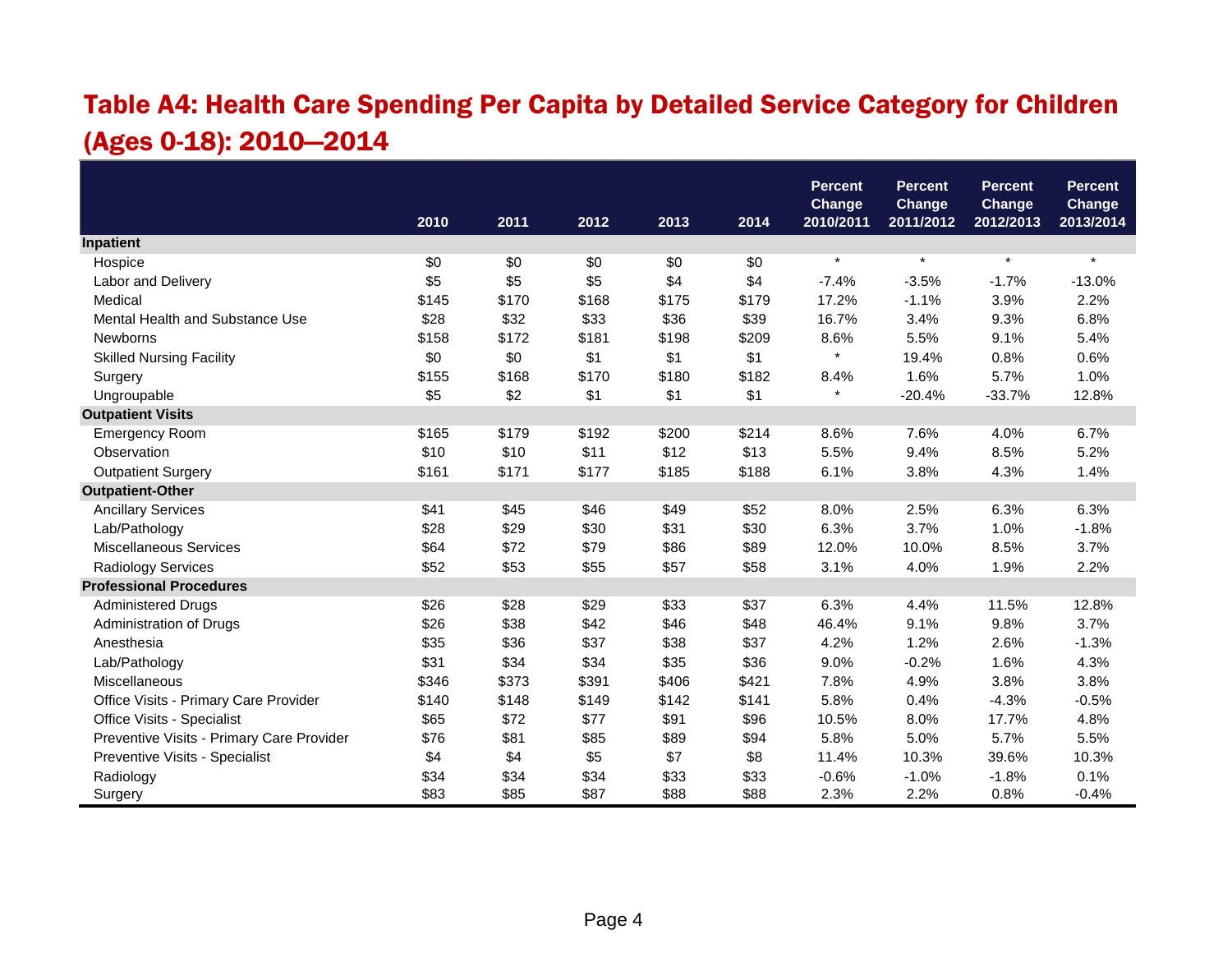### Continued Table A4: Health Care Spending Per Capita by Detailed Service Category for Children (Ages 0-18): 2010—2014

|                                     |      |      |      |      |      | <b>Percent</b>             | <b>Percent</b>             | <b>Percent</b>             | <b>Percent</b>      |
|-------------------------------------|------|------|------|------|------|----------------------------|----------------------------|----------------------------|---------------------|
|                                     | 2010 | 2011 | 2012 | 2013 | 2014 | <b>Change</b><br>2010/2011 | <b>Change</b><br>2011/2012 | <b>Change</b><br>2012/2013 | Change<br>2013/2014 |
| <b>Prescriptions - Filled Days</b>  |      |      |      |      |      |                            |                            |                            |                     |
| <b>Brands</b>                       |      |      |      |      |      |                            |                            |                            |                     |
| Anti-Infective Agents               | \$15 | \$20 | \$22 | \$23 | \$23 | 35.4%                      | 7.1%                       | 5.7%                       | $-1.2%$             |
| Cardiovascular Drugs                | \$2  | \$1  | \$2  | \$1  | \$1  |                            | 38.1%                      | $-10.7%$                   | $-53.8%$            |
| Central Nervous System Agents       | \$55 | \$55 | \$52 | \$56 | \$56 | 0.1%                       | $-6.1%$                    | 6.9%                       | $-0.2%$             |
| Eye, Ear, Nose, Throat Preparations | \$10 | \$10 | \$11 | \$10 | \$9  | 0.0%                       | 1.3%                       | $-0.9%$                    | $-10.4%$            |
| <b>Gastrointestinal Drugs</b>       | \$6  | \$4  | \$5  | \$7  | \$6  | $-31.7%$                   | 22.9%                      | 30.1%                      | $-1.9%$             |
| Hormones and Synthetic Substitutes  | \$41 | \$48 | \$40 | \$46 | \$53 | 17.4%                      | $-16.9%$                   | 15.9%                      | 15.2%               |
| <b>Other Therapeutic Classes</b>    | \$30 | \$27 | \$34 | \$32 | \$39 | $-11.1%$                   | 26.7%                      | $-6.4%$                    | 21.2%               |
| <b>Respiratory Drugs</b>            | \$18 | \$19 | \$27 | \$17 | \$20 | 5.4%                       | 39.9%                      | $-34.7%$                   | 12.8%               |
| Skin and Mucous Membrane Agents     | \$15 | \$15 | \$15 | \$14 | \$14 | $-5.1%$                    | 4.3%                       | $-9.9\%$                   | 2.3%                |
| Generics                            |      |      |      |      |      |                            |                            |                            |                     |
| Anti-Infective Agents               | \$27 | \$23 | \$23 | \$24 | \$23 | $-11.9%$                   | $-2.2%$                    | 5.7%                       | $-6.3%$             |
| Cardiovascular Drugs                | \$1  | \$1  | \$1  | \$1  | \$1  | $\star$                    | 5.4%                       | 38.2%                      | 40.3%               |
| Central Nervous System Agents       | \$25 | \$33 | \$44 | \$44 | \$46 | 33.3%                      | 31.8%                      | 1.6%                       | 3.4%                |
| Eye, Ear, Nose, Throat Preparations | \$3  | \$3  | \$3  | \$3  | \$3  | 12.3%                      | 3.5%                       | $-1.1%$                    | $-7.7%$             |
| <b>Gastrointestinal Drugs</b>       | \$3  | \$5  | \$4  | \$3  | \$2  | 35.6%                      | $-17.4%$                   | $-34.7%$                   | $-9.0%$             |
| Hormones and Synthetic Substitutes  | \$14 | \$14 | \$9  | \$9  | \$8  | 1.6%                       | $-35.7%$                   | $-3.8%$                    | $-11.1%$            |
| <b>Other Therapeutic Classes</b>    | \$19 | \$20 | \$20 | \$24 | \$27 | 4.0%                       | 1.6%                       | 18.2%                      | 13.3%               |
| <b>Respiratory Drugs</b>            | \$1  | \$1  | \$10 | \$12 | \$10 | $-5.1%$                    | 1,008.4%                   | 22.9%                      | $-14.5%$            |
| Skin and Mucous Membrane Agents     | \$13 | \$13 | \$15 | \$21 | \$24 | 3.1%                       | 16.2%                      | 36.5%                      | 15.7%               |

Source: HCCI, 2016.

Notes: All data weighted to reflect the national population ages 0-18 and covered by ESI. Data for 2013 and 2014 adjusted using actuarial completion. All per capita dollars from allowed amounts. All figures rounded.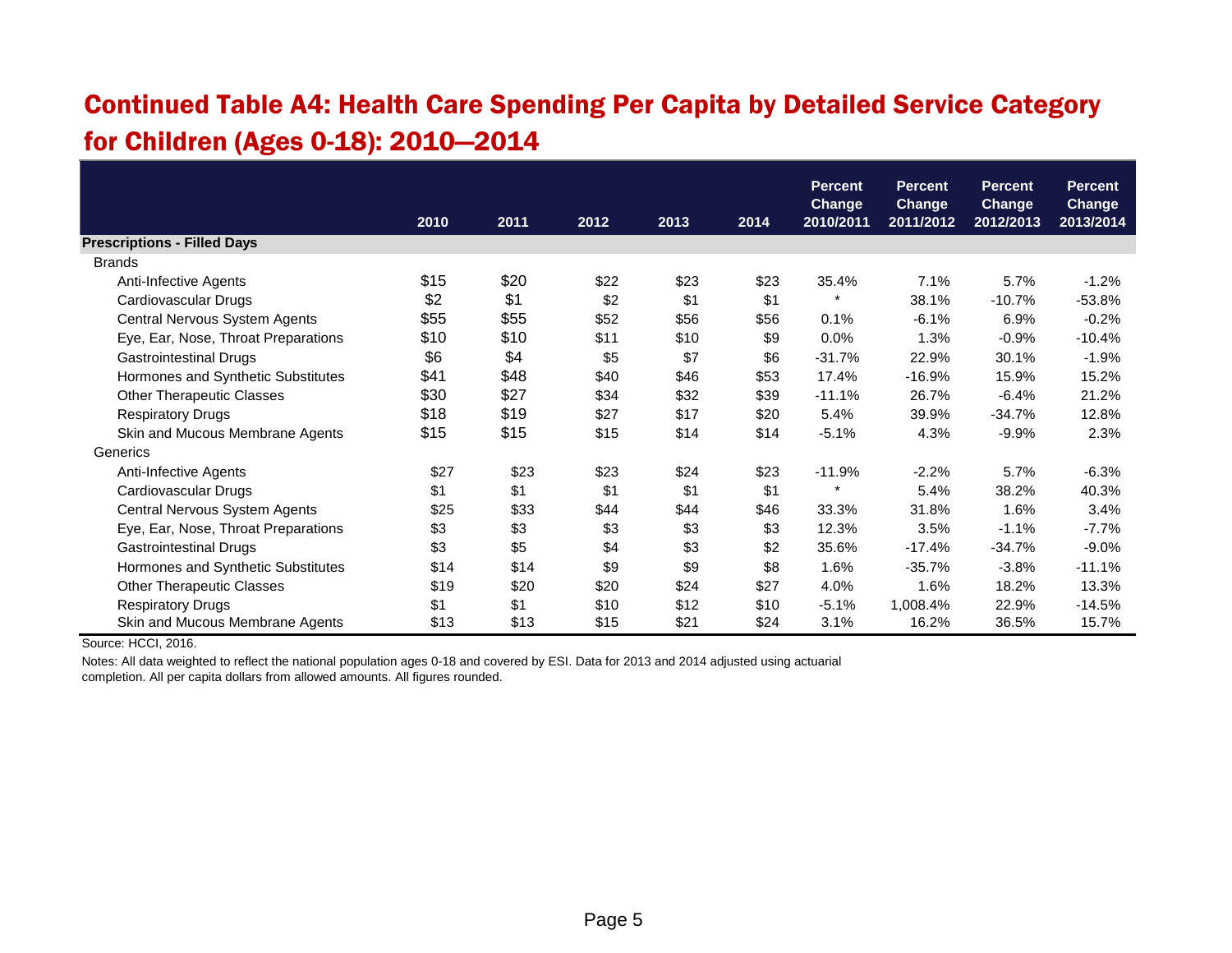# Table A5: Changes in Utilization by Detailed Service Category for Children (Ages 0- 18): 2010—2014

|                                           |                |                |                |                |                | <b>Percent</b><br><b>Change</b> | <b>Percent</b><br><b>Change</b> | <b>Percent</b><br>Change | <b>Percent</b><br><b>Change</b> |
|-------------------------------------------|----------------|----------------|----------------|----------------|----------------|---------------------------------|---------------------------------|--------------------------|---------------------------------|
|                                           | 2010           | 2011           | 2012           | 2013           | 2014           | 2010/2011                       | 2011/2012                       | 2012/2013                | 2013/2014                       |
| Inpatient                                 |                |                |                |                |                |                                 |                                 |                          |                                 |
| Hospice                                   | 0              | 0              | 0              | 0              | 0              | $\star$                         | $\star$                         | $\star$                  | $\star$                         |
| Labor and Delivery                        | 1              | 1              | 1              | 1              | 1              | $-10.8%$                        | $-10.6%$                        | $-6.6%$                  | $-16.0%$                        |
| Medical                                   | 12             | 12             | 11             | 11             | 10             | 2.7%                            | $-5.8%$                         | $-5.2%$                  | $-4.0%$                         |
| Mental Health and Substance Use           | 3              | 4              | 4              | $\overline{4}$ | 4              | 8.9%                            | 4.7%                            | 8.3%                     | 4.8%                            |
| <b>Newborns</b>                           | 19             | 20             | 20             | 21             | 21             | 3.9%                            | 0.9%                            | 3.8%                     | 2.8%                            |
| <b>Skilled Nursing Facility</b>           | 0              | $\mathbf 0$    | 0              | 0              | $\mathbf 0$    | $\star$                         | $\star$                         | $\star$                  | $\star$                         |
| Surgery                                   | 4              | 4              | 4              | 4              | 3              | $-4.3%$                         | $-7.0%$                         | $-5.7%$                  | $-7.1%$                         |
| Ungroupable                               | 1              | $\overline{1}$ | 0              | 0              | 0              | $-22.7%$                        | $\star$                         | $\star$                  | $\star$                         |
| <b>Outpatient Visits</b>                  |                |                |                |                |                |                                 |                                 |                          |                                 |
| <b>Emergency Room</b>                     | 181            | 185            | 186            | 179            | 177            | 2.4%                            | 0.6%                            | $-3.9%$                  | $-1.3%$                         |
| Observation                               | $\overline{7}$ | $\overline{7}$ | $\overline{7}$ | $\overline{7}$ | $\overline{7}$ | 0.4%                            | 2.9%                            | 0.3%                     | $-3.1%$                         |
| <b>Outpatient Surgery</b>                 | 43             | 43             | 42             | 41             | 39             | $-0.7%$                         | $-3.5%$                         | $-2.2%$                  | $-5.3%$                         |
| <b>Outpatient-Other</b>                   |                |                |                |                |                |                                 |                                 |                          |                                 |
| <b>Ancillary Services</b>                 | 206            | 204            | 204            | 199            | 197            | $-1.0%$                         | 0.1%                            | $-2.5%$                  | $-0.9%$                         |
| Lab/Pathology                             | 440            | 452            | 452            | 438            | 428            | 2.7%                            | 0.0%                            | $-3.2%$                  | $-2.2%$                         |
| <b>Miscellaneous Services</b>             | 330            | 344            | 361            | 377            | 380            | 4.3%                            | 5.1%                            | 4.2%                     | 1.0%                            |
| Radiology Services                        | 113            | 113            | 114            | 111            | 110            | $-0.1%$                         | 0.8%                            | $-2.5%$                  | $-0.7%$                         |
| <b>Professional Procedures</b>            |                |                |                |                |                |                                 |                                 |                          |                                 |
| <b>Administered Drugs</b>                 | 93             | 94             | 95             | 95             | 96             | 1.0%                            | 0.8%                            | 0.5%                     | 0.4%                            |
| Administration of Drugs                   | 1,159          | 1,233          | 1,222          | 1,284          | 1,277          | 6.5%                            | $-1.0%$                         | 5.1%                     | $-0.5%$                         |
| Anesthesia                                | 58             | 58             | 58             | 57             | 54             | 1.0%                            | $-0.4%$                         | $-1.4%$                  | $-4.5%$                         |
| Lab/Pathology                             | 1,632          | 1,733          | 1,746          | 1,748          | 1,764          | 6.2%                            | 0.8%                            | 0.1%                     | 0.9%                            |
| Miscellaneous                             | 4,031          | 4,143          | 4,319          | 4,437          | 4,441          | 2.8%                            | 4.2%                            | 2.7%                     | 0.1%                            |
| Office Visits - Primary Care Provider     | 1,728          | 1,756          | 1,699          | 1,572          | 1,509          | 1.6%                            | $-3.2%$                         | $-7.5%$                  | $-4.0%$                         |
| Office Visits - Specialist                | 681            | 723            | 752            | 869            | 876            | 6.1%                            | 4.1%                            | 15.5%                    | 0.8%                            |
| Preventive Visits - Primary Care Provider | 734            | 750            | 760            | 775            | 787            | 2.2%                            | 1.3%                            | 2.0%                     | 1.6%                            |
| Preventive Visits - Specialist            | 32             | 36             | 39             | 53             | 56             | 12.0%                           | 7.5%                            | 37.0%                    | 6.2%                            |
| Radiology                                 | 475            | 467            | 467            | 449            | 438            | $-1.7%$                         | $-0.0%$                         | $-4.0%$                  | $-2.3%$                         |
| Surgery                                   | 269            | 267            | 265            | 256            | 247            | $-0.6%$                         | $-0.8%$                         | $-3.2%$                  | $-3.7%$                         |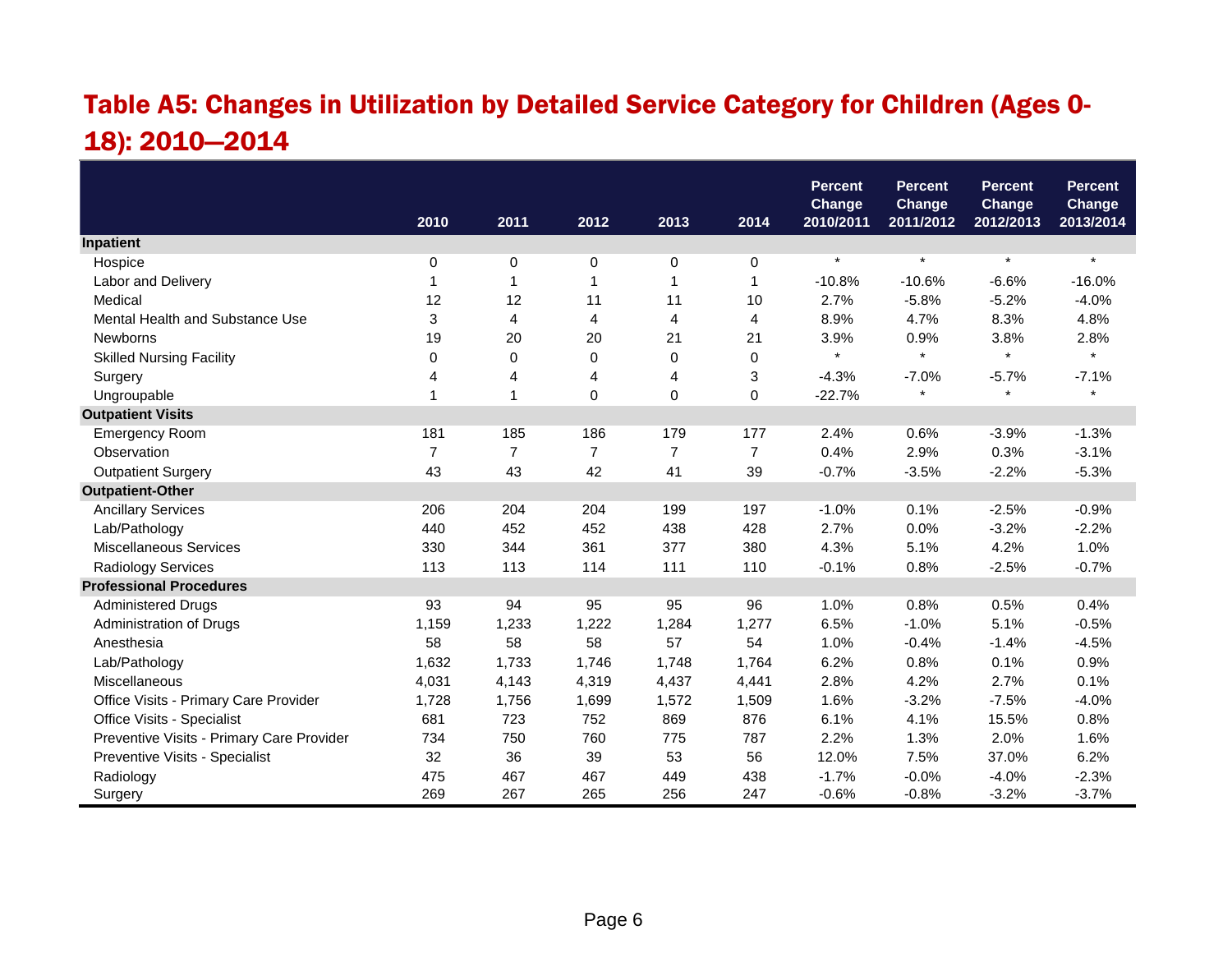#### Continued Table A5: Changes in Utilization by Detailed Service Category for Children (Ages 0-18): 2010—2014

|                                     |        |        |        |        |        | <b>Percent</b>             | <b>Percent</b>             | <b>Percent</b>             | <b>Percent</b>             |
|-------------------------------------|--------|--------|--------|--------|--------|----------------------------|----------------------------|----------------------------|----------------------------|
|                                     | 2010   | 2011   | 2012   | 2013   | 2014   | <b>Change</b><br>2010/2011 | <b>Change</b><br>2011/2012 | <b>Change</b><br>2012/2013 | <b>Change</b><br>2013/2014 |
| <b>Prescriptions - Filled Days</b>  |        |        |        |        |        |                            |                            |                            |                            |
| <b>Brands</b>                       |        |        |        |        |        |                            |                            |                            |                            |
| Anti-Infective Agents               | 852    | 1,009  | 886    | 823    | 751    | 18.4%                      | $-12.2%$                   | $-7.1%$                    | $-8.7\%$                   |
| Cardiovascular Drugs                | 224    | 108    | 131    | 126    | 70     | $-51.5%$                   | 20.6%                      | $-3.4%$                    | $-44.2%$                   |
| Central Nervous System Agents       | 8,784  | 7,918  | 6,673  | 6,271  | 5,250  | $-9.9%$                    | $-15.7%$                   | $-6.0%$                    | $-16.3%$                   |
| Eye, Ear, Nose, Throat Preparations | 2,447  | 2,130  | 1,903  | 1,682  | 1,288  | $-13.0%$                   | $-10.6%$                   | $-11.6%$                   | $-23.4%$                   |
| <b>Gastrointestinal Drugs</b>       | 667    | 292    | 370    | 515    | 438    | $-56.2%$                   | 26.7%                      | 39.2%                      | $-15.0%$                   |
| Hormones and Synthetic Substitutes  | 4,313  | 4,612  | 2,295  | 2,124  | 2,021  | 6.9%                       | $-50.2%$                   | $-7.5%$                    | $-4.9%$                    |
| <b>Other Therapeutic Classes</b>    | 3,203  | 1,185  | 1,069  | 925    | 866    | $-63.0%$                   | $-9.8%$                    | $-13.5%$                   | $-6.3%$                    |
| <b>Respiratory Drugs</b>            | 4,351  | 3,980  | 4,618  | 2,288  | 2,218  | $-8.5%$                    | 16.0%                      | $-50.4%$                   | $-3.1%$                    |
| Skin and Mucous Membrane Agents     | 1,981  | 1,750  | 1,487  | 1,206  | 1,102  | $-11.7%$                   | $-15.0%$                   | $-18.9%$                   | $-8.6%$                    |
| Generics                            |        |        |        |        |        |                            |                            |                            |                            |
| Anti-Infective Agents               | 9,782  | 9,905  | 9,503  | 8,970  | 8,537  | 1.2%                       | $-4.1%$                    | $-5.6%$                    | $-4.8%$                    |
| Cardiovascular Drugs                | 1,427  | 1,491  | 1,561  | 1,674  | 1,868  | 4.5%                       | 4.7%                       | 7.2%                       | 11.6%                      |
| Central Nervous System Agents       | 11,037 | 13,108 | 15,565 | 16,578 | 17,008 | 18.8%                      | 18.7%                      | 6.5%                       | 2.6%                       |
| Eye, Ear, Nose, Throat Preparations | 2,466  | 2,863  | 3,204  | 3,279  | 3,376  | 16.1%                      | 11.9%                      | 2.3%                       | 3.0%                       |
| <b>Gastrointestinal Drugs</b>       | 1,759  | 2,242  | 2,152  | 2,016  | 2,031  | 27.4%                      | $-4.0%$                    | $-6.3%$                    | 0.8%                       |
| Hormones and Synthetic Substitutes  | 6,404  | 6,909  | 6,781  | 7,149  | 7,384  | 7.9%                       | $-1.9%$                    | 5.4%                       | 3.3%                       |
| <b>Other Therapeutic Classes</b>    | 8,382  | 9,062  | 9,109  | 8,821  | 8,575  | 8.1%                       | 0.5%                       | $-3.2%$                    | $-2.8%$                    |
| <b>Respiratory Drugs</b>            | 643    | 582    | 2,551  | 4,905  | 4,826  | $-9.5%$                    | 338.4%                     | 92.3%                      | $-1.6%$                    |
| Skin and Mucous Membrane Agents     | 4,097  | 4,233  | 4,476  | 4,767  | 4,804  | 3.3%                       | 5.7%                       | 6.5%                       | 0.8%                       |

Source: HCCI, 2016.

Notes: All data weighted to reflect the national population ages 0-18 and covered by ESI. Data for 2013 and 2014 adjusted using actuarial completion. All figures rounded.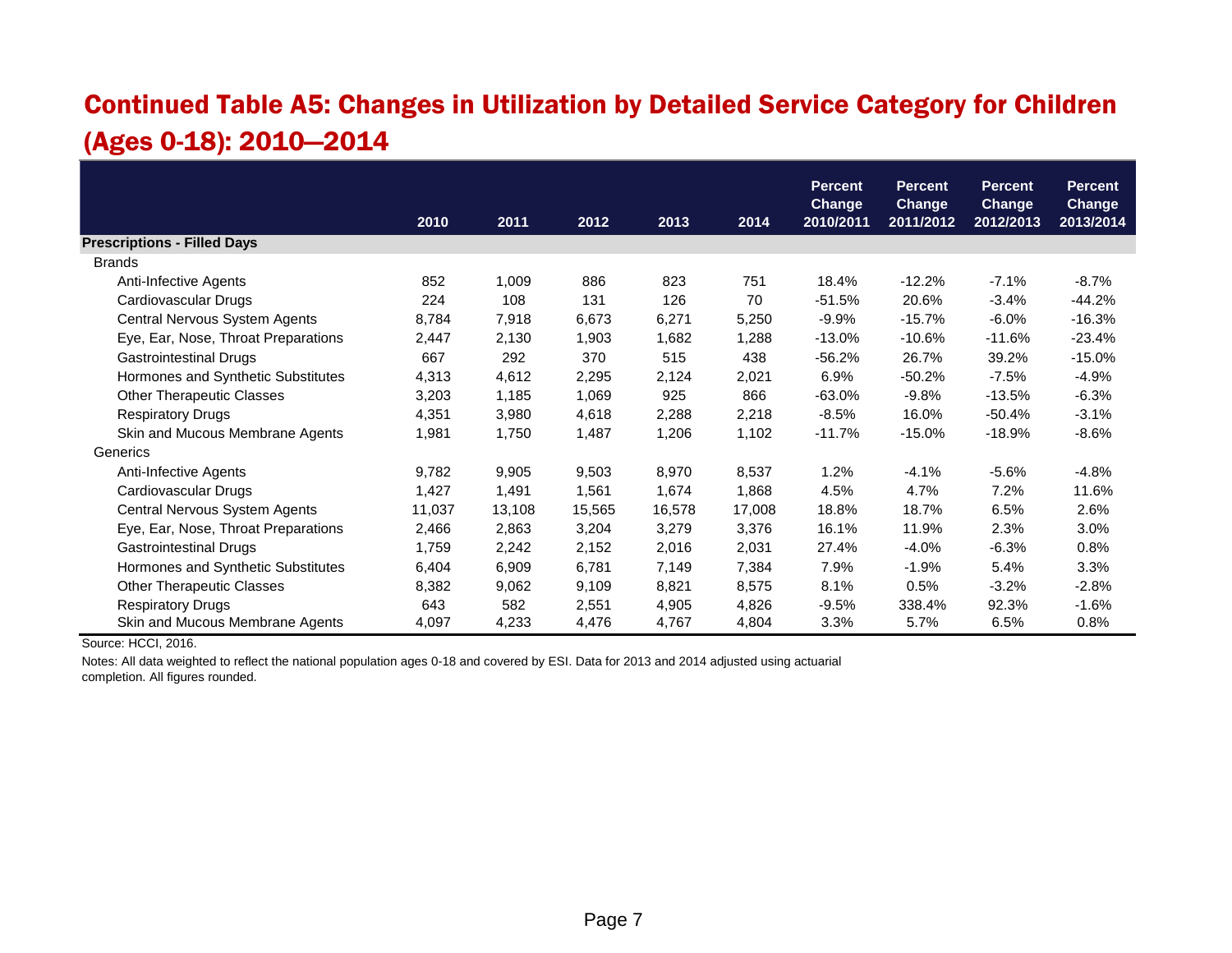# Table A6: Out-of-Pocket Per Capita by Detailed Service Category for Children (Ages 0- 18): 2010—2014

|                                           |      |      |      |      |      | <b>Percent</b><br><b>Change</b> | <b>Percent</b><br><b>Change</b> | <b>Percent</b><br>Change | <b>Percent</b><br><b>Change</b> |
|-------------------------------------------|------|------|------|------|------|---------------------------------|---------------------------------|--------------------------|---------------------------------|
|                                           | 2010 | 2011 | 2012 | 2013 | 2014 | 2010/2011                       | 2011/2012                       | 2012/2013                | 2013/2014                       |
| Inpatient                                 |      |      |      |      |      |                                 |                                 |                          |                                 |
| Hospice                                   | \$0  | \$0  | \$0  | \$0  | \$0  | $\star$                         | $\star$                         | $\star$                  | $\star$                         |
| Labor and Delivery                        | \$1  | \$1  | \$1  | \$1  | \$1  | $-4.0%$                         | $-2.6%$                         | 11.1%                    | $-9.6%$                         |
| Medical                                   | \$9  | \$9  | \$9  | \$10 | \$9  | 8.6%                            | 0.3%                            | 4.1%                     | $-3.7%$                         |
| Mental Health and Substance Use           | \$3  | \$3  | \$4  | \$4  | \$5  | 17.8%                           | 9.5%                            | 17.5%                    | 9.5%                            |
| Newborns                                  | \$7  | \$8  | \$9  | \$10 | \$12 | 13.0%                           | 10.4%                           | 15.5%                    | 12.0%                           |
| <b>Skilled Nursing Facility</b>           | \$0  | \$0  | \$0  | \$0  | \$0  | $\star$                         | $\star$                         | $\star$                  | $\star$                         |
| Surgery                                   | \$4  | \$4  | \$4  | \$4  | \$3  | 6.8%                            | $-7.9%$                         | 11.2%                    | $-12.8%$                        |
| Ungroupable                               | \$0  | \$0  | \$0  | \$0  | \$0  | $\star$                         | $\star$                         | $\star$                  | $\star$                         |
| <b>Outpatient Visits</b>                  |      |      |      |      |      |                                 |                                 |                          |                                 |
| <b>Emergency Room</b>                     | \$38 | \$43 | \$48 | \$53 | \$59 | 13.2%                           | 11.9%                           | 9.7%                     | 12.0%                           |
| Observation                               | \$1  | \$1  | \$1  | \$2  | \$2  | 16.0%                           | 6.3%                            | 13.8%                    | 12.2%                           |
| <b>Outpatient Surgery</b>                 | \$24 | \$26 | \$27 | \$29 | \$30 | 8.3%                            | 5.9%                            | 7.2%                     | 2.0%                            |
| <b>Outpatient-Other</b>                   |      |      |      |      |      |                                 |                                 |                          |                                 |
| <b>Ancillary Services</b>                 | \$8  | \$8  | \$9  | \$10 | \$10 | 9.4%                            | 7.9%                            | 7.0%                     | 7.1%                            |
| Lab/Pathology                             | \$6  | \$6  | \$7  | \$7  | \$8  | 10.9%                           | 8.1%                            | 4.0%                     | 6.7%                            |
| <b>Miscellaneous Services</b>             | \$10 | \$12 | \$13 | \$15 | \$16 | 15.0%                           | 11.4%                           | 11.1%                    | 9.9%                            |
| <b>Radiology Services</b>                 | \$11 | \$12 | \$13 | \$14 | \$15 | 11.1%                           | 8.7%                            | 4.2%                     | 6.5%                            |
| <b>Professional Procedures</b>            |      |      |      |      |      |                                 |                                 |                          |                                 |
| <b>Administered Drugs</b>                 | \$1  | \$1  | \$1  | \$1  | \$2  | 12.5%                           | 7.4%                            | 1.1%                     | 15.8%                           |
| Administration of Drugs                   | \$1  | \$1  | \$1  | \$1  | \$1  | $-18.3%$                        | $-4.8%$                         | 9.8%                     | 11.6%                           |
| Anesthesia                                | \$5  | \$6  | \$6  | \$6  | \$7  | 11.7%                           | 2.9%                            | 1.7%                     | 2.9%                            |
| Lab/Pathology                             | \$8  | \$9  | \$9  | \$10 | \$11 | 20.6%                           | 3.9%                            | 8.0%                     | 9.6%                            |
| Miscellaneous                             | \$63 | \$67 | \$73 | \$77 | \$82 | 7.5%                            | 8.5%                            | 5.1%                     | 6.9%                            |
| Office Visits - Primary Care Provider     | \$50 | \$54 | \$54 | \$54 | \$55 | 8.4%                            | 1.0%                            | $-0.2%$                  | 1.5%                            |
| Office Visits - Specialist                | \$25 | \$28 | \$31 | \$37 | \$39 | 13.2%                           | 9.8%                            | 20.7%                    | 6.1%                            |
| Preventive Visits - Primary Care Provider | \$7  | \$3  | \$2  | \$2  | \$2  | $-55.5%$                        | $-33.0%$                        | $-18.8%$                 | $-8.2%$                         |
| Preventive Visits - Specialist            | \$1  | \$1  | \$1  | \$1  | \$1  | $-10.0%$                        | 7.6%                            | 14.6%                    | 5.1%                            |
| Radiology                                 | \$8  | \$9  | \$9  | \$10 | \$10 | 5.5%                            | 6.2%                            | 2.9%                     | 5.4%                            |
| Surgery                                   | \$17 | \$18 | \$20 | \$21 | \$21 | 6.0%                            | 9.0%                            | 3.4%                     | 3.6%                            |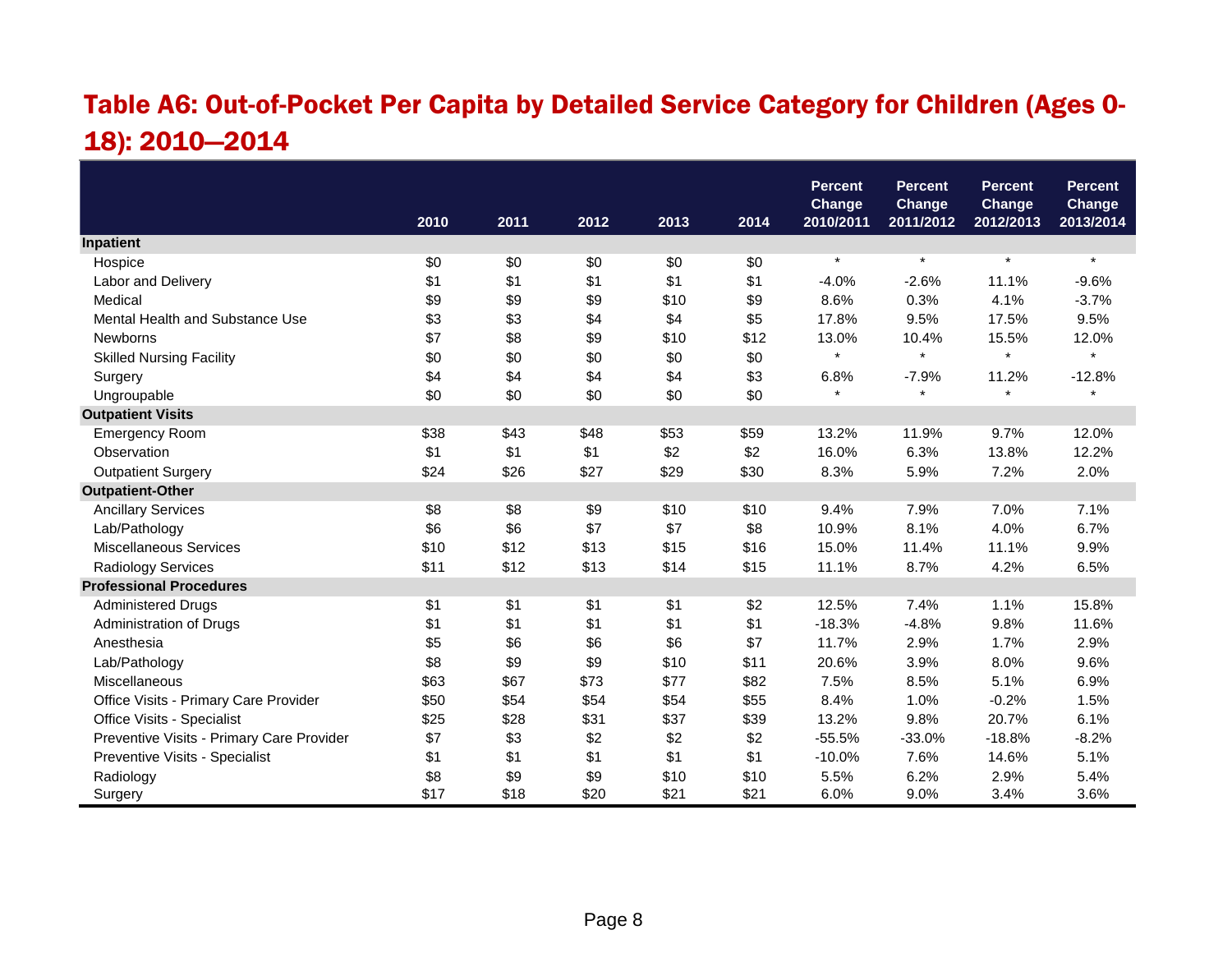# Continued Table A6: Out-of-Pocket Per Capita by Detailed Service Category for Children (Ages 0-18): 2012—2014

|                                     |      |      |      |      |      | <b>Percent</b><br><b>Change</b> | <b>Percent</b><br><b>Change</b> | <b>Percent</b><br><b>Change</b> | <b>Percent</b><br><b>Change</b> |
|-------------------------------------|------|------|------|------|------|---------------------------------|---------------------------------|---------------------------------|---------------------------------|
|                                     | 2010 | 2011 | 2012 | 2013 | 2014 | 2010/2011                       | 2011/2012                       | 2012/2013                       | 2013/2014                       |
| <b>Prescriptions - Filled Days</b>  |      |      |      |      |      |                                 |                                 |                                 |                                 |
| <b>Brands</b>                       |      |      |      |      |      |                                 |                                 |                                 |                                 |
| Anti-Infective Agents               | \$2  | \$4  | \$4  | \$4  | \$4  | 46.3%                           | 3.8%                            | 9.5%                            | 2.9%                            |
| Cardiovascular Drugs                | \$0  | \$0  | \$0  | \$0  | \$0  | $\star$                         | $\star$                         | $\star$                         |                                 |
| Central Nervous System Agents       | \$14 | \$13 | \$12 | \$11 | \$10 | $-4.9%$                         | $-11.8%$                        | $-1.7%$                         | $-10.8%$                        |
| Eye, Ear, Nose, Throat Preparations | \$4  | \$4  | \$4  | \$3  | \$3  | $-5.0%$                         | $-3.0%$                         | $-2.6%$                         | $-13.8%$                        |
| <b>Gastrointestinal Drugs</b>       | \$1  | \$1  | \$1  | \$1  | \$1  | $-53.7%$                        | 26.9%                           | 47.2%                           | $-17.4%$                        |
| Hormones and Synthetic Substitutes  | \$6  | \$7  | \$4  | \$4  | \$4  | 16.8%                           | $-39.1%$                        | $-8.9%$                         | $-2.8%$                         |
| <b>Other Therapeutic Classes</b>    | \$4  | \$3  | \$3  | \$2  | \$2  | $-40.3%$                        | 12.4%                           | $-17.9%$                        | $-10.2%$                        |
| <b>Respiratory Drugs</b>            | \$5  | \$4  | \$6  | \$3  | \$3  | $-3.3%$                         | 32.5%                           | $-47.8%$                        | 0.6%                            |
| Skin and Mucous Membrane Agents     | \$4  | \$3  | \$3  | \$3  | \$3  | $-7.0%$                         | $-0.7%$                         | $-11.3%$                        | 2.1%                            |
| Generics                            |      |      |      |      |      |                                 |                                 |                                 |                                 |
| Anti-Infective Agents               | \$11 | \$11 | \$11 | \$10 | \$9  | $-2.1%$                         | $-0.7%$                         | $-5.0%$                         | $-10.6%$                        |
| Cardiovascular Drugs                | \$0  | \$0  | \$0  | \$0  | \$1  | $\star$                         | $\star$                         | $\star$                         | 12.9%                           |
| Central Nervous System Agents       | \$7  | \$9  | \$11 | \$12 | \$12 | 28.7%                           | 32.6%                           | 5.7%                            | $-2.2%$                         |
| Eye, Ear, Nose, Throat Preparations | \$2  | \$2  | \$2  | \$2  | \$2  | 12.5%                           | 9.9%                            | 1.3%                            | 0.8%                            |
| <b>Gastrointestinal Drugs</b>       | \$1  | \$1  | \$1  | \$1  | \$1  | 41.7%                           | $-2.7%$                         | $-21.9%$                        | $-4.7%$                         |
| Hormones and Synthetic Substitutes  | \$4  | \$4  | \$4  | \$2  | \$2  | 5.7%                            | $-12.1%$                        | $-36.1%$                        | $-16.7%$                        |
| <b>Other Therapeutic Classes</b>    | \$6  | \$6  | \$6  | \$7  | \$7  | 2.0%                            | 2.2%                            | 8.4%                            | 4.1%                            |
| <b>Respiratory Drugs</b>            | \$1  | \$1  | \$2  | \$3  | \$2  | $-1.0%$                         | 281.6%                          | 45.7%                           | $-25.0%$                        |
| Skin and Mucous Membrane Agents     | \$3  | \$3  | \$4  | \$5  | \$5  | 8.0%                            | 16.4%                           | 18.0%                           | 6.1%                            |

Source: HCCI, 2016.

Notes: All data weighted to reflect the national population ages 0-18 and covered by ESI. Data for 2013 and 2014 adjusted using actuarial completion. All per capita dollars from allowed amounts. All figures rounded.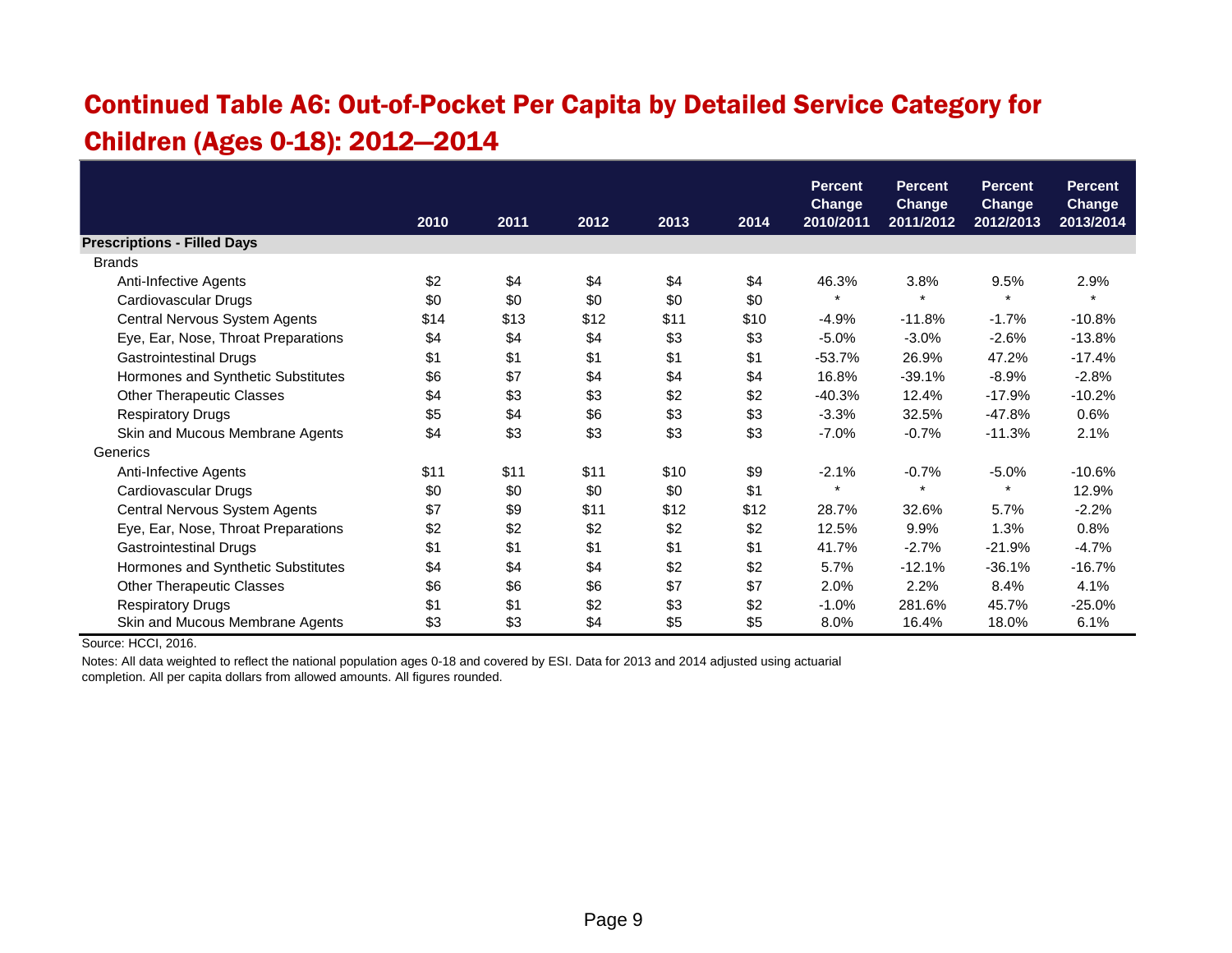### Table A7: Changes in Prices by Detailed Service Category for Children (Ages 0-18): 2010—2014

|                                           |          |          |          |          |          | <b>Percent</b><br>Change | <b>Percent</b><br><b>Change</b> | <b>Percent</b><br><b>Change</b> | <b>Percent</b><br><b>Change</b> |
|-------------------------------------------|----------|----------|----------|----------|----------|--------------------------|---------------------------------|---------------------------------|---------------------------------|
|                                           | 2010     | 2011     | 2012     | 2013     | 2014     | 2010/2011                | 2011/2012                       | 2012/2013                       | 2013/2014                       |
| Inpatient                                 |          |          |          |          |          |                          |                                 |                                 |                                 |
| Hospice                                   | \$4,138  | \$3,669  | \$2,759  | \$8,152  | \$6,850  | $-11.3%$                 | $-24.8%$                        | 195.5%                          | $-16.0%$                        |
| Labor and Delivery                        | \$6,145  | \$6,377  | \$6,882  | \$7,241  | \$7,502  | 3.8%                     | 7.9%                            | 5.2%                            | 3.6%                            |
| Medical                                   | \$12,576 | \$14,358 | \$15,074 | \$16,517 | \$17,588 | 14.2%                    | 5.0%                            | 9.6%                            | 6.5%                            |
| Mental Health and Substance Use           | \$8,146  | \$8,727  | \$8,617  | \$8,695  | \$8,868  | 7.1%                     | $-1.3%$                         | 0.9%                            | 2.0%                            |
| Newborns                                  | \$8,310  | \$8,684  | \$9,082  | \$9,544  | \$9,788  | 4.5%                     | 4.6%                            | 5.1%                            | 2.6%                            |
| <b>Skilled Nursing Facility</b>           | \$3,310  | \$5,325  | \$6,929  | \$7,605  | \$6,143  | 60.9%                    | 30.1%                           | 9.8%                            | $-19.2%$                        |
| Surgery                                   | \$35,423 | \$40,096 | \$43,803 | \$49,100 | \$53,372 | 13.2%                    | 9.2%                            | 12.1%                           | 8.7%                            |
| Ungroupable                               | \$6,544  | \$3,245  | \$3,766  | \$4,651  | \$5,320  | $-50.4%$                 | 16.1%                           | 23.5%                           | 14.4%                           |
| <b>Outpatient Visits</b>                  |          |          |          |          |          |                          |                                 |                                 |                                 |
| <b>Emergency Room</b>                     | \$911    | \$967    | \$1,034  | \$1,119  | \$1,209  | 6.1%                     | 7.0%                            | 8.2%                            | 8.1%                            |
| Observation                               | \$1,469  | \$1,544  | \$1,641  | \$1,775  | \$1,928  | 5.1%                     | 6.3%                            | 8.2%                            | 8.6%                            |
| <b>Outpatient Surgery</b>                 | \$3,711  | \$3,964  | \$4,265  | \$4,550  | \$4,869  | 6.8%                     | 7.6%                            | 6.7%                            | 7.0%                            |
| <b>Outpatient-Other</b>                   |          |          |          |          |          |                          |                                 |                                 |                                 |
| <b>Ancillary Services</b>                 | \$200    | \$219    | \$224    | \$244    | \$262    | 9.1%                     | 2.4%                            | 9.1%                            | 7.3%                            |
| Lab/Pathology                             | \$63     | \$65     | \$67     | \$70     | \$71     | 3.5%                     | 3.7%                            | 4.3%                            | 0.5%                            |
| <b>Miscellaneous Services</b>             | \$195    | \$209    | \$219    | \$228    | \$234    | 7.4%                     | 4.7%                            | 4.1%                            | 2.7%                            |
| <b>Radiology Services</b>                 | \$459    | \$474    | \$488    | \$510    | \$525    | 3.2%                     | 3.1%                            | 4.5%                            | 2.9%                            |
| <b>Professional Procedures</b>            |          |          |          |          |          |                          |                                 |                                 |                                 |
| <b>Administered Drugs</b>                 | \$284    | \$299    | \$310    | \$344    | \$386    | 5.3%                     | 3.6%                            | 10.9%                           | 12.3%                           |
| Administration of Drugs                   | \$23     | \$31     | \$34     | \$36     | \$37     | 37.5%                    | 10.1%                           | 4.5%                            | 4.2%                            |
| Anesthesia                                | \$603    | \$623    | \$633    | \$659    | \$681    | 3.2%                     | 1.6%                            | 4.1%                            | 3.4%                            |
| Lab/Pathology                             | \$19     | \$20     | \$20     | \$20     | \$20     | 2.7%                     | $-0.9%$                         | 1.5%                            | 3.4%                            |
| Miscellaneous                             | \$86     | \$90     | \$91     | \$92     | \$95     | 4.8%                     | 0.6%                            | 1.0%                            | 3.7%                            |
| Office Visits - Primary Care Provider     | \$81     | \$84     | \$87     | \$90     | \$94     | 4.1%                     | 3.8%                            | 3.5%                            | 3.7%                            |
| Office Visits - Specialist                | \$95     | \$99     | \$103    | \$105    | \$109    | 4.1%                     | 3.7%                            | 2.0%                            | 4.0%                            |
| Preventive Visits - Primary Care Provider | \$104    | \$107    | \$111    | \$115    | \$120    | 3.5%                     | 3.6%                            | 3.6%                            | 3.9%                            |
| Preventive Visits - Specialist            | \$126    | \$125    | \$128    | \$131    | \$136    | $-0.5%$                  | 2.6%                            | 1.9%                            | 3.9%                            |
| Radiology                                 | \$73     | \$73     | \$73     | \$74     | \$76     | 1.0%                     | $-1.0%$                         | 2.3%                            | 2.4%                            |
| Surgery                                   | \$310    | \$319    | \$329    | \$343    | \$355    | 3.0%                     | 3.1%                            | 4.1%                            | 3.5%                            |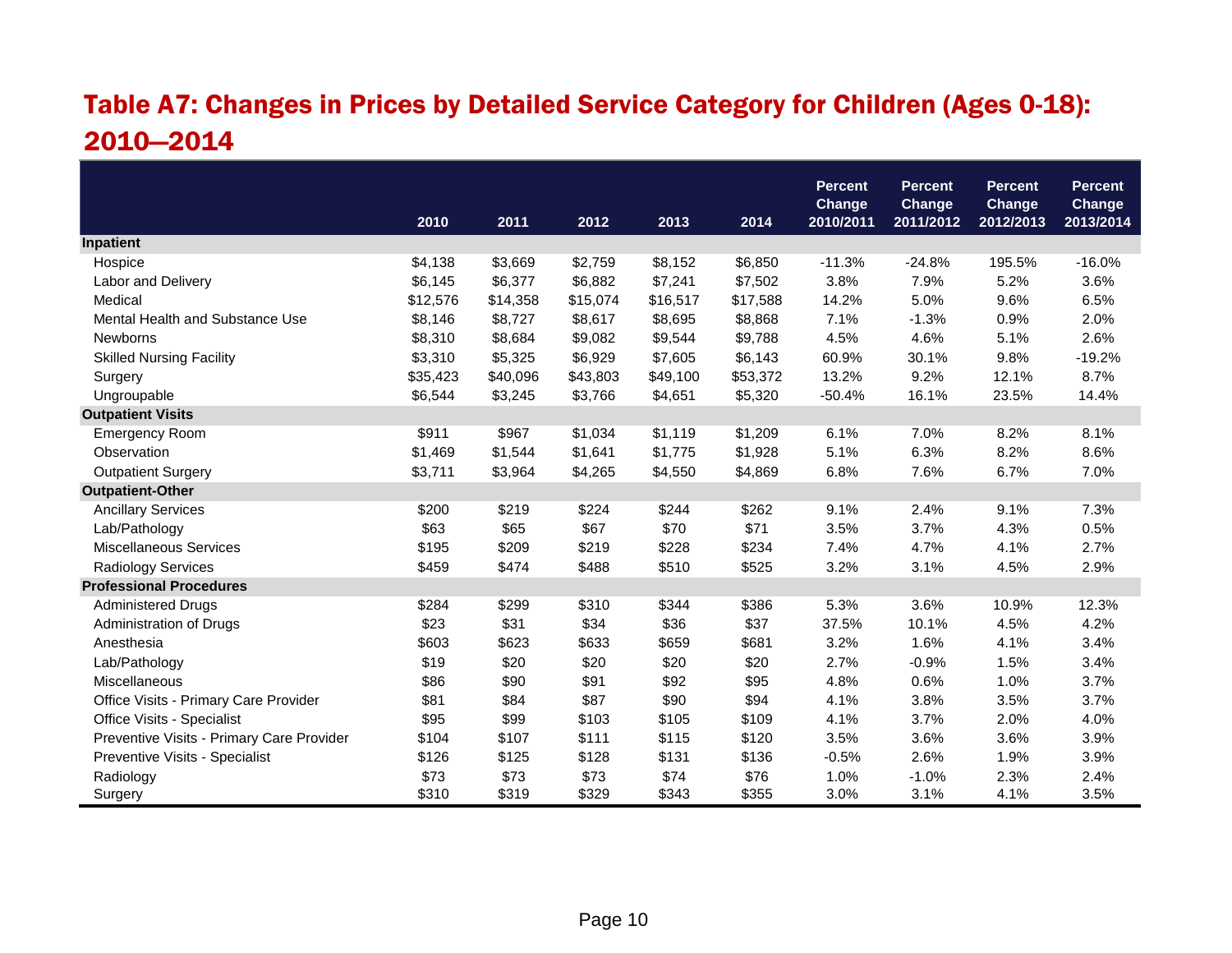# Continued Table A7: Changes in Prices by Detailed Service Category for Children (Ages 0-18): 2010—2014

|                                     |      |      |      |      |      | <b>Percent</b><br><b>Change</b> | <b>Percent</b><br><b>Change</b> | <b>Percent</b><br><b>Change</b> | <b>Percent</b><br><b>Change</b> |
|-------------------------------------|------|------|------|------|------|---------------------------------|---------------------------------|---------------------------------|---------------------------------|
|                                     | 2010 | 2011 | 2012 | 2013 | 2014 | 2010/2011                       | 2011/2012                       | 2012/2013                       | 2013/2014                       |
| <b>Prescriptions - Filled Days</b>  |      |      |      |      |      |                                 |                                 |                                 |                                 |
| <b>Brands</b>                       |      |      |      |      |      |                                 |                                 |                                 |                                 |
| Anti-Infective Agents               | \$17 | \$20 | \$24 | \$28 | \$30 | 14.3%                           | 22.1%                           | 13.8%                           | 8.2%                            |
| Cardiovascular Drugs                | \$7  | \$10 | \$12 | \$11 | \$9  | 46.0%                           | 14.6%                           | $-7.6%$                         | $-17.3%$                        |
| Central Nervous System Agents       | \$6  | \$7  | \$8  | \$9  | \$11 | 11.0%                           | 11.4%                           | 13.8%                           | 19.2%                           |
| Eye, Ear, Nose, Throat Preparations | \$4  | \$5  | \$6  | \$6  | \$7  | 14.9%                           | 13.4%                           | 12.1%                           | 17.0%                           |
| <b>Gastrointestinal Drugs</b>       | \$9  | \$14 | \$14 | \$13 | \$15 | 55.9%                           | $-3.0%$                         | $-6.5%$                         | 15.3%                           |
| Hormones and Synthetic Substitutes  | \$9  | \$10 | \$17 | \$22 | \$26 | 9.8%                            | 67.0%                           | 25.3%                           | 21.1%                           |
| <b>Other Therapeutic Classes</b>    | \$9  | \$23 | \$32 | \$35 | \$45 | 140.2%                          | 40.5%                           | 8.2%                            | 29.5%                           |
| <b>Respiratory Drugs</b>            | \$4  | \$5  | \$6  | \$8  | \$9  | 15.2%                           | 20.6%                           | 31.8%                           | 16.4%                           |
| Skin and Mucous Membrane Agents     | \$8  | \$8  | \$10 | \$11 | \$13 | 7.4%                            | 22.7%                           | 11.1%                           | 11.9%                           |
| Generics                            |      |      |      |      |      |                                 |                                 |                                 |                                 |
| Anti-Infective Agents               | \$3  | \$2  | \$2  | \$3  | \$3  | $-13.0%$                        | 2.0%                            | 12.0%                           | $-1.5%$                         |
| Cardiovascular Drugs                | \$1  | \$0  | \$0  | \$1  | \$1  | $\star$                         | $\star$                         | 28.9%                           | 25.7%                           |
| Central Nervous System Agents       | \$2  | \$3  | \$3  | \$3  | \$3  | 12.3%                           | 11.0%                           | $-4.6%$                         | 0.8%                            |
| Eye, Ear, Nose, Throat Preparations | \$1  | \$1  | \$1  | \$1  | \$1  | $-3.3%$                         | $-7.5%$                         | $-3.3%$                         | $-10.4%$                        |
| <b>Gastrointestinal Drugs</b>       | \$2  | \$2  | \$2  | \$1  | \$1  | 6.4%                            | $-13.9%$                        | $-30.3%$                        | $-9.7%$                         |
| Hormones and Synthetic Substitutes  | \$2  | \$2  | \$1  | \$1  | \$1  | $-5.8%$                         | $-34.5%$                        | $-8.8%$                         | $-13.9%$                        |
| <b>Other Therapeutic Classes</b>    | \$2  | \$2  | \$2  | \$3  | \$3  | $-3.9%$                         | 1.1%                            | 22.1%                           | 16.6%                           |
| <b>Respiratory Drugs</b>            | \$1  | \$2  | \$4  | \$2  | \$2  | 4.8%                            | 152.8%                          | $-36.1%$                        | $-13.1%$                        |
| Skin and Mucous Membrane Agents     | \$3  | \$3  | \$3  | \$4  | \$5  | $-0.2%$                         | 9.9%                            | 28.1%                           | 14.9%                           |

Source: HCCI, 2016.

Notes: All data weighted to reflect the national population ages 0-18 and covered by ESI. Data for 2013 and 2014 adjusted using actuarial completion. All figures rounded.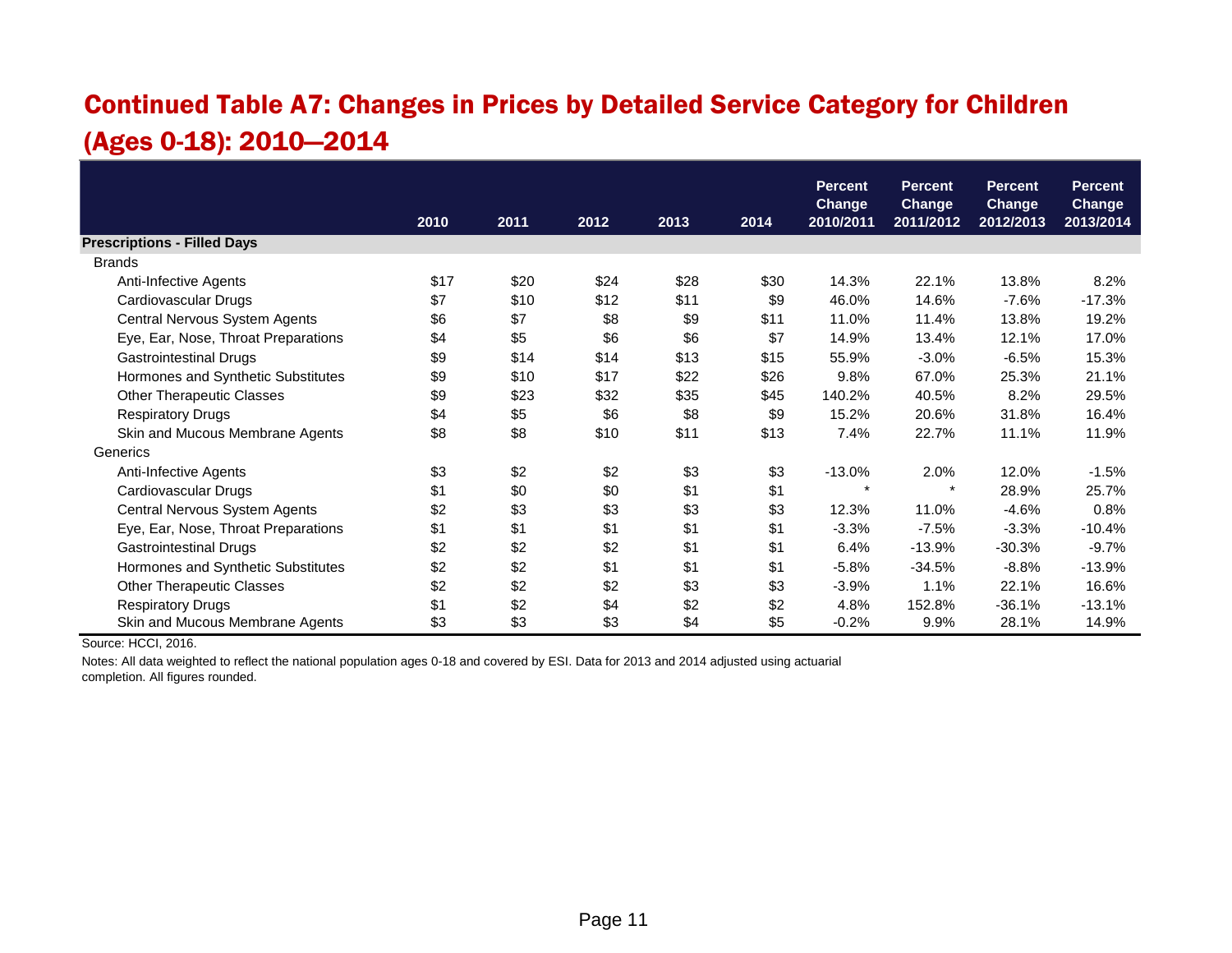# Table A8: Per Capita Health Care Spending for Infants and Toddlers (Ages 0-3): 2010—2014

|                                  |         |         |         |         |         | <b>Percent</b><br><b>Change</b> | <b>Percent</b><br><b>Change</b> | <b>Percent</b><br><b>Change</b> | <b>Percent</b><br><b>Change</b> |
|----------------------------------|---------|---------|---------|---------|---------|---------------------------------|---------------------------------|---------------------------------|---------------------------------|
|                                  | 2010    | 2011    | 2012    | 2013    | 2014    | 2010/2011                       | 2011/2012                       | 2012/2013                       | 2013/2014                       |
| Per Capita, Infants and Toddlers | \$4,041 | \$4,374 | \$4,541 | \$4,818 | \$4,879 | 8.2%                            | 3.8%                            | 6.1%                            | 1.3%                            |
| <b>Gender</b>                    |         |         |         |         |         |                                 |                                 |                                 |                                 |
| <b>Boys</b>                      | \$4,375 | \$4,773 | \$4,929 | \$5,314 | \$5,323 | 9.1%                            | 3.3%                            | 7.8%                            | 0.2%                            |
| Girls                            | \$3,692 | \$3,955 | \$4,135 | \$4,296 | \$4,411 | 7.1%                            | 4.5%                            | 3.9%                            | 2.7%                            |
| <b>Service Category</b>          |         |         |         |         |         |                                 |                                 |                                 |                                 |
| Inpatient                        | \$1,608 | \$1,766 | \$1,831 | \$1,985 | \$1,997 | 9.8%                            | 3.7%                            | 8.4%                            | 0.6%                            |
| Acute Inpatient                  | \$1,601 | \$1,763 | \$1,828 | \$1,981 | \$1,995 | 10.1%                           | 3.7%                            | 8.4%                            | 0.7%                            |
| Outpatient                       | \$663   | \$706   | \$736   | \$782   | \$801   | 6.6%                            | 4.2%                            | 6.2%                            | 2.5%                            |
| <b>Visits</b>                    | \$448   | \$476   | \$498   | \$527   | \$537   | 6.4%                            | 4.6%                            | 5.7%                            | 2.0%                            |
| Other                            | \$215   | \$230   | \$238   | \$255   | \$264   | 6.9%                            | 3.4%                            | 7.3%                            | 3.4%                            |
| <b>Professional Procedures</b>   | \$1,607 | \$1,735 | \$1,803 | \$1,880 | \$1,912 | 8.0%                            | 3.9%                            | 4.3%                            | 1.7%                            |
| Prescriptions                    | \$163   | \$166   | \$170   | \$171   | \$168   | 1.7%                            | 2.8%                            | 0.3%                            | $-1.6%$                         |
| <b>Brands</b>                    | \$78    | \$80    | \$84    | \$83    | \$85    | 2.6%                            | 5.4%                            | $-1.4%$                         | 2.6%                            |
| Generics                         | \$85    | \$86    | \$86    | \$88    | \$83    | 0.8%                            | 0.2%                            | 2.2%                            | $-5.6%$                         |

Source: HCCI, 2016.

Notes: All data weighted to reflect the national population ages 0-3 and covered by ESI. Data for 2013 and 2014 adjusted using actuarial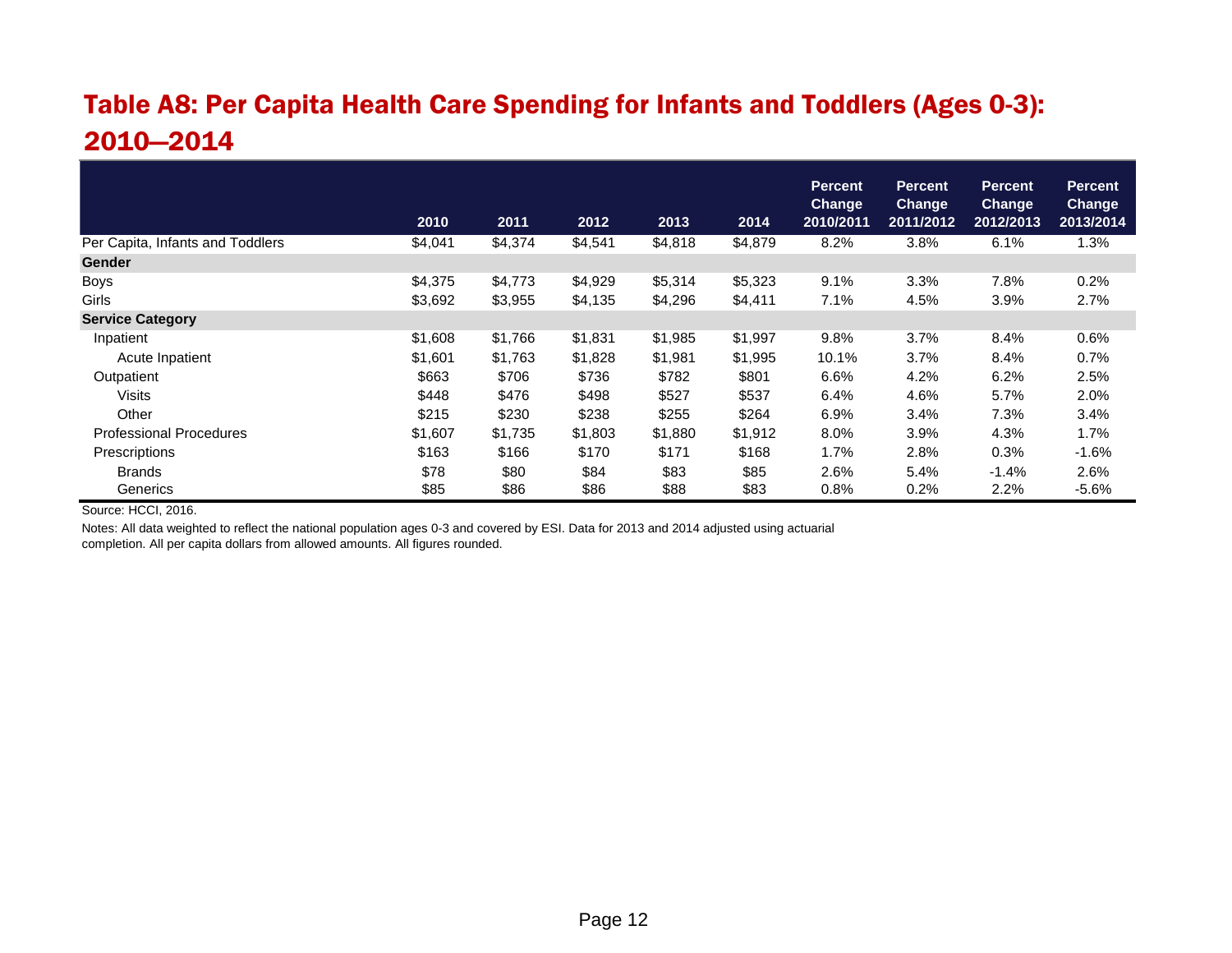# Table A9: Changes in Utilization and Prices for Infants and Toddlers (Ages 0-3): 2010—2014

|                                                    | 2010     | 2011     | 2012     | 2013     | 2014     | <b>Percent</b><br><b>Change</b><br>2010/2011 | <b>Percent</b><br><b>Change</b><br>2011/2012 | <b>Percent</b><br><b>Change</b><br>2012/2013 | <b>Percent</b><br>Change<br>2013/2014 |
|----------------------------------------------------|----------|----------|----------|----------|----------|----------------------------------------------|----------------------------------------------|----------------------------------------------|---------------------------------------|
| Utilization per 1,000 Insureds by Service Category |          |          |          |          |          |                                              |                                              |                                              |                                       |
| Inpatient                                          | 146      | 151      | 150      | 153      | 152      | 3.5%                                         | $-0.6%$                                      | 1.8%                                         | $-0.3%$                               |
| Acute Inpatient                                    | 145      | 150      | 149      | 152      | 152      | 3.6%                                         | $-0.6%$                                      | 2.1%                                         | $-0.2%$                               |
| Outpatient                                         | 1,757    | 1,766    | 1,751    | 1,731    | 1,689    | 0.5%                                         | $-0.8%$                                      | $-1.2%$                                      | $-2.4%$                               |
| Visits                                             | 361      | 365      | 362      | 352      | 341      | 1.1%                                         | $-0.9%$                                      | $-2.7%$                                      | $-3.0%$                               |
| Other                                              | 1,396    | 1,401    | 1,390    | 1,379    | 1,348    | 0.4%                                         | $-0.8%$                                      | $-0.8%$                                      | $-2.3%$                               |
| <b>Professional Procedures</b>                     | 20,060   | 20,329   | 20,330   | 20,680   | 20,242   | 1.3%                                         | 0.0%                                         | 1.7%                                         | $-2.1%$                               |
| Prescriptions                                      | 53,779   | 53,055   | 50,867   | 48,160   | 45,351   | $-1.4%$                                      | $-4.1%$                                      | $-5.3%$                                      | $-5.8%$                               |
| <b>Brands</b>                                      | 12,274   | 8,703    | 7,306    | 6,083    | 5,664    | $-29.1%$                                     | $-16.1%$                                     | $-16.7%$                                     | $-6.9%$                               |
| Generics                                           | 41,499   | 44,344   | 43,485   | 42,067   | 39,651   | 6.9%                                         | $-1.9%$                                      | $-3.3%$                                      | $-5.7%$                               |
| Average Price Paid per Service by Service Category |          |          |          |          |          |                                              |                                              |                                              |                                       |
| Inpatient                                          | \$11,017 | \$11,694 | \$12,199 | \$12,986 | \$13,099 | 6.2%                                         | 4.3%                                         | 6.5%                                         | 0.9%                                  |
| Acute Inpatient                                    | \$11,053 | \$11,744 | \$12,248 | \$13,007 | \$13,122 | 6.3%                                         | 4.3%                                         | 6.2%                                         | 0.9%                                  |
| Outpatient                                         | \$377    | \$400    | \$420    | \$452    | \$474    | 6.1%                                         | 5.1%                                         | 7.4%                                         | 5.1%                                  |
| <b>Visits</b>                                      | \$1,241  | \$1,306  | \$1,379  | \$1,497  | \$1,575  | 5.3%                                         | 5.5%                                         | 8.6%                                         | 5.2%                                  |
| Other                                              | \$154    | \$164    | \$171    | \$185    | \$196    | 6.5%                                         | 4.2%                                         | 8.2%                                         | 5.9%                                  |
| <b>Professional Procedures</b>                     | \$80     | \$85     | \$89     | \$91     | \$94     | 6.5%                                         | 3.9%                                         | 2.5%                                         | 3.9%                                  |
| Prescriptions                                      | \$3      | \$3      | \$3      | \$4      | \$4      | 3.1%                                         | 7.2%                                         | 6.0%                                         | 4.5%                                  |
| <b>Brands</b>                                      | \$6      | \$9      | \$11     | \$14     | \$15     | 44.7%                                        | 25.6%                                        | 18.5%                                        | 10.2%                                 |
| Generics                                           | \$2      | \$2      | \$2      | \$2      | \$2      | $-5.7%$                                      | 2.1%                                         | 5.7%                                         | 0.2%                                  |

Source: HCCI, 2016.

Notes: All data weighted to reflect the national population ages 0-3 and covered by ESI. Data for 2013 and 2014 adjusted using actuarial completion. All figures rounded.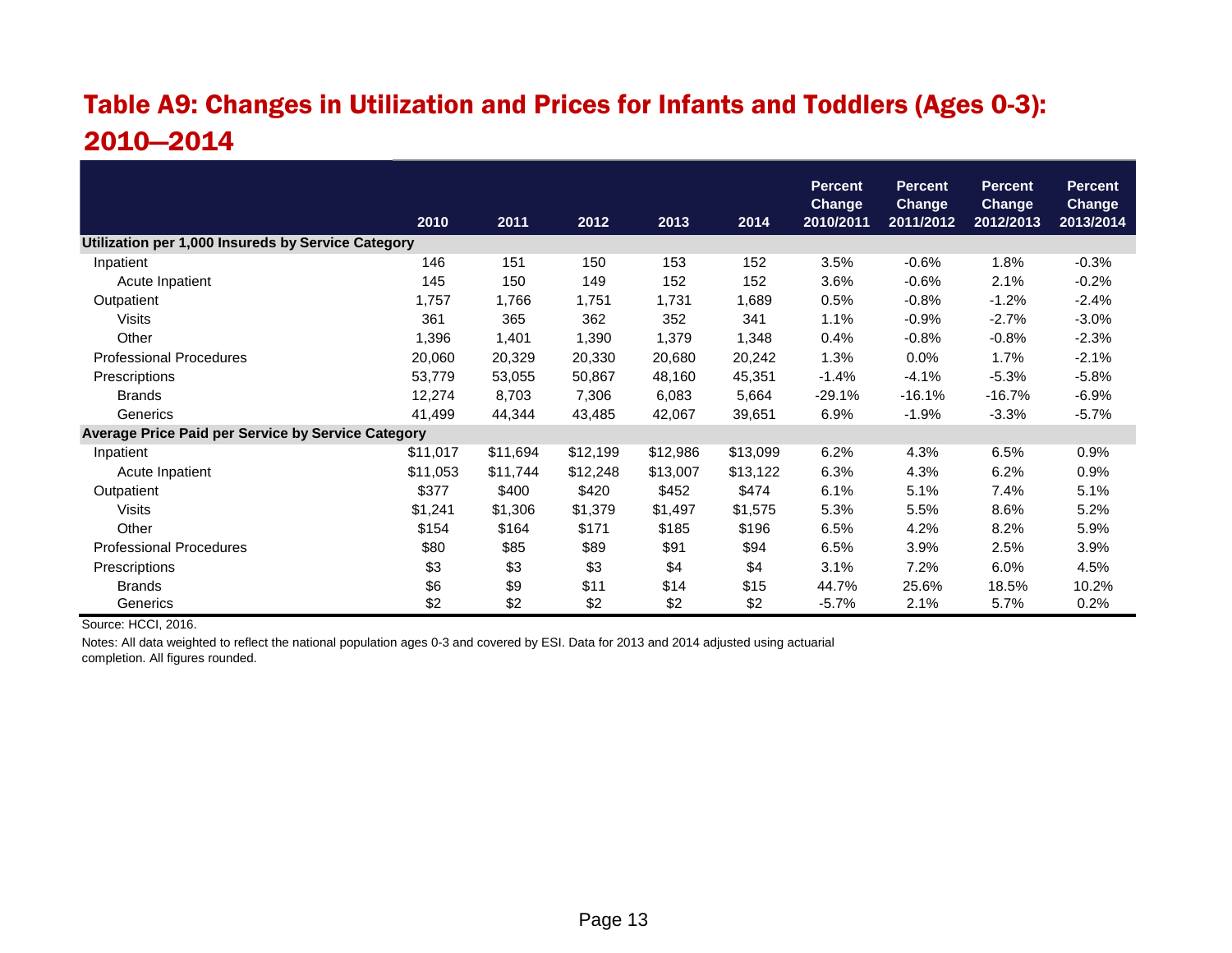# Table A10: Out-of-Pocket Per Capita Health Care Spending for Infants and Toddlers (Ages 0-3): 2010—2014

|                                     | 2010  | 2011  | 2012  | 2013  | 2014  | <b>Percent</b><br><b>Change</b><br>2010/2011 | <b>Percent</b><br><b>Change</b><br>2011/2012 | <b>Percent</b><br><b>Change</b><br>2012/2013 | <b>Percent</b><br>Change<br>2013/2014 |
|-------------------------------------|-------|-------|-------|-------|-------|----------------------------------------------|----------------------------------------------|----------------------------------------------|---------------------------------------|
| Out-of-Pocket, Infants and Toddlers | \$503 | \$528 | \$556 | \$590 | \$607 | 5.0%                                         | 5.2%                                         | 6.3%                                         | 2.8%                                  |
| <b>Gender</b>                       |       |       |       |       |       |                                              |                                              |                                              |                                       |
| <b>Boys</b>                         | \$547 | \$575 | \$605 | \$643 | \$664 | 5.2%                                         | 5.3%                                         | 6.3%                                         | 3.3%                                  |
| Girls                               | \$457 | \$479 | \$503 | \$535 | \$547 | 4.8%                                         | 5.0%                                         | 6.3%                                         | 2.2%                                  |
| <b>Service Category</b>             |       |       |       |       |       |                                              |                                              |                                              |                                       |
| Inpatient                           | \$66  | \$73  | \$78  | \$89  | \$92  | 11.6%                                        | 5.8%                                         | 14.4%                                        | 3.6%                                  |
| Acute Inpatient                     | \$65  | \$73  | \$77  | \$89  | \$92  | 11.8%                                        | 5.8%                                         | 14.5%                                        | 3.6%                                  |
| Outpatient                          | \$128 | \$142 | \$154 | \$168 | \$178 | 10.8%                                        | 8.8%                                         | 8.8%                                         | 6.0%                                  |
| Visits                              | \$91  | \$101 | \$111 | \$122 | \$129 | 10.9%                                        | 9.5%                                         | 9.9%                                         | 6.1%                                  |
| Other                               | \$37  | \$41  | \$43  | \$46  | \$49  | 10.3%                                        | 7.1%                                         | 6.2%                                         | 5.8%                                  |
| <b>Professional Procedures</b>      | \$254 | \$259 | \$270 | \$283 | \$291 | 2.0%                                         | 4.2%                                         | 4.7%                                         | 2.8%                                  |
| Prescriptions                       | \$55  | \$54  | \$53  | \$51  | \$46  | $-2.0%$                                      | $-0.7%$                                      | $-4.8%$                                      | $-9.0%$                               |
| <b>Brands</b>                       | \$20  | \$17  | \$16  | \$15  | \$15  | $-13.0%$                                     | $-6.3%$                                      | $-3.7%$                                      | $-4.7%$                               |
| Generics                            | \$35  | \$37  | \$37  | \$35  | \$32  | 4.0%                                         | 1.8%                                         | $-5.3%$                                      | $-10.9%$                              |

Source: HCCI, 2016.

Notes: All data weighted to reflect the national population ages 0-3 and covered by ESI. Data for 2013 and 2014 adjusted using actuarial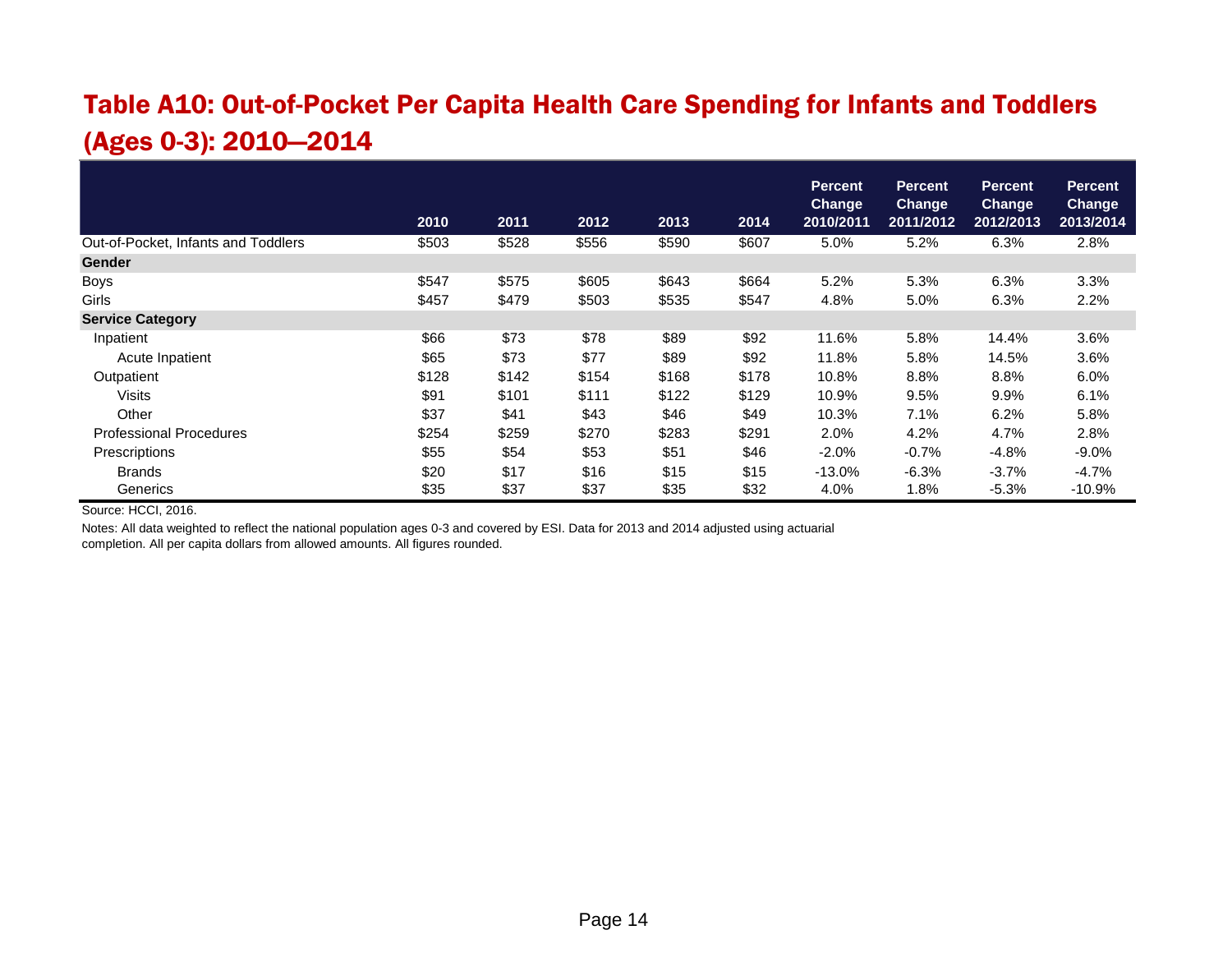# Table A11: Health Care Spending Per Capita by Detailed Service Category for Infants and Toddlers (Ages 0-3): 2010—2014

|                                           |       |         |         |         |         | <b>Percent</b>             | <b>Percent</b>             | <b>Percent</b>             | <b>Percent</b>      |
|-------------------------------------------|-------|---------|---------|---------|---------|----------------------------|----------------------------|----------------------------|---------------------|
|                                           | 2010  | 2011    | 2012    | 2013    | 2014    | <b>Change</b><br>2010/2011 | <b>Change</b><br>2011/2012 | <b>Change</b><br>2012/2013 | Change<br>2013/2014 |
| <b>Inpatient</b>                          |       |         |         |         |         |                            |                            |                            |                     |
| Hospice                                   | \$1   | \$1     | \$1     | \$1     | \$1     | 0.2%                       | 13.2%                      | 31.7%                      | $-41.6%$            |
| Labor and Delivery                        | \$0   | \$0     | \$0     | \$0     | \$0     | $\star$                    | $\star$                    | $\star$                    | $\star$             |
| Medical                                   | \$321 | \$379   | \$370   | \$392   | \$388   | 18.1%                      | $-2.4%$                    | 6.1%                       | $-1.1%$             |
| Mental Health and Substance Use           | \$1   | \$2     | \$1     | \$1     | \$1     | 133.4%                     | $-49.0%$                   | $-12.4%$                   | 7.0%                |
| <b>Newborns</b>                           | \$933 | \$1,019 | \$1,076 | \$1,171 | \$1,219 | 9.2%                       | 5.6%                       | 8.9%                       | 4.0%                |
| <b>Skilled Nursing Facility</b>           | \$0   | \$1     | \$1     | \$1     | \$1     | 22.2%                      | $-3.5%$                    | 82.9%                      | $-21.0%$            |
| Surgery                                   | \$347 | \$363   | \$381   | \$417   | \$387   | 4.8%                       | 4.9%                       | 9.3%                       | $-7.1%$             |
| Ungroupable                               | \$6   | \$2     | \$2     | \$2     | \$1     | $-63.0%$                   | 7.0%                       | $-25.8%$                   | $-23.9%$            |
| <b>Outpatient Visits</b>                  |       |         |         |         |         |                            |                            |                            |                     |
| <b>Emergency Room</b>                     | \$204 | \$224   | \$240   | \$253   | \$265   | 9.9%                       | 7.2%                       | 5.3%                       | 4.9%                |
| Observation                               | \$15  | \$14    | \$15    | \$16    | \$19    | $-1.2%$                    | 5.7%                       | 7.3%                       | 14.3%               |
| <b>Outpatient Surgery</b>                 | \$229 | \$238   | \$243   | \$257   | \$254   | 3.9%                       | 2.2%                       | 5.9%                       | $-1.5%$             |
| <b>Outpatient-Other</b>                   |       |         |         |         |         |                            |                            |                            |                     |
| <b>Ancillary Services</b>                 | \$54  | \$59    | \$59    | \$64    | \$69    | 9.6%                       | 0.8%                       | 7.6%                       | 8.0%                |
| Lab/Pathology                             | \$32  | \$33    | \$34    | \$34    | \$33    | 4.1%                       | 1.3%                       | $-1.1%$                    | $-2.1%$             |
| Miscellaneous Services                    | \$83  | \$91    | \$97    | \$108   | \$113   | 9.9%                       | 6.7%                       | 11.6%                      | 3.9%                |
| Radiology Services                        | \$46  | \$47    | \$47    | \$49    | \$49    | 0.5%                       | 1.5%                       | 4.3%                       | 0.2%                |
| <b>Professional Procedures</b>            |       |         |         |         |         |                            |                            |                            |                     |
| <b>Administered Drugs</b>                 | \$9   | \$8     | \$9     | \$13    | \$13    | $-4.9%$                    | 16.1%                      | 38.0%                      | $-1.5%$             |
| Administration of Drugs                   | \$76  | \$120   | \$131   | \$145   | \$149   | 57.3%                      | 9.7%                       | 10.4%                      | 3.0%                |
| Anesthesia                                | \$55  | \$57    | \$57    | \$59    | \$57    | 3.3%                       | 0.2%                       | 3.7%                       | $-3.6%$             |
| Lab/Pathology                             | \$31  | \$33    | \$33    | \$34    | \$33    | 6.6%                       | $-1.3%$                    | 4.2%                       | $-2.2%$             |
| Miscellaneous                             | \$751 | \$800   | \$834   | \$868   | \$891   | 6.6%                       | 4.2%                       | 4.1%                       | 2.6%                |
| Office Visits - Primary Care Provider     | \$267 | \$277   | \$280   | \$270   | \$263   | 4.0%                       | 0.7%                       | $-3.5%$                    | $-2.6%$             |
| Office Visits - Specialist                | \$61  | \$68    | \$73    | \$84    | \$87    | 11.0%                      | 7.5%                       | 14.5%                      | 3.9%                |
| Preventive Visits - Primary Care Provider | \$215 | \$225   | \$238   | \$249   | \$260   | 4.8%                       | 5.3%                       | 5.0%                       | 4.3%                |
| Preventive Visits - Specialist            | \$11  | \$12    | \$14    | \$19    | \$21    | 14.0%                      | 12.5%                      | 40.5%                      | 10.3%               |
| Radiology                                 | \$22  | \$22    | \$21    | \$22    | \$21    | $-0.2%$                    | $-3.7%$                    | 1.6%                       | $-2.8%$             |
| Surgery                                   | \$110 | \$112   | \$114   | \$116   | \$115   | 2.1%                       | 1.6%                       | 2.6%                       | $-0.9%$             |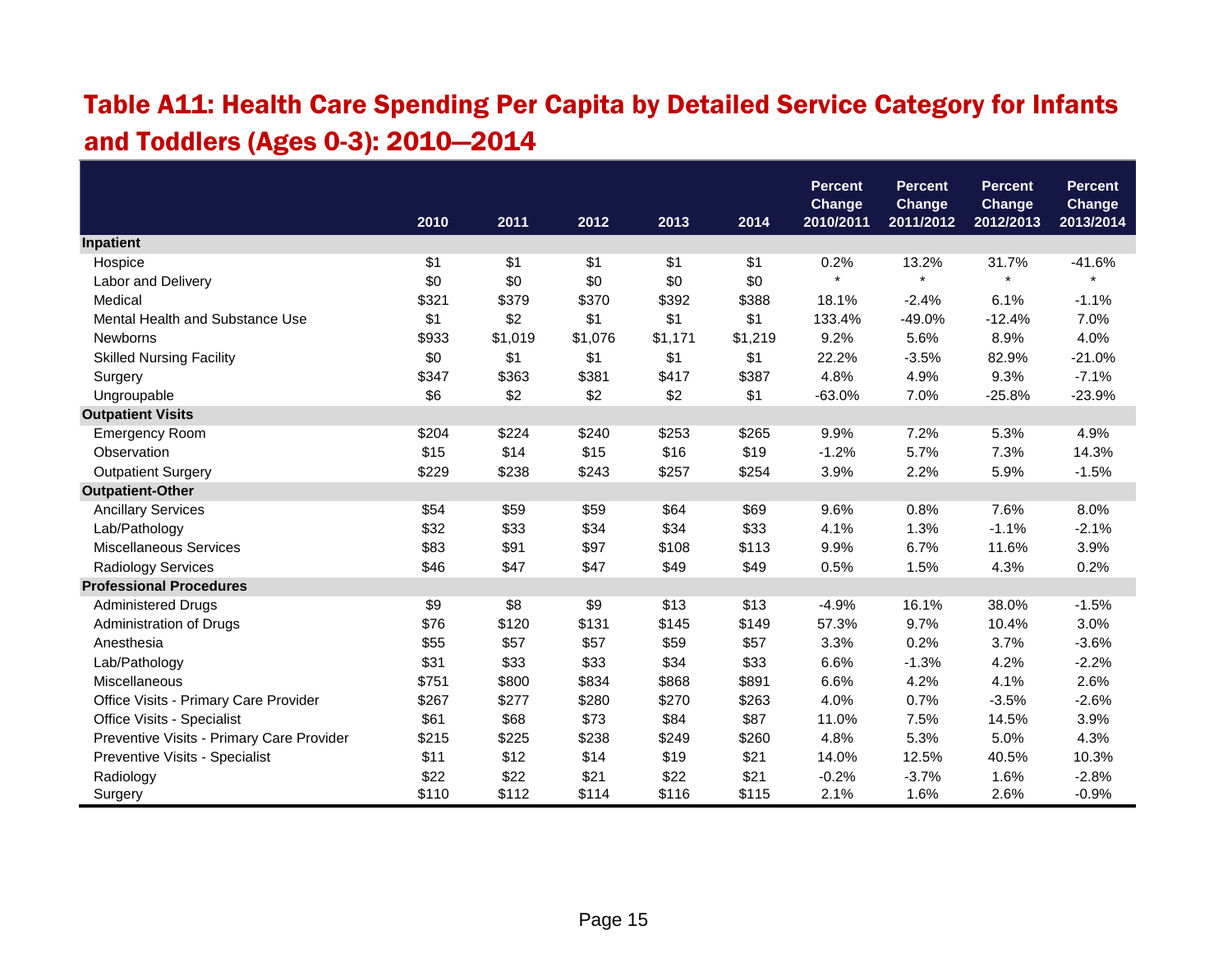#### Continued Table A11: Health Care Spending Per Capita by Detailed Service Category for Infants and Toddlers (Ages 0-3): 2010—2014

|                                     |      |      |      |      |      | <b>Percent</b><br><b>Change</b> | <b>Percent</b><br><b>Change</b> | <b>Percent</b><br><b>Change</b> | <b>Percent</b><br>Change |
|-------------------------------------|------|------|------|------|------|---------------------------------|---------------------------------|---------------------------------|--------------------------|
|                                     | 2010 | 2011 | 2012 | 2013 | 2014 | 2010/2011                       | 2011/2012                       | 2012/2013                       | 2013/2014                |
| <b>Prescriptions - Filled Days</b>  |      |      |      |      |      |                                 |                                 |                                 |                          |
| <b>Brands</b>                       |      |      |      |      |      |                                 |                                 |                                 |                          |
| Anti-Infective Agents               | \$12 | \$18 | \$21 | \$24 | \$24 | 56.3%                           | 12.6%                           | 17.7%                           | $-3.1%$                  |
| Cardiovascular Drugs                | \$1  | \$1  | \$1  | \$0  | \$1  | 21.9%                           | 42.1%                           | $\star$                         | 13.4%                    |
| Central Nervous System Agents       | \$2  | \$2  | \$3  | \$4  | \$4  | $-9.0%$                         | 60.5%                           | 18.6%                           | 18.9%                    |
| Eye, Ear, Nose, Throat Preparations | \$10 | \$10 | \$10 | \$11 | \$10 | 1.2%                            | 1.9%                            | 3.0%                            | $-5.7%$                  |
| <b>Gastrointestinal Drugs</b>       | \$8  | \$2  | \$3  | \$7  | \$7  | $-80.3%$                        | 83.8%                           | 147.9%                          | $-8.8%$                  |
| Hormones and Synthetic Substitutes  | \$7  | \$8  | \$3  | \$3  | \$3  | 7.5%                            | $-59.3%$                        | 7.1%                            | 1.0%                     |
| <b>Other Therapeutic Classes</b>    | \$21 | \$23 | \$25 | \$21 | \$24 | 9.4%                            | 7.9%                            | $-13.0%$                        | 10.2%                    |
| <b>Respiratory Drugs</b>            | \$11 | \$11 | \$13 | \$7  | \$9  | $-1.9%$                         | 18.3%                           | $-43.7%$                        | 25.2%                    |
| Skin and Mucous Membrane Agents     | \$5  | \$5  | \$5  | \$4  | \$3  | $-7.6%$                         | $-6.5%$                         | $-14.2%$                        | $-16.8%$                 |
| Generics                            |      |      |      |      |      |                                 |                                 |                                 |                          |
| Anti-Infective Agents               | \$35 | \$32 | \$30 | \$29 | \$27 | $-7.1%$                         | $-7.7\%$                        | $-2.8%$                         | $-5.4%$                  |
| Cardiovascular Drugs                | \$0  | \$0  | \$0  | \$0  | \$0  | $\star$                         | $\star$                         | $\star$                         | $\star$                  |
| Central Nervous System Agents       | \$3  | \$3  | \$3  | \$2  | \$2  | 1.8%                            | $-7.9%$                         | $-7.5%$                         | $-6.3%$                  |
| Eye, Ear, Nose, Throat Preparations | \$3  | \$3  | \$3  | \$3  | \$3  | 3.2%                            | $-2.5%$                         | 1.8%                            | $-6.7%$                  |
| <b>Gastrointestinal Drugs</b>       | \$7  | \$12 | \$9  | \$5  | \$4  | 59.1%                           | $-21.9%$                        | $-49.3%$                        | $-11.6%$                 |
| Hormones and Synthetic Substitutes  | \$20 | \$19 | \$3  | \$2  | \$2  | $-7.8%$                         | $-84.9%$                        | $-37.6%$                        | $-14.7%$                 |
| <b>Other Therapeutic Classes</b>    | \$10 | \$10 | \$12 | \$14 | \$12 | 1.2%                            | 21.3%                           | 17.6%                           | $-14.8%$                 |
| <b>Respiratory Drugs</b>            | \$2  | \$1  | \$19 | \$23 | \$21 | $-28.6%$                        | 1,554.0%                        | 21.2%                           | $-8.8%$                  |
| Skin and Mucous Membrane Agents     | \$5  | \$6  | \$7  | \$10 | \$12 | 9.3%                            | 29.5%                           | 30.1%                           | 21.6%                    |

Source: HCCI, 2015.

Notes: All data weighted to reflect the national population ages 0-3 and covered by ESI. Data for 2013 and 2014 adjusted using actuarial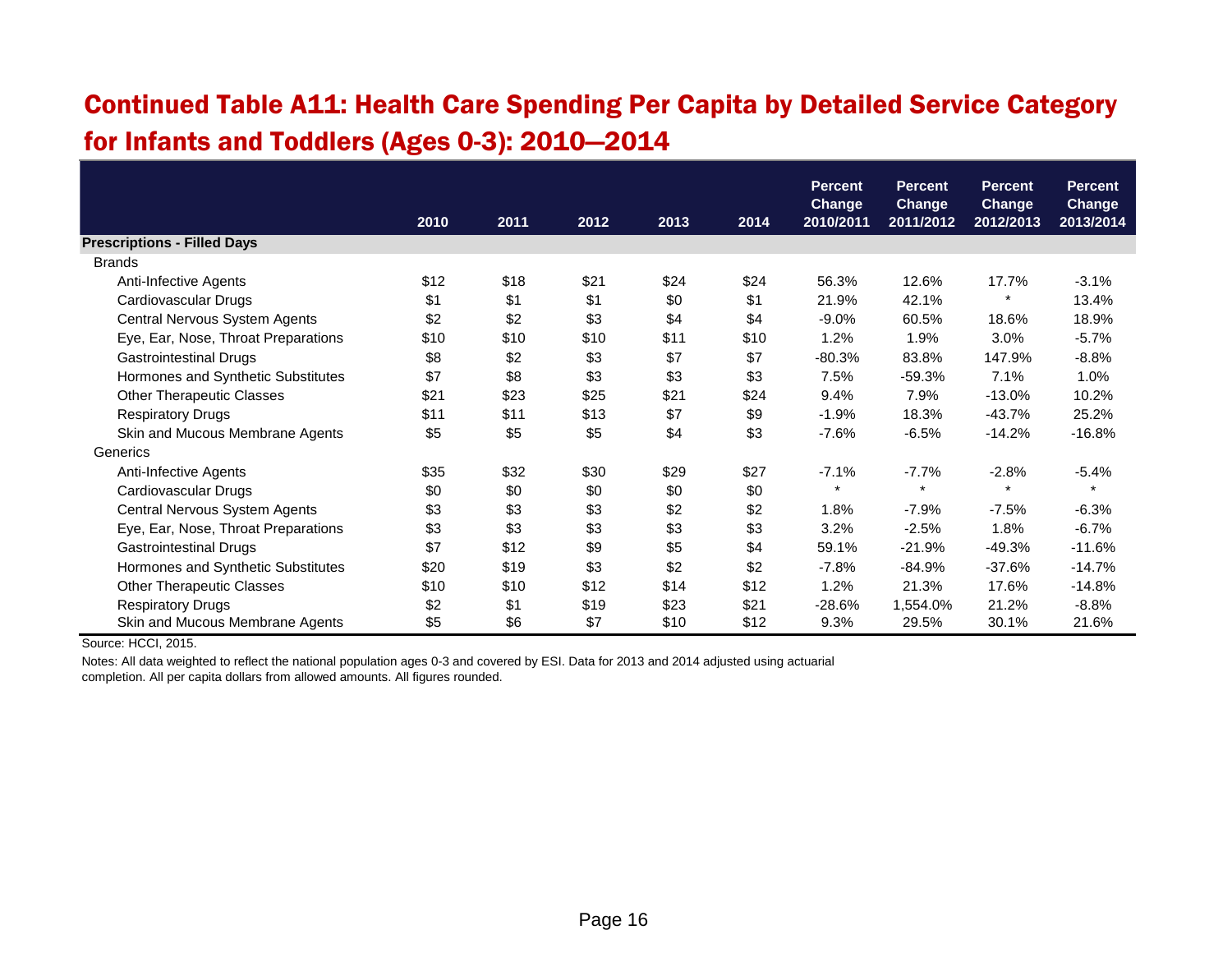# Table A12: Changes in Utilization by Detailed Service Category for Infants and Toddlers (Ages 0-3): 2010—2014

|                                           |       |                |             |       |                | <b>Percent</b><br>Change | <b>Percent</b><br><b>Change</b> | <b>Percent</b><br>Change | <b>Percent</b><br>Change |
|-------------------------------------------|-------|----------------|-------------|-------|----------------|--------------------------|---------------------------------|--------------------------|--------------------------|
|                                           | 2010  | 2011           | 2012        | 2013  | 2014           | 2010/2011                | 2011/2012                       | 2012/2013                | 2013/2014                |
| Inpatient                                 |       |                |             |       |                |                          |                                 |                          |                          |
| Hospice                                   | 0     | 0              | 0           | 0     | 0              | $\star$                  | $\star$                         | $\star$                  | $\star$                  |
| Labor and Delivery                        | 0     | $\Omega$       | 0           | 0     | $\Omega$       | $\star$                  | $\star$                         | $\lambda$                | $\star$                  |
| Medical                                   | 27    | 27             | 25          | 24    | 22             | 1.7%                     | $-6.3%$                         | $-4.3%$                  | $-8.0%$                  |
| Mental Health and Substance Use           | 0     | $\Omega$       | $\mathbf 0$ | 0     | $\Omega$       | $\star$                  | $\star$                         | $\star$                  | $\star$                  |
| Newborns                                  | 112   | 117            | 118         | 123   | 125            | 4.5%                     | 1.0%                            | 3.6%                     | 1.4%                     |
| <b>Skilled Nursing Facility</b>           | 0     | 0              | 0           | 0     | $\pmb{0}$      | $\star$                  | $\star$                         | $\star$                  | $\star$                  |
| Surgery                                   | 6     | 6              | 5           | 5     | $\overline{5}$ | $-4.0%$                  | $-6.0%$                         | $-2.1%$                  | $-3.6%$                  |
| Ungroupable                               | 1     | $\overline{1}$ | 1           | 0     | $\mathbf 0$    | $-16.2%$                 | $-13.4%$                        |                          | $\star$                  |
| <b>Outpatient Visits</b>                  |       |                |             |       |                |                          |                                 |                          |                          |
| <b>Emergency Room</b>                     | 279   | 284            | 285         | 277   | 272            | 1.9%                     | 0.4%                            | $-2.9%$                  | $-1.8%$                  |
| Observation                               | 11    | 11             | 11          | 11    | 11             | $-1.4%$                  | $-2.1%$                         | 0.4%                     | $-2.8%$                  |
| <b>Outpatient Surgery</b>                 | 70    | 69             | 65          | 64    | 59             | $-1.5%$                  | $-5.7%$                         | $-2.6%$                  | $-8.1%$                  |
| <b>Outpatient-Other</b>                   |       |                |             |       |                |                          |                                 |                          |                          |
| <b>Ancillary Services</b>                 | 318   | 312            | 300         | 287   | 277            | $-1.9%$                  | $-3.8%$                         | $-4.4%$                  | $-3.4%$                  |
| Lab/Pathology                             | 518   | 520            | 515         | 493   | 472            | 0.4%                     | $-0.9%$                         | $-4.2%$                  | $-4.3%$                  |
| <b>Miscellaneous Services</b>             | 446   | 457            | 466         | 492   | 495            | 2.6%                     | 1.8%                            | 5.6%                     | 0.6%                     |
| Radiology Services                        | 114   | 111            | 108         | 107   | 103            | $-2.1%$                  | $-2.5%$                         | $-1.6%$                  | $-3.4%$                  |
| <b>Professional Procedures</b>            |       |                |             |       |                |                          |                                 |                          |                          |
| <b>Administered Drugs</b>                 | 139   | 139            | 136         | 140   | 133            | $-0.1%$                  | $-1.9%$                         | 2.9%                     | $-5.2%$                  |
| Administration of Drugs                   | 3,601 | 3,726          | 3,635       | 3,747 | 3,686          | 3.5%                     | $-2.5%$                         | 3.1%                     | $-1.6%$                  |
| Anesthesia                                | 101   | 100            | 99          | 97    | 91             | $-0.6%$                  | $-1.2%$                         | $-2.0%$                  | $-6.5%$                  |
| Lab/Pathology                             | 1,827 | 1,925          | 1,926       | 1,940 | 1,888          | 5.4%                     | 0.1%                            | 0.7%                     | $-2.7%$                  |
| Miscellaneous                             | 7,406 | 7,377          | 7,512       | 7,830 | 7,709          | $-0.4%$                  | 1.8%                            | 4.2%                     | $-1.5%$                  |
| Office Visits - Primary Care Provider     | 3,359 | 3,353          | 3,259       | 3,045 | 2,868          | $-0.2%$                  | $-2.8%$                         | $-6.6%$                  | $-5.8%$                  |
| <b>Office Visits - Specialist</b>         | 594   | 634            | 658         | 731   | 732            | 6.8%                     | 3.7%                            | 11.2%                    | 0.1%                     |
| Preventive Visits - Primary Care Provider | 2,178 | 2,214          | 2,252       | 2,279 | 2,283          | 1.7%                     | 1.7%                            | 1.2%                     | 0.2%                     |
| Preventive Visits - Specialist            | 79    | 91             | 100         | 140   | 149            | 15.7%                    | 9.7%                            | 40.2%                    | 6.9%                     |
| Radiology                                 | 460   | 453            | 442         | 425   | 410            | $-1.4%$                  | $-2.6%$                         | $-3.7%$                  | $-3.7%$                  |
| Surgery                                   | 317   | 315            | 310         | 306   | 294            | $-0.5%$                  | $-1.6%$                         | $-1.4%$                  | $-3.8%$                  |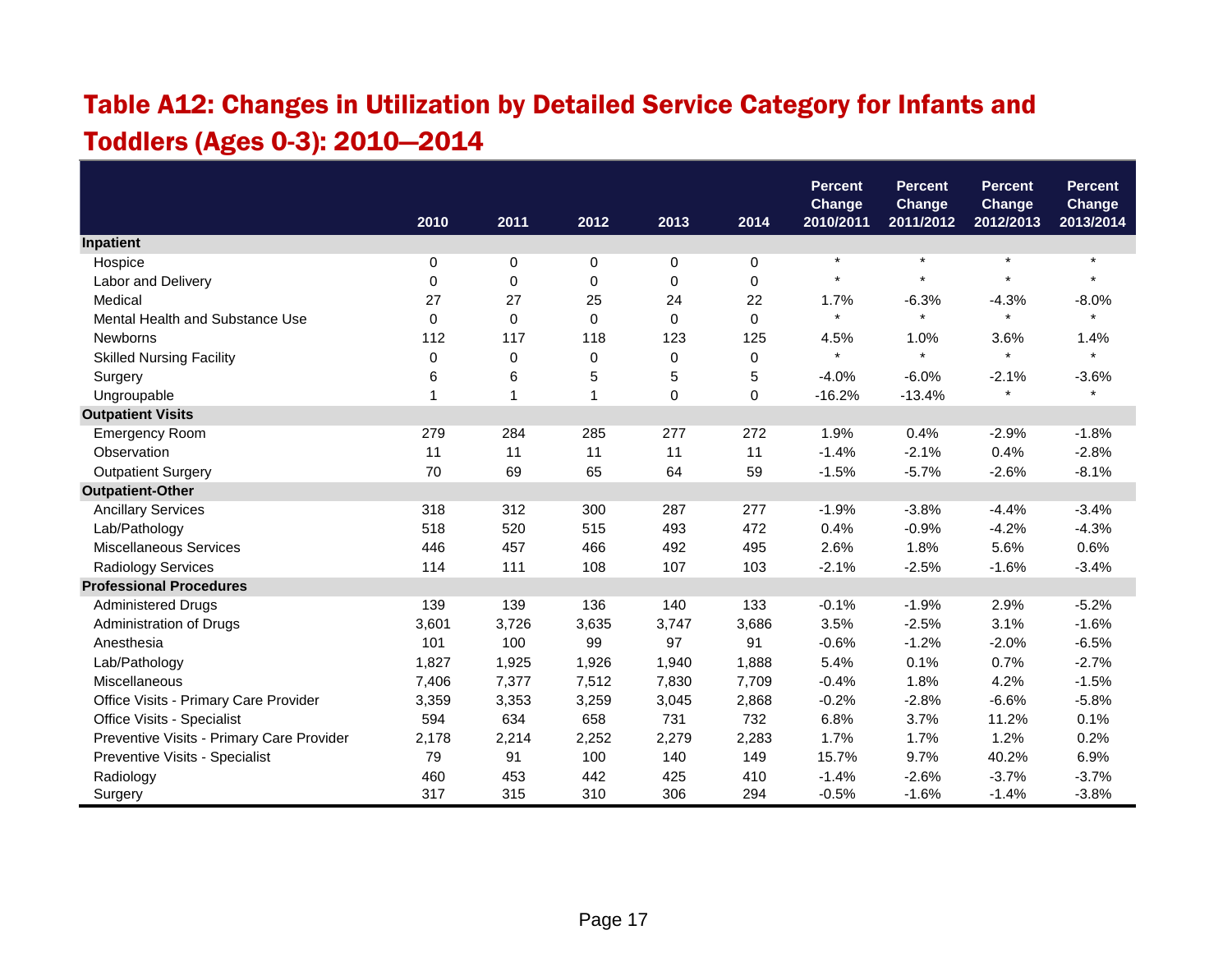# Continued Table A12: Changes in Utilization by Detailed Service Category for Infants and Toddlers (Ages 0-3): 2010—2014

|                                     |        |        |        |        |        | <b>Percent</b>             | <b>Percent</b>             | <b>Percent</b>             | <b>Percent</b>             |
|-------------------------------------|--------|--------|--------|--------|--------|----------------------------|----------------------------|----------------------------|----------------------------|
|                                     | 2010   | 2011   | 2012   | 2013   | 2014   | <b>Change</b><br>2010/2011 | <b>Change</b><br>2011/2012 | <b>Change</b><br>2012/2013 | <b>Change</b><br>2013/2014 |
| <b>Prescriptions - Filled Days</b>  |        |        |        |        |        |                            |                            |                            |                            |
| <b>Brands</b>                       |        |        |        |        |        |                            |                            |                            |                            |
| Anti-Infective Agents               | 664    | 736    | 674    | 743    | 672    | 10.9%                      | $-8.4%$                    | 10.1%                      | $-9.6\%$                   |
| Cardiovascular Drugs                | 158    | 182    | 203    | 191    | 215    | 15.7%                      | 11.5%                      | $-6.1%$                    | 12.5%                      |
| Central Nervous System Agents       | 111    | 84     | 94     | 91     | 96     | $-24.6%$                   | 12.1%                      | $-3.1%$                    | 5.1%                       |
| Eye, Ear, Nose, Throat Preparations | 1,835  | 1,578  | 1,441  | 1,296  | 1,084  | $-14.0%$                   | $-8.7%$                    | $-10.1%$                   | $-16.3%$                   |
| Gastrointestinal Drugs              | 1,403  | 161    | 417    | 1,038  | 872    | $-88.6%$                   | 159.5%                     | 149.1%                     | $-16.0%$                   |
| Hormones and Synthetic Substitutes  | 1,294  | 1,384  | 342    | 276    | 245    | 7.0%                       | $-75.3%$                   | $-19.4%$                   | $-11.2%$                   |
| <b>Other Therapeutic Classes</b>    | 3,079  | 1,362  | 1,077  | 941    | 1,099  | $-55.8%$                   | $-20.9%$                   | $-12.6%$                   | 16.8%                      |
| <b>Respiratory Drugs</b>            | 3,031  | 2,454  | 2,517  | 1,179  | 1,176  | $-19.0%$                   | 2.6%                       | $-53.2%$                   | $-0.3%$                    |
| Skin and Mucous Membrane Agents     | 700    | 763    | 541    | 327    | 206    | 8.9%                       | $-29.1%$                   | $-39.4%$                   | -37.2%                     |
| Generics                            |        |        |        |        |        |                            |                            |                            |                            |
| Anti-Infective Agents               | 14,125 | 14,266 | 13,366 | 12,288 | 11,416 | 1.0%                       | $-6.3%$                    | $-8.1%$                    | $-7.1%$                    |
| Cardiovascular Drugs                | 292    | 311    | 222    | 252    | 237    | 6.4%                       | $-28.6%$                   | 13.8%                      | $-5.9%$                    |
| Central Nervous System Agents       | 1,252  | 1,292  | 1,247  | 1,186  | 1,130  | 3.2%                       | $-3.5%$                    | $-4.9%$                    | $-4.7%$                    |
| Eye, Ear, Nose, Throat Preparations | 2,722  | 2,980  | 3,139  | 3,083  | 2,964  | 9.5%                       | 5.4%                       | $-1.8%$                    | $-3.8%$                    |
| Gastrointestinal Drugs              | 4,677  | 6,148  | 5,565  | 4,818  | 4,753  | 31.5%                      | $-9.5%$                    | $-13.4%$                   | $-1.4%$                    |
| Hormones and Synthetic Substitutes  | 3,129  | 3,053  | 1,447  | 1,268  | 1,139  | $-2.4%$                    | $-52.6%$                   | $-12.4%$                   | $-10.2%$                   |
| <b>Other Therapeutic Classes</b>    | 10,039 | 11,297 | 11,282 | 10,324 | 9,401  | 12.5%                      | $-0.1%$                    | $-8.5%$                    | $-8.9%$                    |
| <b>Respiratory Drugs</b>            | 1,213  | 862    | 2,809  | 4,280  | 4,027  | $-28.9%$                   | 225.8%                     | 52.3%                      | $-5.9%$                    |
| Skin and Mucous Membrane Agents     | 4,051  | 4,135  | 4,407  | 4,567  | 4,583  | 2.1%                       | 6.6%                       | 3.6%                       | 0.4%                       |

Source: HCCI, 2015.

Notes: All data weighted to reflect the national population ages 0-3 and covered by ESI. Data for 2013 and 2014 adjusted using actuarial completion. All figures rounded.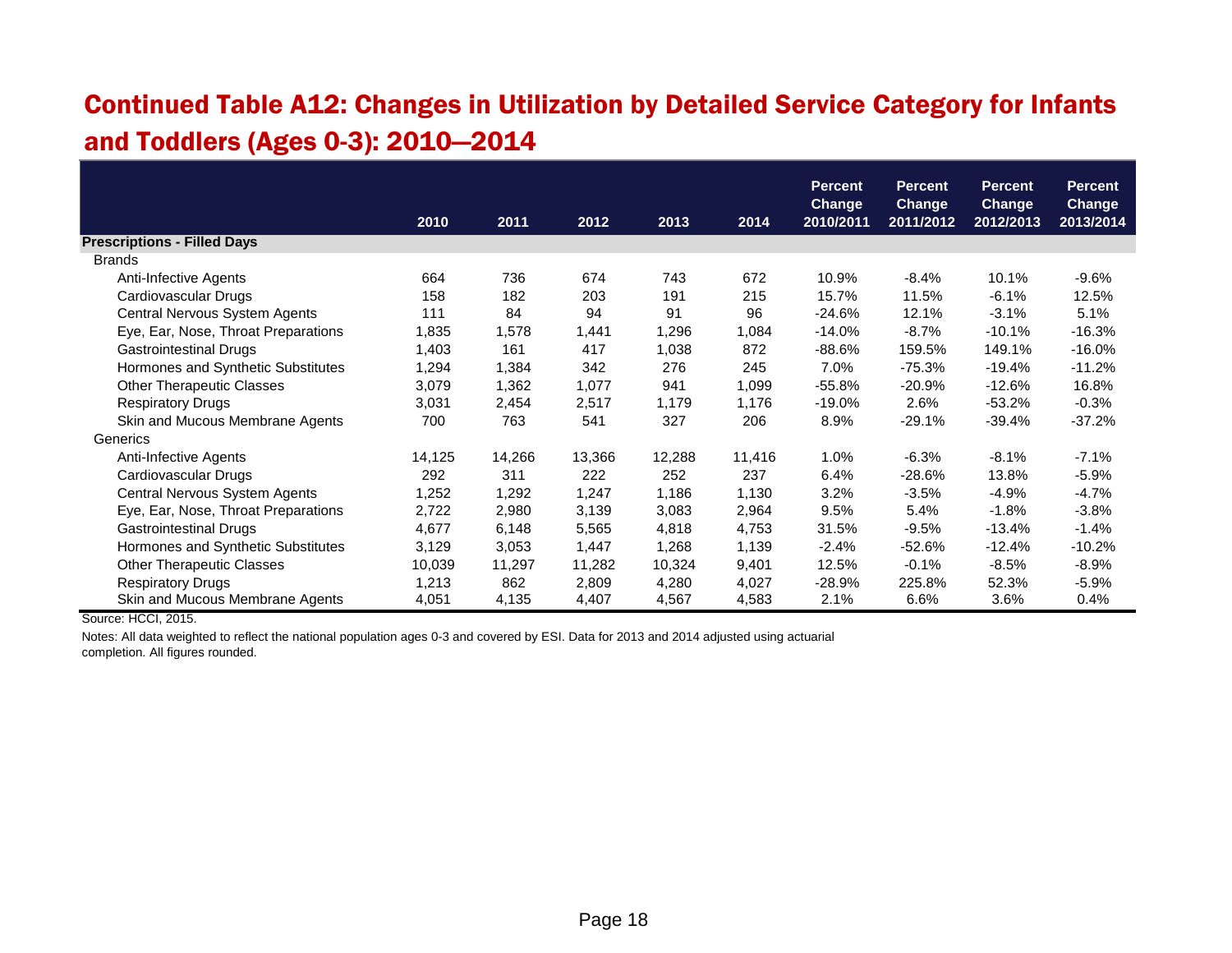## Table A13: Out-of-Pocket Per Capita Health Care Spending by Detailed Service Category for Infants and Toddlers (Ages 0-3): 2010—2014

|                                           |      |      |       |       |      | <b>Percent</b><br>Change | <b>Percent</b><br><b>Change</b> | <b>Percent</b><br><b>Change</b> | <b>Percent</b><br>Change |
|-------------------------------------------|------|------|-------|-------|------|--------------------------|---------------------------------|---------------------------------|--------------------------|
|                                           | 2010 | 2011 | 2012  | 2013  | 2014 | 2010/2011                | 2011/2012                       | 2012/2013                       | 2013/2014                |
| Inpatient                                 |      |      |       |       |      |                          |                                 |                                 |                          |
| Hospice                                   | \$0  | \$0  | \$0   | \$0   | \$0  | $\star$                  | $\star$                         | $\pmb{\ast}$                    | $\star$                  |
| Labor and Delivery                        | \$0  | \$0  | \$0   | \$0   | \$0  |                          |                                 | $\star$                         |                          |
| Medical                                   | \$20 | \$21 | \$21  | \$22  | \$21 | 7.9%                     | $-1.5%$                         | 5.5%                            | $-5.7%$                  |
| Mental Health and Substance Use           | \$0  | \$0  | \$0   | \$0   | \$0  | $\star$                  | $\star$                         | $\star$                         | $\star$                  |
| <b>Newborns</b>                           | \$42 | \$48 | \$53  | \$61  | \$68 | 13.7%                    | 10.4%                           | 15.3%                           | 10.5%                    |
| <b>Skilled Nursing Facility</b>           | \$0  | \$0  | \$0   | \$0   | \$0  |                          | $\star$                         | $\star$                         |                          |
| Surgery                                   | \$3  | \$4  | \$3   | \$5   | \$3  | 12.7%                    | $-11.9%$                        | 57.8%                           | $-36.8%$                 |
| Ungroupable                               | \$0  | \$0  | \$0   | \$0   | \$0  | $\star$                  | $\star$                         | $\star$                         | $\star$                  |
| <b>Outpatient Visits</b>                  |      |      |       |       |      |                          |                                 |                                 |                          |
| Emergency Room                            | \$52 | \$59 | \$66  | \$73  | \$80 | 13.2%                    | 11.7%                           | 10.6%                           | 10.4%                    |
| Observation                               | \$2  | \$3  | \$3   | \$3   | \$4  | 12.9%                    | 4.3%                            | 17.5%                           | 13.8%                    |
| <b>Outpatient Surgery</b>                 | \$37 | \$40 | \$42  | \$46  | \$45 | 7.6%                     | 6.6%                            | 8.2%                            | $-1.4%$                  |
| <b>Outpatient-Other</b>                   |      |      |       |       |      |                          |                                 |                                 |                          |
| <b>Ancillary Services</b>                 | \$9  | \$9  | \$10  | \$10  | \$10 | 8.3%                     | 2.1%                            | 3.8%                            | 0.6%                     |
| Lab/Pathology                             | \$6  | \$7  | \$7   | \$7   | \$8  | 9.1%                     | 5.8%                            | 1.2%                            | 4.6%                     |
| <b>Miscellaneous Services</b>             | \$13 | \$15 | \$16  | \$18  | \$20 | 14.1%                    | 10.0%                           | 11.0%                           | 9.4%                     |
| Radiology Services                        | \$9  | \$9  | \$10  | \$11  | \$11 | 7.7%                     | 8.5%                            | 4.6%                            | 5.5%                     |
| <b>Professional Procedures</b>            |      |      |       |       |      |                          |                                 |                                 |                          |
| <b>Administered Drugs</b>                 | \$1  | \$1  | \$1   | \$1   | \$1  | $-2.6%$                  | $-2.1%$                         | 5.9%                            | 2.0%                     |
| Administration of Drugs                   | \$2  | \$2  | \$2   | \$2   | \$2  | $-24.8%$                 | $-13.0%$                        | 17.4%                           | 9.4%                     |
| Anesthesia                                | \$8  | \$9  | \$9   | \$9   | \$9  | 10.4%                    | 3.2%                            | 1.1%                            | 1.1%                     |
| Lab/Pathology                             | \$7  | \$8  | \$8   | \$9   | \$9  | 19.5%                    | 2.5%                            | 8.6%                            | 5.2%                     |
| Miscellaneous                             | \$74 | \$77 | \$84  | \$91  | \$96 | 4.7%                     | 9.1%                            | 7.6%                            | 6.2%                     |
| Office Visits - Primary Care Provider     | \$92 | \$98 | \$100 | \$100 | \$99 | 6.8%                     | 1.4%                            | $-0.0%$                         | $-0.5%$                  |
| Office Visits - Specialist                | \$22 | \$25 | \$28  | \$32  | \$34 | 14.3%                    | 10.1%                           | 15.9%                           | 5.3%                     |
| Preventive Visits - Primary Care Provider | \$22 | \$11 | \$8   | \$7   | \$7  | $-50.6%$                 | $-25.2%$                        | $-13.0%$                        | $-4.3%$                  |
| Preventive Visits - Specialist            | \$2  | \$3  | \$3   | \$3   | \$4  | 9.6%                     | 14.0%                           | 16.7%                           | 6.3%                     |
| Radiology                                 | \$5  | \$5  | \$5   | \$5   | \$5  | 4.6%                     | 4.1%                            | 0.9%                            | 5.2%                     |
| Surgery                                   | \$20 | \$21 | \$23  | \$24  | \$25 | 8.0%                     | 9.5%                            | 5.3%                            | 1.1%                     |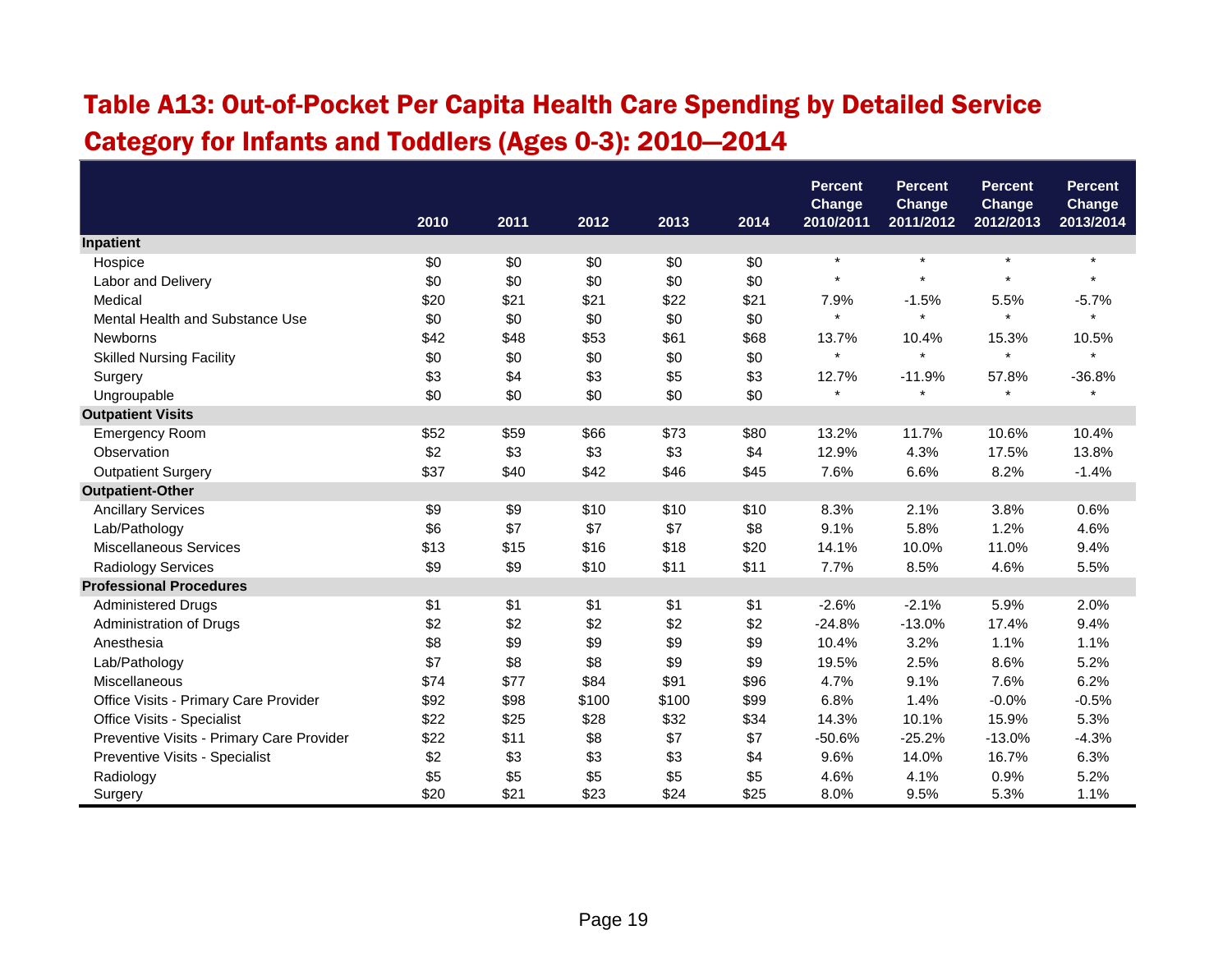#### Continued Table A13: Out-of-Pocket Per Capita Health Care Spending by Detailed Service Category for Infants and Toddlers (Ages 0-3): 2010—2014

|                                     |      |      |      |      |      | <b>Percent</b>             | <b>Percent</b>             | <b>Percent</b>             | <b>Percent</b>             |
|-------------------------------------|------|------|------|------|------|----------------------------|----------------------------|----------------------------|----------------------------|
|                                     | 2010 | 2011 | 2012 | 2013 | 2014 | <b>Change</b><br>2010/2011 | <b>Change</b><br>2011/2012 | <b>Change</b><br>2012/2013 | <b>Change</b><br>2013/2014 |
| <b>Prescriptions - Filled Days</b>  |      |      |      |      |      |                            |                            |                            |                            |
| <b>Brands</b>                       |      |      |      |      |      |                            |                            |                            |                            |
| Anti-Infective Agents               | \$2  | \$3  | \$3  | \$4  | \$4  | 53.5%                      | 8.6%                       | 28.9%                      | $-2.9%$                    |
| Cardiovascular Drugs                | \$0  | \$0  | \$0  | \$0  | \$0  |                            | $\star$                    |                            |                            |
| Central Nervous System Agents       | \$0  | \$0  | \$0  | \$0  | \$0  | $\star$                    | $\star$                    | $\star$                    | $\star$                    |
| Eye, Ear, Nose, Throat Preparations | \$4  | \$4  | \$4  | \$4  | \$4  | $-5.5%$                    | $-0.2%$                    | 3.0%                       | $-7.4%$                    |
| <b>Gastrointestinal Drugs</b>       | \$2  | \$0  | \$1  | \$2  | \$2  | $\star$                    | 135.2%                     | 179.9%                     | $-17.3%$                   |
| Hormones and Synthetic Substitutes  | \$2  | \$2  | \$1  | \$1  | \$1  | 8.3%                       | $-62.1%$                   | $-9.2%$                    | $-9.6%$                    |
| <b>Other Therapeutic Classes</b>    | \$4  | \$3  | \$3  | \$2  | \$2  | $-20.2%$                   | $-16.1%$                   | $-21.2%$                   | 11.3%                      |
| <b>Respiratory Drugs</b>            | \$3  | \$3  | \$3  | \$2  | \$2  | $-14.6%$                   | 13.4%                      | $-52.2%$                   | 1.0%                       |
| Skin and Mucous Membrane Agents     | \$2  | \$2  | \$1  | \$1  | \$1  | $-2.6%$                    | $-19.5%$                   | $-36.2%$                   | $-27.0%$                   |
| Generics                            |      |      |      |      |      |                            |                            |                            |                            |
| Anti-Infective Agents               | \$17 | \$17 | \$17 | \$15 | \$13 | $-1.2%$                    | $-3.2%$                    | $-8.3%$                    | $-12.0%$                   |
| Cardiovascular Drugs                | \$0  | \$0  | \$0  | \$0  | \$0  |                            | $\star$                    | $\ddot{\phantom{1}}$       |                            |
| Central Nervous System Agents       | \$1  | \$1  | \$1  | \$1  | \$1  | 0.5%                       | 0.2%                       | $-9.9%$                    | $-11.0%$                   |
| Eye, Ear, Nose, Throat Preparations | \$2  | \$2  | \$2  | \$2  | \$2  | 4.9%                       | 3.3%                       | 0.6%                       | $-7.3%$                    |
| <b>Gastrointestinal Drugs</b>       | \$3  | \$4  | \$4  | \$2  | \$2  | 58.4%                      | $-8.6%$                    | $-36.6%$                   | $-7.5%$                    |
| Hormones and Synthetic Substitutes  | \$4  | \$3  | \$2  | \$1  | \$1  | $-5.3%$                    | $-55.9%$                   | $-13.9%$                   | $-16.4%$                   |
| <b>Other Therapeutic Classes</b>    | \$5  | \$5  | \$6  | \$6  | \$5  | 4.8%                       | 10.4%                      | 0.9%                       | $-12.4%$                   |
| <b>Respiratory Drugs</b>            | \$1  | \$1  | \$3  | \$4  | \$3  | $-19.1%$                   | 293.6%                     | 25.1%                      | $-19.2%$                   |
| Skin and Mucous Membrane Agents     | \$3  | \$3  | \$3  | \$4  | \$4  | 5.1%                       | 21.3%                      | 6.6%                       | 2.8%                       |

Source: HCCI, 2015.

Notes: All data weighted to reflect the national population ages 0-3 and covered by ESI. Data for 2013 and 2014 adjusted using actuarial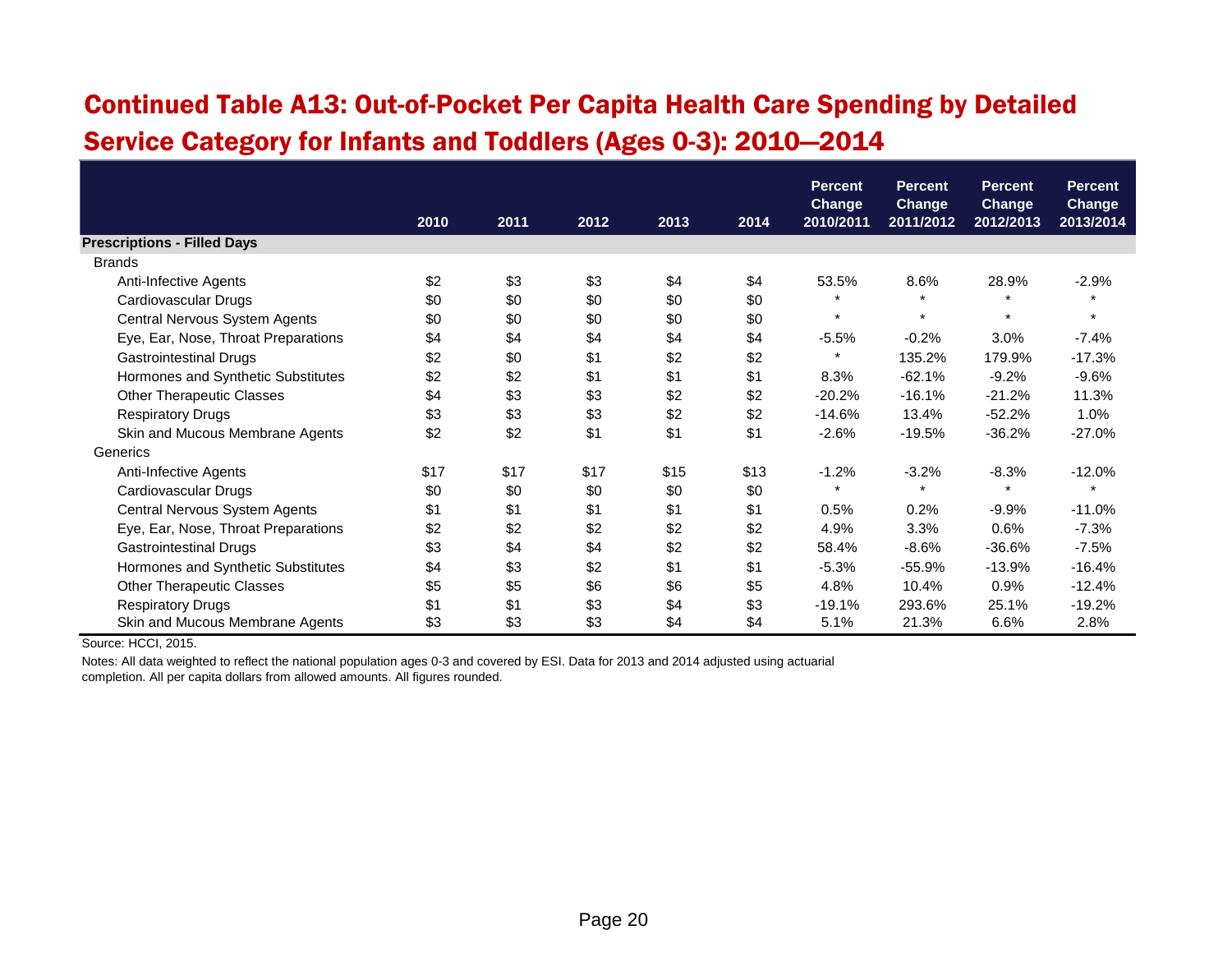# Table A14: Changes in Price by Detailed Service Category for Infants and Toddlers (Ages 0-3): 2010—2014

|                                           |          |          |          |          |          | <b>Percent</b>             | <b>Percent</b>             | <b>Percent</b>             | <b>Percent</b>             |
|-------------------------------------------|----------|----------|----------|----------|----------|----------------------------|----------------------------|----------------------------|----------------------------|
|                                           | 2010     | 2011     | 2012     | 2013     | 2014     | <b>Change</b><br>2010/2011 | <b>Change</b><br>2011/2012 | <b>Change</b><br>2012/2013 | <b>Change</b><br>2013/2014 |
| Inpatient                                 |          |          |          |          |          |                            |                            |                            |                            |
| Hospice                                   | \$5,174  | \$5,217  | \$3,487  | \$8,259  | \$6,385  | 0.8%                       | $-33.2%$                   | 136.9%                     | $-22.7%$                   |
| Labor and Delivery                        | $\star$  | $\star$  | $\star$  | $\star$  | $\star$  | $\pmb{\star}$              | $\star$                    | $\star$                    | $\star$                    |
| Medical                                   | \$12,076 | \$14,034 | \$14,612 | \$16,207 | \$17,412 | 16.2%                      | 4.1%                       | 10.9%                      | 7.4%                       |
| Mental Health and Substance Use           |          |          | $\star$  |          |          | $\star$                    | $\star$                    |                            |                            |
| <b>Newborns</b>                           | \$8,310  | \$8,684  | \$9,082  | \$9,544  | \$9,788  | 4.5%                       | 4.6%                       | 5.1%                       | 2.6%                       |
| <b>Skilled Nursing Facility</b>           | \$2,769  | \$3,931  | \$5,094  | \$27,165 | \$18,261 | 41.9%                      | 29.6%                      | 433.3%                     | $-32.8%$                   |
| Surgery                                   | \$58,329 | \$63,660 | \$71,058 | \$79,329 | \$76,405 | 9.1%                       | 11.6%                      | 11.6%                      | $-3.7%$                    |
| Ungroupable                               | \$7,134  | \$3,152  | \$3,895  | \$4,301  | \$3,677  | $-55.8%$                   | 23.6%                      | 10.4%                      | $-14.5%$                   |
| <b>Outpatient Visits</b>                  |          |          |          |          |          |                            |                            |                            |                            |
| <b>Emergency Room</b>                     | \$731    | \$789    | \$842    | \$913    | \$976    | 7.8%                       | 6.8%                       | 8.4%                       | 6.8%                       |
| Observation                               | \$1,277  | \$1,279  | \$1,380  | \$1,474  | \$1,735  | 0.1%                       | 8.0%                       | 6.8%                       | 17.6%                      |
| <b>Outpatient Surgery</b>                 | \$3,251  | \$3,431  | \$3,719  | \$4,042  | \$4,333  | 5.5%                       | 8.4%                       | 8.7%                       | 7.2%                       |
| <b>Outpatient-Other</b>                   |          |          |          |          |          |                            |                            |                            |                            |
| <b>Ancillary Services</b>                 | \$168    | \$188    | \$197    | \$222    | \$248    | 11.7%                      | 4.8%                       | 12.6%                      | 11.9%                      |
| Lab/Pathology                             | \$62     | \$64     | \$66     | \$68     | \$70     | 3.6%                       | 2.3%                       | 3.3%                       | 2.3%                       |
| <b>Miscellaneous Services</b>             | \$186    | \$199    | \$209    | \$220    | \$228    | 7.2%                       | 4.8%                       | 5.6%                       | 3.3%                       |
| <b>Radiology Services</b>                 | \$408    | \$419    | \$436    | \$462    | \$479    | 2.7%                       | 4.1%                       | 6.0%                       | 3.7%                       |
| <b>Professional Procedures</b>            |          |          |          |          |          |                            |                            |                            |                            |
| <b>Administered Drugs</b>                 | \$61     | \$58     | \$69     | \$93     | \$96     | $-4.8%$                    | 18.4%                      | 34.1%                      | 3.9%                       |
| Administration of Drugs                   | \$21     | \$32     | \$36     | \$39     | \$40     | 52.0%                      | 12.4%                      | 7.1%                       | 4.7%                       |
| Anesthesia                                | \$548    | \$570    | \$578    | \$611    | \$631    | 3.9%                       | 1.4%                       | 5.8%                       | 3.1%                       |
| Lab/Pathology                             | \$17     | \$17     | \$17     | \$17     | \$18     | 1.1%                       | $-1.3%$                    | 3.5%                       | 0.5%                       |
| Miscellaneous                             | \$101    | \$108    | \$111    | \$111    | \$116    | 7.0%                       | 2.3%                       | $-0.1%$                    | 4.2%                       |
| Office Visits - Primary Care Provider     | \$79     | \$83     | \$86     | \$89     | \$92     | 4.1%                       | 3.6%                       | 3.4%                       | 3.4%                       |
| Office Visits - Specialist                | \$104    | \$108    | \$112    | \$115    | \$119    | 3.9%                       | 3.7%                       | 3.1%                       | 3.8%                       |
| Preventive Visits - Primary Care Provider | \$99     | \$102    | \$105    | \$109    | \$114    | 3.1%                       | 3.6%                       | 3.8%                       | 4.1%                       |
| Preventive Visits - Specialist            | \$135    | \$133    | \$136    | \$137    | \$141    | $-1.5%$                    | 2.6%                       | 0.3%                       | 3.2%                       |
| Radiology                                 | \$49     | \$49     | \$49     | \$51     | \$52     | 1.2%                       | $-1.2%$                    | 5.5%                       | 0.9%                       |
| Surgery                                   | \$345    | \$355    | \$366    | \$381    | \$392    | 2.7%                       | 3.2%                       | 4.0%                       | 3.1%                       |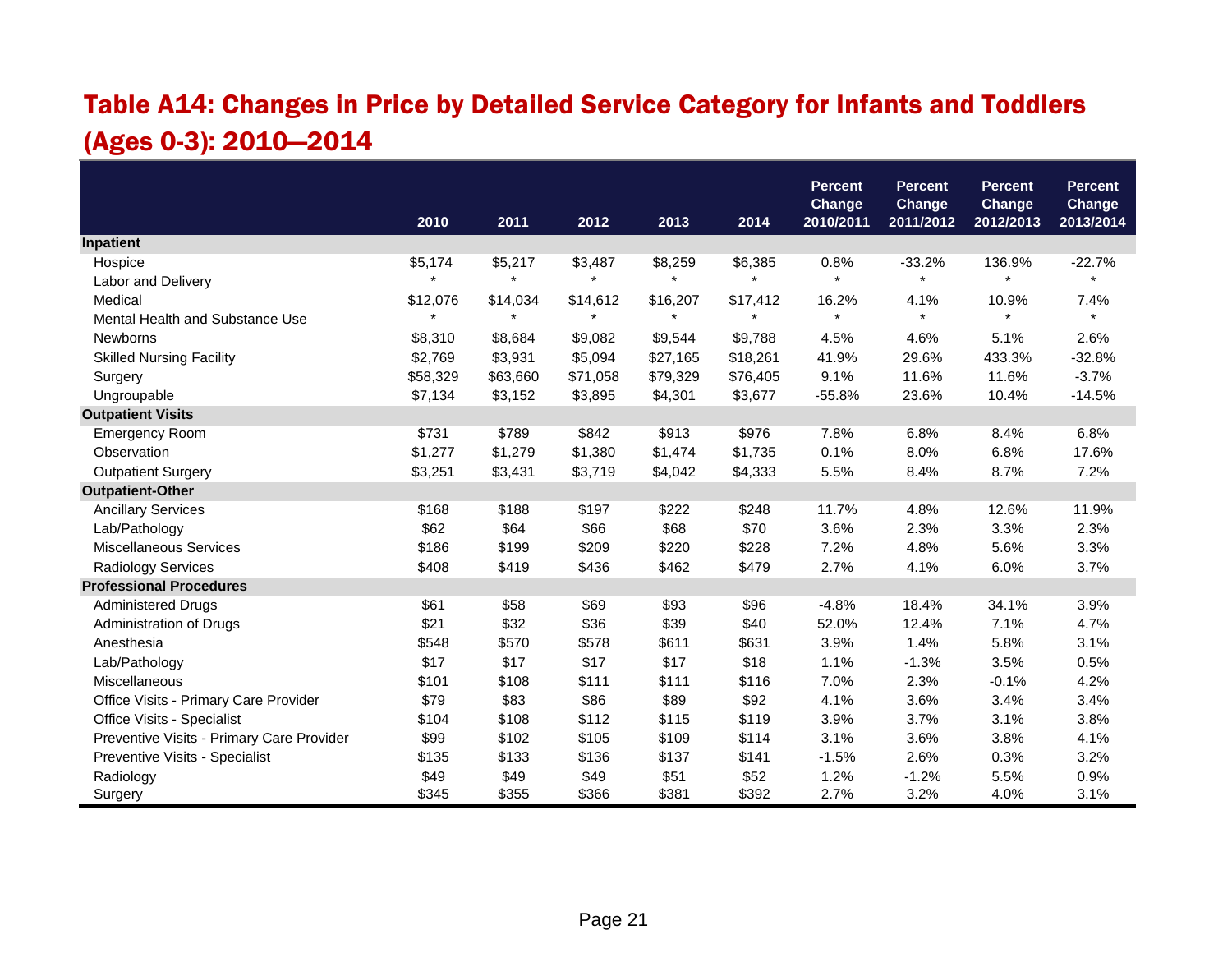# Continued Table A14: Changes in Price by Detailed Service Category for Infants and Toddlers (Ages 0-3): 2010—2014

|                                     |      |      |      |      |      | <b>Percent</b>             | <b>Percent</b>             | <b>Percent</b>             | <b>Percent</b>      |
|-------------------------------------|------|------|------|------|------|----------------------------|----------------------------|----------------------------|---------------------|
|                                     | 2010 | 2011 | 2012 | 2013 | 2014 | <b>Change</b><br>2010/2011 | <b>Change</b><br>2011/2012 | <b>Change</b><br>2012/2013 | Change<br>2013/2014 |
| <b>Prescriptions - Filled Days</b>  |      |      |      |      |      |                            |                            |                            |                     |
| <b>Brands</b>                       |      |      |      |      |      |                            |                            |                            |                     |
| Anti-Infective Agents               | \$18 | \$25 | \$31 | \$33 | \$35 | 40.9%                      | 22.9%                      | 6.9%                       | 7.1%                |
| Cardiovascular Drugs                | \$4  | \$4  | \$5  | \$2  | \$2  | 5.4%                       | 27.4%                      | $-55.9%$                   | 0.8%                |
| Central Nervous System Agents       | \$19 | \$23 | \$33 | \$40 | \$46 | 20.7%                      | 43.2%                      | 22.5%                      | 13.1%               |
| Eye, Ear, Nose, Throat Preparations | \$6  | \$6  | \$7  | \$8  | \$9  | 17.6%                      | 11.6%                      | 14.6%                      | 12.7%               |
| <b>Gastrointestinal Drugs</b>       | \$6  | \$10 | \$7  | \$7  | \$8  | 72.2%                      | $-29.2%$                   | $-0.5%$                    | 8.6%                |
| Hormones and Synthetic Substitutes  | \$6  | \$6  | \$9  | \$12 | \$14 | 0.5%                       | 64.7%                      | 32.8%                      | 13.7%               |
| <b>Other Therapeutic Classes</b>    | \$7  | \$17 | \$23 | \$23 | \$22 | 147.4%                     | 36.5%                      | $-0.5%$                    | $-5.6%$             |
| <b>Respiratory Drugs</b>            | \$4  | \$5  | \$5  | \$6  | \$8  | 21.2%                      | 15.3%                      | 20.1%                      | 25.5%               |
| Skin and Mucous Membrane Agents     | \$8  | \$6  | \$8  | \$12 | \$16 | $-15.2%$                   | 32.0%                      | 41.6%                      | 32.4%               |
| Generics                            |      |      |      |      |      |                            |                            |                            |                     |
| Anti-Infective Agents               | \$2  | \$2  | \$2  | \$2  | \$2  | $-8.0\%$                   | $-1.5%$                    | 5.7%                       | 1.8%                |
| Cardiovascular Drugs                | \$1  | \$1  | \$1  | \$2  | \$1  | $-5.1%$                    | 26.2%                      | 48.9%                      | $-20.4%$            |
| Central Nervous System Agents       | \$2  | \$2  | \$2  | \$2  | \$2  | $-1.4%$                    | $-4.5%$                    | $-2.7%$                    | $-1.7%$             |
| Eye, Ear, Nose, Throat Preparations | \$1  | \$1  | \$1  | \$1  | \$1  | $-5.7%$                    | $-7.4%$                    | 3.7%                       | $-3.0%$             |
| <b>Gastrointestinal Drugs</b>       | \$2  | \$2  | \$2  | \$1  | \$1  | 21.0%                      | $-13.7%$                   | $-41.4%$                   | $-10.3%$            |
| Hormones and Synthetic Substitutes  | \$7  | \$6  | \$2  | \$1  | \$1  | $-5.6%$                    | $-68.2%$                   | $-28.8%$                   | $-5.0%$             |
| <b>Other Therapeutic Classes</b>    | \$1  | \$1  | \$1  | \$1  | \$1  | $-10.1%$                   | 21.5%                      | 28.5%                      | $-6.4%$             |
| <b>Respiratory Drugs</b>            | \$1  | \$1  | \$7  | \$5  | \$5  | 0.4%                       | 407.7%                     | $-20.5%$                   | $-3.1%$             |
| Skin and Mucous Membrane Agents     | \$1  | \$1  | \$2  | \$2  | \$3  | 7.1%                       | 21.5%                      | 25.5%                      | 21.2%               |

Source: HCCI, 2015.

Notes: All data weighted to reflect the national population ages 0-3 and covered by ESI. Data for 2013 and 2014 adjusted using actuarial

completion. All figures rounded.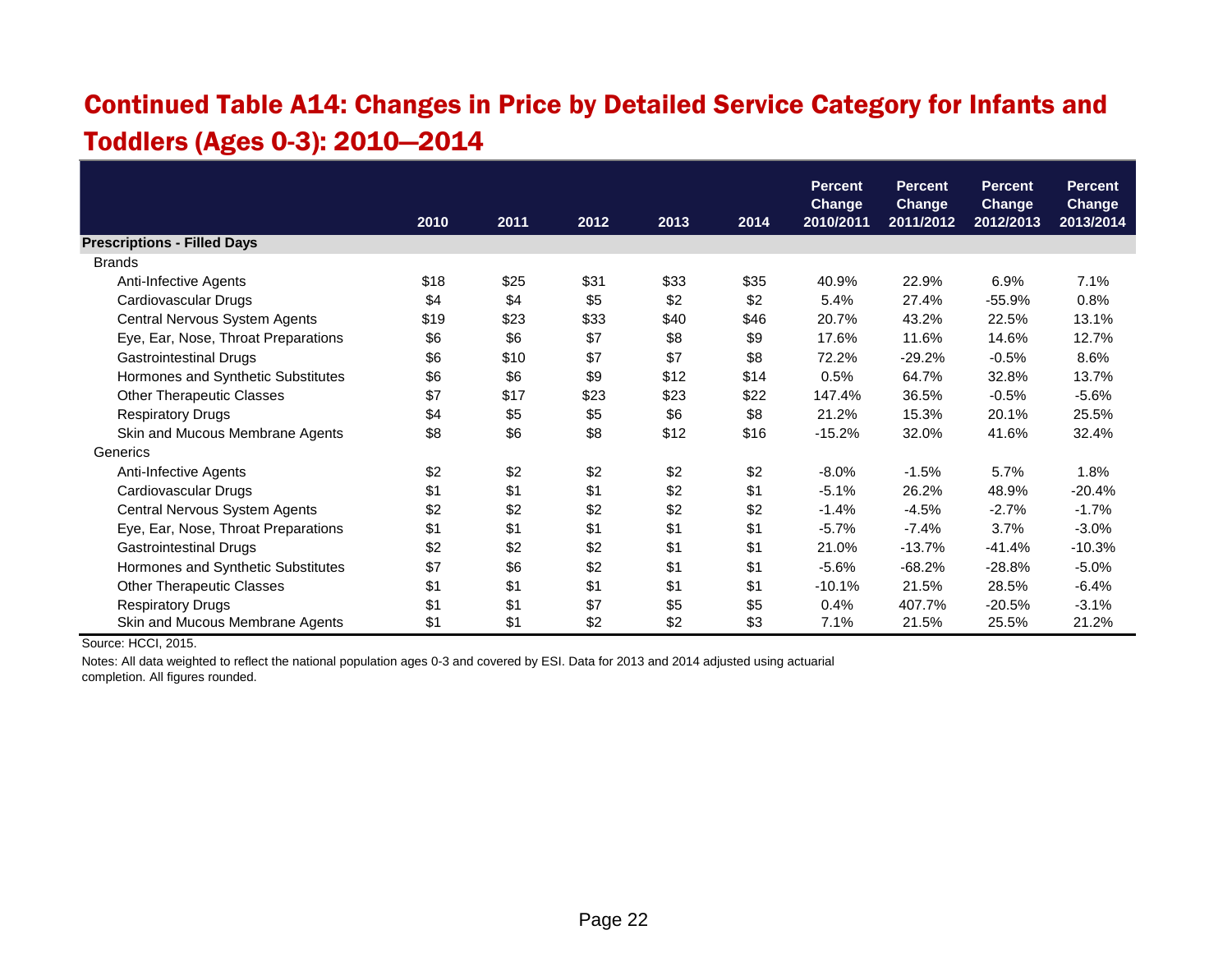# Table A15: Per Capita Health Care Spending for Younger Children (Ages 4-8): 2010—2014

|                                |         |         |         |         |         | <b>Percent</b><br><b>Change</b> | <b>Percent</b><br><b>Change</b> | <b>Percent</b><br><b>Change</b> | <b>Percent</b><br><b>Change</b> |
|--------------------------------|---------|---------|---------|---------|---------|---------------------------------|---------------------------------|---------------------------------|---------------------------------|
|                                | 2010    | 2011    | 2012    | 2013    | 2014    | 2010/2011                       | 2011/2012                       | 2012/2013                       | 2013/2014                       |
| Per Capita, Younger Children   | \$1,489 | \$1,610 | \$1,658 | \$1,697 | \$1,745 | 8.1%                            | 3.0%                            | 2.4%                            | 2.9%                            |
| <b>Gender</b>                  |         |         |         |         |         |                                 |                                 |                                 |                                 |
| <b>Boys</b>                    | \$1,636 | \$1,769 | \$1,844 | \$1,872 | \$1,918 | 8.1%                            | 4.3%                            | 1.5%                            | 2.5%                            |
| Girls                          | \$1,336 | \$1,443 | \$1,462 | \$1,513 | \$1,564 | 7.9%                            | 1.4%                            | 3.5%                            | 3.4%                            |
| <b>Service Category</b>        |         |         |         |         |         |                                 |                                 |                                 |                                 |
| Inpatient                      | \$192   | \$213   | \$212   | \$216   | \$229   | 11.2%                           | $-0.6%$                         | 2.1%                            | 5.9%                            |
| Acute Inpatient                | \$190   | \$212   | \$211   | \$215   | \$228   | 11.6%                           | $-0.6%$                         | 2.2%                            | 6.0%                            |
| Outpatient                     | \$418   | \$450   | \$473   | \$494   | \$507   | 7.7%                            | 5.1%                            | 4.4%                            | 2.6%                            |
| Visits                         | \$277   | \$300   | \$315   | \$329   | \$338   | 8.3%                            | 5.1%                            | 4.6%                            | 2.4%                            |
| Other                          | \$141   | \$151   | \$158   | \$165   | \$170   | 6.6%                            | 4.9%                            | 4.2%                            | 2.9%                            |
| <b>Professional Procedures</b> | \$667   | \$723   | \$737   | \$758   | \$779   | 8.4%                            | 2.0%                            | 2.8%                            | 2.7%                            |
| Prescriptions                  | \$212   | \$223   | \$235   | \$228   | \$230   | 5.0%                            | 5.3%                            | $-3.1%$                         | 0.9%                            |
| <b>Brands</b>                  | \$132   | \$136   | \$140   | \$130   | \$132   | 3.2%                            | 2.5%                            | $-7.1%$                         | 1.4%                            |
| Generics                       | \$80    | \$87    | \$95    | \$98    | \$98    | 8.0%                            | 9.7%                            | 2.8%                            | 0.3%                            |

Source: HCCI, 2016.

Notes: All data weighted to reflect the national population ages 4-8 and covered by ESI. Data for 2013 and 2014 adjusted using actuarial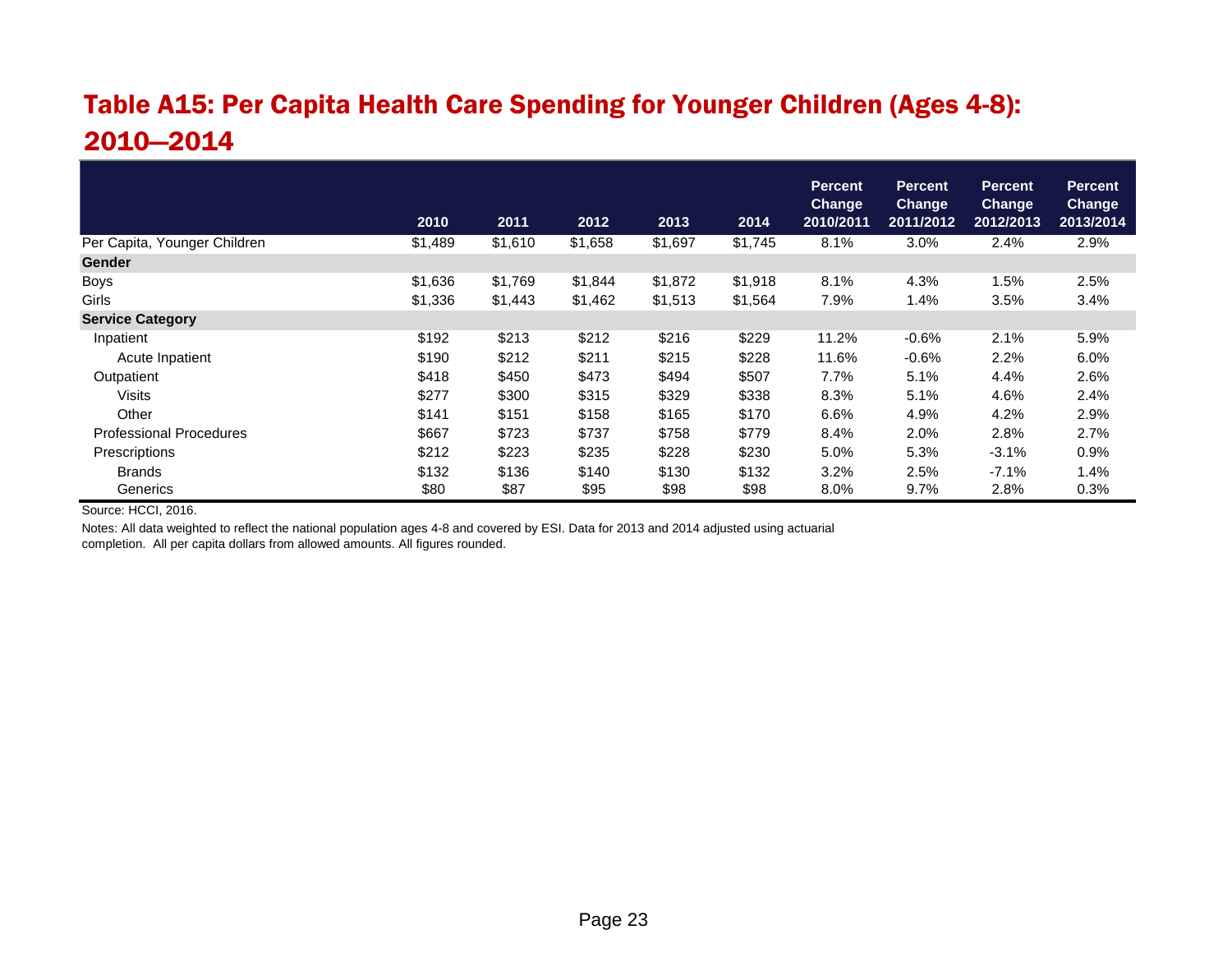# Table A16: Changes in Utilization and Prices for Younger Children (Ages 4-8): 2010—2014

|                                                    | 2010     | 2011     | 2012     | 2013     | 2014     | <b>Percent</b><br><b>Change</b><br>2010/2011 | <b>Percent</b><br><b>Change</b><br>2011/2012 | <b>Percent</b><br><b>Change</b><br>2012/2013 | <b>Percent</b><br><b>Change</b><br>2013/2014 |
|----------------------------------------------------|----------|----------|----------|----------|----------|----------------------------------------------|----------------------------------------------|----------------------------------------------|----------------------------------------------|
| Utilization per 1,000 Insureds by Service Category |          |          |          |          |          |                                              |                                              |                                              |                                              |
| Inpatient                                          | 13       | 13       | 12       | 11       | 11       | 3.0%                                         | $-7.2%$                                      | $-5.8%$                                      | $-1.6%$                                      |
| Acute Inpatient                                    | 12       | 13       | 12       | 11       | 11       | 2.7%                                         | $-6.8%$                                      | $-4.5%$                                      | $-1.6%$                                      |
| Outpatient                                         | 1,061    | 1,088    | 1,094    | 1,069    | 1,054    | 2.6%                                         | 0.6%                                         | $-2.3%$                                      | $-1.5%$                                      |
| Visits                                             | 200      | 208      | 207      | 202      | 196      | 3.9%                                         | $-0.2%$                                      | $-2.5%$                                      | $-3.0%$                                      |
| Other                                              | 861      | 880      | 887      | 867      | 857      | 2.2%                                         | 0.7%                                         | $-2.3%$                                      | $-1.1%$                                      |
| <b>Professional Procedures</b>                     | 9,050    | 9,400    | 9,331    | 9,320    | 9,259    | 3.9%                                         | $-0.7%$                                      | $-0.1%$                                      | $-0.7%$                                      |
| Prescriptions                                      | 55,964   | 55,962   | 55,524   | 53,316   | 50,594   | 0.0%                                         | $-0.8%$                                      | $-4.0%$                                      | $-5.1%$                                      |
| <b>Brands</b>                                      | 23,581   | 19,440   | 16,058   | 11,835   | 10,017   | $-17.6%$                                     | $-17.4%$                                     | $-26.3%$                                     | $-15.4%$                                     |
| Generics                                           | 32,374   | 36,513   | 39,440   | 41,471   | 40,557   | 12.8%                                        | 8.0%                                         | 5.2%                                         | $-2.2%$                                      |
| Average Price Paid per Service by Service Category |          |          |          |          |          |                                              |                                              |                                              |                                              |
| Inpatient                                          | \$15,144 | \$16,356 | \$17,528 | \$19,013 | \$20,461 | 8.0%                                         | 7.2%                                         | 8.5%                                         | 7.6%                                         |
| Acute Inpatient                                    | \$15,575 | \$16,915 | \$18,033 | \$19,297 | \$20,771 | 8.6%                                         | 6.6%                                         | 7.0%                                         | 7.6%                                         |
| Outpatient                                         | \$394    | \$414    | \$432    | \$462    | \$481    | 5.0%                                         | 4.5%                                         | 6.9%                                         | 4.1%                                         |
| Visits                                             | \$1,384  | \$1,442  | \$1,518  | \$1,629  | \$1,721  | 4.2%                                         | 5.3%                                         | 7.3%                                         | 5.6%                                         |
| Other                                              | \$164    | \$171    | \$178    | \$190    | \$198    | 4.2%                                         | 4.2%                                         | 6.6%                                         | 4.1%                                         |
| <b>Professional Procedures</b>                     | \$74     | \$77     | \$79     | \$81     | \$84     | 4.3%                                         | 2.8%                                         | 3.0%                                         | 3.4%                                         |
| Prescriptions                                      | \$4      | \$4      | \$4      | \$4      | \$5      | 5.0%                                         | 6.2%                                         | 0.9%                                         | 6.4%                                         |
| <b>Brands</b>                                      | \$6      | \$7      | \$9      | \$11     | \$13     | 25.2%                                        | 24.1%                                        | 26.1%                                        | 19.8%                                        |
| Generics                                           | \$2      | \$2      | \$2      | \$2      | \$2      | $-4.3%$                                      | 1.5%                                         | $-2.2%$                                      | 2.5%                                         |

Source: HCCI, 2016.

Notes: All data weighted to reflect the national population ages 4-8 and covered by ESI. Data for 2013 and 2014 adjusted using actuarial completion. All figures rounded.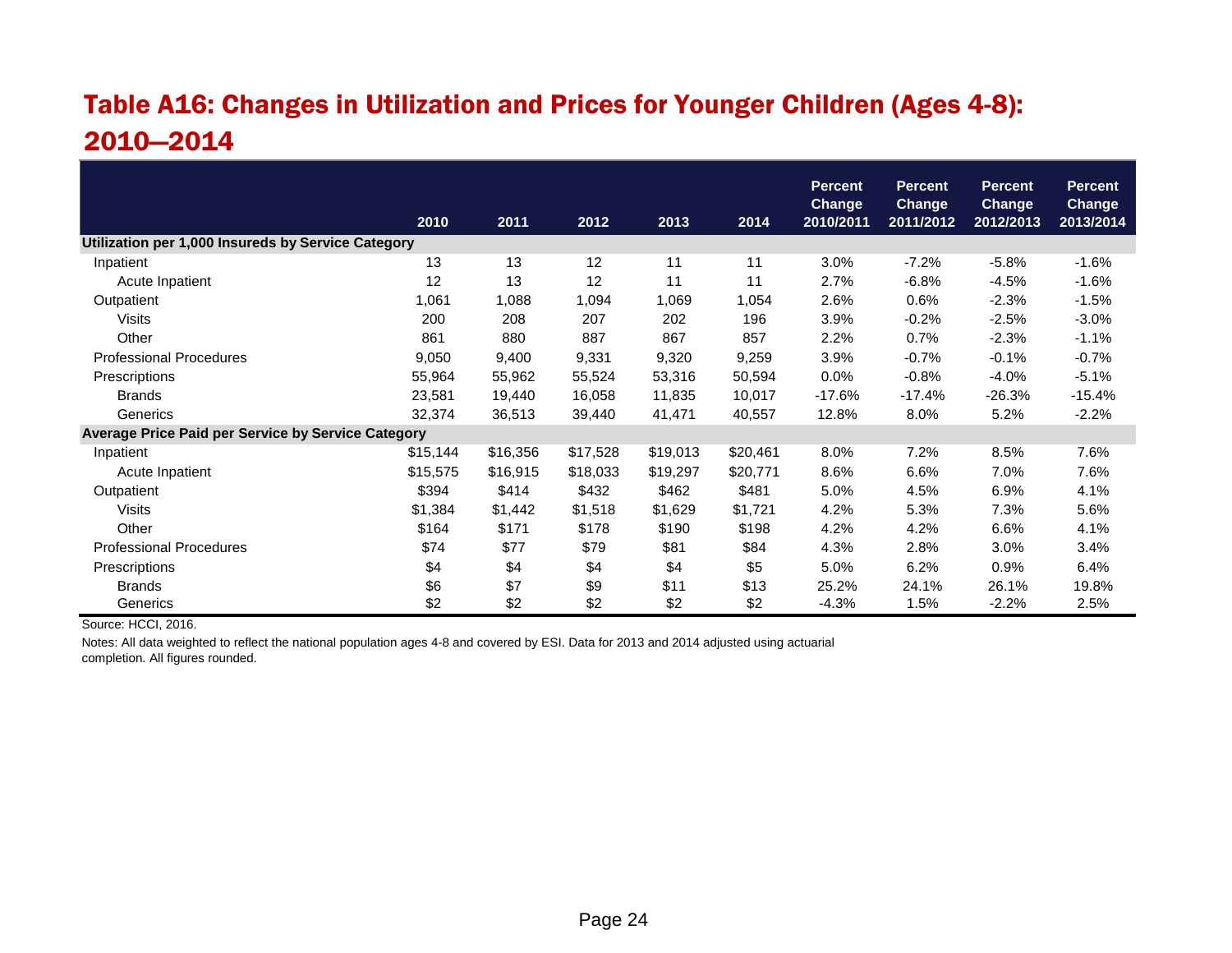# Table A17: Out-of-Pocket Per Capita Health Care Spending for Younger Children (Ages 4-8): 2010—2014

|                                 | 2010  | 2011  | 2012  | 2013  | 2014  | <b>Percent</b><br><b>Change</b><br>2010/2011 | <b>Percent</b><br><b>Change</b><br>2011/2012 | <b>Percent</b><br>Change<br>2012/2013 | <b>Percent</b><br><b>Change</b><br>2013/2014 |
|---------------------------------|-------|-------|-------|-------|-------|----------------------------------------------|----------------------------------------------|---------------------------------------|----------------------------------------------|
| Out-of-Pocket, Younger Children | \$307 | \$333 | \$349 | \$364 | \$377 | 8.5%                                         | 4.5%                                         | 4.5%                                  | 3.6%                                         |
|                                 |       |       |       |       |       |                                              |                                              |                                       |                                              |
| <b>Gender</b>                   |       |       |       |       |       |                                              |                                              |                                       |                                              |
| <b>Boys</b>                     | \$336 | \$364 | \$382 | \$399 | \$413 | 8.3%                                         | 5.0%                                         | 4.5%                                  | 3.4%                                         |
| Girls                           | \$277 | \$302 | \$313 | \$328 | \$340 | 8.8%                                         | 4.0%                                         | 4.5%                                  | 3.8%                                         |
| <b>Service Category</b>         |       |       |       |       |       |                                              |                                              |                                       |                                              |
| Inpatient                       | \$10  | \$11  | \$10  | \$11  | \$11  | 11.8%                                        | $-2.5%$                                      | 5.3%                                  | $-0.4%$                                      |
| Acute Inpatient                 | \$9   | \$11  | \$10  | \$11  | \$11  | 12.1%                                        | $-2.7%$                                      | 5.6%                                  | $-0.6%$                                      |
| Outpatient                      | \$81  | \$92  | \$100 | \$109 | \$117 | 13.6%                                        | 9.2%                                         | 8.7%                                  | 7.9%                                         |
| Visits                          | \$55  | \$63  | \$68  | \$75  | \$81  | 14.1%                                        | 9.4%                                         | 10.0%                                 | 7.7%                                         |
| Other                           | \$26  | \$29  | \$32  | \$34  | \$36  | 12.5%                                        | 8.9%                                         | 5.9%                                  | 8.4%                                         |
| <b>Professional Procedures</b>  | \$156 | \$169 | \$175 | \$185 | \$194 | 8.1%                                         | 3.6%                                         | 5.9%                                  | 4.8%                                         |
| Prescriptions                   | \$61  | \$62  | \$63  | \$59  | \$55  | 2.3%                                         | 1.5%                                         | $-6.2%$                               | $-7.4%$                                      |
| <b>Brands</b>                   | \$33  | \$31  | \$29  | \$25  | \$22  | $-3.8%$                                      | $-7.1%$                                      | $-15.5%$                              | $-9.3%$                                      |
| Generics                        | \$28  | \$31  | \$34  | \$35  | \$32  | 9.5%                                         | 10.3%                                        | 1.8%                                  | $-6.2%$                                      |

Source: HCCI, 2016.

Notes: All data weighted to reflect the national population ages 4-8 and covered by ESI. Data for 2013 and 2014 adjusted using actuarial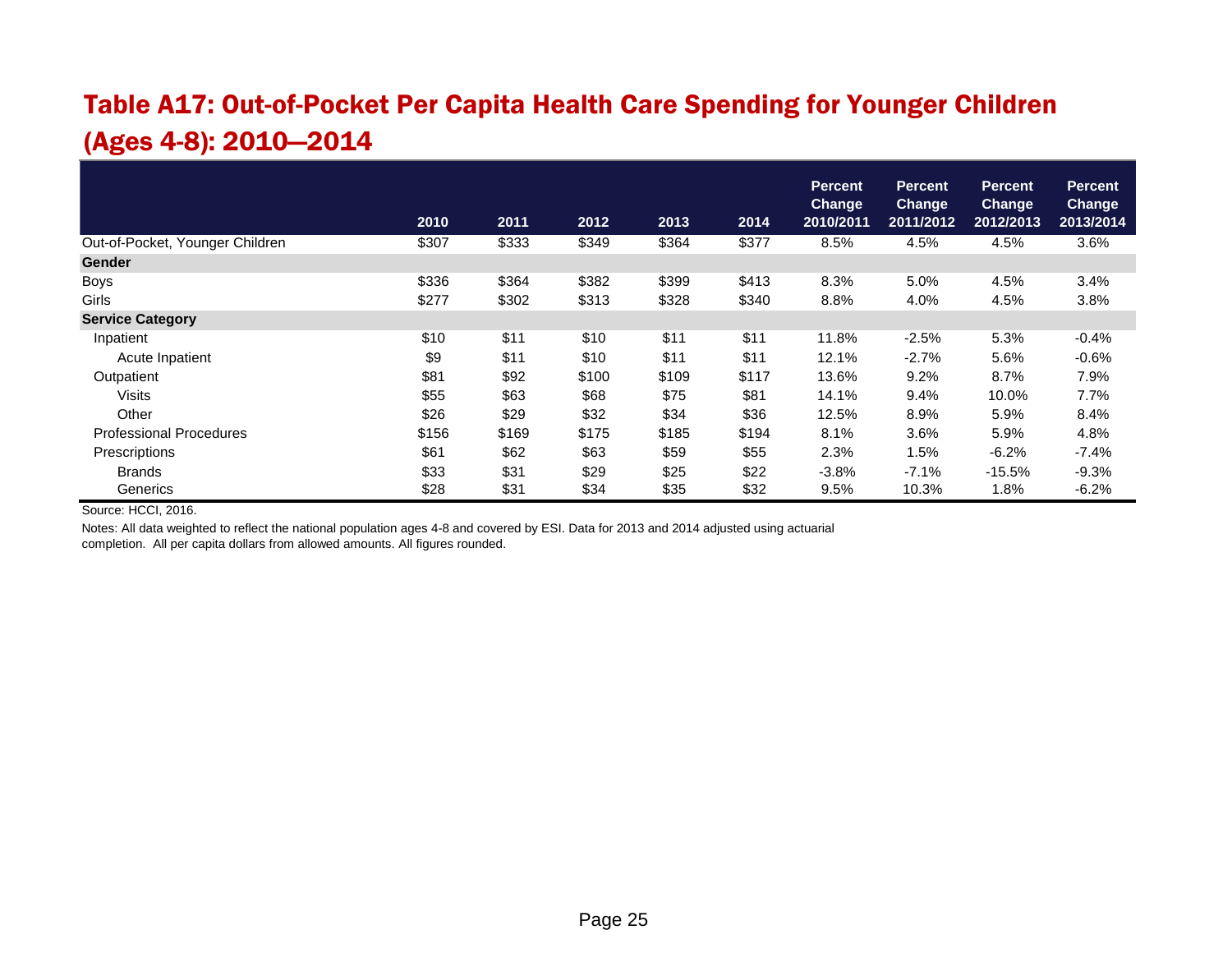# Table A18: Health Care Spending Per Capita by Detailed Service Category for Younger Children (Ages 4-8): 2010—2014

|                                           |       |       |       |       |       | <b>Percent</b><br>Change | <b>Percent</b>             | <b>Percent</b><br>Change | <b>Percent</b><br><b>Change</b> |
|-------------------------------------------|-------|-------|-------|-------|-------|--------------------------|----------------------------|--------------------------|---------------------------------|
|                                           | 2010  | 2011  | 2012  | 2013  | 2014  | 2010/2011                | <b>Change</b><br>2011/2012 | 2012/2013                | 2013/2014                       |
| <b>Inpatient</b>                          |       |       |       |       |       |                          |                            |                          |                                 |
| Hospice                                   | \$0   | \$0   | \$0   | \$0   | \$0   | $\star$                  | $\star$                    | $\star$                  | $\star$                         |
| Labor and Delivery                        | \$0   | \$0   | \$0   | \$0   | \$0   |                          | $\star$                    |                          |                                 |
| Medical                                   | \$105 | \$117 | \$118 | \$121 | \$130 | 10.5%                    | 1.0%                       | 2.3%                     | 7.8%                            |
| Mental Health and Substance Use           | \$4   | \$4   | \$4   | \$4   | \$4   | $-7.1%$                  | $-0.2%$                    | $-2.4%$                  | 5.4%                            |
| <b>Skilled Nursing Facility</b>           | \$0   | \$0   | \$0   | \$0   | \$0   | $\star$                  | $\star$                    | $\star$                  | $\star$                         |
| Surgery                                   | \$80  | \$91  | \$89  | \$91  | \$94  | 13.9%                    | $-2.7%$                    | 2.2%                     | 3.5%                            |
| Ungroupable                               | \$1   | \$1   | \$0   | \$1   | \$1   | $-47.7%$                 | $\star$                    | 22.6%                    | 16.1%                           |
| <b>Outpatient Visits</b>                  |       |       |       |       |       |                          |                            |                          |                                 |
| <b>Emergency Room</b>                     | \$123 | \$137 | \$148 | \$158 | \$164 | 12.0%                    | 7.7%                       | 6.5%                     | 4.0%                            |
| Observation                               | \$8   | \$9   | \$9   | \$9   | \$10  | 13.0%                    | $-2.1%$                    | 3.8%                     | 7.9%                            |
| <b>Outpatient Surgery</b>                 | \$146 | \$153 | \$158 | \$163 | \$164 | 4.9%                     | 3.2%                       | 2.8%                     | 0.6%                            |
| <b>Outpatient-Other</b>                   |       |       |       |       |       |                          |                            |                          |                                 |
| <b>Ancillary Services</b>                 | \$26  | \$28  | \$29  | \$31  | \$33  | 5.8%                     | 5.5%                       | 7.0%                     | 4.8%                            |
| Lab/Pathology                             | \$22  | \$24  | \$25  | \$24  | \$24  | 8.2%                     | 1.0%                       | $-1.6%$                  | $-2.0%$                         |
| Miscellaneous Services                    | \$57  | \$62  | \$67  | \$71  | \$74  | 8.6%                     | 8.0%                       | 5.9%                     | 4.4%                            |
| <b>Radiology Services</b>                 | \$36  | \$36  | \$37  | \$38  | \$39  | 2.7%                     | 2.0%                       | 2.6%                     | 1.7%                            |
| <b>Professional Procedures</b>            |       |       |       |       |       |                          |                            |                          |                                 |
| <b>Administered Drugs</b>                 | \$17  | \$18  | \$18  | \$18  | \$20  | 7.2%                     | 0.0%                       | $-1.3%$                  | 12.7%                           |
| Administration of Drugs                   | \$20  | \$29  | \$31  | \$33  | \$34  | 43.2%                    | 6.2%                       | 5.5%                     | 4.4%                            |
| Anesthesia                                | \$31  | \$33  | \$33  | \$34  | \$33  | 4.9%                     | 1.1%                       | 1.6%                     | $-1.6%$                         |
| Lab/Pathology                             | \$25  | \$28  | \$27  | \$27  | \$28  | 10.9%                    | $-5.3%$                    | 2.5%                     | 2.2%                            |
| Miscellaneous                             | \$242 | \$262 | \$270 | \$282 | \$295 | 8.2%                     | 2.8%                       | 4.7%                     | 4.5%                            |
| Office Visits - Primary Care Provider     | \$141 | \$151 | \$149 | \$142 | \$141 | 7.3%                     | $-1.5%$                    | $-4.9%$                  | $-0.8%$                         |
| Office Visits - Specialist                | \$53  | \$59  | \$63  | \$73  | \$75  | 11.0%                    | 6.9%                       | 14.5%                    | 4.0%                            |
| Preventive Visits - Primary Care Provider | \$58  | \$61  | \$64  | \$67  | \$70  | 5.2%                     | 4.7%                       | 5.3%                     | 5.4%                            |
| Preventive Visits - Specialist            | \$1   | \$2   | \$2   | \$3   | \$4   | 15.6%                    | 17.7%                      | 62.2%                    | 13.4%                           |
| Radiology                                 | \$17  | \$17  | \$16  | \$16  | \$16  | $-1.1%$                  | $-2.1%$                    | $-1.7%$                  | $-2.2%$                         |
| Surgery                                   | \$60  | \$63  | \$65  | \$64  | \$63  | 4.1%                     | 3.2%                       | $-0.9%$                  | $-2.0%$                         |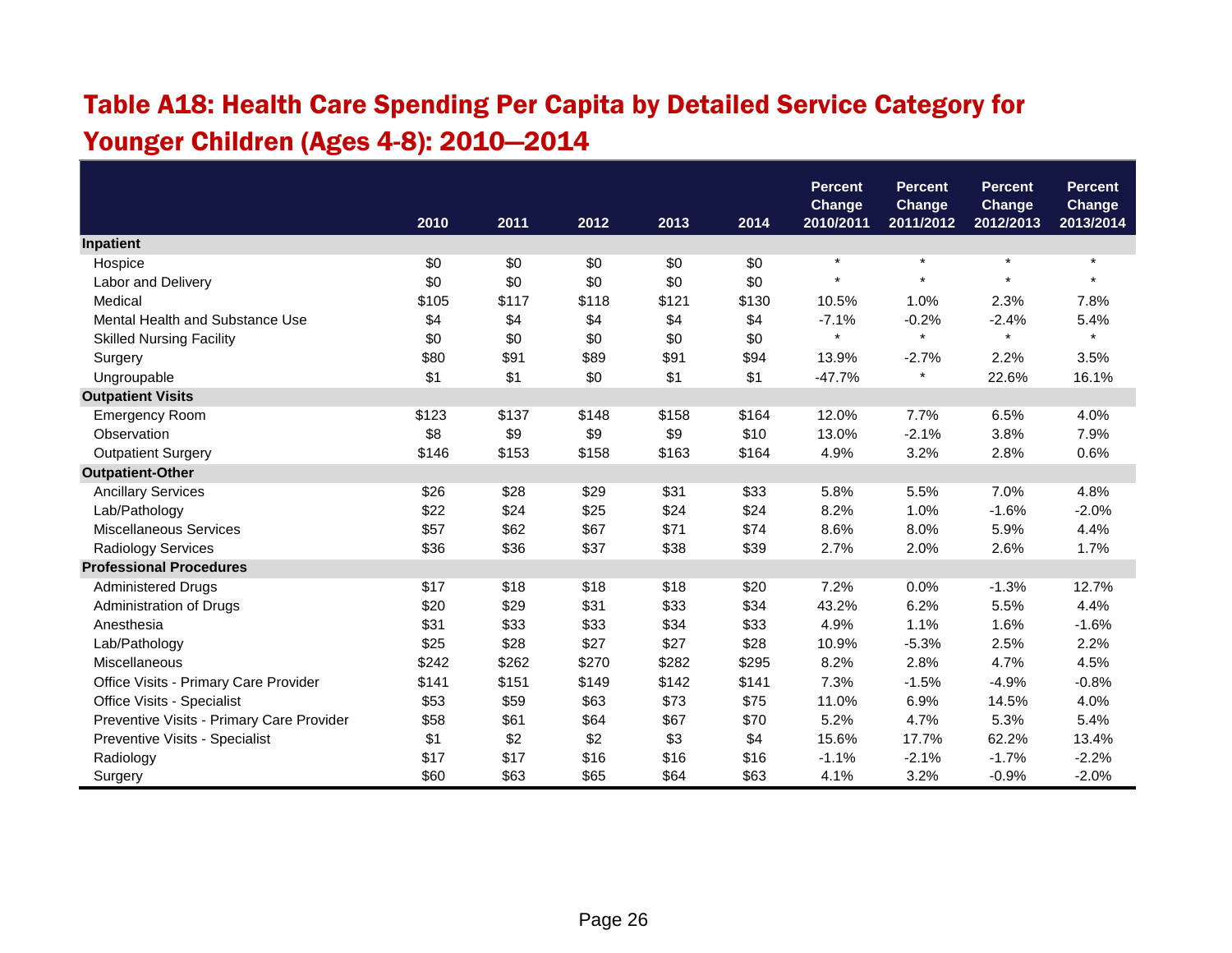#### Continued Table A18: Health Care Spending Per Capita by Detailed Service Category for Younger Children (Ages 4-8): 2010—2014

|                                     | <b>Percent</b><br><b>Percent</b><br><b>Change</b><br><b>Change</b> |      |      | <b>Percent</b> | <b>Percent</b><br><b>Change</b> |           |           |                            |           |
|-------------------------------------|--------------------------------------------------------------------|------|------|----------------|---------------------------------|-----------|-----------|----------------------------|-----------|
|                                     | 2010                                                               | 2011 | 2012 | 2013           | 2014                            | 2010/2011 | 2011/2012 | <b>Change</b><br>2012/2013 | 2013/2014 |
| <b>Prescriptions - Filled Days</b>  |                                                                    |      |      |                |                                 |           |           |                            |           |
| <b>Brands</b>                       |                                                                    |      |      |                |                                 |           |           |                            |           |
| Anti-Infective Agents               | \$6                                                                | \$8  | \$10 | \$12           | \$12                            | 35.5%     | 29.0%     | 22.3%                      | 4.3%      |
| Cardiovascular Drugs                | \$1                                                                | \$1  | \$2  | \$2            | \$1                             | -41.8%    | 87.9%     | 2.4%                       | $-58.9%$  |
| Central Nervous System Agents       | \$29                                                               | \$30 | \$30 | \$32           | \$30                            | 3.3%      | 1.8%      | 6.3%                       | $-7.5%$   |
| Eye, Ear, Nose, Throat Preparations | \$13                                                               | \$13 | \$13 | \$12           | \$11                            | 0.4%      | 1.7%      | $-2.5%$                    | $-12.0%$  |
| <b>Gastrointestinal Drugs</b>       | \$5                                                                | \$2  | \$3  | \$4            | \$4                             | $-51.2%$  | 38.0%     | 43.1%                      | $-1.4%$   |
| Hormones and Synthetic Substitutes  | \$23                                                               | \$27 | \$14 | \$14           | \$17                            | 18.0%     | $-49.4%$  | 4.0%                       | 21.8%     |
| <b>Other Therapeutic Classes</b>    | \$27                                                               | \$26 | \$32 | \$29           | \$31                            | $-3.6%$   | 20.9%     | $-7.8%$                    | 6.0%      |
| <b>Respiratory Drugs</b>            | \$26                                                               | \$27 | \$33 | \$20           | \$22                            | 3.6%      | 24.9%     | $-39.2%$                   | 7.8%      |
| Skin and Mucous Membrane Agents     | \$4                                                                | \$4  | \$4  | \$4            | \$4                             | 2.2%      | 3.7%      | $-1.6%$                    | $-4.9%$   |
| Generics                            |                                                                    |      |      |                |                                 |           |           |                            |           |
| Anti-Infective Agents               | \$27                                                               | \$27 | \$25 | \$23           | \$24                            | $-1.3%$   | $-8.0\%$  | $-5.9%$                    | 0.3%      |
| Cardiovascular Drugs                | \$0                                                                | \$0  | \$1  | \$1            | \$1                             | $\ast$    | 8.3%      | 46.7%                      | 37.7%     |
| Central Nervous System Agents       | \$14                                                               | \$19 | \$23 | \$23           | \$24                            | 34.1%     | 23.8%     | 0.8%                       | 2.0%      |
| Eye, Ear, Nose, Throat Preparations | \$3                                                                | \$3  | \$4  | \$4            | \$3                             | 13.2%     | 5.0%      | $-1.3%$                    | $-10.9%$  |
| <b>Gastrointestinal Drugs</b>       | \$3                                                                | \$4  | \$3  | \$2            | \$2                             | 61.5%     | $-19.3%$  | $-40.5%$                   | $-13.1%$  |
| Hormones and Synthetic Substitutes  | \$13                                                               | \$12 | \$3  | \$3            | \$2                             | $-6.2%$   | $-72.0%$  | $-21.9%$                   | $-13.0%$  |
| <b>Other Therapeutic Classes</b>    | \$14                                                               | \$15 | \$17 | \$19           | \$22                            | 6.5%      | 10.7%     | 14.8%                      | 12.1%     |
| <b>Respiratory Drugs</b>            | \$1                                                                | \$1  | \$14 | \$17           | \$14                            | $-3.4%$   | 1,398.3%  | 17.8%                      | $-15.9%$  |
| Skin and Mucous Membrane Agents     | \$5                                                                | \$5  | \$5  | \$6            | \$7                             | $-1.5%$   | 11.6%     | 16.8%                      | 12.0%     |

Source: HCCI, 2016.

Notes: All data weighted to reflect the national population ages 4-8 and covered by ESI. Data for 2013 and 2014 adjusted using actuarial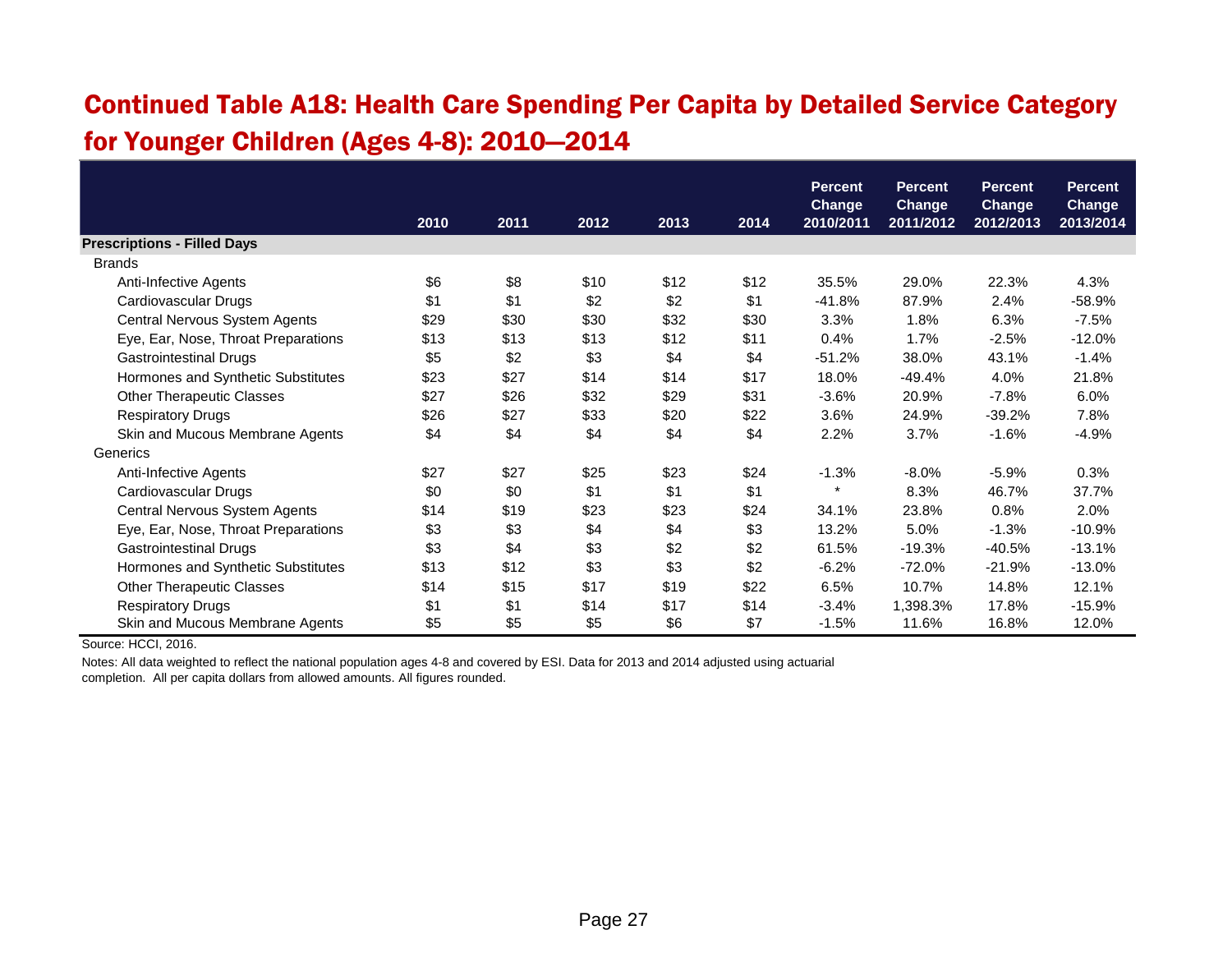# Table A19: Changes in Utilization by Detailed Service Category for Younger Children (Ages 4-8): 2010—2014

|                                           |       |             |             |                |                | <b>Percent</b>             | <b>Percent</b>             | <b>Percent</b>             | <b>Percent</b>             |
|-------------------------------------------|-------|-------------|-------------|----------------|----------------|----------------------------|----------------------------|----------------------------|----------------------------|
|                                           | 2010  | 2011        | 2012        | 2013           | 2014           | <b>Change</b><br>2010/2011 | <b>Change</b><br>2011/2012 | <b>Change</b><br>2012/2013 | <b>Change</b><br>2013/2014 |
| Inpatient                                 |       |             |             |                |                |                            |                            |                            |                            |
| Hospice                                   | 0     | $\mathbf 0$ | 0           | 0              | 0              | $\star$                    | $\star$                    | $\star$                    | $\star$                    |
| Labor and Delivery                        | 0     | 0           | 0           | 0              | 0              | $\star$                    | $\star$                    | $\star$                    |                            |
| Medical                                   | 9     | 9           | 9           | 8              | 8              | 3.6%                       | $-6.5%$                    | $-5.7%$                    | $-0.5%$                    |
| Mental Health and Substance Use           | 0     | 0           | 0           | 0              | $\overline{1}$ | $\star$                    | $\star$                    | $\star$                    | 11.4%                      |
| <b>Skilled Nursing Facility</b>           | 0     | 0           | 0           | 0              | 0              | $\star$                    | $\star$                    | $\star$                    | $\star$                    |
| Surgery                                   | 3     | 3           | 3           | $\overline{c}$ | $\overline{c}$ | 1.2%                       | $-8.2%$                    | $-4.2%$                    | $-7.8%$                    |
| Ungroupable                               | 0     | $\Omega$    | $\mathbf 0$ | 0              | $\mathbf 0$    | $\star$                    | $\star$                    | $\star$                    | $\star$                    |
| <b>Outpatient Visits</b>                  |       |             |             |                |                |                            |                            |                            |                            |
| <b>Emergency Room</b>                     | 152   | 160         | 161         | 157            | 154            | 5.2%                       | 0.8%                       | $-2.3%$                    | $-2.4%$                    |
| Observation                               | 5     | 5           | 6           | 5              | 5              | 5.0%                       | 3.6%                       | $-3.9%$                    | 0.0%                       |
| <b>Outpatient Surgery</b>                 | 43    | 43          | 41          | 40             | 37             | $-0.8%$                    | $-4.5%$                    | $-3.0%$                    | $-6.1%$                    |
| <b>Outpatient-Other</b>                   |       |             |             |                |                |                            |                            |                            |                            |
| <b>Ancillary Services</b>                 | 148   | 145         | 146         | 139            | 141            | $-1.8%$                    | 0.9%                       | $-5.0%$                    | 1.5%                       |
| Lab/Pathology                             | 335   | 350         | 344         | 330            | 315            | 4.6%                       | $-1.7%$                    | $-4.2%$                    | $-4.4%$                    |
| <b>Miscellaneous Services</b>             | 297   | 304         | 315         | 320            | 324            | 2.1%                       | 3.6%                       | 1.7%                       | 1.1%                       |
| Radiology Services                        | 81    | 82          | 82          | 78             | 77             | 0.2%                       | 0.1%                       | $-4.6%$                    | $-0.5%$                    |
| <b>Professional Procedures</b>            |       |             |             |                |                |                            |                            |                            |                            |
| <b>Administered Drugs</b>                 | 68    | 68          | 70          | 68             | 71             | 1.2%                       | 1.7%                       | $-2.6%$                    | 4.5%                       |
| Administration of Drugs                   | 864   | 934         | 905         | 933            | 923            | 8.1%                       | $-3.1%$                    | 3.1%                       | $-1.1%$                    |
| Anesthesia                                | 55    | 56          | 55          | 54             | 51             | 2.3%                       | $-1.1%$                    | $-1.9%$                    | $-5.6%$                    |
| Lab/Pathology                             | 1,473 | 1,593       | 1,527       | 1,514          | 1,516          | 8.2%                       | $-4.1%$                    | $-0.8%$                    | 0.1%                       |
| Miscellaneous                             | 3,254 | 3,309       | 3,396       | 3,445          | 3,462          | 1.7%                       | 2.6%                       | 1.4%                       | 0.5%                       |
| Office Visits - Primary Care Provider     | 1,751 | 1,803       | 1,715       | 1,576          | 1,511          | 3.0%                       | $-4.9%$                    | $-8.1%$                    | $-4.1%$                    |
| Office Visits - Specialist                | 538   | 578         | 597         | 665            | 665            | 7.4%                       | 3.3%                       | 11.5%                      | $-0.1%$                    |
| Preventive Visits - Primary Care Provider | 547   | 556         | 563         | 573            | 583            | 1.7%                       | 1.1%                       | 1.9%                       | 1.7%                       |
| Preventive Visits - Specialist            | 12    | 15          | 17          | 27             | 29             | 19.6%                      | 15.3%                      | 57.1%                      | 8.2%                       |
| Radiology                                 | 284   | 284         | 285         | 270            | 263            | $-0.3%$                    | 0.4%                       | $-5.3%$                    | $-2.6%$                    |
| Surgery                                   | 204   | 204         | 203         | 194            | 185            | $-0.0%$                    | $-0.5%$                    | $-4.2%$                    | $-5.0%$                    |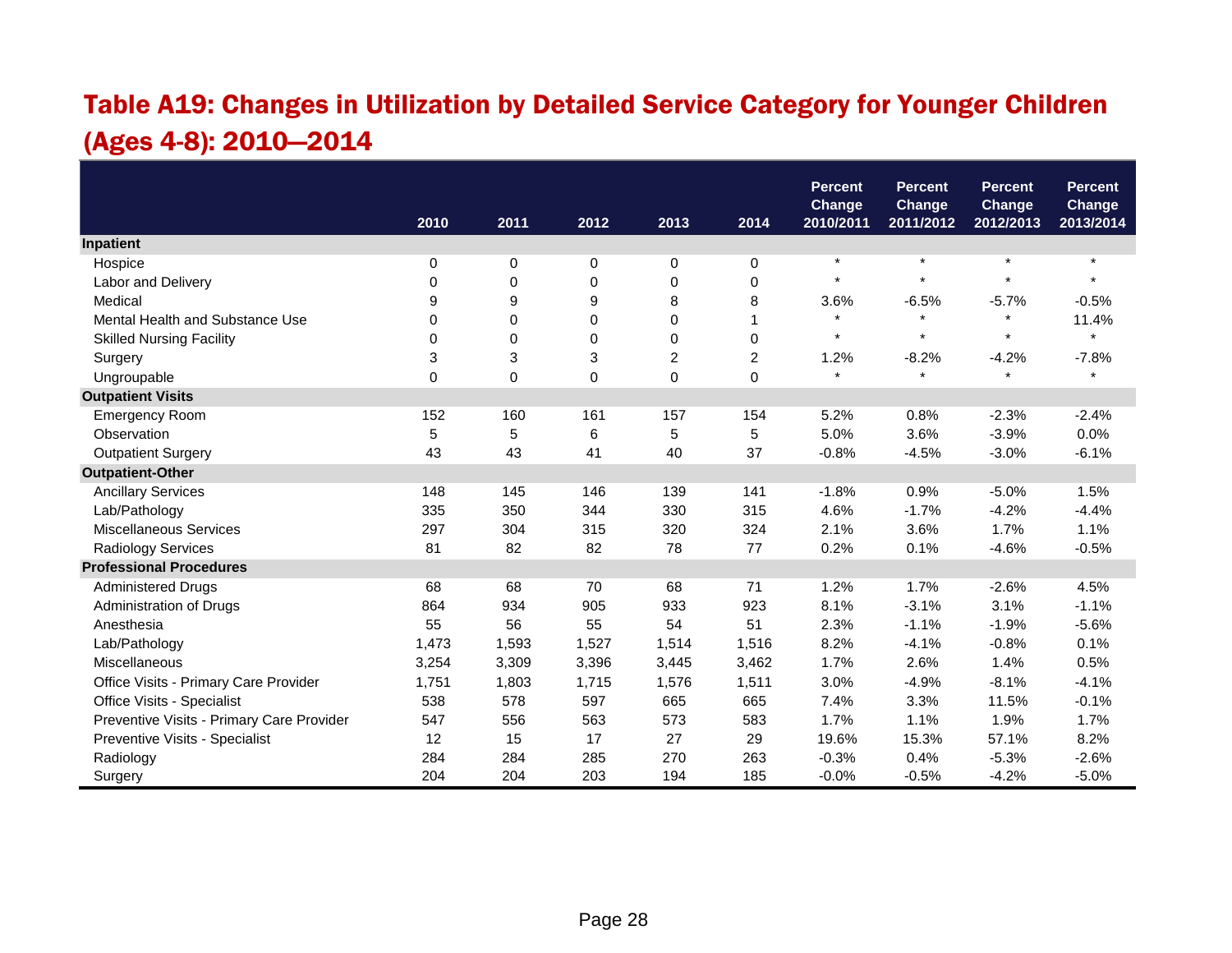# Continued Table A19: Changes in Utilization by Detailed Service Category for Younger Children (Ages 4-8): 2010—2014

|                                     |       |        |        |        |       | <b>Percent</b><br><b>Change</b> | <b>Percent</b><br><b>Change</b> | <b>Percent</b><br><b>Change</b> | <b>Percent</b><br>Change |
|-------------------------------------|-------|--------|--------|--------|-------|---------------------------------|---------------------------------|---------------------------------|--------------------------|
|                                     | 2010  | 2011   | 2012   | 2013   | 2014  | 2010/2011                       | 2011/2012                       | 2012/2013                       | 2013/2014                |
| <b>Prescriptions - Filled Days</b>  |       |        |        |        |       |                                 |                                 |                                 |                          |
| <b>Brands</b>                       |       |        |        |        |       |                                 |                                 |                                 |                          |
| Anti-Infective Agents               | 429   | 589    | 503    | 525    | 485   | 37.3%                           | $-14.7%$                        | 4.5%                            | $-7.6%$                  |
| Cardiovascular Drugs                | 193   | 66     | 101    | 97     | 46    | $-65.6\%$                       | 51.7%                           | $-3.8%$                         | $-52.9%$                 |
| Central Nervous System Agents       | 5,200 | 4,825  | 4,305  | 3,909  | 3,003 | $-7.2%$                         | $-10.8%$                        | $-9.2%$                         | $-23.2%$                 |
| Eye, Ear, Nose, Throat Preparations | 2,997 | 2,618  | 2,348  | 2,032  | 1,520 | $-12.6%$                        | $-10.3%$                        | $-13.5%$                        | $-25.2%$                 |
| <b>Gastrointestinal Drugs</b>       | 537   | 156    | 242    | 378    | 323   | $-70.9%$                        | 55.1%                           | 55.9%                           | $-14.5%$                 |
| Hormones and Synthetic Substitutes  | 3,246 | 3,672  | 789    | 613    | 639   | 13.1%                           | $-78.5%$                        | $-22.4%$                        | 4.3%                     |
| <b>Other Therapeutic Classes</b>    | 4,224 | 1,403  | 1,202  | 1,073  | 970   | $-66.8%$                        | $-14.3%$                        | $-10.7%$                        | $-9.6%$                  |
| <b>Respiratory Drugs</b>            | 6,279 | 5,658  | 6,209  | 2,946  | 2,832 | $-9.9%$                         | 9.7%                            | $-52.5%$                        | $-3.9%$                  |
| Skin and Mucous Membrane Agents     | 474   | 452    | 359    | 262    | 199   | $-4.7%$                         | $-20.6%$                        | $-26.8%$                        | -24.3%                   |
| Generics                            |       |        |        |        |       |                                 |                                 |                                 |                          |
| Anti-Infective Agents               | 8,858 | 9,121  | 8,403  | 7,707  | 7,444 | 3.0%                            | $-7.9%$                         | $-8.3%$                         | $-3.4%$                  |
| Cardiovascular Drugs                | 1,067 | 1,103  | 1,143  | 1,215  | 1,333 | 3.4%                            | 3.6%                            | 6.3%                            | 9.7%                     |
| Central Nervous System Agents       | 5,276 | 6,335  | 7,136  | 7,291  | 7,137 | 20.1%                           | 12.6%                           | 2.2%                            | $-2.1%$                  |
| Eye, Ear, Nose, Throat Preparations | 2,559 | 3,031  | 3,483  | 3,557  | 3,635 | 18.5%                           | 14.9%                           | 2.1%                            | 2.2%                     |
| <b>Gastrointestinal Drugs</b>       | 1,131 | 1,551  | 1,414  | 1,266  | 1,238 | 37.1%                           | $-8.8%$                         | $-10.5%$                        | $-2.2\%$                 |
| Hormones and Synthetic Substitutes  | 2,267 | 2,256  | 1,481  | 1,319  | 1,264 | $-0.5%$                         | $-34.4%$                        | $-10.9%$                        | $-4.2%$                  |
| <b>Other Therapeutic Classes</b>    | 8,345 | 10,263 | 10,531 | 10,032 | 9,629 | 23.0%                           | 2.6%                            | $-4.7%$                         | $-4.0\%$                 |
| <b>Respiratory Drugs</b>            | 762   | 692    | 3,529  | 6,729  | 6,527 | $-9.2%$                         | 410.3%                          | 90.7%                           | $-3.0\%$                 |
| Skin and Mucous Membrane Agents     | 2,109 | 2,162  | 2,320  | 2,355  | 2,350 | 2.5%                            | 7.3%                            | 1.5%                            | $-0.2%$                  |

Source: HCCI, 2015.

Notes: All data weighted to reflect the national population ages 4-8 and covered by ESI. Data for 2013 and 2014 adjusted using actuarial

completion. All figures rounded.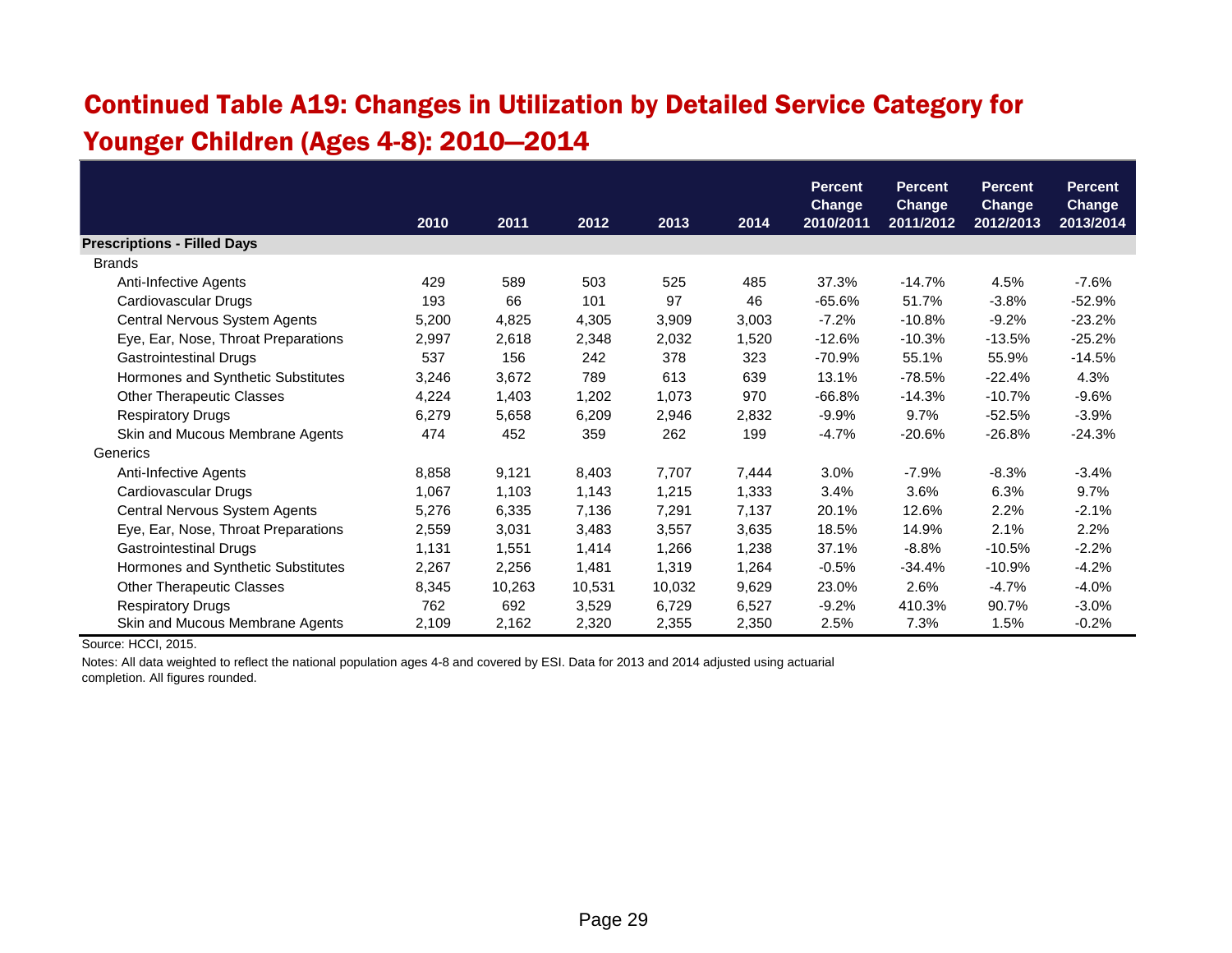# Table A20: Out-of-Pocket Per Capita Health Care Spending by Detailed Service Category for Younger Children (Ages 4-8): 2010—2014

|                                           |      |      |      |      |      | <b>Percent</b><br><b>Change</b> | <b>Percent</b><br>Change | <b>Percent</b><br>Change | <b>Percent</b><br>Change |
|-------------------------------------------|------|------|------|------|------|---------------------------------|--------------------------|--------------------------|--------------------------|
|                                           | 2010 | 2011 | 2012 | 2013 | 2014 | 2010/2011                       | 2011/2012                | 2012/2013                | 2013/2014                |
| Inpatient                                 |      |      |      |      |      |                                 |                          |                          |                          |
| Hospice                                   | \$0  | \$0  | \$0  | \$0  | \$0  | $\star$                         | $\star$                  | $\star$                  | $\star$                  |
| Labor and Delivery                        | \$0  | \$0  | \$0  | \$0  | \$0  | $\star$                         | $\star$                  | $\star$                  |                          |
| Medical                                   | \$7  | \$8  | \$7  | \$8  | \$8  | 10.8%                           | $-0.8%$                  | 6.6%                     | $-0.2%$                  |
| Mental Health and Substance Use           | \$0  | \$0  | \$0  | \$0  | \$0  |                                 |                          |                          |                          |
| <b>Skilled Nursing Facility</b>           | \$0  | \$0  | \$0  | \$0  | \$0  | $\star$                         | $\star$                  | $\star$                  | $\star$                  |
| Surgery                                   | \$2  | \$3  | \$2  | \$2  | \$2  | 14.8%                           | $-8.2%$                  | 2.7%                     | $-1.3%$                  |
| Ungroupable                               | \$0  | \$0  | \$0  | \$0  | \$0  | $\star$                         | $\star$                  | $\star$                  | $\star$                  |
| <b>Outpatient Visits</b>                  |      |      |      |      |      |                                 |                          |                          |                          |
| <b>Emergency Room</b>                     | \$31 | \$36 | \$40 | \$45 | \$50 | 17.0%                           | 12.7%                    | 12.3%                    | 10.7%                    |
| Observation                               | \$1  | \$1  | \$1  | \$1  | \$2  | 17.9%                           | 5.3%                     | 9.2%                     | 14.2%                    |
| <b>Outpatient Surgery</b>                 | \$23 | \$26 | \$27 | \$29 | \$29 | 10.1%                           | 5.0%                     | 6.7%                     | 2.8%                     |
| <b>Outpatient-Other</b>                   |      |      |      |      |      |                                 |                          |                          |                          |
| <b>Ancillary Services</b>                 | \$5  | \$5  | \$5  | \$6  | \$6  | 8.5%                            | 8.1%                     | 4.0%                     | 11.3%                    |
| Lab/Pathology                             | \$5  | \$5  | \$6  | \$6  | \$6  | 14.8%                           | 6.6%                     | 4.5%                     | 4.9%                     |
| Miscellaneous Services                    | \$10 | \$11 | \$12 | \$14 | \$15 | 14.5%                           | 10.9%                    | 10.2%                    | 10.0%                    |
| Radiology Services                        | \$7  | \$8  | \$8  | \$8  | \$9  | 10.6%                           | 8.1%                     | 1.7%                     | 6.3%                     |
| <b>Professional Procedures</b>            |      |      |      |      |      |                                 |                          |                          |                          |
| <b>Administered Drugs</b>                 | \$1  | \$1  | \$1  | \$1  | \$1  | 7.4%                            | $-4.2%$                  | 11.3%                    | 8.7%                     |
| Administration of Drugs                   | \$1  | \$1  | \$1  | \$1  | \$1  | $-24.6%$                        | $-11.2%$                 | 9.8%                     | 15.5%                    |
| Anesthesia                                | \$5  | \$6  | \$6  | \$7  | \$7  | 13.8%                           | 2.8%                     | 2.9%                     | 2.7%                     |
| Lab/Pathology                             | \$6  | \$8  | \$7  | \$8  | \$9  | 24.6%                           | $-2.1%$                  | 11.4%                    | 9.0%                     |
| Miscellaneous                             | \$49 | \$53 | \$57 | \$61 | \$66 | 8.7%                            | 7.2%                     | 7.7%                     | 7.0%                     |
| Office Visits - Primary Care Provider     | \$51 | \$57 | \$56 | \$56 | \$57 | 10.3%                           | $-1.1%$                  | $-0.1%$                  | 1.7%                     |
| Office Visits - Specialist                | \$20 | \$23 | \$25 | \$30 | \$31 | 15.0%                           | 9.2%                     | 18.1%                    | 5.9%                     |
| Preventive Visits - Primary Care Provider | \$5  | \$2  | \$1  | \$1  | \$1  | $-61.6%$                        | $-44.9%$                 | $-30.6%$                 | $-19.2%$                 |
| Preventive Visits - Specialist            | \$0  | \$0  | \$0  | \$0  | \$0  | $\star$                         | $\star$                  | $\star$                  | $\star$                  |
| Radiology                                 | \$4  | \$4  | \$4  | \$4  | \$5  | 4.9%                            | 5.9%                     | $-0.1%$                  | 5.4%                     |
| Surgery                                   | \$14 | \$15 | \$16 | \$17 | \$18 | 9.0%                            | 9.8%                     | 4.0%                     | 4.5%                     |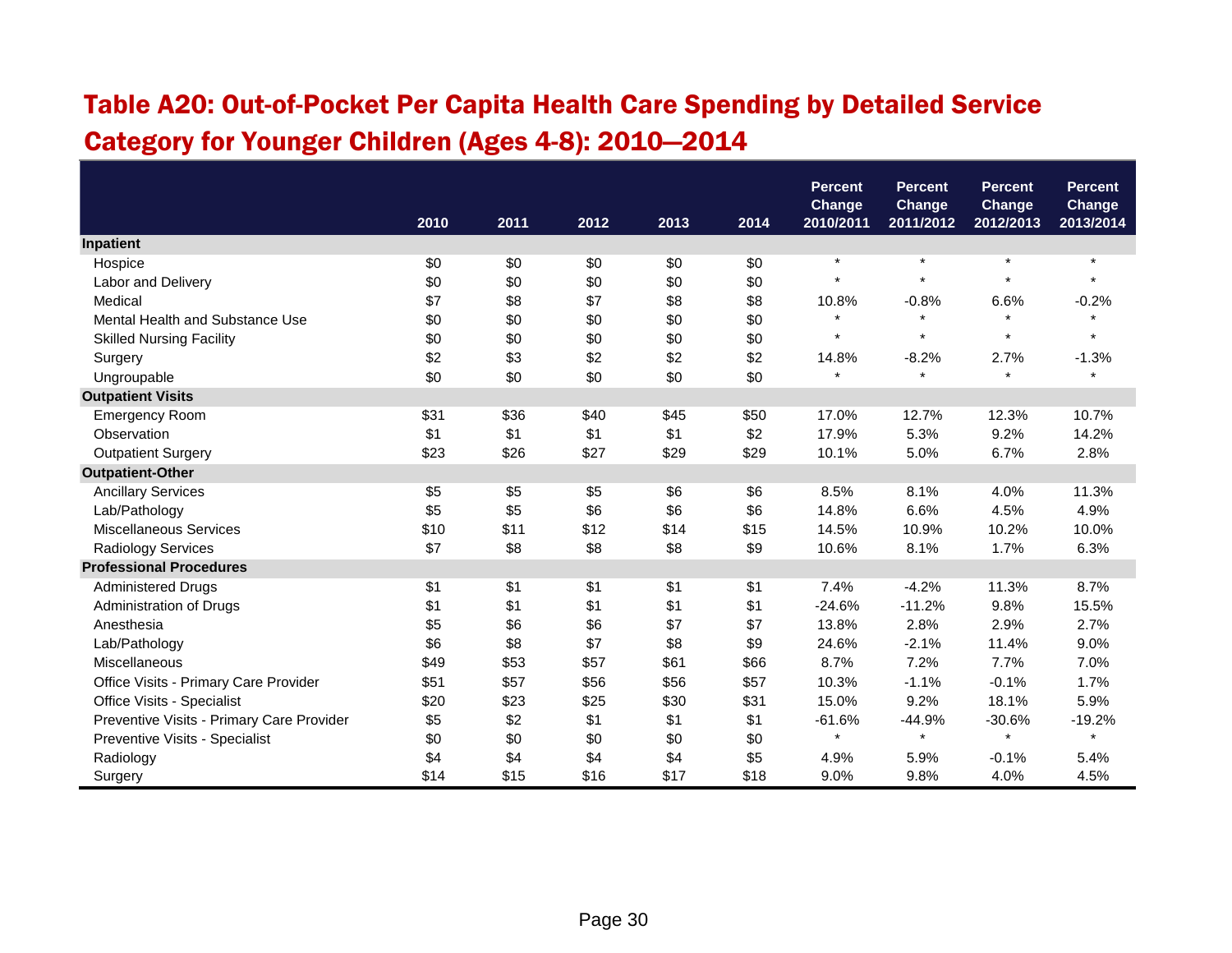# Continued Table A20: Out-of-Pocket Per Capita Health Care Spending by Detailed Service Category for Younger Children (Ages 4-8): 2010—2014

|                                     |      |      |      |      |      | <b>Percent</b>             | <b>Percent</b>             | <b>Percent</b>             | <b>Percent</b>             |
|-------------------------------------|------|------|------|------|------|----------------------------|----------------------------|----------------------------|----------------------------|
|                                     | 2010 | 2011 | 2012 | 2013 | 2014 | <b>Change</b><br>2010/2011 | <b>Change</b><br>2011/2012 | <b>Change</b><br>2012/2013 | <b>Change</b><br>2013/2014 |
| <b>Prescriptions - Filled Days</b>  |      |      |      |      |      |                            |                            |                            |                            |
| <b>Brands</b>                       |      |      |      |      |      |                            |                            |                            |                            |
| Anti-Infective Agents               | \$1  | \$2  | \$3  | \$3  | \$3  | 81.9%                      | 8.3%                       | 32.6%                      | $-0.8%$                    |
| Cardiovascular Drugs                | \$0  | \$0  | \$0  | \$0  | \$0  | $\star$                    | $\star$                    |                            | $\star$                    |
| Central Nervous System Agents       | \$8  | \$8  | \$8  | \$7  | \$6  | $-2.5%$                    | $-6.1%$                    | $-4.9%$                    | $-19.0%$                   |
| Eye, Ear, Nose, Throat Preparations | \$5  | \$4  | \$4  | \$4  | \$4  | $-4.5%$                    | $-1.9%$                    | $-4.0%$                    | $-13.9%$                   |
| <b>Gastrointestinal Drugs</b>       | \$1  | \$0  | \$0  | \$1  | \$1  | $\star$                    | $\star$                    | 69.6%                      | $-22.1%$                   |
| Hormones and Synthetic Substitutes  | \$4  | \$5  | \$2  | \$1  | \$2  | 19.8%                      | $-66.6%$                   | $-21.4%$                   | 10.6%                      |
| <b>Other Therapeutic Classes</b>    | \$5  | \$3  | \$3  | \$3  | \$3  | $-32.8%$                   | 2.9%                       | $-14.1%$                   | $-2.8%$                    |
| <b>Respiratory Drugs</b>            | \$7  | \$6  | \$8  | \$4  | \$4  | $-4.6%$                    | 23.2%                      | $-51.4%$                   | $-0.7%$                    |
| Skin and Mucous Membrane Agents     | \$1  | \$1  | \$1  | \$1  | \$1  | $-1.5%$                    | $-13.1%$                   | $-20.1%$                   | $-9.2%$                    |
| Generics                            |      |      |      |      |      |                            |                            |                            |                            |
| Anti-Infective Agents               | \$12 | \$12 | \$12 | \$11 | \$10 | 3.7%                       | $-4.4%$                    | $-9.6%$                    | $-6.6%$                    |
| Cardiovascular Drugs                | \$0  | \$0  | \$0  | \$0  | \$0  | $\star$                    | $\star$                    | $\star$                    | $\star$                    |
| Central Nervous System Agents       | \$4  | \$5  | \$6  | \$6  | \$6  | 33.2%                      | 25.2%                      | 4.9%                       | $-2.6%$                    |
| Eye, Ear, Nose, Throat Preparations | \$2  | \$2  | \$2  | \$2  | \$2  | 14.5%                      | 11.6%                      | 1.4%                       | $-0.1%$                    |
| <b>Gastrointestinal Drugs</b>       | \$1  | \$1  | \$1  | \$1  | \$1  | 57.1%                      | $-2.9%$                    | $-22.7%$                   | $-8.6%$                    |
| Hormones and Synthetic Substitutes  | \$2  | \$2  | \$1  | \$1  | \$1  | $-4.4%$                    | $-38.5%$                   | $-12.3%$                   | $-11.5%$                   |
| <b>Other Therapeutic Classes</b>    | \$5  | \$6  | \$6  | \$7  | \$7  | 7.4%                       | 7.8%                       | 6.1%                       | 1.5%                       |
| <b>Respiratory Drugs</b>            | \$1  | \$1  | \$3  | \$4  | \$3  | 2.0%                       | 374.2%                     | 43.2%                      | $-26.4%$                   |
| Skin and Mucous Membrane Agents     | \$2  | \$2  | \$2  | \$2  | \$2  | 4.9%                       | 18.4%                      | 4.0%                       | 0.1%                       |

Source: HCCI, 2016.

Notes: All data weighted to reflect the national population ages 4-8 and covered by ESI. Data for 2013 and 2014 adjusted using actuarial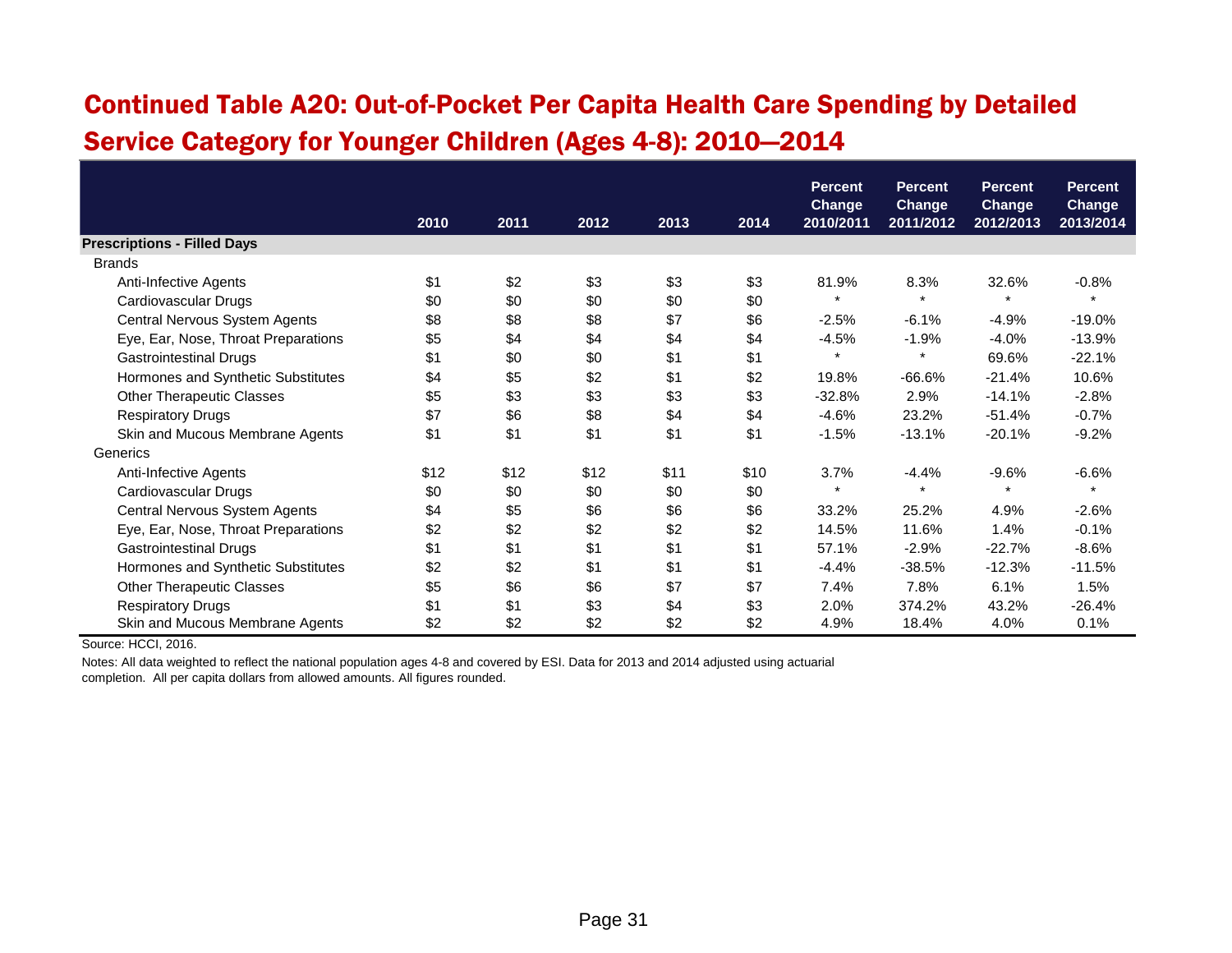# Table A21: Changes in Price by Detailed Service Category for Younger Children (Ages 4-8): 2010—2014

|                                           |          |          |          |          |          | <b>Percent</b>      | <b>Percent</b>             | <b>Percent</b>             | <b>Percent</b>      |
|-------------------------------------------|----------|----------|----------|----------|----------|---------------------|----------------------------|----------------------------|---------------------|
|                                           | 2010     | 2011     | 2012     | 2013     | 2014     | Change<br>2010/2011 | <b>Change</b><br>2011/2012 | <b>Change</b><br>2012/2013 | Change<br>2013/2014 |
| Inpatient                                 |          |          |          |          |          |                     |                            |                            |                     |
| Hospice                                   | \$4,483  | \$3,433  | \$2,533  | \$8,165  | \$8,517  | $-23.4%$            | $-26.2%$                   | 222.3%                     | 4.3%                |
| Labor and Delivery                        |          |          |          |          |          |                     | $\star$                    |                            |                     |
| Medical                                   | \$11,655 | \$12,436 | \$13,442 | \$14,583 | \$15,801 | 6.7%                | 8.1%                       | 8.5%                       | 8.4%                |
| Mental Health and Substance Use           | \$9,978  | \$9,789  | \$9,984  | \$8,165  | \$7,720  | $-1.9%$             | 2.0%                       | $-18.2%$                   | $-5.5%$             |
| <b>Skilled Nursing Facility</b>           | \$3,779  | \$6,421  | \$11,795 | \$8,080  | \$6,493  | 69.9%               | 83.7%                      | $-31.5%$                   | $-19.6%$            |
| Surgery                                   | \$29,489 | \$33,207 | \$35,202 | \$37,549 | \$42,168 | 12.6%               | 6.0%                       | 6.7%                       | 12.3%               |
| Ungroupable                               | \$3,581  | \$1,838  | \$1,906  | \$3,474  | \$4,114  | $-48.7%$            | 3.7%                       | 82.3%                      | 18.4%               |
| <b>Outpatient Visits</b>                  |          |          |          |          |          |                     |                            |                            |                     |
| <b>Emergency Room</b>                     | \$808    | \$860    | \$919    | \$1,003  | \$1,068  | 6.4%                | 6.8%                       | 9.1%                       | 6.5%                |
| Observation                               | \$1,586  | \$1,706  | \$1,613  | \$1,743  | \$1,880  | 7.6%                | $-5.5%$                    | 8.1%                       | 7.8%                |
| <b>Outpatient Surgery</b>                 | \$3,382  | \$3,574  | \$3,863  | \$4,093  | \$4,387  | 5.7%                | 8.1%                       | 6.0%                       | 7.2%                |
| <b>Outpatient-Other</b>                   |          |          |          |          |          |                     |                            |                            |                     |
| <b>Ancillary Services</b>                 | \$177    | \$190    | \$199    | \$224    | \$232    | 7.7%                | 4.6%                       | 12.6%                      | 3.3%                |
| Lab/Pathology                             | \$67     | \$69     | \$71     | \$73     | \$75     | 3.5%                | 2.7%                       | 2.7%                       | 2.5%                |
| Miscellaneous Services                    | \$193    | \$205    | \$214    | \$223    | \$230    | 6.3%                | 4.2%                       | 4.0%                       | 3.3%                |
| <b>Radiology Services</b>                 | \$437    | \$448    | \$456    | \$490    | \$501    | 2.5%                | 1.8%                       | 7.6%                       | 2.2%                |
| <b>Professional Procedures</b>            |          |          |          |          |          |                     |                            |                            |                     |
| <b>Administered Drugs</b>                 | \$249    | \$263    | \$259    | \$262    | \$283    | 6.0%                | $-1.6%$                    | 1.3%                       | 7.9%                |
| Administration of Drugs                   | \$24     | \$31     | \$34     | \$35     | \$37     | 32.5%               | 9.6%                       | 2.3%                       | 5.6%                |
| Anesthesia                                | \$575    | \$590    | \$603    | \$624    | \$650    | 2.6%                | 2.2%                       | 3.5%                       | 4.2%                |
| Lab/Pathology                             | \$17     | \$18     | \$17     | \$18     | \$18     | 2.6%                | $-1.2%$                    | 3.3%                       | 2.1%                |
| Miscellaneous                             | \$74     | \$79     | \$79     | \$82     | \$85     | 6.4%                | 0.2%                       | 3.2%                       | 4.0%                |
| Office Visits - Primary Care Provider     | \$81     | \$84     | \$87     | \$90     | \$93     | 4.2%                | 3.5%                       | 3.4%                       | 3.5%                |
| Office Visits - Specialist                | \$99     | \$103    | \$106    | \$109    | \$113    | 3.4%                | 3.5%                       | 2.7%                       | 4.1%                |
| Preventive Visits - Primary Care Provider | \$105    | \$109    | \$113    | \$117    | \$121    | 3.4%                | 3.5%                       | 3.3%                       | 3.6%                |
| Preventive Visits - Specialist            | \$117    | \$114    | \$116    | \$120    | \$126    | $-3.3%$             | 2.1%                       | 3.3%                       | 4.8%                |
| Radiology                                 | \$60     | \$59     | \$58     | \$60     | \$60     | $-0.8%$             | $-2.5%$                    | 3.8%                       | 0.4%                |
| Surgery                                   | \$295    | \$307    | \$318    | \$329    | \$339    | 4.2%                | 3.7%                       | 3.5%                       | 3.1%                |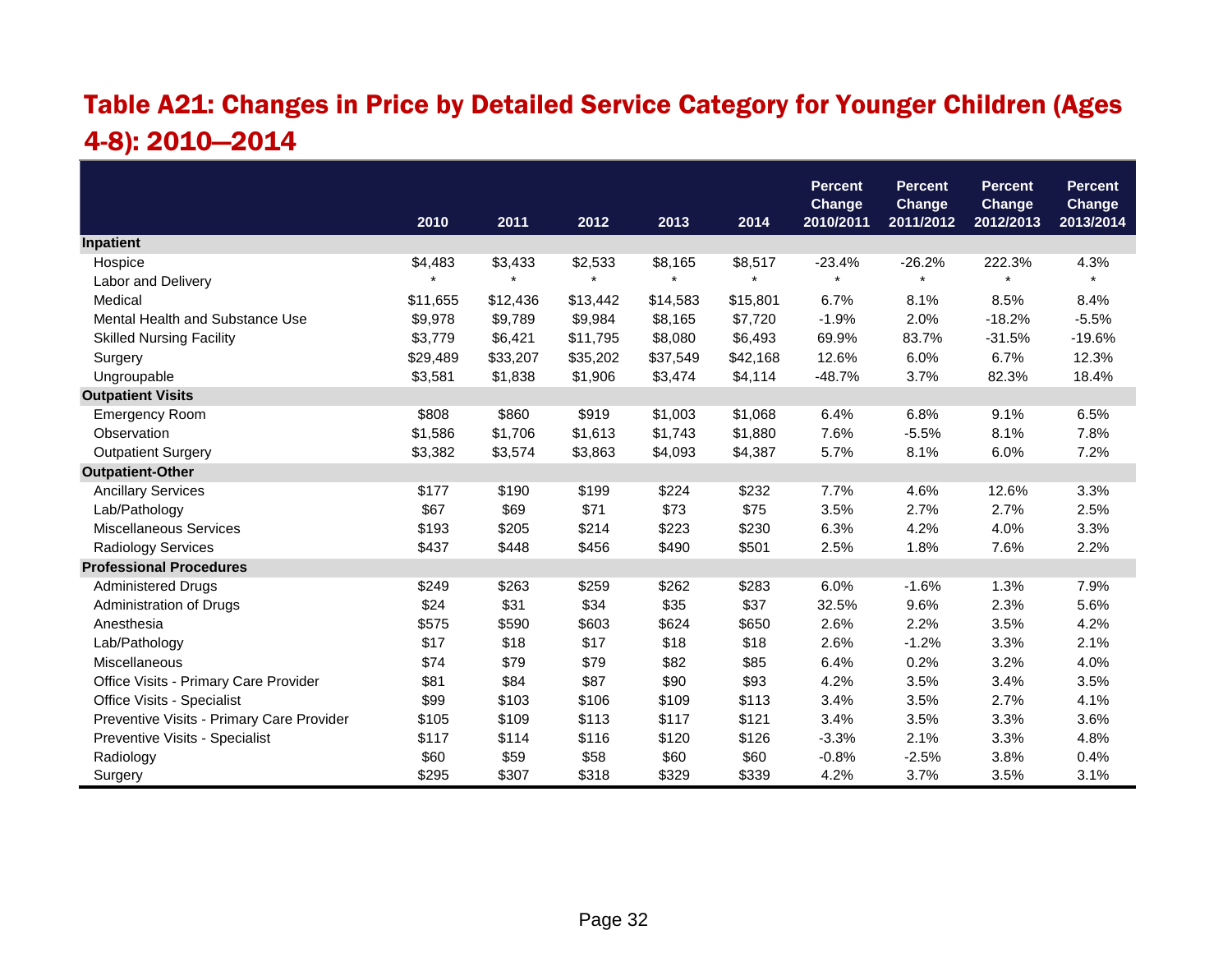# Continued Table A21: Changes in Price by Detailed Service Category for Younger Children (Ages 4-8): 2010—2014

|                                     |      |      |      |      |      | <b>Percent</b>             | <b>Percent</b>             | <b>Percent</b>             | <b>Percent</b><br><b>Change</b> |
|-------------------------------------|------|------|------|------|------|----------------------------|----------------------------|----------------------------|---------------------------------|
|                                     | 2010 | 2011 | 2012 | 2013 | 2014 | <b>Change</b><br>2010/2011 | <b>Change</b><br>2011/2012 | <b>Change</b><br>2012/2013 | 2013/2014                       |
| <b>Prescriptions - Filled Days</b>  |      |      |      |      |      |                            |                            |                            |                                 |
| <b>Brands</b>                       |      |      |      |      |      |                            |                            |                            |                                 |
| Anti-Infective Agents               | \$13 | \$13 | \$19 | \$23 | \$26 | $-1.3%$                    | 51.2%                      | 17.0%                      | 12.9%                           |
| Cardiovascular Drugs                | \$7  | \$12 | \$15 | \$16 | \$14 | 69.5%                      | 23.9%                      | 6.5%                       | $-12.8%$                        |
| Central Nervous System Agents       | \$6  | \$6  | \$7  | \$8  | \$10 | 11.3%                      | 14.1%                      | 17.0%                      | 20.4%                           |
| Eye, Ear, Nose, Throat Preparations | \$4  | \$5  | \$5  | \$6  | \$7  | 14.9%                      | 13.4%                      | 12.6%                      | 17.7%                           |
| <b>Gastrointestinal Drugs</b>       | \$8  | \$14 | \$13 | \$12 | \$13 | 67.8%                      | $-11.0%$                   | $-8.2%$                    | 15.3%                           |
| Hormones and Synthetic Substitutes  | \$7  | \$7  | \$17 | \$23 | \$27 | 4.4%                       | 135.4%                     | 34.0%                      | 16.7%                           |
| <b>Other Therapeutic Classes</b>    | \$6  | \$19 | \$26 | \$27 | \$32 | 190.3%                     | 41.1%                      | 3.2%                       | 17.2%                           |
| <b>Respiratory Drugs</b>            | \$4  | \$5  | \$5  | \$7  | \$8  | 15.0%                      | 13.8%                      | 28.1%                      | 12.2%                           |
| Skin and Mucous Membrane Agents     | \$8  | \$8  | \$11 | \$14 | \$18 | 7.2%                       | 30.7%                      | 34.5%                      | 25.6%                           |
| Generics                            |      |      |      |      |      |                            |                            |                            |                                 |
| Anti-Infective Agents               | \$3  | \$3  | \$3  | \$3  | \$3  | $-4.1%$                    | $-0.2%$                    | 2.6%                       | 3.9%                            |
| Cardiovascular Drugs                | \$0  | \$0  | \$0  | \$1  | \$1  | $\star$                    | $\star$                    | 38.0%                      | 25.5%                           |
| Central Nervous System Agents       | \$3  | \$3  | \$3  | \$3  | \$3  | 11.7%                      | 9.9%                       | $-1.3%$                    | 4.3%                            |
| Eye, Ear, Nose, Throat Preparations | \$1  | \$1  | \$1  | \$1  | \$1  | $-4.4%$                    | $-8.6%$                    | $-3.4%$                    | $-12.8%$                        |
| <b>Gastrointestinal Drugs</b>       | \$2  | \$3  | \$2  | \$2  | \$1  | 17.8%                      | $-11.5%$                   | $-33.5%$                   | $-11.2%$                        |
| Hormones and Synthetic Substitutes  | \$6  | \$5  | \$2  | \$2  | \$2  | $-5.7\%$                   | $-57.3%$                   | $-12.4%$                   | $-9.3%$                         |
| <b>Other Therapeutic Classes</b>    | \$2  | \$1  | \$2  | \$2  | \$2  | $-13.4%$                   | 7.9%                       | 20.5%                      | 16.8%                           |
| <b>Respiratory Drugs</b>            | \$1  | \$1  | \$4  | \$2  | \$2  | 6.4%                       | 193.6%                     | $-38.2%$                   | $-13.3%$                        |
| Skin and Mucous Membrane Agents     | \$2  | \$2  | \$2  | \$3  | \$3  | $-4.0%$                    | 4.0%                       | 15.1%                      | 12.2%                           |

Source: HCCI, 2016.

Notes: All data weighted to reflect the national population ages 4-8 and covered by ESI. Data for 2013 and 2014 adjusted using actuarial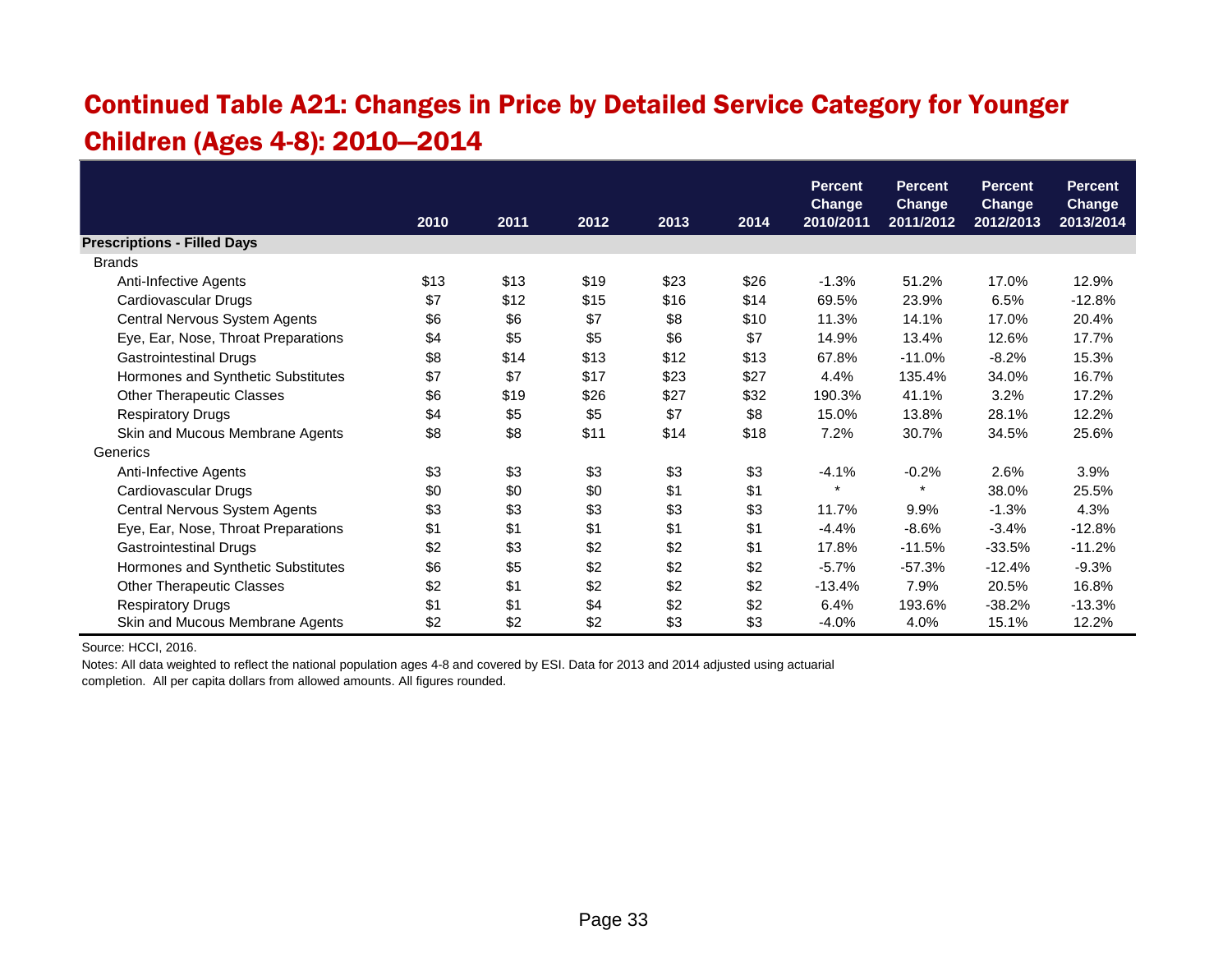#### Table A22: Per Capita Health Care Spending for Pre-Teens (Ages 9-13): 2010—2014

|                                | 2010    | 2011    | 2012    | 2013    | 2014    | <b>Percent</b><br><b>Change</b><br>2010/2011 | <b>Percent</b><br><b>Change</b><br>2011/2012 | <b>Percent</b><br>Change<br>2012/2013 | <b>Percent</b><br><b>Change</b><br>2013/2014 |
|--------------------------------|---------|---------|---------|---------|---------|----------------------------------------------|----------------------------------------------|---------------------------------------|----------------------------------------------|
| Per Capita, Pre-Teens          | \$1,542 | \$1,698 | \$1,775 | \$1,850 | \$1,940 | 10.1%                                        | 4.5%                                         | 4.2%                                  | 4.9%                                         |
| <b>Gender</b>                  |         |         |         |         |         |                                              |                                              |                                       |                                              |
| <b>Boys</b>                    | \$1,660 | \$1,821 | \$1,904 | \$1,987 | \$2,051 | 9.7%                                         | 4.5%                                         | 4.4%                                  | 3.2%                                         |
| Girls                          | \$1,418 | \$1,568 | \$1,639 | \$1,707 | \$1,825 | 10.6%                                        | 4.5%                                         | 4.1%                                  | 6.9%                                         |
| <b>Service Category</b>        |         |         |         |         |         |                                              |                                              |                                       |                                              |
| Inpatient                      | \$210   | \$250   | \$246   | \$256   | \$274   | 19.2%                                        | $-1.5%$                                      | 3.9%                                  | 7.2%                                         |
| Acute Inpatient                | \$208   | \$249   | \$245   | \$255   | \$273   | 19.8%                                        | $-1.7%$                                      | 4.2%                                  | 7.1%                                         |
| Outpatient                     | \$388   | \$423   | \$448   | \$467   | \$488   | 9.1%                                         | 5.9%                                         | 4.1%                                  | 4.6%                                         |
| <b>Visits</b>                  | \$236   | \$259   | \$275   | \$286   | \$301   | 9.4%                                         | 6.3%                                         | 4.2%                                  | 5.0%                                         |
| Other                          | \$151   | \$164   | \$173   | \$180   | \$187   | 8.6%                                         | 5.4%                                         | 4.1%                                  | 3.9%                                         |
| <b>Professional Procedures</b> | \$636   | \$691   | \$721   | \$751   | \$780   | 8.6%                                         | 4.3%                                         | 4.2%                                  | 3.9%                                         |
| Prescriptions                  | \$308   | \$334   | \$360   | \$377   | \$398   | 8.3%                                         | 7.7%                                         | 4.7%                                  | 5.8%                                         |
| <b>Brands</b>                  | \$219   | \$228   | \$234   | \$239   | \$253   | 4.3%                                         | 2.6%                                         | 2.2%                                  | 5.8%                                         |
| Generics                       | \$89    | \$105   | \$125   | \$137   | \$145   | 18.1%                                        | 18.9%                                        | 9.5%                                  | 5.9%                                         |

Source: HCCI, 2016.

Notes: All data weighted to reflect the national population ages 9-13 and covered by ESI. Data for 2013 and 2014 adjusted using actuarial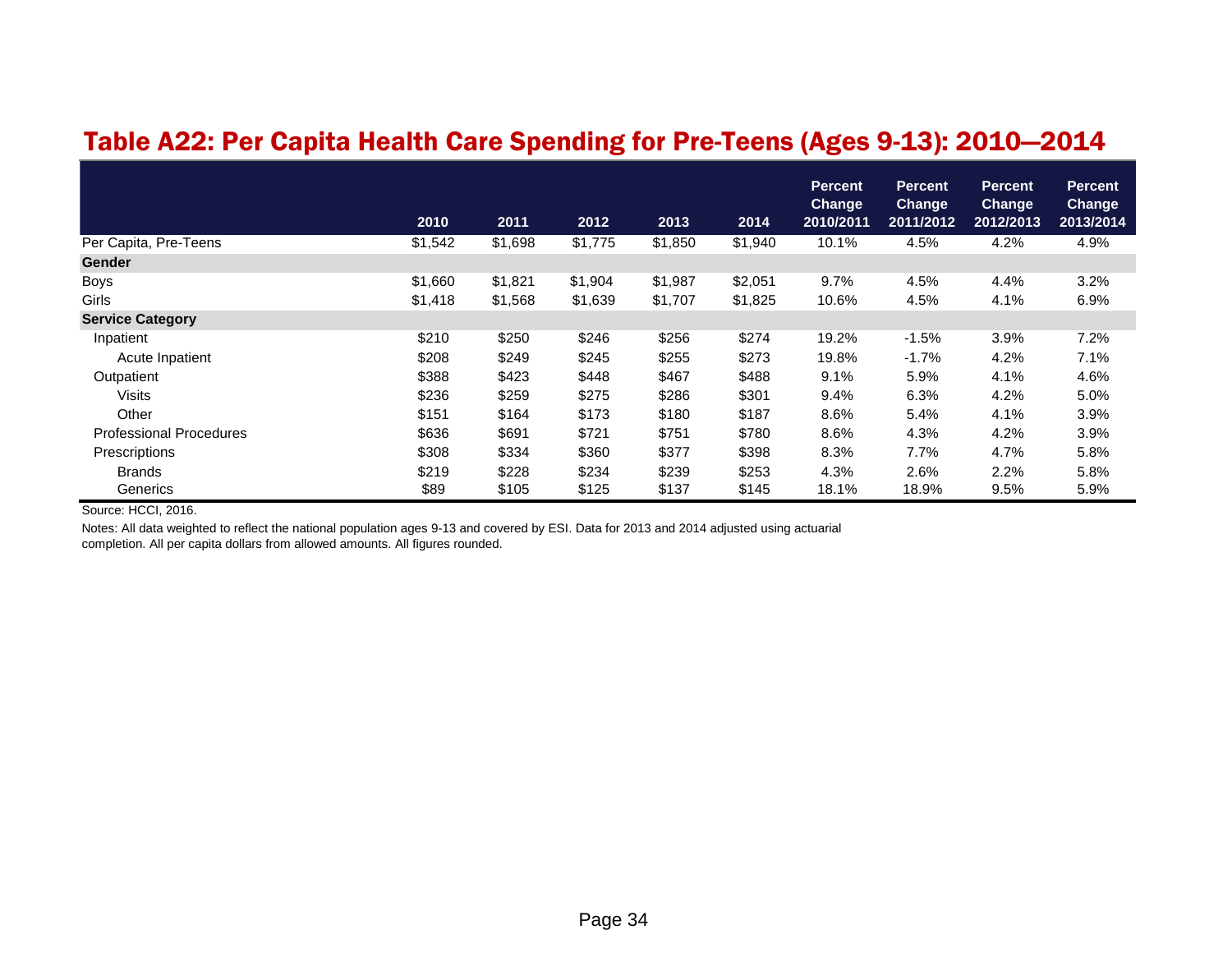#### Table A23: Changes in Utilization and Prices for Pre-Teens (Ages 9-13): 2010—2014

|                                                           | 2010     | 2011     | 2012     | 2013     | 2014     | <b>Percent</b><br><b>Change</b><br>2010/2011 | Percent<br><b>Change</b><br>2011/2012 | <b>Percent</b><br><b>Change</b><br>2012/2013 | <b>Percent</b><br><b>Change</b><br>2013/2014 |
|-----------------------------------------------------------|----------|----------|----------|----------|----------|----------------------------------------------|---------------------------------------|----------------------------------------------|----------------------------------------------|
| Utilization per 1,000 Insureds by Service Category        |          |          |          |          |          |                                              |                                       |                                              |                                              |
| Inpatient                                                 | 13       | 14       | 13       | 12       | 12       | 1.6%                                         | $-4.0%$                               | $-4.7%$                                      | 0.9%                                         |
| Acute Inpatient                                           | 13       | 13       | 13       | 12       | 12       | 2.6%                                         | $-4.0%$                               | $-2.7%$                                      | 0.7%                                         |
| Outpatient                                                | 1,040    | 1,076    | 1,094    | 1,083    | 1,080    | 3.4%                                         | 1.7%                                  | $-1.0%$                                      | $-0.4%$                                      |
| Visits                                                    | 171      | 174      | 174      | 167      | 164      | 1.9%                                         | 0.4%                                  | $-4.4%$                                      | $-1.8%$                                      |
| Other                                                     | 870      | 902      | 919      | 917      | 916      | 3.7%                                         | 1.9%                                  | $-0.3%$                                      | $-0.1%$                                      |
| <b>Professional Procedures</b>                            | 8,169    | 8,639    | 8,841    | 9,032    | 9,077    | 5.8%                                         | 2.3%                                  | 2.2%                                         | 0.5%                                         |
| Prescriptions                                             | 67,869   | 68,819   | 70,318   | 70,287   | 68,265   | 1.4%                                         | 2.2%                                  | 0.0%                                         | $-2.9%$                                      |
| <b>Brands</b>                                             | 30,526   | 26,810   | 22,700   | 18,758   | 16,174   | $-12.2%$                                     | $-15.3%$                              | $-17.4%$                                     | $-13.8%$                                     |
| Generics                                                  | 37,323   | 41,996   | 47,599   | 51,518   | 52,071   | 12.5%                                        | 13.3%                                 | 8.2%                                         | 1.1%                                         |
| <b>Average Price Paid per Service by Service Category</b> |          |          |          |          |          |                                              |                                       |                                              |                                              |
| Inpatient                                                 | \$15,750 | \$18,483 | \$18,960 | \$20,674 | \$21,970 | 17.4%                                        | 2.6%                                  | 9.0%                                         | 6.3%                                         |
| Acute Inpatient                                           | \$16,327 | \$19,068 | \$19,531 | \$20,898 | \$22,218 | 16.8%                                        | 2.4%                                  | 7.0%                                         | 6.3%                                         |
| Outpatient                                                | \$373    | \$393    | \$410    | \$431    | \$452    | 5.5%                                         | 4.2%                                  | 5.1%                                         | 5.0%                                         |
| <b>Visits</b>                                             | \$1,386  | \$1,488  | \$1,576  | \$1,717  | \$1,837  | 7.4%                                         | 5.9%                                  | 9.0%                                         | 6.9%                                         |
| Other                                                     | \$174    | \$182    | \$188    | \$197    | \$205    | 4.7%                                         | 3.4%                                  | 4.4%                                         | 4.0%                                         |
| <b>Professional Procedures</b>                            | \$78     | \$80     | \$82     | \$83     | \$86     | 2.7%                                         | 1.9%                                  | 2.0%                                         | 3.3%                                         |
| Prescriptions                                             | \$5      | \$5      | \$5      | \$5      | \$6      | 6.8%                                         | 5.5%                                  | 4.8%                                         | 8.9%                                         |
| <b>Brands</b>                                             | \$7      | \$9      | \$10     | \$13     | \$16     | 18.8%                                        | 21.1%                                 | 23.7%                                        | 22.7%                                        |
| Generics                                                  | \$2      | \$3      | \$3      | \$3      | \$3      | 5.0%                                         | 4.9%                                  | 1.1%                                         | 4.7%                                         |

Source: HCCI, 2016.

Notes: All data weighted to reflect the national population ages 9-13 and covered by ESI. Data for 2013 and 2014 adjusted using actuarial completion. All figures rounded.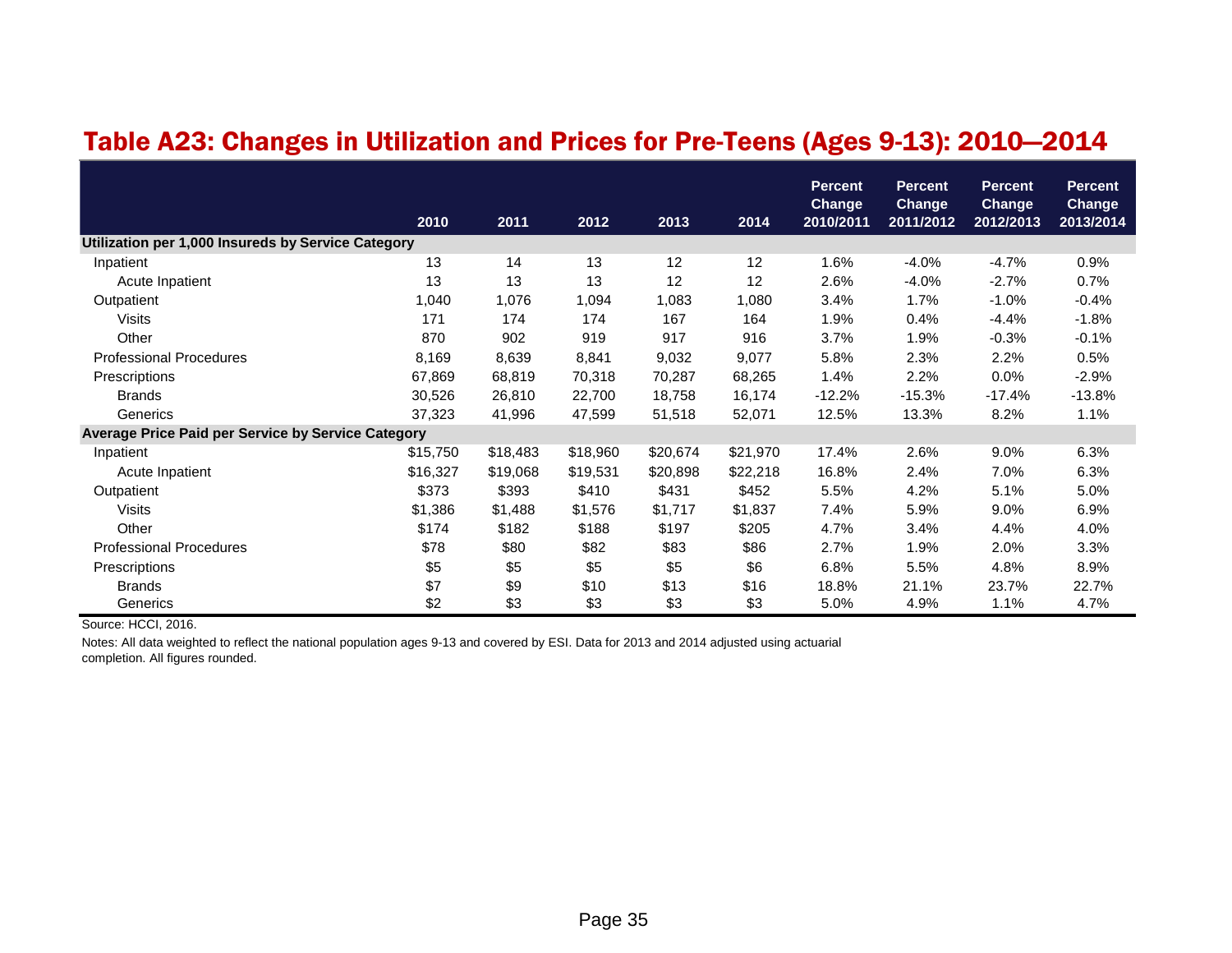### Table A24: Out-of-Pocket Per Capita Health Care Spending for Pre-Teens (Ages 9-13): 2010—2014

|                                |       |       |       |       |       | <b>Percent</b><br><b>Change</b> | <b>Percent</b><br><b>Change</b> | <b>Percent</b><br><b>Change</b> | <b>Percent</b><br><b>Change</b> |
|--------------------------------|-------|-------|-------|-------|-------|---------------------------------|---------------------------------|---------------------------------|---------------------------------|
|                                | 2010  | 2011  | 2012  | 2013  | 2014  | 2010/2011                       | 2011/2012                       | 2012/2013                       | 2013/2014                       |
| Out-of-Pocket, Pre-Teens       | \$310 | \$335 | \$357 | \$375 | \$392 | 8.2%                            | 6.6%                            | 5.1%                            | 4.5%                            |
| <b>Gender</b>                  |       |       |       |       |       |                                 |                                 |                                 |                                 |
| <b>Boys</b>                    | \$334 | \$361 | \$383 | \$402 | \$414 | 8.0%                            | 6.3%                            | 4.9%                            | 3.0%                            |
| Girls                          | \$284 | \$308 | \$330 | \$347 | \$369 | 8.6%                            | 7.0%                            | 5.3%                            | 6.2%                            |
| <b>Service Category</b>        |       |       |       |       |       |                                 |                                 |                                 |                                 |
| Inpatient                      | \$11  | \$11  | \$12  | \$12  | \$12  | 7.4%                            | 3.7%                            | 5.1%                            | $-0.1%$                         |
| Acute Inpatient                | \$10  | \$11  | \$12  | \$12  | \$12  | 8.0%                            | 3.7%                            | 5.8%                            | $-0.3%$                         |
| Outpatient                     | \$75  | \$84  | \$92  | \$100 | \$109 | 12.7%                           | 9.4%                            | 7.9%                            | 9.6%                            |
| <b>Visits</b>                  | \$45  | \$50  | \$55  | \$60  | \$66  | 12.6%                           | 9.8%                            | 8.5%                            | 9.7%                            |
| Other                          | \$30  | \$34  | \$37  | \$40  | \$43  | 12.8%                           | 9.0%                            | 7.1%                            | 9.4%                            |
| <b>Professional Procedures</b> | \$152 | \$164 | \$174 | \$185 | \$196 | 8.0%                            | 6.4%                            | 6.4%                            | 5.9%                            |
| Prescriptions                  | \$72  | \$76  | \$79  | \$78  | \$74  | 4.3%                            | 4.3%                            | $-1.2%$                         | $-4.7%$                         |
| <b>Brands</b>                  | \$45  | \$43  | \$40  | \$37  | \$34  | $-3.0%$                         | $-6.7%$                         | $-9.0%$                         | $-8.3%$                         |
| Generics                       | \$28  | \$32  | \$38  | \$41  | \$40  | 15.9%                           | 18.8%                           | 7.0%                            | $-1.4%$                         |

Source: HCCI, 2016.

Notes: All data weighted to reflect the national population ages 9-13 and covered by ESI. Data for 2013 and 2014 adjusted using actuarial

completion. All per capita dollars from allowed amounts. All figures rounded.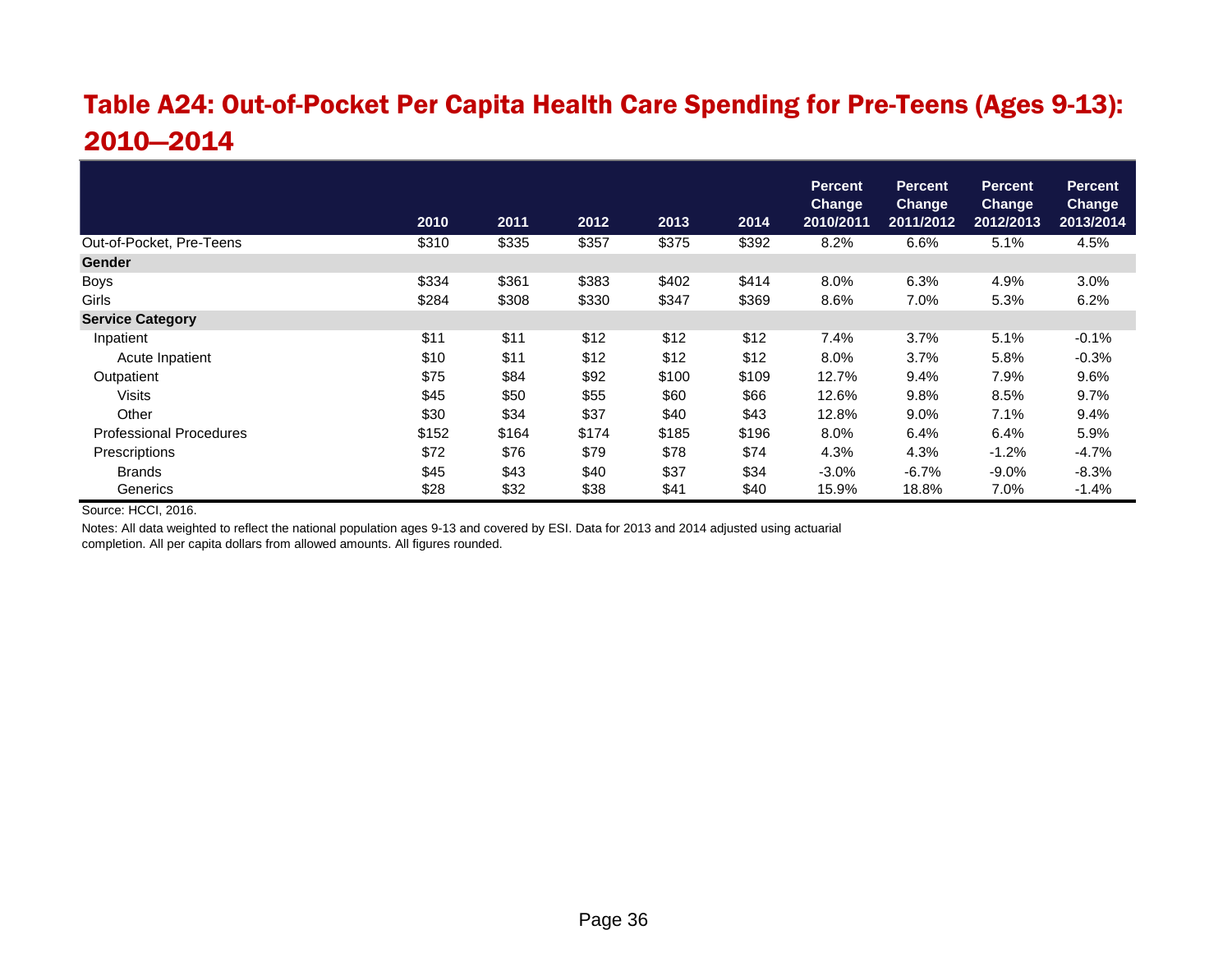## Table A25: Health Care Spending Per Capita by Detailed Service Category for Pre-Teens (Ages 9-13): 2010—2014

|                                           |       |       |       |       |       | <b>Percent</b>             | <b>Percent</b>      | <b>Percent</b>      | <b>Percent</b>             |
|-------------------------------------------|-------|-------|-------|-------|-------|----------------------------|---------------------|---------------------|----------------------------|
|                                           | 2010  | 2011  | 2012  | 2013  | 2014  | <b>Change</b><br>2010/2011 | Change<br>2011/2012 | Change<br>2012/2013 | <b>Change</b><br>2013/2014 |
| Inpatient                                 |       |       |       |       |       |                            |                     |                     |                            |
| Hospice                                   | \$0   | \$0   | \$0   | \$0   | \$0   | $\star$                    | $\star$             | $\star$             | $\star$                    |
| Labor and Delivery                        | \$0   | \$0   | \$0   | \$0   | \$0   | $\star$                    | $\star$             | $\star$             |                            |
| Medical                                   | \$86  | \$110 | \$109 | \$113 | \$115 | 27.8%                      | $-1.0%$             | 3.8%                | 1.0%                       |
| Mental Health and Substance Use           | \$21  | \$24  | \$25  | \$28  | \$31  | 15.1%                      | 4.5%                | 10.1%               | 10.8%                      |
| <b>Skilled Nursing Facility</b>           | \$0   | \$0   | \$0   | \$0   | \$0   | $\star$                    | $\star$             | $\star$             | $\star$                    |
| Surgery                                   | \$100 | \$114 | \$110 | \$114 | \$128 | 13.9%                      | $-3.6%$             | 3.2%                | 12.2%                      |
| Ungroupable                               | \$2   | \$1   | \$1   | \$1   | \$1   | $-48.6%$                   | $-7.8%$             | $-45.4%$            | 70.0%                      |
| <b>Outpatient Visits</b>                  |       |       |       |       |       |                            |                     |                     |                            |
| <b>Emergency Room</b>                     | \$130 | \$141 | \$152 | \$155 | \$168 | 8.5%                       | 7.8%                | 2.4%                | 8.1%                       |
| Observation                               | \$7   | \$8   | \$9   | \$11  | \$10  | 15.8%                      | 15.7%               | 18.9%               | $-4.1%$                    |
| <b>Outpatient Surgery</b>                 | \$100 | \$110 | \$114 | \$120 | \$122 | 10.1%                      | 3.7%                | 5.3%                | 1.9%                       |
| <b>Outpatient-Other</b>                   |       |       |       |       |       |                            |                     |                     |                            |
| <b>Ancillary Services</b>                 | \$35  | \$38  | \$38  | \$40  | \$44  | 8.0%                       | $-0.9%$             | 6.1%                | 9.6%                       |
| Lab/Pathology                             | \$22  | \$24  | \$26  | \$25  | \$25  | 7.5%                       | 6.3%                | $-1.5%$             | 0.1%                       |
| Miscellaneous Services                    | \$47  | \$54  | \$58  | \$62  | \$64  | 13.9%                      | 8.1%                | 7.9%                | 3.3%                       |
| <b>Radiology Services</b>                 | \$47  | \$49  | \$52  | \$53  | \$54  | 4.2%                       | 6.8%                | 1.2%                | 2.0%                       |
| <b>Professional Procedures</b>            |       |       |       |       |       |                            |                     |                     |                            |
| <b>Administered Drugs</b>                 | \$27  | \$28  | \$29  | \$31  | \$36  | 4.0%                       | 5.2%                | 6.2%                | 14.6%                      |
| Administration of Drugs                   | \$16  | \$22  | \$24  | \$27  | \$28  | 38.5%                      | 9.8%                | 10.4%               | 4.0%                       |
| Anesthesia                                | \$21  | \$23  | \$23  | \$24  | \$24  | 7.7%                       | 0.8%                | 3.3%                | 0.1%                       |
| Lab/Pathology                             | \$24  | \$27  | \$27  | \$27  | \$29  | 11.9%                      | $-0.3%$             | 2.2%                | 5.0%                       |
| Miscellaneous                             | \$243 | \$265 | \$280 | \$291 | \$302 | 9.1%                       | 5.8%                | 3.8%                | 3.9%                       |
| Office Visits - Primary Care Provider     | \$104 | \$111 | \$112 | \$107 | \$108 | 7.4%                       | 0.8%                | $-4.4%$             | 0.6%                       |
| Office Visits - Specialist                | \$58  | \$65  | \$71  | \$85  | \$89  | 11.7%                      | 9.2%                | 19.3%               | 5.6%                       |
| Preventive Visits - Primary Care Provider | \$48  | \$52  | \$55  | \$58  | \$62  | 7.8%                       | 4.9%                | 7.1%                | 5.6%                       |
| Preventive Visits - Specialist            | \$1   | \$2   | \$2   | \$3   | \$4   | 25.7%                      | 18.0%               | 59.2%               | 13.9%                      |
| Radiology                                 | \$31  | \$31  | \$31  | \$30  | \$31  | 0.0%                       | $-1.0%$             | $-2.3%$             | 4.5%                       |
| Surgery                                   | \$63  | \$66  | \$67  | \$68  | \$68  | 3.8%                       | 1.9%                | 1.2%                | 0.4%                       |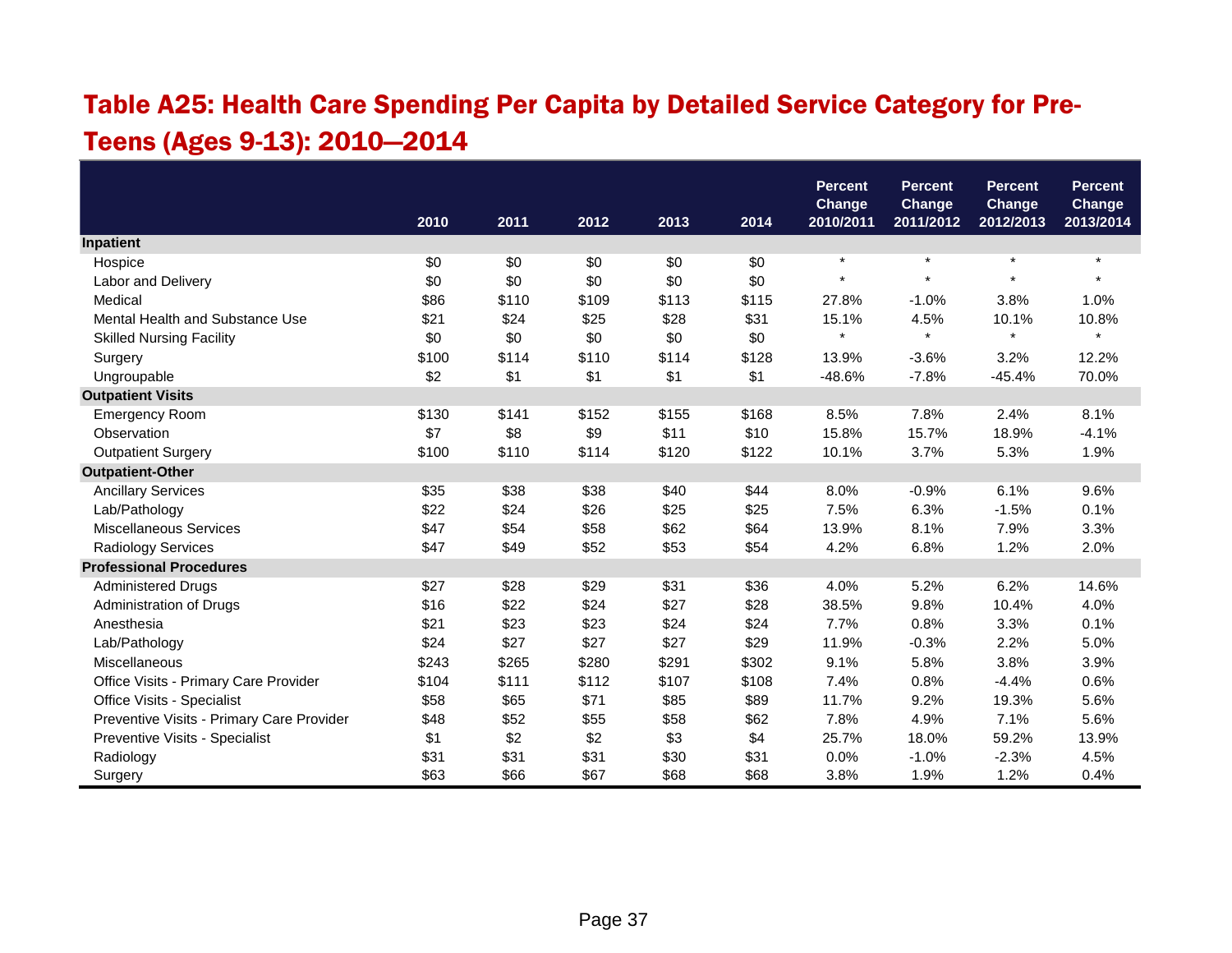### Continued Table A25: Health Care Spending Per Capita by Detailed Service Category for Pre-Teens (Ages 9-13): 2010—2014

|                                     |      |      |      |      |      | <b>Percent</b><br><b>Change</b> | <b>Percent</b><br><b>Change</b> | <b>Percent</b><br><b>Change</b> | <b>Percent</b><br><b>Change</b> |
|-------------------------------------|------|------|------|------|------|---------------------------------|---------------------------------|---------------------------------|---------------------------------|
|                                     | 2010 | 2011 | 2012 | 2013 | 2014 | 2010/2011                       | 2011/2012                       | 2012/2013                       | 2013/2014                       |
| <b>Prescriptions - Filled Days</b>  |      |      |      |      |      |                                 |                                 |                                 |                                 |
| <b>Brands</b>                       |      |      |      |      |      |                                 |                                 |                                 |                                 |
| Anti-Infective Agents               | \$8  | \$10 | \$11 | \$13 | \$13 | 26.0%                           | 9.5%                            | 12.0%                           | 2.7%                            |
| Cardiovascular Drugs                | \$2  | \$1  | \$1  | \$1  | \$0  | $-41.5%$                        | 21.5%                           | 0.5%                            | $\star$                         |
| Central Nervous System Agents       | \$81 | \$81 | \$77 | \$84 | \$81 | $-0.4%$                         | $-5.1%$                         | 9.2%                            | $-2.9%$                         |
| Eye, Ear, Nose, Throat Preparations | \$11 | \$11 | \$11 | \$11 | \$10 | $0.0\%$                         | 1.0%                            | $-1.6%$                         | $-10.3%$                        |
| <b>Gastrointestinal Drugs</b>       | \$5  | \$4  | \$5  | \$5  | \$5  | $-14.4%$                        | 20.6%                           | 6.7%                            | 0.1%                            |
| Hormones and Synthetic Substitutes  | \$53 | \$64 | \$52 | \$62 | \$71 | 22.0%                           | $-18.9%$                        | 18.5%                           | 16.1%                           |
| <b>Other Therapeutic Classes</b>    | \$29 | \$26 | \$36 | \$34 | \$40 | $-11.8%$                        | 39.2%                           | $-3.0\%$                        | 15.5%                           |
| <b>Respiratory Drugs</b>            | \$21 | \$23 | \$32 | \$20 | \$23 | 6.8%                            | 42.4%                           | $-36.6%$                        | 12.2%                           |
| Skin and Mucous Membrane Agents     | \$9  | \$9  | \$9  | \$9  | \$9  | $-5.0%$                         | 3.3%                            | $-1.6%$                         | 4.0%                            |
| Generics                            |      |      |      |      |      |                                 |                                 |                                 |                                 |
| Anti-Infective Agents               | \$17 | \$16 | \$16 | \$16 | \$16 | $-6.4%$                         | $-0.2%$                         | $-0.3%$                         | $-0.2%$                         |
| Cardiovascular Drugs                | \$1  | \$1  | \$1  | \$1  | \$2  | $-6.3%$                         | 2.4%                            | 45.2%                           | 76.2%                           |
| Central Nervous System Agents       | \$30 | \$44 | \$60 | \$61 | \$65 | 45.7%                           | 34.9%                           | 2.0%                            | 6.0%                            |
| Eye, Ear, Nose, Throat Preparations | \$3  | \$3  | \$3  | \$3  | \$3  | 15.4%                           | 5.6%                            | $-2.0%$                         | $-8.6%$                         |
| <b>Gastrointestinal Drugs</b>       | \$2  | \$3  | \$2  | \$2  | \$2  | 20.4%                           | $-11.5%$                        | $-24.8%$                        | $-7.3%$                         |
| Hormones and Synthetic Substitutes  | \$7  | \$7  | \$6  | \$6  | \$5  | 1.1%                            | $-17.3%$                        | 2.5%                            | $-27.5%$                        |
| <b>Other Therapeutic Classes</b>    | \$21 | \$23 | \$22 | \$28 | \$34 | 8.9%                            | $-3.2%$                         | 28.0%                           | 19.4%                           |
| <b>Respiratory Drugs</b>            | \$1  | \$1  | \$6  | \$8  | \$7  | 6.5%                            | 782.4%                          | 33.1%                           | $-19.3%$                        |
| Skin and Mucous Membrane Agents     | \$7  | \$8  | \$9  | \$11 | \$13 | 7.2%                            | 13.2%                           | 27.9%                           | 15.3%                           |

Source: HCCI, 2016.

Notes: All data weighted to reflect the national population ages 9-13 and covered by ESI. Data for 2013 and 2014 adjusted using actuarial completion. All per capita dollars from allowed amounts. All figures rounded.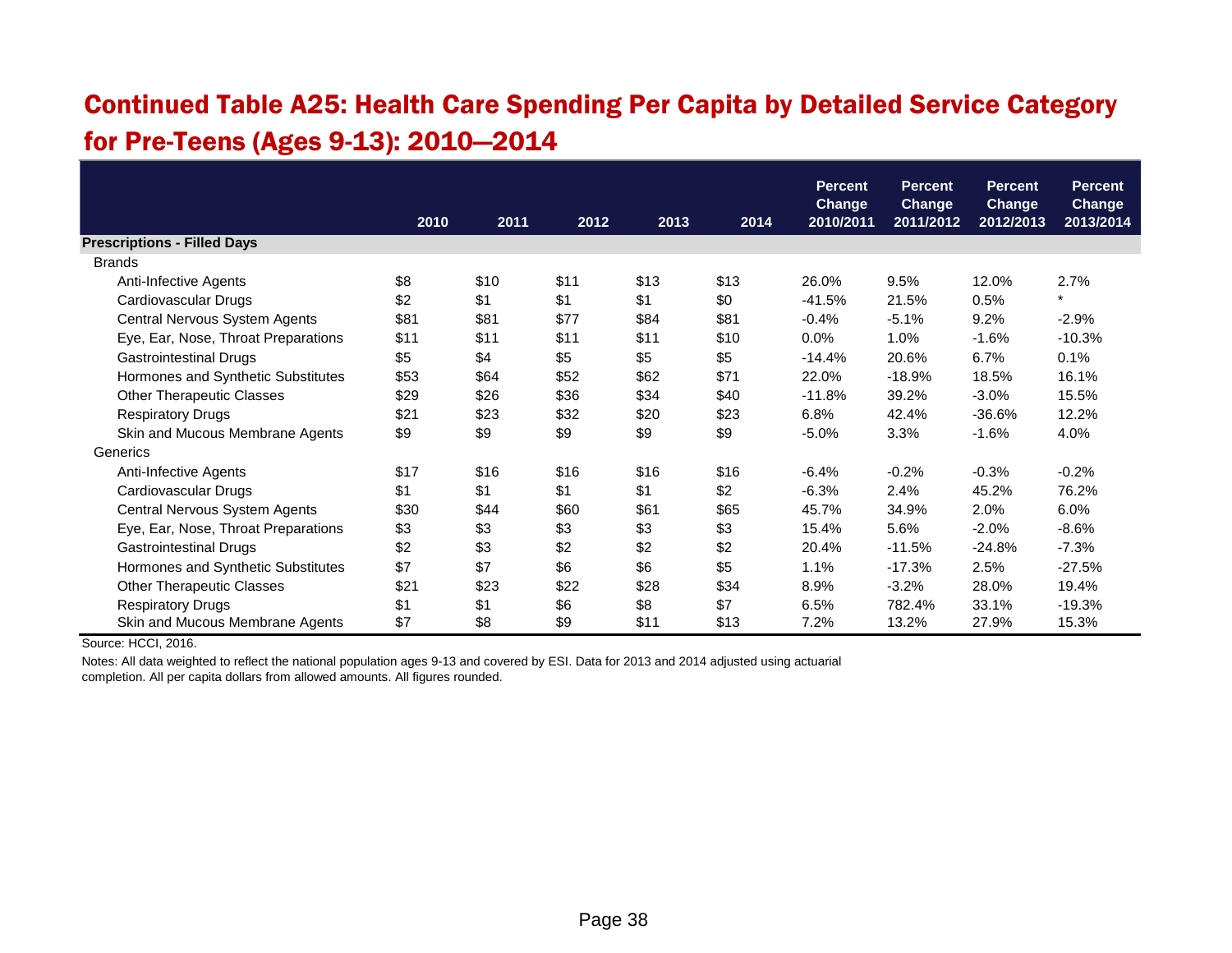## Table A26: Changes in Utilization by Detailed Service Category for Pre-Teens (Ages 9- 13): 2010—2014

|                                           |       |                |                |       |             | <b>Percent</b><br><b>Change</b> | <b>Percent</b><br><b>Change</b> | <b>Percent</b><br><b>Change</b> | <b>Percent</b><br>Change |
|-------------------------------------------|-------|----------------|----------------|-------|-------------|---------------------------------|---------------------------------|---------------------------------|--------------------------|
|                                           | 2010  | 2011           | 2012           | 2013  | 2014        | 2010/2011                       | 2011/2012                       | 2012/2013                       | 2013/2014                |
| Inpatient                                 |       |                |                |       |             |                                 |                                 |                                 |                          |
| Hospice                                   | 0     | 0              | 0              | 0     | 0           | $\star$                         | $\star$                         | $\star$                         | $\star$                  |
| Labor and Delivery                        | 0     | 0              | 0              | 0     | $\mathbf 0$ |                                 | $\star$                         | $\star$                         | $\star$                  |
| Medical                                   | 7     | $\overline{7}$ | $\overline{7}$ | 6     | 6           | 5.2%                            | $-5.8%$                         | $-5.4%$                         | 1.1%                     |
| Mental Health and Substance Use           | 2     | 3              | 3              | 3     | 3           | 6.4%                            | 5.1%                            | 8.4%                            | 8.8%                     |
| <b>Skilled Nursing Facility</b>           | 0     | $\Omega$       | 0              | 0     | $\Omega$    | $\star$                         | $\star$                         | $\star$                         | $\star$                  |
| Surgery                                   | 4     | 3              | 3              | 3     | 3           | $-4.8%$                         | $-7.0%$                         | $-6.1%$                         | $-8.1%$                  |
| Ungroupable                               | 1     | $\Omega$       | $\mathbf 0$    | 0     | $\Omega$    | $\star$                         | $\star$                         | $\star$                         | $\star$                  |
| <b>Outpatient Visits</b>                  |       |                |                |       |             |                                 |                                 |                                 |                          |
| <b>Emergency Room</b>                     | 140   | 142            | 143            | 135   | 134         | 1.9%                            | 0.6%                            | $-5.5%$                         | $-1.0%$                  |
| Observation                               | 4     | 4              | 5              | 5     | 5           | 4.1%                            | 7.5%                            | 7.2%                            | $-5.9%$                  |
| <b>Outpatient Surgery</b>                 | 27    | 27             | 26             | 26    | 25          | 1.4%                            | $-2.0%$                         | $-0.9%$                         | $-4.9%$                  |
| <b>Outpatient-Other</b>                   |       |                |                |       |             |                                 |                                 |                                 |                          |
| <b>Ancillary Services</b>                 | 178   | 176            | 176            | 175   | 174         | $-1.1%$                         | 0.1%                            | $-0.8%$                         | $-0.3%$                  |
| Lab/Pathology                             | 349   | 367            | 370            | 357   | 352         | 5.0%                            | 0.8%                            | $-3.6%$                         | $-1.3%$                  |
| <b>Miscellaneous Services</b>             | 231   | 247            | 258            | 273   | 277         | 6.9%                            | 4.7%                            | 5.6%                            | 1.6%                     |
| Radiology Services                        | 112   | 112            | 115            | 112   | 112         | 0.5%                            | 2.4%                            | $-2.3%$                         | 0.1%                     |
| <b>Professional Procedures</b>            |       |                |                |       |             |                                 |                                 |                                 |                          |
| <b>Administered Drugs</b>                 | 59    | 60             | 62             | 60    | 62          | 2.3%                            | 2.2%                            | $-2.3%$                         | 3.1%                     |
| Administration of Drugs                   | 687   | 766            | 777            | 846   | 856         | 11.6%                           | 1.4%                            | 8.9%                            | 1.2%                     |
| Anesthesia                                | 34    | 35             | 35             | 35    | 34          | 4.2%                            | $-0.6%$                         | 0.5%                            | $-3.8%$                  |
| Lab/Pathology                             | 1,282 | 1,394          | 1,407          | 1,406 | 1,444       | 8.7%                            | 0.9%                            | $-0.0%$                         | 2.7%                     |
| Miscellaneous                             | 3,065 | 3,242          | 3,410          | 3,513 | 3,535       | 5.8%                            | 5.2%                            | 3.0%                            | 0.6%                     |
| Office Visits - Primary Care Provider     | 1,274 | 1,314          | 1,276          | 1,178 | 1,142       | 3.2%                            | $-2.9%$                         | $-7.7%$                         | $-3.0%$                  |
| Office Visits - Specialist                | 605   | 649            | 683            | 804   | 817         | 7.4%                            | 5.2%                            | 17.6%                           | 1.6%                     |
| Preventive Visits - Primary Care Provider | 445   | 463            | 469            | 485   | 494         | 4.0%                            | 1.2%                            | 3.5%                            | 1.9%                     |
| Preventive Visits - Specialist            | 12    | 15             | 17             | 26    | 28          | 26.3%                           | 15.0%                           | 53.0%                           | 8.2%                     |
| Radiology                                 | 472   | 465            | 471            | 453   | 446         | $-1.4%$                         | 1.2%                            | $-3.9%$                         | $-1.4%$                  |
| Surgery                                   | 236   | 235            | 235            | 225   | 218         | $-0.3%$                         | $-0.1%$                         | $-4.0%$                         | $-3.3%$                  |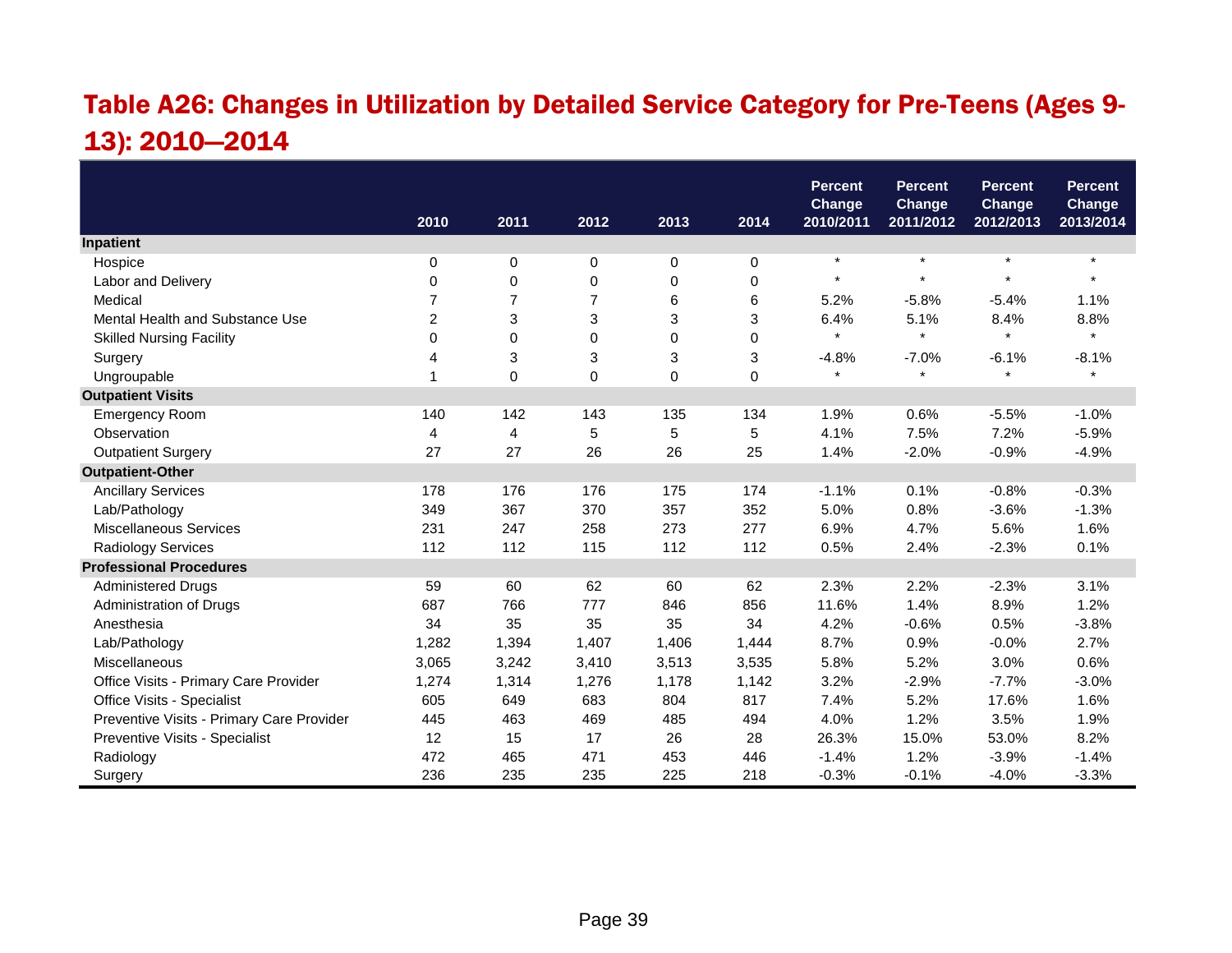#### Continued Table A26: Changes in Utilization by Detailed Service Category for Pre-Teens (Ages 9-13): 2010—2014

|                                     |        |        |        |        |        | <b>Percent</b>             | <b>Percent</b>             | <b>Percent</b>             | <b>Percent</b>      |
|-------------------------------------|--------|--------|--------|--------|--------|----------------------------|----------------------------|----------------------------|---------------------|
|                                     | 2010   | 2011   | 2012   | 2013   | 2014   | <b>Change</b><br>2010/2011 | <b>Change</b><br>2011/2012 | <b>Change</b><br>2012/2013 | Change<br>2013/2014 |
| <b>Prescriptions - Filled Days</b>  |        |        |        |        |        |                            |                            |                            |                     |
| <b>Brands</b>                       |        |        |        |        |        |                            |                            |                            |                     |
| Anti-Infective Agents               | 442    | 549    | 471    | 457    | 434    | 24.1%                      | $-14.2%$                   | $-3.0%$                    | $-5.0\%$            |
| Cardiovascular Drugs                | 281    | 78     | 130    | 141    | 26     | $-72.1%$                   | 66.4%                      | 8.4%                       | $-81.5%$            |
| Central Nervous System Agents       | 13,657 | 12,184 | 10,488 | 10,003 | 8,261  | $-10.8%$                   | $-13.9%$                   | $-4.6%$                    | $-17.4%$            |
| Eye, Ear, Nose, Throat Preparations | 2,724  | 2,378  | 2,109  | 1,860  | 1,420  | $-12.7%$                   | $-11.3%$                   | $-11.8%$                   | $-23.6%$            |
| <b>Gastrointestinal Drugs</b>       | 406    | 254    | 297    | 331    | 279    | $-37.4%$                   | 17.0%                      | 11.2%                      | $-15.5%$            |
| Hormones and Synthetic Substitutes  | 3,536  | 4,490  | 1,650  | 1,562  | 1,600  | 27.0%                      | $-63.2%$                   | $-5.3%$                    | 2.4%                |
| <b>Other Therapeutic Classes</b>    | 3,191  | 1,103  | 1,088  | 899    | 788    | $-65.4%$                   | $-1.3%$                    | $-17.4%$                   | $-12.3%$            |
| <b>Respiratory Drugs</b>            | 5,085  | 4,736  | 5,588  | 2,774  | 2,679  | $-6.9%$                    | 18.0%                      | $-50.4%$                   | $-3.4%$             |
| Skin and Mucous Membrane Agents     | 1,204  | 1,037  | 878    | 733    | 686    | $-13.8%$                   | $-15.3%$                   | $-16.5%$                   | $-6.4%$             |
| Generics                            |        |        |        |        |        |                            |                            |                            |                     |
| Anti-Infective Agents               | 5,874  | 5,996  | 5,740  | 5,377  | 5,204  | 2.1%                       | $-4.3%$                    | $-6.3%$                    | $-3.2%$             |
| Cardiovascular Drugs                | 1,896  | 1,968  | 2,052  | 2,209  | 2,592  | 3.8%                       | 4.3%                       | 7.6%                       | 17.4%               |
| Central Nervous System Agents       | 12,627 | 15,741 | 19,010 | 20,211 | 20,621 | 24.7%                      | 20.8%                      | 6.3%                       | 2.0%                |
| Eye, Ear, Nose, Throat Preparations | 2,305  | 2,698  | 3,072  | 3,195  | 3,345  | 17.1%                      | 13.9%                      | 4.0%                       | 4.7%                |
| <b>Gastrointestinal Drugs</b>       | 974    | 1,233  | 1,264  | 1,245  | 1,260  | 26.6%                      | 2.5%                       | $-1.5%$                    | 1.3%                |
| Hormones and Synthetic Substitutes  | 2,477  | 2,574  | 2,528  | 2,503  | 2,473  | 3.9%                       | $-1.8%$                    | $-1.0%$                    | $-1.2%$             |
| <b>Other Therapeutic Classes</b>    | 7,997  | 8,451  | 8,417  | 8,336  | 8,180  | 5.7%                       | $-0.4%$                    | $-1.0%$                    | $-1.9%$             |
| <b>Respiratory Drugs</b>            | 427    | 445    | 2,449  | 5,226  | 5,192  | 4.1%                       | 450.4%                     | 113.4%                     | $-0.7%$             |
| Skin and Mucous Membrane Agents     | 2,746  | 2,890  | 3,067  | 3,216  | 3,203  | 5.2%                       | 6.1%                       | 4.9%                       | $-0.4%$             |

Source: HCCI, 2016.

Notes: All data weighted to reflect the national population ages 9-13 and covered by ESI. Data for 2013 and 2014 adjusted using actuarial completion. All figures rounded.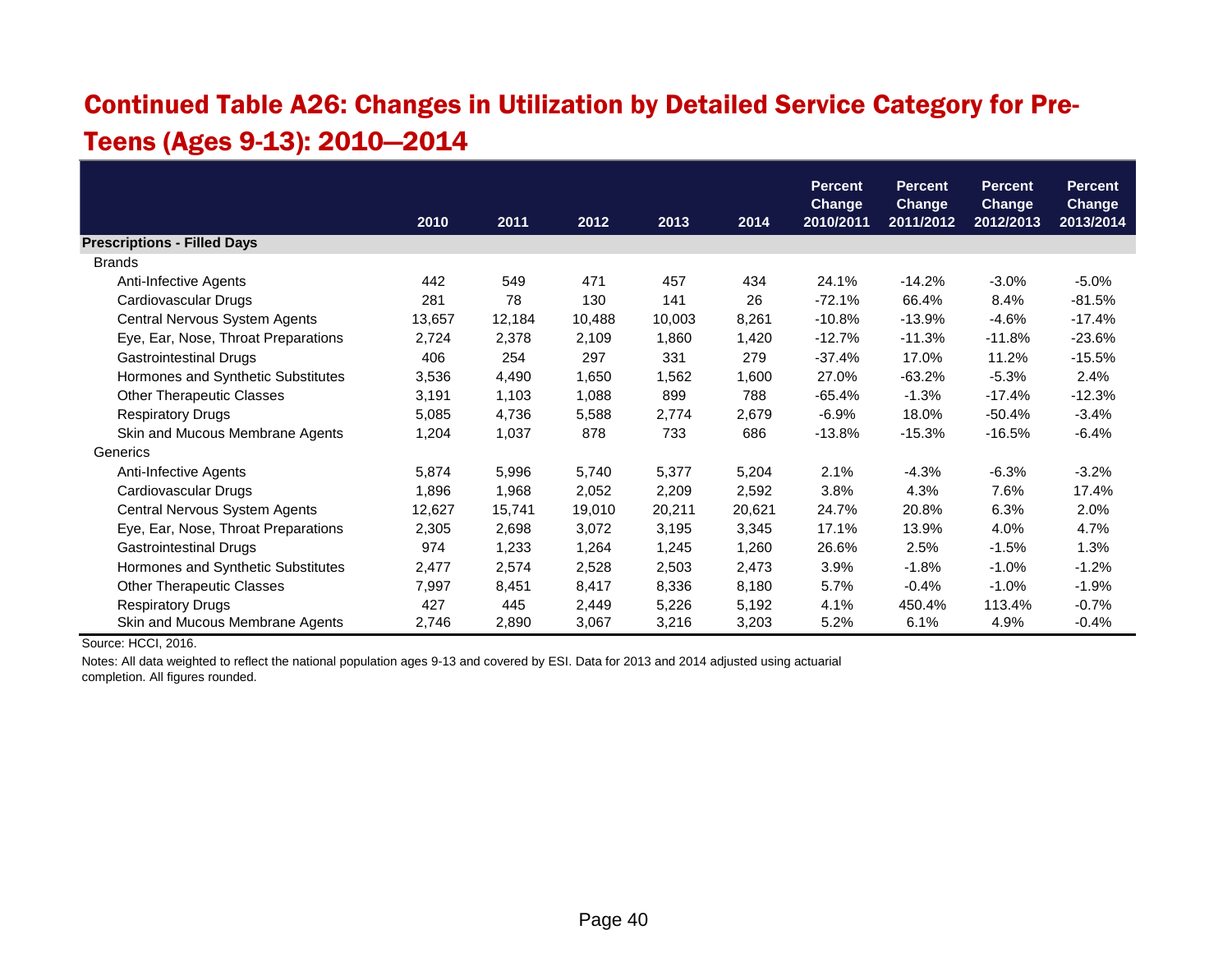## Table A27: Out-of-Pocket Per Capita Health Care Spending by Detailed Service Category for Pre-Teens (Ages 9-13): 2010—2014

|                                           |      |      | <b>Percent</b><br>Change |      | <b>Percent</b><br><b>Change</b> | <b>Percent</b><br>Change | <b>Percent</b><br>Change |           |           |
|-------------------------------------------|------|------|--------------------------|------|---------------------------------|--------------------------|--------------------------|-----------|-----------|
|                                           | 2010 | 2011 | 2012                     | 2013 | 2014                            | 2010/2011                | 2011/2012                | 2012/2013 | 2013/2014 |
| Inpatient                                 |      |      |                          |      |                                 |                          |                          |           |           |
| Hospice                                   | \$0  | \$0  | \$0                      | \$0  | \$0                             | $\star$                  | $\star$                  | $\star$   | $\star$   |
| Labor and Delivery                        | \$0  | \$0  | \$0                      | \$0  | \$0                             | $\star$                  | $\star$                  | $\star$   | $\star$   |
| Medical                                   | \$5  | \$5  | \$6                      | \$6  | \$6                             | 9.8%                     | 3.4%                     | 2.9%      | $-3.5%$   |
| Mental Health and Substance Use           | \$2  | \$2  | \$3                      | \$3  | \$3                             | 11.5%                    | 17.6%                    | 21.7%     | 10.0%     |
| <b>Skilled Nursing Facility</b>           | \$0  | \$0  | \$0                      | \$0  | \$0                             | $\star$                  | $\star$                  | $\star$   |           |
| Surgery                                   | \$4  | \$4  | \$4                      | \$3  | \$3                             | 4.2%                     | $-4.3%$                  | $-1.2%$   | $-4.5%$   |
| Ungroupable                               | \$0  | \$0  | \$0                      | \$0  | \$0                             | $\star$                  | $\star$                  | $\star$   | $\star$   |
| <b>Outpatient Visits</b>                  |      |      |                          |      |                                 |                          |                          |           |           |
| <b>Emergency Room</b>                     | \$30 | \$34 | \$38                     | \$41 | \$46                            | 12.7%                    | 12.3%                    | 8.0%      | 13.0%     |
| Observation                               | \$1  | \$1  | \$1                      | \$1  | \$1                             | 24.9%                    | 12.4%                    | 13.9%     | 12.5%     |
| <b>Outpatient Surgery</b>                 | \$14 | \$16 | \$16                     | \$18 | \$18                            | 12.0%                    | 4.2%                     | 9.2%      | 1.9%      |
| <b>Outpatient-Other</b>                   |      |      |                          |      |                                 |                          |                          |           |           |
| <b>Ancillary Services</b>                 | \$7  | \$8  | \$8                      | \$9  | \$10                            | 9.5%                     | 8.1%                     | 7.4%      | 10.3%     |
| Lab/Pathology                             | \$5  | \$5  | \$6                      | \$6  | \$6                             | 12.1%                    | 10.0%                    | 2.9%      | 9.0%      |
| <b>Miscellaneous Services</b>             | \$8  | \$9  | \$10                     | \$12 | \$13                            | 16.3%                    | 9.2%                     | 13.1%     | 11.2%     |
| <b>Radiology Services</b>                 | \$10 | \$12 | \$13                     | \$13 | \$14                            | 12.7%                    | 8.9%                     | 3.9%      | 7.4%      |
| <b>Professional Procedures</b>            |      |      |                          |      |                                 |                          |                          |           |           |
| <b>Administered Drugs</b>                 | \$1  | \$1  | \$1                      | \$1  | \$2                             | 8.8%                     | 6.4%                     | 8.8%      | 30.6%     |
| Administration of Drugs                   | \$1  | \$1  | \$1                      | \$1  | \$1                             | $-21.1%$                 | $-2.3%$                  | 8.9%      | 18.5%     |
| Anesthesia                                | \$3  | \$4  | \$4                      | \$4  | \$4                             | 14.7%                    | 1.2%                     | 3.2%      | 3.9%      |
| Lab/Pathology                             | \$6  | \$7  | \$8                      | \$8  | \$9                             | 24.2%                    | 3.3%                     | 9.9%      | 11.6%     |
| Miscellaneous                             | \$54 | \$59 | \$64                     | \$67 | \$71                            | 8.5%                     | 9.2%                     | 4.3%      | 6.4%      |
| Office Visits - Primary Care Provider     | \$38 | \$41 | \$42                     | \$42 | \$43                            | 9.8%                     | 1.5%                     | 0.2%      | 2.4%      |
| Office Visits - Specialist                | \$22 | \$25 | \$28                     | \$35 | \$37                            | 14.5%                    | 11.0%                    | 23.2%     | 7.3%      |
| Preventive Visits - Primary Care Provider | \$4  | \$2  | \$1                      | \$1  | \$1                             | $-60.7%$                 | $-42.7%$                 | $-28.0%$  | $-20.5%$  |
| Preventive Visits - Specialist            | \$0  | \$0  | \$0                      | \$0  | \$0                             | $\star$                  | $\star$                  | $\star$   |           |
| Radiology                                 | \$8  | \$8  | \$9                      | \$9  | \$10                            | 5.5%                     | 7.9%                     | 3.2%      | 7.0%      |
| Surgery                                   | \$14 | \$15 | \$17                     | \$18 | \$19                            | 6.9%                     | 9.3%                     | 4.5%      | 5.2%      |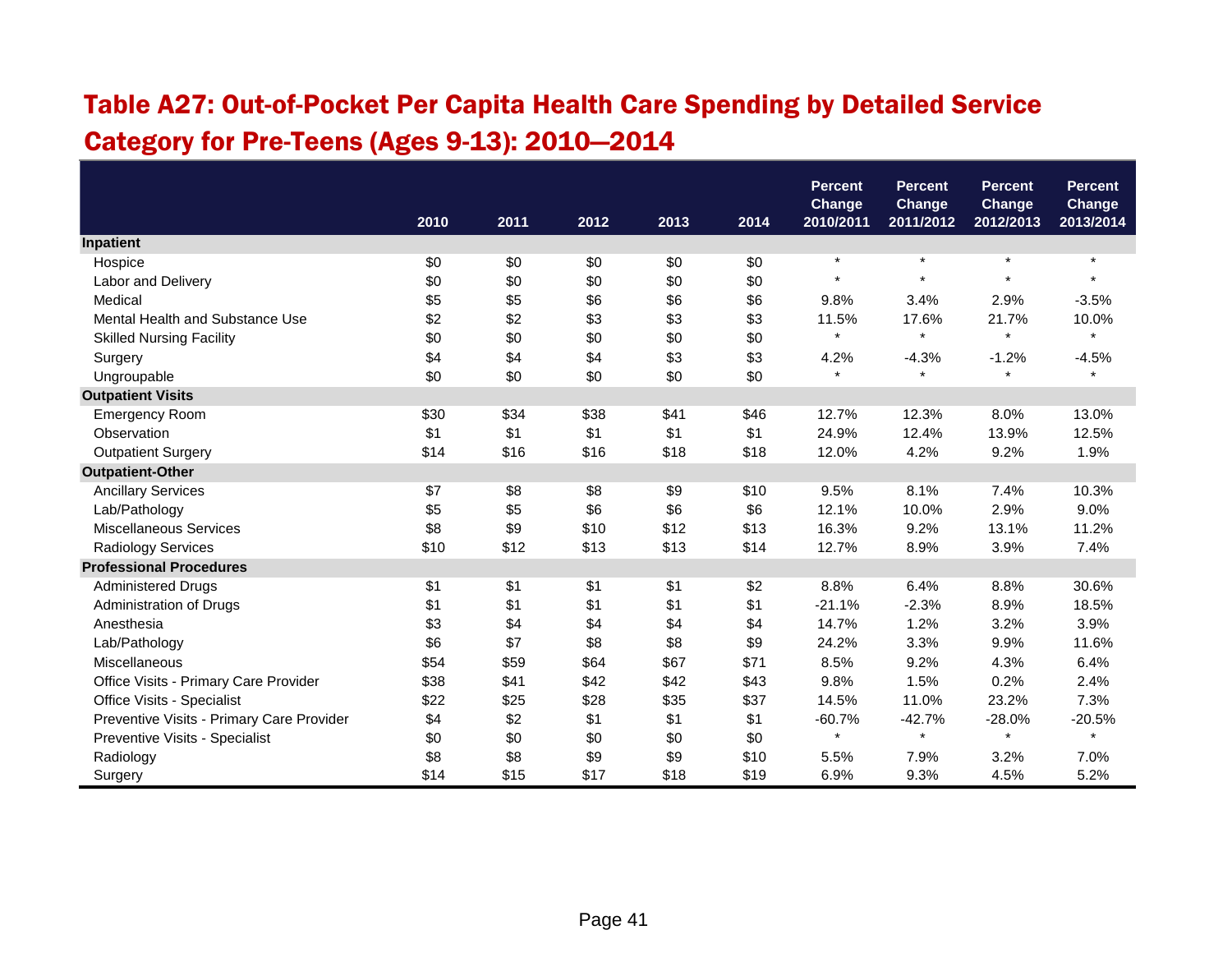## Continued Table A27: Out-of-Pocket Per Capita Health Care Spending by Detailed Service Category for Pre-Teens (Ages 9-13): 2010—2014

|                                     |      |      |      |      |      | <b>Percent</b>             | <b>Percent</b>             | <b>Percent</b>             | <b>Percent</b>             |
|-------------------------------------|------|------|------|------|------|----------------------------|----------------------------|----------------------------|----------------------------|
|                                     | 2010 | 2011 | 2012 | 2013 | 2014 | <b>Change</b><br>2010/2011 | <b>Change</b><br>2011/2012 | <b>Change</b><br>2012/2013 | <b>Change</b><br>2013/2014 |
| <b>Prescriptions - Filled Days</b>  |      |      |      |      |      |                            |                            |                            |                            |
| <b>Brands</b>                       |      |      |      |      |      |                            |                            |                            |                            |
| Anti-Infective Agents               | \$1  | \$2  | \$2  | \$3  | \$3  | 68.0%                      | 1.5%                       | 23.4%                      | 4.7%                       |
| Cardiovascular Drugs                | \$0  | \$0  | \$0  | \$0  | \$0  | $\star$                    | $\star$                    | $\star$                    | $\star$                    |
| Central Nervous System Agents       | \$22 | \$20 | \$18 | \$18 | \$16 | $-5.3%$                    | $-10.5%$                   | 0.2%                       | $-12.6%$                   |
| Eye, Ear, Nose, Throat Preparations | \$4  | \$4  | \$4  | \$3  | \$3  | $-4.3%$                    | $-3.9%$                    | $-4.1%$                    | $-15.2%$                   |
| <b>Gastrointestinal Drugs</b>       | \$1  | \$0  | \$1  | \$1  | \$0  | $\ast$                     | 18.6%                      | 18.4%                      | $\star$                    |
| Hormones and Synthetic Substitutes  | \$5  | \$7  | \$3  | \$3  | \$4  | 39.5%                      | $-50.7%$                   | 2.7%                       | 12.9%                      |
| <b>Other Therapeutic Classes</b>    | \$4  | \$2  | \$3  | \$2  | \$2  | $-48.3%$                   | 36.0%                      | $-24.5%$                   | $-24.7%$                   |
| <b>Respiratory Drugs</b>            | \$5  | \$5  | \$7  | \$4  | \$4  | $-1.1%$                    | 35.2%                      | $-47.2%$                   | 0.6%                       |
| Skin and Mucous Membrane Agents     | \$2  | \$2  | \$2  | \$2  | \$2  | $-9.4%$                    | $-0.8%$                    | $-6.9%$                    | 4.0%                       |
| Generics                            |      |      |      |      |      |                            |                            |                            |                            |
| Anti-Infective Agents               | \$7  | \$7  | \$7  | \$7  | \$6  | 1.6%                       | $-0.6%$                    | $-8.0\%$                   | $-9.2%$                    |
| Cardiovascular Drugs                | \$1  | \$1  | \$1  | \$1  | \$1  | $-3.7%$                    | 4.2%                       | 11.1%                      | 28.5%                      |
| Central Nervous System Agents       | \$8  | \$11 | \$15 | \$16 | \$16 | 45.1%                      | 38.4%                      | 6.6%                       | 0.3%                       |
| Eye, Ear, Nose, Throat Preparations | \$1  | \$2  | \$2  | \$2  | \$2  | 15.6%                      | 13.0%                      | 1.3%                       | 3.2%                       |
| <b>Gastrointestinal Drugs</b>       | \$1  | \$1  | \$1  | \$1  | \$1  | 32.7%                      | 4.1%                       | $-10.6%$                   | $-3.1%$                    |
| Hormones and Synthetic Substitutes  | \$2  | \$2  | \$2  | \$2  | \$1  | 1.3%                       | $-0.8%$                    | $-8.6%$                    | $-11.6%$                   |
| <b>Other Therapeutic Classes</b>    | \$6  | \$7  | \$6  | \$7  | \$8  | 3.2%                       | $-2.1%$                    | 14.1%                      | 10.2%                      |
| <b>Respiratory Drugs</b>            | \$0  | \$0  | \$2  | \$3  | \$2  | $\star$                    | 304.8%                     | 62.8%                      | $-27.7%$                   |
| Skin and Mucous Membrane Agents     | \$2  | \$2  | \$3  | \$3  | \$3  | 11.4%                      | 14.5%                      | 11.7%                      | 3.3%                       |

Source: HCCI, 2016.

Notes: All data weighted to reflect the national population ages 9-13 and covered by ESI. Data for 2013 and 2014 adjusted using actuarial

completion. All per capita dollars from allowed amounts. All figures rounded.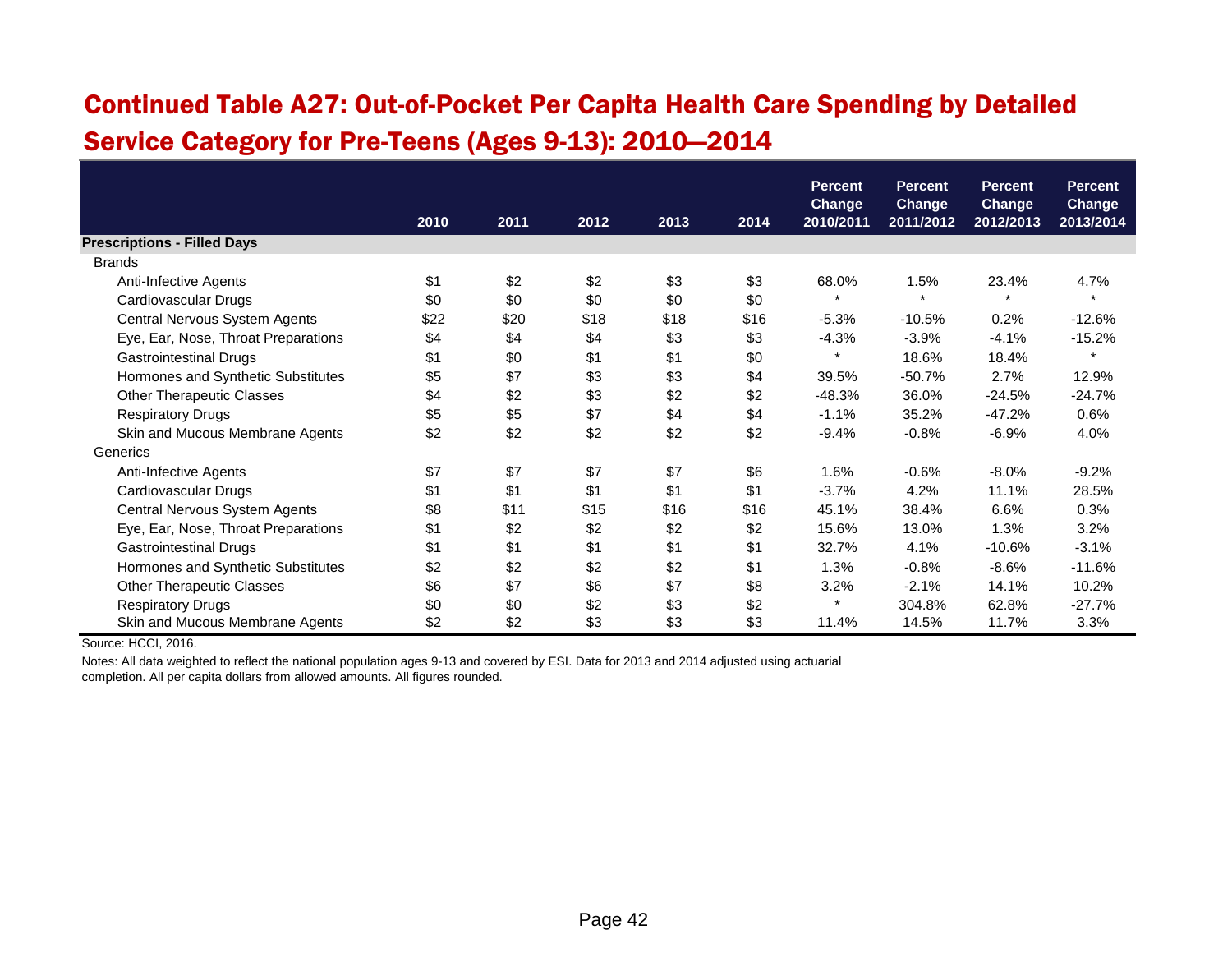### Table A28: Changes in Price by Detailed Service Category for Pre-Teens (Ages 9-13): 2010—2014

|                                           |          |          |          |          |          | <b>Percent</b>      | <b>Percent</b>      | <b>Percent</b>      | <b>Percent</b>      |
|-------------------------------------------|----------|----------|----------|----------|----------|---------------------|---------------------|---------------------|---------------------|
|                                           | 2010     | 2011     | 2012     | 2013     | 2014     | Change<br>2010/2011 | Change<br>2011/2012 | Change<br>2012/2013 | Change<br>2013/2014 |
| Inpatient                                 |          |          |          |          |          |                     |                     |                     |                     |
| Hospice                                   | \$2,994  | \$3,525  | \$2,782  | \$8,602  | \$6,568  | 17.7%               | $-21.1%$            | 209.2%              | $-23.6%$            |
| Labor and Delivery                        |          |          | $\star$  |          |          | $\star$             | $\star$             | $\star$             |                     |
| Medical                                   | \$13,012 | \$15,809 | \$16,621 | \$18,241 | \$18,226 | 21.5%               | 5.1%                | 9.7%                | $-0.1%$             |
| Mental Health and Substance Use           | \$8,584  | \$9,280  | \$9,227  | \$9,378  | \$9,543  | 8.1%                | $-0.6%$             | 1.6%                | 1.8%                |
| <b>Skilled Nursing Facility</b>           | \$5,277  | \$7,429  | \$12,922 | \$7,417  | \$8,924  | 40.8%               | 73.9%               | $-42.6%$            | 20.3%               |
| Surgery                                   | \$27,538 | \$32,952 | \$34,171 | \$37,543 | \$45,815 | 19.7%               | 3.7%                | 9.9%                | 22.0%               |
| Ungroupable                               | \$3,813  | \$2,633  | \$3,303  | \$4,910  | \$7,045  | $-30.9%$            | 25.4%               | 48.7%               | 43.5%               |
| <b>Outpatient Visits</b>                  |          |          |          |          |          |                     |                     |                     |                     |
| <b>Emergency Room</b>                     | \$928    | \$988    | \$1,058  | \$1,147  | \$1,253  | 6.5%                | 7.1%                | 8.4%                | 9.2%                |
| Observation                               | \$1,584  | \$1,762  | \$1,895  | \$2,102  | \$2,142  | 11.2%               | 7.6%                | 10.9%               | 1.9%                |
| <b>Outpatient Surgery</b>                 | \$3,765  | \$4,090  | \$4,328  | \$4,600  | \$4,927  | 8.6%                | 5.8%                | 6.3%                | 7.1%                |
| <b>Outpatient-Other</b>                   |          |          |          |          |          |                     |                     |                     |                     |
| <b>Ancillary Services</b>                 | \$198    | \$217    | \$214    | \$229    | \$252    | 9.3%                | $-1.0%$             | 7.0%                | 9.9%                |
| Lab/Pathology                             | \$64     | \$65     | \$69     | \$70     | \$71     | 2.4%                | 5.5%                | 2.1%                | 1.4%                |
| <b>Miscellaneous Services</b>             | \$204    | \$217    | \$224    | \$229    | \$233    | 6.5%                | 3.2%                | 2.1%                | 1.7%                |
| <b>Radiology Services</b>                 | \$419    | \$434    | \$453    | \$470    | \$479    | 3.6%                | 4.3%                | 3.6%                | 2.0%                |
| <b>Professional Procedures</b>            |          |          |          |          |          |                     |                     |                     |                     |
| <b>Administered Drugs</b>                 | \$457    | \$465    | \$478    | \$520    | \$578    | 1.6%                | 2.9%                | 8.7%                | 11.2%               |
| Administration of Drugs                   | \$23     | \$29     | \$31     | \$31     | \$32     | 24.1%               | 8.3%                | 1.4%                | 2.8%                |
| Anesthesia                                | \$625    | \$646    | \$655    | \$674    | \$701    | 3.4%                | 1.4%                | 2.8%                | 4.1%                |
| Lab/Pathology                             | \$19     | \$19     | \$19     | \$19     | \$20     | 2.9%                | $-1.2%$             | 2.2%                | 2.2%                |
| Miscellaneous                             | \$79     | \$82     | \$82     | \$83     | \$85     | 3.1%                | 0.6%                | 0.7%                | 3.2%                |
| Office Visits - Primary Care Provider     | \$81     | \$85     | \$88     | \$91     | \$95     | 4.1%                | 3.8%                | 3.6%                | 3.7%                |
| Office Visits - Specialist                | \$96     | \$100    | \$104    | \$105    | \$109    | 4.0%                | 3.8%                | 1.4%                | 3.9%                |
| Preventive Visits - Primary Care Provider | \$108    | \$112    | \$116    | \$121    | \$125    | 3.7%                | 3.6%                | 3.5%                | 3.6%                |
| Preventive Visits - Specialist            | \$116    | \$115    | \$118    | \$123    | \$130    | $-0.5%$             | 2.6%                | 4.1%                | 5.2%                |
| Radiology                                 | \$66     | \$66     | \$65     | \$66     | \$70     | 1.4%                | $-2.2%$             | 1.6%                | 5.9%                |
| Surgery                                   | \$269    | \$280    | \$285    | \$300    | \$312    | 4.1%                | 2.0%                | 5.3%                | 3.9%                |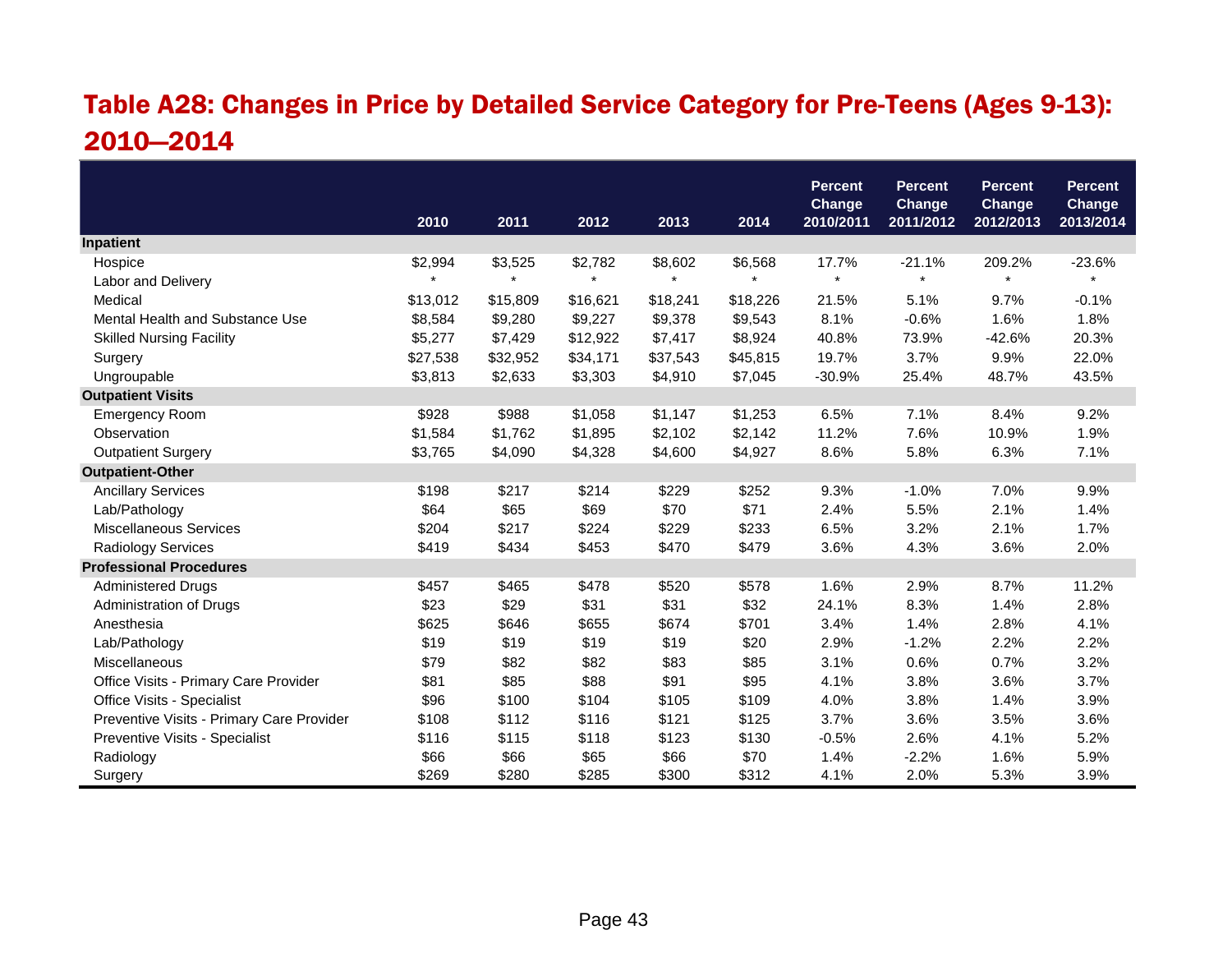### Continued Table A28: Changes in Price by Detailed Service Category for Pre-Teens (Ages 9-13): 2010—2014

|                                     |      |      |      |      |      | <b>Percent</b>             | <b>Percent</b>             | <b>Percent</b>             | <b>Percent</b>             |
|-------------------------------------|------|------|------|------|------|----------------------------|----------------------------|----------------------------|----------------------------|
|                                     | 2010 | 2011 | 2012 | 2013 | 2014 | <b>Change</b><br>2010/2011 | <b>Change</b><br>2011/2012 | <b>Change</b><br>2012/2013 | <b>Change</b><br>2013/2014 |
| <b>Prescriptions - Filled Days</b>  |      |      |      |      |      |                            |                            |                            |                            |
| <b>Brands</b>                       |      |      |      |      |      |                            |                            |                            |                            |
| Anti-Infective Agents               | \$19 | \$19 | \$24 | \$28 | \$30 | 1.6%                       | 27.7%                      | 15.4%                      | 8.1%                       |
| Cardiovascular Drugs                | \$7  | \$15 | \$11 | \$10 | \$11 | 109.8%                     | $-27.0%$                   | $-7.3%$                    | 6.9%                       |
| Central Nervous System Agents       | \$6  | \$7  | \$7  | \$8  | \$10 | 11.6%                      | 10.2%                      | 14.5%                      | 17.5%                      |
| Eye, Ear, Nose, Throat Preparations | \$4  | \$5  | \$5  | \$6  | \$7  | 14.6%                      | 13.9%                      | 11.6%                      | 17.5%                      |
| <b>Gastrointestinal Drugs</b>       | \$12 | \$16 | \$17 | \$16 | \$19 | 36.7%                      | 3.0%                       | $-4.0%$                    | 18.4%                      |
| Hormones and Synthetic Substitutes  | \$15 | \$14 | \$31 | \$39 | \$45 | $-4.0%$                    | 120.8%                     | 25.2%                      | 13.4%                      |
| <b>Other Therapeutic Classes</b>    | \$9  | \$23 | \$33 | \$38 | \$50 | 155.1%                     | 41.1%                      | 17.5%                      | 31.7%                      |
| <b>Respiratory Drugs</b>            | \$4  | \$5  | \$6  | \$7  | \$9  | 14.6%                      | 20.7%                      | 27.8%                      | 16.2%                      |
| Skin and Mucous Membrane Agents     | \$7  | \$8  | \$10 | \$12 | \$13 | 10.3%                      | 22.0%                      | 17.8%                      | 11.1%                      |
| Generics                            |      |      |      |      |      |                            |                            |                            |                            |
| Anti-Infective Agents               | \$3  | \$3  | \$3  | \$3  | \$3  | $-8.3%$                    | 4.3%                       | 6.4%                       | 3.2%                       |
| Cardiovascular Drugs                | \$0  | \$0  | \$0  | \$1  | \$1  | $\star$                    | $\star$                    | 35.0%                      | 50.1%                      |
| Central Nervous System Agents       | \$2  | \$3  | \$3  | \$3  | \$3  | 16.9%                      | 11.7%                      | $-4.0%$                    | 3.9%                       |
| Eye, Ear, Nose, Throat Preparations | \$1  | \$1  | \$1  | \$1  | \$1  | $-1.4%$                    | $-7.3%$                    | $-5.7%$                    | $-12.7%$                   |
| <b>Gastrointestinal Drugs</b>       | \$2  | \$2  | \$2  | \$1  | \$1  | $-4.8%$                    | $-13.7%$                   | $-23.7%$                   | $-8.5%$                    |
| Hormones and Synthetic Substitutes  | \$3  | \$3  | \$2  | \$2  | \$2  | $-2.8%$                    | $-15.8%$                   | 3.6%                       | $-26.6%$                   |
| <b>Other Therapeutic Classes</b>    | \$3  | \$3  | \$3  | \$3  | \$4  | 3.0%                       | $-2.8%$                    | 29.2%                      | 21.7%                      |
| <b>Respiratory Drugs</b>            | \$2  | \$2  | \$3  | \$2  | \$1  | 2.3%                       | 60.3%                      | $-37.6%$                   | $-18.8%$                   |
| Skin and Mucous Membrane Agents     | \$3  | \$3  | \$3  | \$4  | \$4  | 1.9%                       | 6.6%                       | 22.0%                      | 15.7%                      |

Source: HCCI, 2016.

Notes: All data weighted to reflect the national population ages 9-13 and covered by ESI. Data for 2013 and 2014 adjusted using actuarial completion. All figures rounded.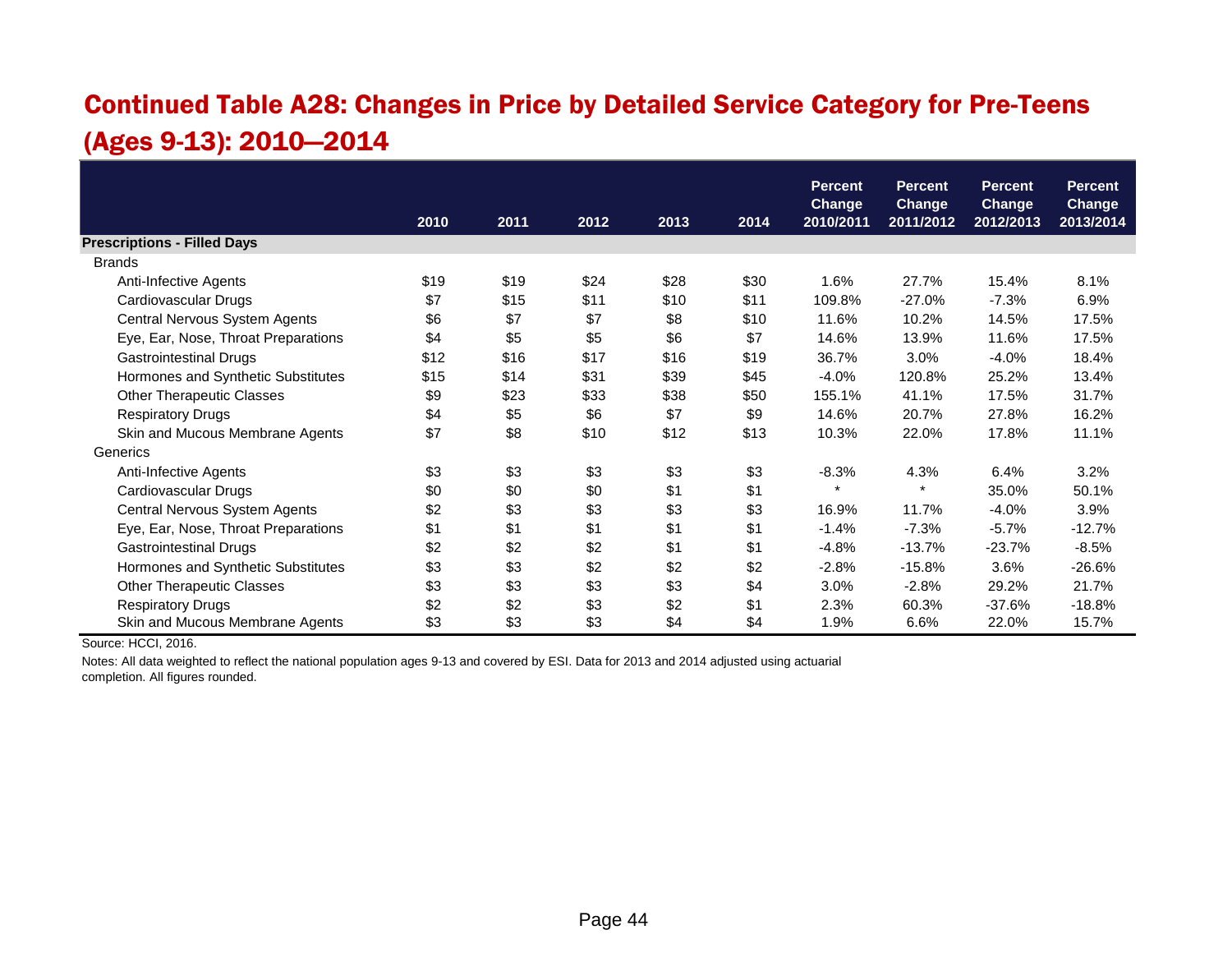#### Table A29: Changes in Per Capita Health Care Spending for Pre-Teens (Ages 9-13), by Gender: 2010—2014

|                                |         |         |              |         |         | <b>Percent</b><br><b>Change</b> | <b>Percent</b><br><b>Change</b> | <b>Percent</b><br><b>Change</b> | <b>Percent</b><br><b>Change</b> |
|--------------------------------|---------|---------|--------------|---------|---------|---------------------------------|---------------------------------|---------------------------------|---------------------------------|
|                                | 2010    | 2011    | 2012         | 2013    | 2014    | 2010/2011                       | 2011/2012                       | 2012/2013                       | 2013/2014                       |
|                                |         |         | <b>Boys</b>  |         |         |                                 |                                 |                                 |                                 |
| Per Capita, Pre-Teen Boys      | \$1,660 | \$1,821 | \$1,904      | \$1,987 | \$2,051 | 9.7%                            | 4.5%                            | 4.4%                            | 3.2%                            |
| <b>Service Category</b>        |         |         |              |         |         |                                 |                                 |                                 |                                 |
| Inpatient                      | \$217   | \$251   | \$246        | \$260   | \$266   | 15.6%                           | $-1.8%$                         | 5.7%                            | 2.4%                            |
| Acute Inpatient                | \$214   | \$249   | \$244        | \$258   | \$265   | 16.4%                           | $-2.0%$                         | 6.0%                            | 2.4%                            |
| Outpatient                     | \$410   | \$448   | \$470        | \$488   | \$503   | 9.2%                            | 5.0%                            | 3.7%                            | 3.2%                            |
| <b>Visits</b>                  | \$256   | \$279   | \$295        | \$306   | \$319   | 9.1%                            | 5.8%                            | 3.5%                            | 4.4%                            |
| Other                          | \$154   | \$169   | \$175        | \$182   | \$184   | 9.3%                            | 3.6%                            | 4.1%                            | 1.3%                            |
| <b>Professional Procedures</b> | \$660   | \$714   | \$748        | \$779   | \$800   | 8.2%                            | 4.8%                            | 4.1%                            | 2.7%                            |
| Prescriptions                  | \$373   | \$409   | \$439        | \$460   | \$481   | 9.6%                            | 7.4%                            | 4.8%                            | 4.5%                            |
| <b>Brands</b>                  | \$272   | \$284   | \$288        | \$296   | \$307   | 4.6%                            | 1.3%                            | 2.7%                            | 4.0%                            |
| Generics                       | \$102   | \$125   | \$151        | \$165   | \$174   | 22.9%                           | 21.1%                           | 8.9%                            | 5.4%                            |
|                                |         |         | <b>Girls</b> |         |         |                                 |                                 |                                 |                                 |
| Per Capita, Pre-Teen Girls     | \$1,418 | \$1,568 | \$1,639      | \$1,707 | \$1,825 | 10.6%                           | 4.5%                            | 4.1%                            | 6.9%                            |
| <b>Service Category</b>        |         |         |              |         |         |                                 |                                 |                                 |                                 |
| Inpatient                      | \$203   | \$250   | \$247        | \$252   | \$283   | 23.2%                           | $-1.3%$                         | 2.0%                            | 12.3%                           |
| Acute Inpatient                | \$201   | \$249   | \$246        | \$251   | \$281   | 23.6%                           | $-1.3%$                         | 2.2%                            | 12.1%                           |
| Outpatient                     | \$364   | \$397   | \$425        | \$445   | \$472   | 8.9%                            | 7.1%                            | 4.7%                            | 6.2%                            |
| <b>Visits</b>                  | \$216   | \$237   | \$254        | \$266   | \$282   | 9.7%                            | 6.9%                            | 5.0%                            | 5.8%                            |
| Other                          | \$148   | \$160   | \$171        | \$178   | \$190   | 7.8%                            | 7.3%                            | 4.1%                            | 6.7%                            |
| <b>Professional Procedures</b> | \$612   | \$667   | \$692        | \$721   | \$758   | 9.0%                            | 3.7%                            | 4.3%                            | 5.1%                            |
| Prescriptions                  | \$239   | \$255   | \$276        | \$289   | \$312   | 6.4%                            | 8.4%                            | 4.6%                            | 7.8%                            |
| <b>Brands</b>                  | \$163   | \$170   | \$178        | \$180   | \$196   | 3.9%                            | 4.8%                            | 1.4%                            | 8.6%                            |
| Generics                       | \$76    | \$85    | \$98         | \$109   | \$116   | 11.6%                           | 15.7%                           | 10.3%                           | 6.5%                            |

Source: HCCI, 2016.

Notes: All data weighted to reflect the national population ages 9-13 and covered by ESI. Data for 2013 and 2014 adjusted using actuarial

completion. All per capita dollars from allowed amounts. All figures rounded.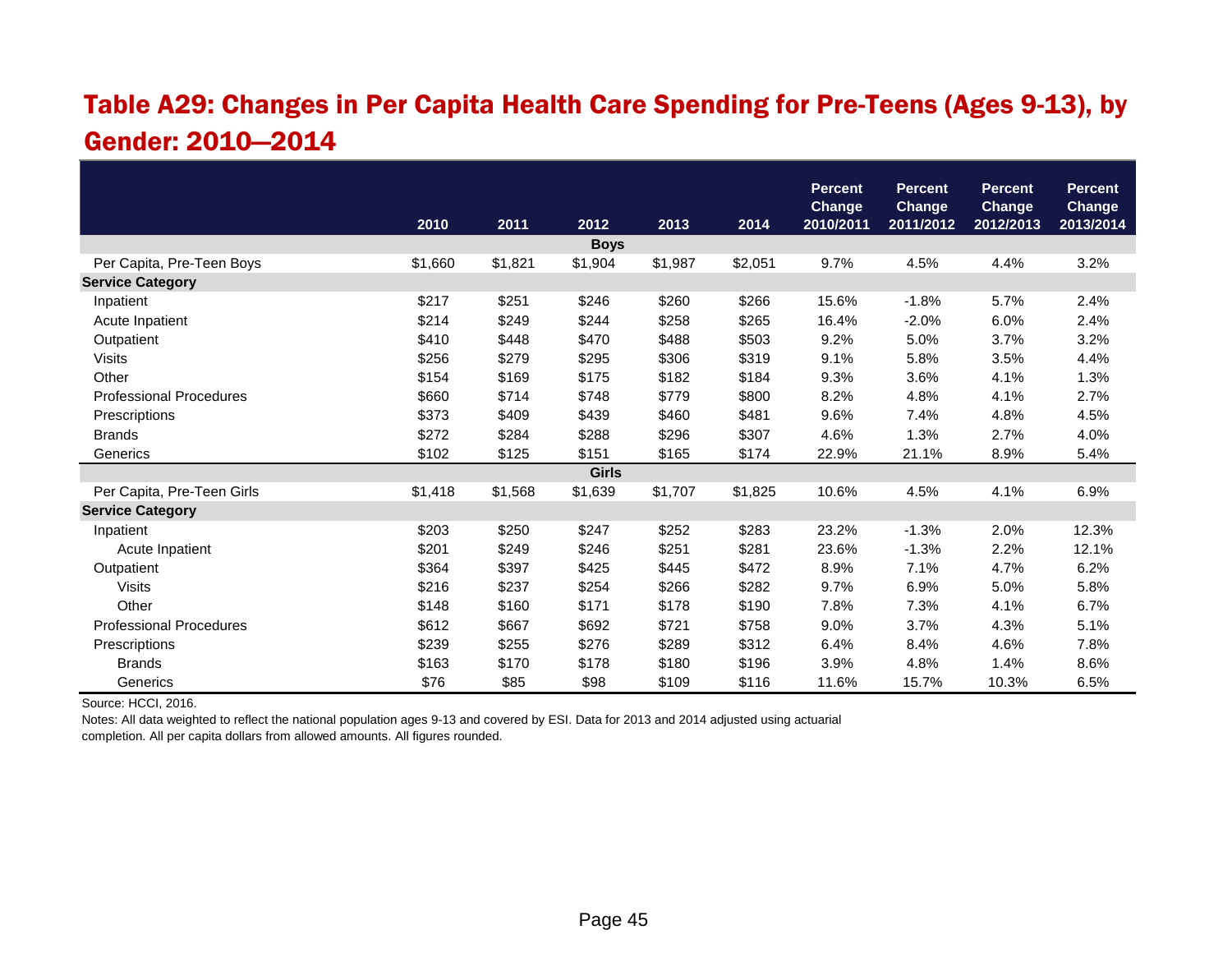## Table A30: Changes in Utilization by Detailed Service Category for Pre-Teen Boys (Ages 9-13): 2010—2014

|                                           |       |                |                |             |             | <b>Percent</b><br><b>Change</b> | <b>Percent</b><br><b>Change</b> | <b>Percent</b><br><b>Change</b> | <b>Percent</b><br><b>Change</b> |
|-------------------------------------------|-------|----------------|----------------|-------------|-------------|---------------------------------|---------------------------------|---------------------------------|---------------------------------|
|                                           | 2010  | 2011           | 2012           | 2013        | 2014        | 2010/2011                       | 2011/2012                       | 2012/2013                       | 2013/2014                       |
| Inpatient                                 |       |                |                |             |             |                                 |                                 |                                 |                                 |
| Hospice                                   | 0     | $\mathbf 0$    | 0              | 0           | $\mathbf 0$ | $\star$                         | $\star$                         | $\star$                         | $\star$                         |
| Medical                                   | 7     | $\overline{7}$ | $\overline{7}$ | 6           | 6           | 3.9%                            | $-4.5%$                         | $-5.7%$                         | $-1.5%$                         |
| Mental Health and Substance Use           | 3     | 3              | 3              | 3           | 3           | $-0.2%$                         | 0.5%                            | $-3.6%$                         | 4.7%                            |
| <b>Skilled Nursing Facility</b>           | 0     | 0              | 0              | $\mathbf 0$ | 0           | $\star$                         | $\star$                         | $\star$                         | $\star$                         |
| Surgery                                   | 4     | 4              | 3              | 3           | 3           | $-6.7%$                         | $-8.4%$                         | $-6.4%$                         | $-9.1%$                         |
| Ungroupable                               |       | $\mathbf 0$    | $\mathbf 0$    | 0           | $\mathbf 0$ | $\star$                         | $\star$                         | $\star$                         | $\star$                         |
| <b>Outpatient Visits</b>                  |       |                |                |             |             |                                 |                                 |                                 |                                 |
| <b>Emergency Room</b>                     | 153   | 155            | 154            | 145         | 143         | 1.4%                            | $-0.5%$                         | $-6.1%$                         | $-1.6%$                         |
| Observation                               | 4     | 5              | 5              | 5           | 5           | 5.6%                            | 8.1%                            | 7.6%                            | $-5.4%$                         |
| <b>Outpatient Surgery</b>                 | 28    | 28             | 28             | 27          | 26          | 1.3%                            | $-2.1%$                         | $-0.7%$                         | $-4.9%$                         |
| <b>Outpatient-Other</b>                   |       |                |                |             |             |                                 |                                 |                                 |                                 |
| <b>Ancillary Services</b>                 | 185   | 183            | 182            | 177         | 175         | $-1.0%$                         | $-0.9%$                         | $-2.4%$                         | $-1.2%$                         |
| Lab/Pathology                             | 325   | 342            | 348            | 341         | 332         | 5.1%                            | 2.0%                            | $-2.0%$                         | $-2.6%$                         |
| Miscellaneous Services                    | 240   | 255            | 259            | 268         | 269         | 6.5%                            | 1.4%                            | 3.5%                            | 0.5%                            |
| <b>Radiology Services</b>                 | 109   | 109            | 110            | 108         | 106         | $-0.3%$                         | 1.6%                            | $-1.8%$                         | $-2.0%$                         |
| <b>Professional Procedures</b>            |       |                |                |             |             |                                 |                                 |                                 |                                 |
| <b>Administered Drugs</b>                 | 64    | 65             | 68             | 66          | 66          | 1.7%                            | 4.3%                            | $-3.6%$                         | 0.3%                            |
| Administration of Drugs                   | 649   | 729            | 753            | 827         | 842         | 12.4%                           | 3.3%                            | 9.8%                            | 1.8%                            |
| Anesthesia                                | 36    | 37             | 37             | 38          | 36          | 3.8%                            | 0.0%                            | 0.3%                            | $-4.3%$                         |
| Lab/Pathology                             | 1,183 | 1,285          | 1,303          | 1,304       | 1,340       | 8.6%                            | 1.4%                            | 0.0%                            | 2.8%                            |
| Miscellaneous                             | 3,167 | 3,353          | 3,522          | 3,625       | 3,636       | 5.8%                            | 5.1%                            | 2.9%                            | 0.3%                            |
| Office Visits - Primary Care Provider     | 1,280 | 1,318          | 1,287          | 1,193       | 1,155       | 3.0%                            | $-2.3%$                         | $-7.3%$                         | $-3.2%$                         |
| Office Visits - Specialist                | 595   | 639            | 668            | 810         | 816         | 7.3%                            | 4.6%                            | 21.3%                           | 0.7%                            |
| Preventive Visits - Primary Care Provider | 450   | 467            | 474            | 491         | 500         | 3.8%                            | 1.4%                            | 3.6%                            | 1.9%                            |
| Preventive Visits - Specialist            | 11    | 14             | 16             | 24          | 26          | 26.4%                           | 12.9%                           | 53.8%                           | 8.1%                            |
| Radiology                                 | 486   | 476            | 476            | 456         | 443         | $-2.0%$                         | $-0.1%$                         | $-4.2%$                         | $-2.6%$                         |
| Surgery                                   | 246   | 244            | 243            | 234         | 225         | $-0.5%$                         | $-0.6%$                         | $-3.7%$                         | $-3.7%$                         |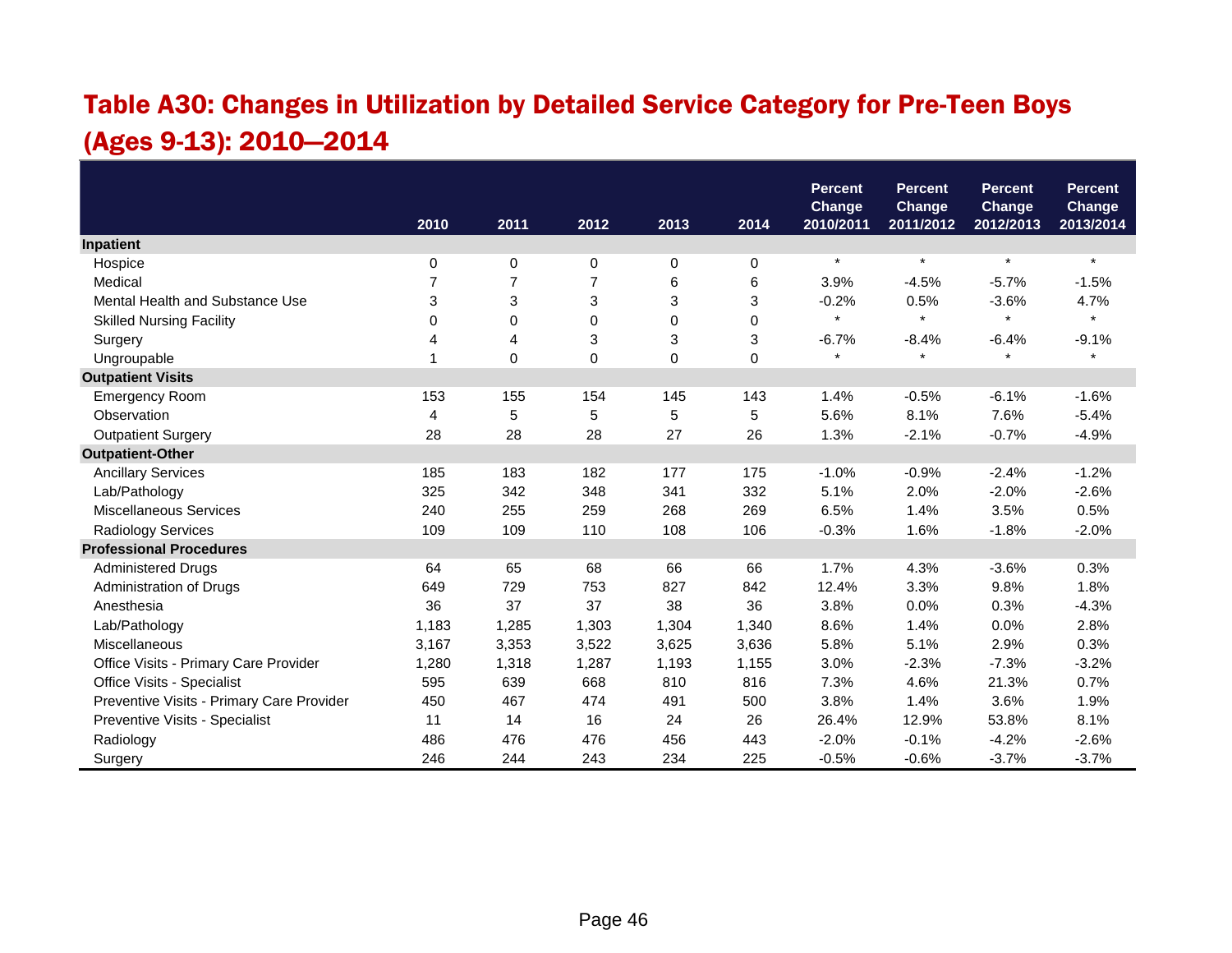## Continued Table A30: Changes in Utilization by Detailed Service Category for Pre-Teen Boys (Ages 9-13): 2010—2014

|                                     |        |        |        |        |        | <b>Percent</b> | <b>Percent</b> | <b>Percent</b> | <b>Percent</b> |
|-------------------------------------|--------|--------|--------|--------|--------|----------------|----------------|----------------|----------------|
|                                     |        |        |        |        |        | <b>Change</b>  | <b>Change</b>  | <b>Change</b>  | <b>Change</b>  |
|                                     | 2010   | 2011   | 2012   | 2013   | 2014   | 2010/2011      | 2011/2012      | 2012/2013      | 2013/2014      |
| <b>Prescriptions - Filled Days</b>  |        |        |        |        |        |                |                |                |                |
| <b>Brands</b>                       |        |        |        |        |        |                |                |                |                |
| Anti-Infective Agents               | 369    | 475    | 408    | 395    | 367    | 28.5%          | $-14.0%$       | $-3.4%$        | $-7.1%$        |
| Cardiovascular Drugs                | 411    | 99     | 184    | 193    | 28     | -76.0%         | 86.8%          | 4.8%           | $-85.5%$       |
| Central Nervous System Agents       | 19,393 | 17,367 | 15,017 | 14,346 | 11,751 | $-10.4%$       | $-13.5%$       | $-4.5%$        | $-18.1%$       |
| Eye, Ear, Nose, Throat Preparations | 3,074  | 2,707  | 2,413  | 2,124  | 1,594  | $-11.9%$       | $-10.9%$       | $-12.0%$       | $-25.0%$       |
| <b>Gastrointestinal Drugs</b>       | 422    | 279    | 320    | 366    | 290    | $-34.0%$       | 14.8%          | 14.3%          | $-20.6%$       |
| Hormones and Synthetic Substitutes  | 3,896  | 5,114  | 1,671  | 1,558  | 1,617  | 31.3%          | $-67.3%$       | $-6.8%$        | 3.8%           |
| <b>Other Therapeutic Classes</b>    | 3,657  | 1,204  | 1,173  | 952    | 792    | $-67.1%$       | $-2.6%$        | $-18.9%$       | $-16.7%$       |
| <b>Respiratory Drugs</b>            | 6,140  | 5,747  | 6,797  | 3,390  | 3,220  | $-6.4%$        | 18.3%          | $-50.1%$       | $-5.0%$        |
| Skin and Mucous Membrane Agents     | 840    | 726    | 621    | 487    | 453    | $-13.5%$       | $-14.5%$       | $-21.6%$       | $-7.0%$        |
| Generics                            |        |        |        |        |        |                |                |                |                |
| Anti-Infective Agents               | 5,464  | 5,594  | 5,386  | 5,024  | 4,841  | 2.4%           | $-3.7%$        | $-6.7%$        | $-3.6%$        |
| Cardiovascular Drugs                | 2,659  | 2,747  | 2,822  | 3,045  | 3,570  | 3.3%           | 2.7%           | 7.9%           | 17.2%          |
| Central Nervous System Agents       | 16,048 | 20,440 | 24,916 | 26,401 | 26,617 | 27.4%          | 21.9%          | 6.0%           | 0.8%           |
| Eye, Ear, Nose, Throat Preparations | 2,416  | 2,853  | 3,304  | 3,420  | 3,584  | 18.1%          | 15.8%          | 3.5%           | 4.8%           |
| <b>Gastrointestinal Drugs</b>       | 986    | 1,224  | 1,243  | 1,244  | 1,247  | 24.2%          | 1.6%           | 0.1%           | 0.3%           |
| Hormones and Synthetic Substitutes  | 2,246  | 2,326  | 2,220  | 2,182  | 2,038  | 3.6%           | $-4.6%$        | $-1.7%$        | $-6.6%$        |
| <b>Other Therapeutic Classes</b>    | 8,761  | 9,237  | 9,291  | 9,246  | 8,977  | 5.4%           | 0.6%           | $-0.5%$        | $-2.9%$        |
| <b>Respiratory Drugs</b>            | 429    | 441    | 2,913  | 6,266  | 6,196  | 2.8%           | $\ast$         | 115.1%         | $-1.1%$        |
| Skin and Mucous Membrane Agents     | 2,319  | 2,422  | 2,579  | 2,635  | 2,629  | 4.4%           | 6.5%           | 2.2%           | $-0.2%$        |

Source: HCCI, 2016.

Notes: All data weighted to reflect the national population ages 9-13 and covered by ESI. All figures rounded.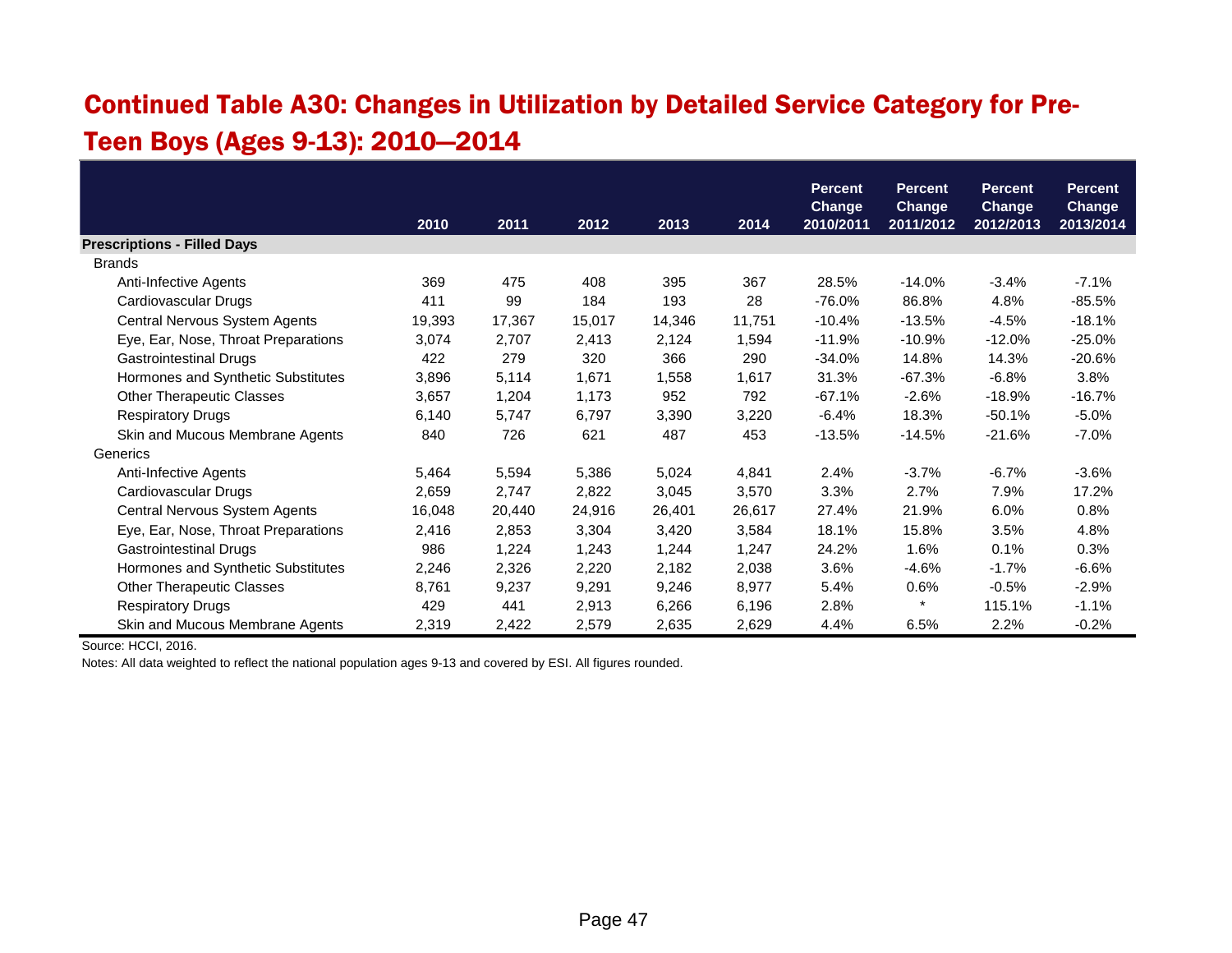## Table A31: Changes in Utilization by Detailed Service Category for Pre-Teen Girls (Ages 9-13): 2010—2014

|                                           |                |                |             |             |             | <b>Percent</b>             | <b>Percent</b>             | <b>Percent</b>             | <b>Percent</b>             |
|-------------------------------------------|----------------|----------------|-------------|-------------|-------------|----------------------------|----------------------------|----------------------------|----------------------------|
|                                           | 2010           | 2011           | 2012        | 2013        | 2014        | <b>Change</b><br>2010/2011 | <b>Change</b><br>2011/2012 | <b>Change</b><br>2012/2013 | <b>Change</b><br>2013/2014 |
| Inpatient                                 |                |                |             |             |             |                            |                            |                            |                            |
| Hospice                                   | 0              | 0              | 0           | 0           | 0           | $\star$                    | $\star$                    | $\star$                    | $\star$                    |
| Labor and Delivery                        | $\Omega$       | $\mathbf 0$    | 0           | 0           | 0           | $\star$                    | $\ddot{\phantom{1}}$       |                            |                            |
| Medical                                   | 6              | $\overline{7}$ | 6           | 6           | 6           | 6.7%                       | $-7.3%$                    | $-5.1%$                    | 4.1%                       |
| Mental Health and Substance Use           | $\overline{c}$ | $\overline{c}$ | 3           | 3           | 4           | 15.0%                      | 10.3%                      | 20.6%                      | 12.2%                      |
| <b>Skilled Nursing Facility</b>           | 0              | $\mathbf 0$    | $\mathbf 0$ | $\mathbf 0$ | $\mathbf 0$ | $\star$                    | $\star$                    | $\star$                    | $\star$                    |
| Surgery                                   | 3              | 3              | 3           | 3           | 3           | $-2.4%$                    | $-5.3%$                    | $-5.6%$                    | $-6.9%$                    |
| Ungroupable                               | $\Omega$       | $\Omega$       | $\mathbf 0$ | 0           | 0           | $\star$                    | $\star$                    | $\star$                    | $\star$                    |
| <b>Outpatient Visits</b>                  |                |                |             |             |             |                            |                            |                            |                            |
| <b>Emergency Room</b>                     | 126            | 129            | 132         | 126         | 125         | 2.5%                       | 2.0%                       | $-4.7%$                    | $-0.4%$                    |
| Observation                               | 4              | 4              | $\mathbf 5$ | 5           | 5           | 2.4%                       | 6.8%                       | 6.6%                       | $-6.5%$                    |
| <b>Outpatient Surgery</b>                 | 25             | 26             | 25          | 25          | 24          | 1.5%                       | $-1.9%$                    | $-1.2%$                    | $-4.9%$                    |
| <b>Outpatient-Other</b>                   |                |                |             |             |             |                            |                            |                            |                            |
| <b>Ancillary Services</b>                 | 171            | 169            | 171         | 173         | 174         | $-1.3%$                    | 1.3%                       | 1.0%                       | 0.7%                       |
| Lab/Pathology                             | 375            | 394            | 392         | 373         | 373         | 5.0%                       | $-0.3%$                    | $-5.0%$                    | $-0.0%$                    |
| <b>Miscellaneous Services</b>             | 221            | 238            | 258         | 278         | 285         | 7.3%                       | 8.4%                       | 7.9%                       | 2.7%                       |
| <b>Radiology Services</b>                 | 114            | 116            | 120         | 116         | 119         | 1.4%                       | 3.1%                       | $-2.9%$                    | 2.1%                       |
| <b>Professional Procedures</b>            |                |                |             |             |             |                            |                            |                            |                            |
| <b>Administered Drugs</b>                 | 53             | 55             | 55          | 55          | 58          | 3.1%                       | $-0.3%$                    | $-0.5%$                    | 6.6%                       |
| Administration of Drugs                   | 726            | 805            | 802         | 866         | 871         | 10.9%                      | $-0.4%$                    | 8.0%                       | 0.6%                       |
| Anesthesia                                | 31             | 33             | 32          | 33          | 32          | 4.6%                       | $-1.3%$                    | 0.8%                       | $-3.2%$                    |
| Lab/Pathology                             | 1,386          | 1,508          | 1,516       | 1,514       | 1,554       | 8.8%                       | 0.5%                       | $-0.1%$                    | 2.7%                       |
| Miscellaneous                             | 2,957          | 3,125          | 3,292       | 3,396       | 3,428       | 5.7%                       | 5.3%                       | 3.2%                       | 1.0%                       |
| Office Visits - Primary Care Provider     | 1,267          | 1,310          | 1,265       | 1,162       | 1,128       | 3.4%                       | $-3.4%$                    | $-8.1%$                    | $-2.9%$                    |
| Office Visits - Specialist                | 615            | 661            | 699         | 797         | 817         | 7.5%                       | 5.8%                       | 14.0%                      | 2.5%                       |
| Preventive Visits - Primary Care Provider | 440            | 459            | 464         | 479         | 488         | 4.2%                       | 1.1%                       | 3.4%                       | 1.9%                       |
| Preventive Visits - Specialist            | 13             | 16             | 19          | 28          | 31          | 26.2%                      | 16.9%                      | 52.2%                      | 8.4%                       |
| Radiology                                 | 457            | 454            | 466         | 449         | 450         | $-0.7%$                    | 2.7%                       | $-3.5%$                    | 0.0%                       |
| Surgery                                   | 225            | 225            | 226         | 217         | 210         | $-0.1%$                    | 0.5%                       | $-4.3%$                    | $-3.0%$                    |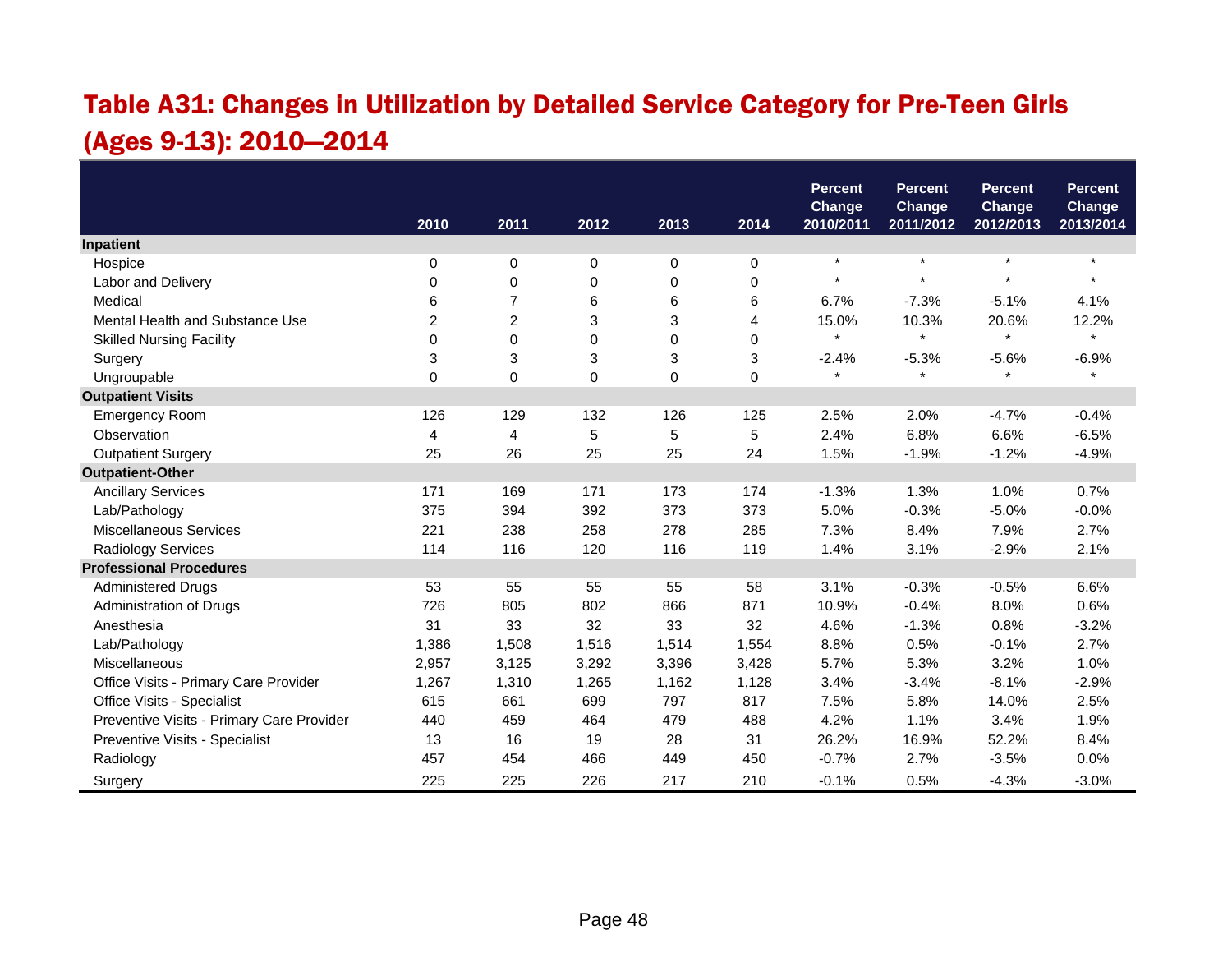### Continued Table A31: Changes in Utilization by Detailed Service Category for Pre-Teen Girls (Ages 9-13): 2010—2014

|                                     |       |        |        |        |        | <b>Percent</b> | <b>Percent</b> | <b>Percent</b> | <b>Percent</b> |
|-------------------------------------|-------|--------|--------|--------|--------|----------------|----------------|----------------|----------------|
|                                     |       |        |        |        |        | <b>Change</b>  | <b>Change</b>  | <b>Change</b>  | <b>Change</b>  |
|                                     | 2010  | 2011   | 2012   | 2013   | 2014   | 2010/2011      | 2011/2012      | 2012/2013      | 2013/2014      |
| <b>Prescriptions - Filled Days</b>  |       |        |        |        |        |                |                |                |                |
| <b>Brands</b>                       |       |        |        |        |        |                |                |                |                |
| Anti-Infective Agents               | 519   | 627    | 536    | 521    | 504    | 20.8%          | $-14.5%$       | $-2.8%$        | $-3.3%$        |
| Cardiovascular Drugs                | 145   | 57     | 74     | 87     | 24     | $-60.5%$       | 29.7%          | 17.6%          | $-72.3%$       |
| Central Nervous System Agents       | 7,650 | 6,769  | 5,762  | 5,468  | 4,603  | $-11.5%$       | $-14.9%$       | $-5.1%$        | $-15.8%$       |
| Eye, Ear, Nose, Throat Preparations | 2,358 | 2,034  | 1,791  | 1,583  | 1,238  | $-13.7%$       | $-11.9%$       | $-11.6%$       | $-21.8%$       |
| <b>Gastrointestinal Drugs</b>       | 388   | 228    | 274    | 294    | 268    | -41.1%         | 19.9%          | 7.4%           | $-8.8%$        |
| Hormones and Synthetic Substitutes  | 3,159 | 3,838  | 1,628  | 1,566  | 1,582  | 21.5%          | $-57.6%$       | $-3.8%$        | 1.0%           |
| <b>Other Therapeutic Classes</b>    | 2,702 | 998    | 1,000  | 844    | 784    | $-63.1%$       | 0.2%           | $-15.6%$       | $-7.1%$        |
| <b>Respiratory Drugs</b>            | 3,980 | 3,680  | 4,327  | 2,130  | 2,113  | $-7.5%$        | 17.6%          | $-50.8%$       | $-0.8%$        |
| Skin and Mucous Membrane Agents     | 1,585 | 1,362  | 1,146  | 990    | 931    | $-14.1%$       | $-15.8%$       | $-13.6%$       | $-6.0\%$       |
| Generics                            |       |        |        |        |        |                |                |                |                |
| Anti-Infective Agents               | 6,304 | 6,417  | 6,110  | 5,746  | 5,584  | 1.8%           | $-4.8%$        | $-6.0%$        | $-2.8%$        |
| Cardiovascular Drugs                | 1,097 | 1,154  | 1,249  | 1,335  | 1,567  | 5.2%           | 8.3%           | 6.9%           | 17.4%          |
| Central Nervous System Agents       | 9,045 | 10,831 | 12,848 | 13,749 | 14,336 | 19.7%          | 18.6%          | 7.0%           | 4.3%           |
| Eye, Ear, Nose, Throat Preparations | 2,188 | 2,536  | 2,829  | 2,960  | 3,095  | 15.9%          | 11.6%          | 4.6%           | 4.6%           |
| <b>Gastrointestinal Drugs</b>       | 962   | 1,243  | 1,285  | 1,246  | 1,274  | 29.2%          | 3.4%           | $-3.1%$        | 2.3%           |
| Hormones and Synthetic Substitutes  | 2,718 | 2,833  | 2,849  | 2,838  | 2,928  | 4.2%           | 0.6%           | $-0.4%$        | 3.2%           |
| <b>Other Therapeutic Classes</b>    | 7,197 | 7,629  | 7,504  | 7,385  | 7,346  | 6.0%           | $-1.6%$        | $-1.6%$        | $-0.5%$        |
| <b>Respiratory Drugs</b>            | 426   | 449    | 1,964  | 4,141  | 4,139  | 5.5%           | $\star$        | 110.8%         | $-0.0%$        |
| Skin and Mucous Membrane Agents     | 3,193 | 3,379  | 3,577  | 3,824  | 3,805  | 5.8%           | 5.8%           | 6.9%           | $-0.5%$        |

Source: HCCI, 2016.

Notes: All data weighted to reflect the national population ages 9-13 and covered by ESI. All figures rounded.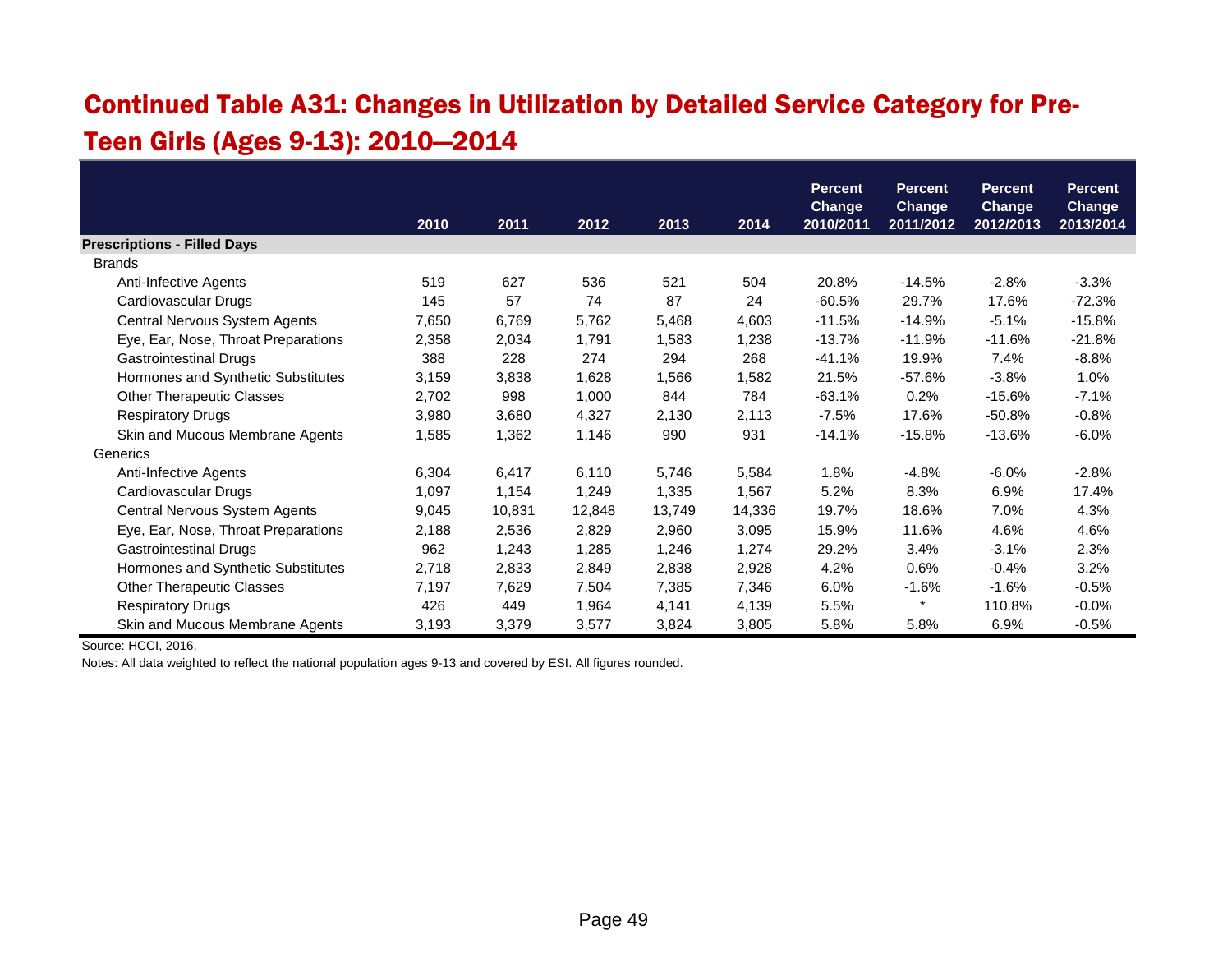#### Table A32: Per Capita Health Care Spending for Teenagers (Ages 14-18): 2010—2014

|                                | 2010    | 2011    | 2012    | 2013    | 2014    | <b>Percent</b><br>Change<br>2010/2011 | <b>Percent</b><br><b>Change</b><br>2011/2012 | <b>Percent</b><br><b>Change</b><br>2012/2013 | <b>Percent</b><br><b>Change</b><br>2013/2014 |
|--------------------------------|---------|---------|---------|---------|---------|---------------------------------------|----------------------------------------------|----------------------------------------------|----------------------------------------------|
| Per Capita, Teenagers          | \$2,329 | \$2,488 | \$2,628 | \$2,733 | \$2,856 | 6.8%                                  | 5.6%                                         | 4.0%                                         | 4.5%                                         |
| <b>Gender</b>                  |         |         |         |         |         |                                       |                                              |                                              |                                              |
| <b>Boys</b>                    | \$2,287 | \$2,444 | \$2,577 | \$2,647 | \$2,766 | 6.9%                                  | 5.5%                                         | 2.7%                                         | 4.5%                                         |
| Girls                          | \$2,374 | \$2,534 | \$2,681 | \$2,822 | \$2,949 | 6.7%                                  | 5.8%                                         | 5.3%                                         | 4.5%                                         |
| <b>Service Category</b>        |         |         |         |         |         |                                       |                                              |                                              |                                              |
| Inpatient                      | \$394   | \$432   | \$439   | \$454   | \$467   | 9.7%                                  | 1.5%                                         | 3.5%                                         | 2.9%                                         |
| Acute Inpatient                | \$383   | \$428   | \$435   | \$451   | \$465   | 11.7%                                 | 1.7%                                         | 3.8%                                         | 2.9%                                         |
| Outpatient                     | \$655   | \$703   | \$754   | \$782   | \$818   | 7.4%                                  | 7.2%                                         | 3.7%                                         | 4.6%                                         |
| <b>Visits</b>                  | \$417   | \$445   | \$476   | \$490   | \$518   | 6.6%                                  | 6.9%                                         | 3.0%                                         | 5.8%                                         |
| Other                          | \$237   | \$258   | \$279   | \$293   | \$300   | 8.8%                                  | 7.9%                                         | 5.0%                                         | 2.5%                                         |
| <b>Professional Procedures</b> | \$837   | \$893   | \$936   | \$972   | \$1,005 | 6.7%                                  | 4.8%                                         | 3.8%                                         | 3.5%                                         |
| Prescriptions                  | \$443   | \$459   | \$499   | \$525   | \$565   | 3.6%                                  | 8.7%                                         | 5.2%                                         | 7.7%                                         |
| <b>Brands</b>                  | \$288   | \$298   | \$311   | \$311   | \$344   | 3.4%                                  | 4.3%                                         | 0.2%                                         | 10.5%                                        |
| Generics                       | \$155   | \$161   | \$188   | \$214   | \$221   | 3.8%                                  | 16.8%                                        | 13.5%                                        | 3.6%                                         |

Source: HCCI, 2016.

Notes: All data weighted to reflect the national population ages 14-18 and covered by ESI. Data for 2013 and 2014 adjusted using actuarial completion. All per capita dollars from allowed amounts. All figures rounded.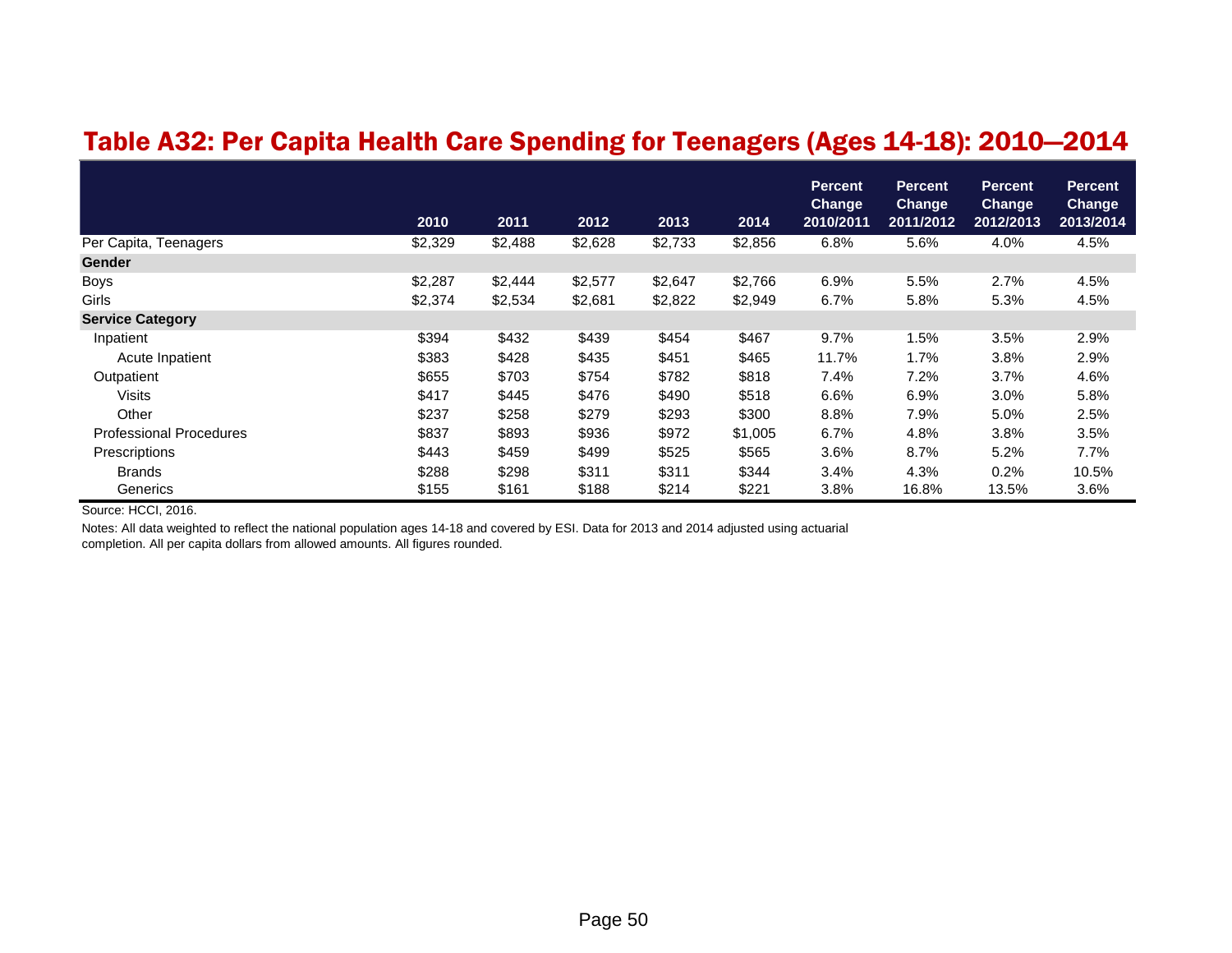## Table A33: Changes in Utilization and Prices for Teenagers (Ages 14-18): 2010—2014

|                                                    | 2010     | 2011     | 2012     | 2013     | 2014     | <b>Percent</b><br><b>Change</b><br>2010/2011 | <b>Percent</b><br><b>Change</b><br>2011/2012 | <b>Percent</b><br><b>Change</b><br>2012/2013 | <b>Percent</b><br>Change<br>2013/2014 |
|----------------------------------------------------|----------|----------|----------|----------|----------|----------------------------------------------|----------------------------------------------|----------------------------------------------|---------------------------------------|
| Utilization per 1,000 Insureds by Service Category |          |          |          |          |          |                                              |                                              |                                              |                                       |
| Inpatient                                          | 28       | 29       | 28       | 27       | 26       | 0.8%                                         | $-2.8%$                                      | $-3.0%$                                      | $-3.0%$                               |
| Acute Inpatient                                    | 27       | 28       | 27       | 27       | 26       | 2.3%                                         | $-2.1%$                                      | $-1.6%$                                      | $-3.1%$                               |
| Outpatient                                         | 1,561    | 1,599    | 1,650    | 1,636    | 1,629    | 2.5%                                         | 3.2%                                         | $-0.8%$                                      | $-0.5%$                               |
| <b>Visits</b>                                      | 241      | 243      | 244      | 233      | 230      | 1.0%                                         | 0.3%                                         | $-4.4%$                                      | $-1.1%$                               |
| Other                                              | 1,320    | 1,356    | 1,406    | 1,403    | 1,398    | 2.7%                                         | 3.7%                                         | $-0.2%$                                      | $-0.4%$                               |
| <b>Professional Procedures</b>                     | 9,809    | 10,205   | 10,629   | 10,822   | 10,831   | 4.0%                                         | 4.2%                                         | 1.8%                                         | 0.1%                                  |
| Prescriptions                                      | 103,808  | 105,399  | 109,209  | 111,385  | 111,654  | 1.5%                                         | 3.6%                                         | 2.0%                                         | 0.2%                                  |
| <b>Brands</b>                                      | 34,612   | 30,758   | 26,355   | 22,577   | 20,276   | $-11.1%$                                     | $-14.3%$                                     | $-14.3%$                                     | $-10.2%$                              |
| Generics                                           | 69,181   | 74,629   | 82,838   | 88,796   | 91,353   | 7.9%                                         | 11.0%                                        | 7.2%                                         | 2.9%                                  |
| Average Price Paid per Service by Service Category |          |          |          |          |          |                                              |                                              |                                              |                                       |
| Inpatient                                          | \$13,848 | \$15,076 | \$15,739 | \$16,791 | \$17,812 | 8.9%                                         | 4.4%                                         | 6.7%                                         | 6.1%                                  |
| Acute Inpatient                                    | \$14,203 | \$15,503 | \$16,099 | \$16,987 | \$18,041 | 9.2%                                         | 3.8%                                         | 5.5%                                         | 6.2%                                  |
| Outpatient                                         | \$420    | \$440    | \$457    | \$478    | \$502    | 4.8%                                         | 4.0%                                         | 4.6%                                         | 5.1%                                  |
| <b>Visits</b>                                      | \$1,734  | \$1,831  | \$1,951  | \$2,102  | \$2,249  | 5.6%                                         | 6.6%                                         | 7.7%                                         | 7.0%                                  |
| Other                                              | \$180    | \$190    | \$198    | \$209    | \$214    | 5.9%                                         | 4.1%                                         | 5.2%                                         | 2.8%                                  |
| <b>Professional Procedures</b>                     | \$85     | \$88     | \$88     | \$90     | \$93     | 2.6%                                         | 0.6%                                         | 2.0%                                         | 3.4%                                  |
| Prescriptions                                      | \$4      | \$4      | \$5      | \$5      | \$5      | 2.0%                                         | 4.9%                                         | 3.2%                                         | 7.4%                                  |
| <b>Brands</b>                                      | \$8      | \$10     | \$12     | \$14     | \$17     | 16.4%                                        | 21.8%                                        | 17.0%                                        | 23.0%                                 |
| Generics                                           | \$2      | \$2      | \$2      | \$2      | \$2      | $-3.8%$                                      | 5.2%                                         | 5.9%                                         | 0.7%                                  |

Source: HCCI, 2016.

Notes: All data weighted to reflect the national population ages 14-18 and covered by ESI. Data for 2013 and 2014 adjusted using actuarial completion. All figures rounded.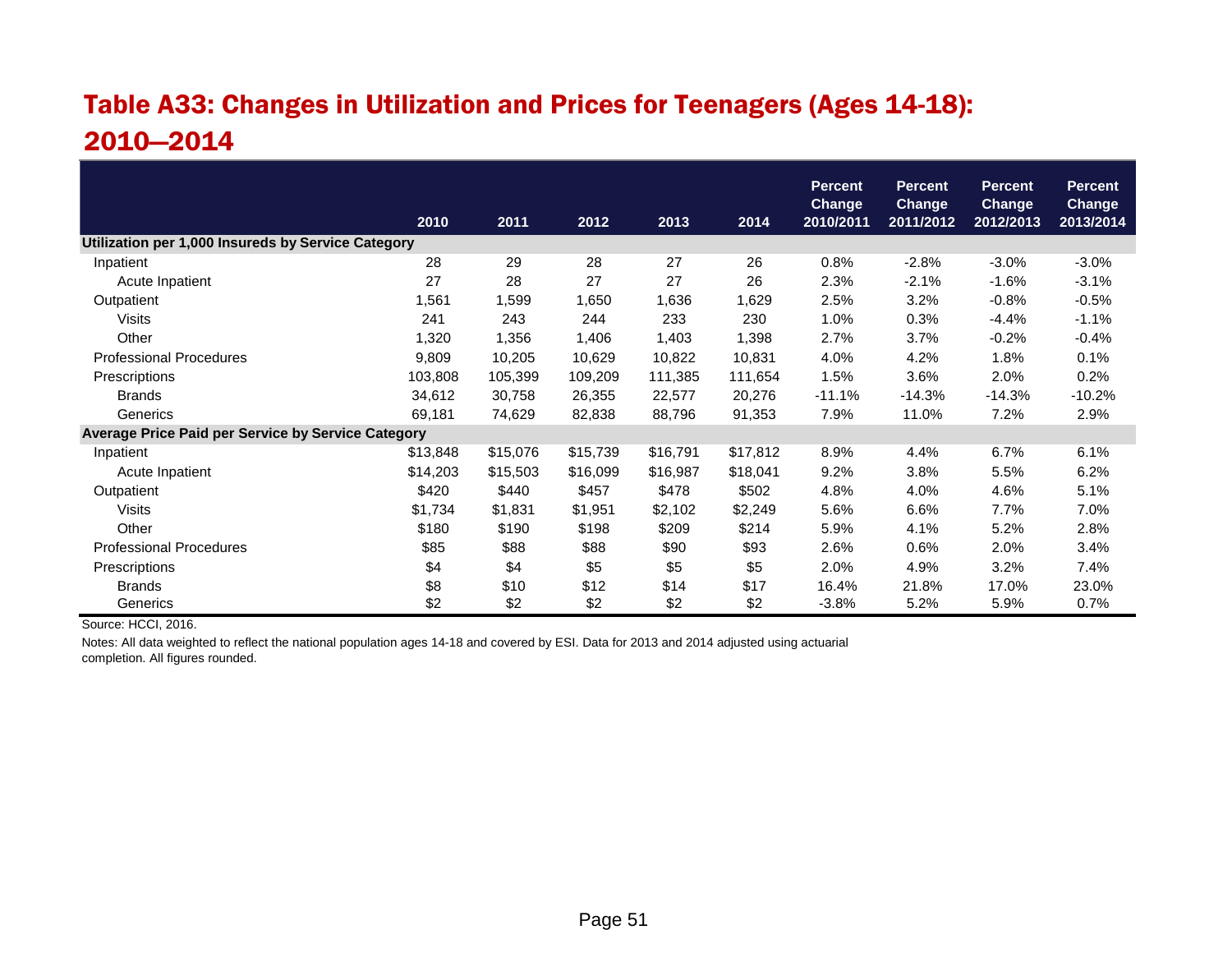## Table A34: Out-of-Pocket Per Capita Health Care Spending for Teenagers (Ages 14- 18): 2010—2014

|                                | 2010  | 2011  | 2012  | 2013  | 2014  | <b>Percent</b><br><b>Change</b><br>2010/2011 | <b>Percent</b><br><b>Change</b><br>2011/2012 | <b>Percent</b><br><b>Change</b><br>2012/2013 | <b>Percent</b><br><b>Change</b><br>2013/2014 |
|--------------------------------|-------|-------|-------|-------|-------|----------------------------------------------|----------------------------------------------|----------------------------------------------|----------------------------------------------|
|                                |       |       |       |       |       |                                              |                                              |                                              |                                              |
| Out-of-Pocket, Teenagers       | \$445 | \$475 | \$508 | \$528 | \$551 | 6.7%                                         | 7.1%                                         | 3.8%                                         | 4.4%                                         |
| <b>Gender</b>                  |       |       |       |       |       |                                              |                                              |                                              |                                              |
| <b>Boys</b>                    | \$412 | \$440 | \$469 | \$488 | \$507 | 6.7%                                         | 6.5%                                         | 4.0%                                         | 4.1%                                         |
| Girls                          | \$480 | \$511 | \$550 | \$569 | \$597 | 6.6%                                         | 7.5%                                         | 3.6%                                         | 4.8%                                         |
| <b>Service Category</b>        |       |       |       |       |       |                                              |                                              |                                              |                                              |
| Inpatient                      | \$22  | \$24  | \$24  | \$26  | \$26  | 9.0%                                         | 1.2%                                         | 7.5%                                         | 0.2%                                         |
| Acute Inpatient                | \$22  | \$24  | \$24  | \$26  | \$26  | 9.9%                                         | 1.7%                                         | 8.1%                                         | 0.2%                                         |
| Outpatient                     | \$116 | \$129 | \$142 | \$152 | \$165 | 10.5%                                        | 10.1%                                        | 7.4%                                         | 8.8%                                         |
| <b>Visits</b>                  | \$71  | \$78  | \$85  | \$91  | \$100 | 9.5%                                         | 9.6%                                         | 7.4%                                         | 9.8%                                         |
| Other                          | \$45  | \$51  | \$56  | \$61  | \$65  | 12.1%                                        | 10.9%                                        | 7.4%                                         | 7.3%                                         |
| <b>Professional Procedures</b> | \$205 | \$220 | \$235 | \$247 | \$261 | 7.1%                                         | 6.9%                                         | 5.0%                                         | 5.7%                                         |
| Prescriptions                  | \$101 | \$102 | \$107 | \$103 | \$98  | $0.9\%$                                      | 4.9%                                         | $-4.5%$                                      | $-4.0%$                                      |
| <b>Brands</b>                  | \$55  | \$53  | \$51  | \$45  | \$44  | $-3.1%$                                      | $-4.5%$                                      | $-10.5%$                                     | $-4.2%$                                      |
| Generics                       | \$47  | \$49  | \$57  | \$57  | \$55  | 5.6%                                         | 14.9%                                        | 0.9%                                         | $-3.9%$                                      |

Source: HCCI, 2016.

Notes: All data weighted to reflect the national population ages 14-18 and covered by ESI. Data for 2013 and 2014 adjusted using actuarial completion. All per capita dollars from allowed amounts. All figures rounded.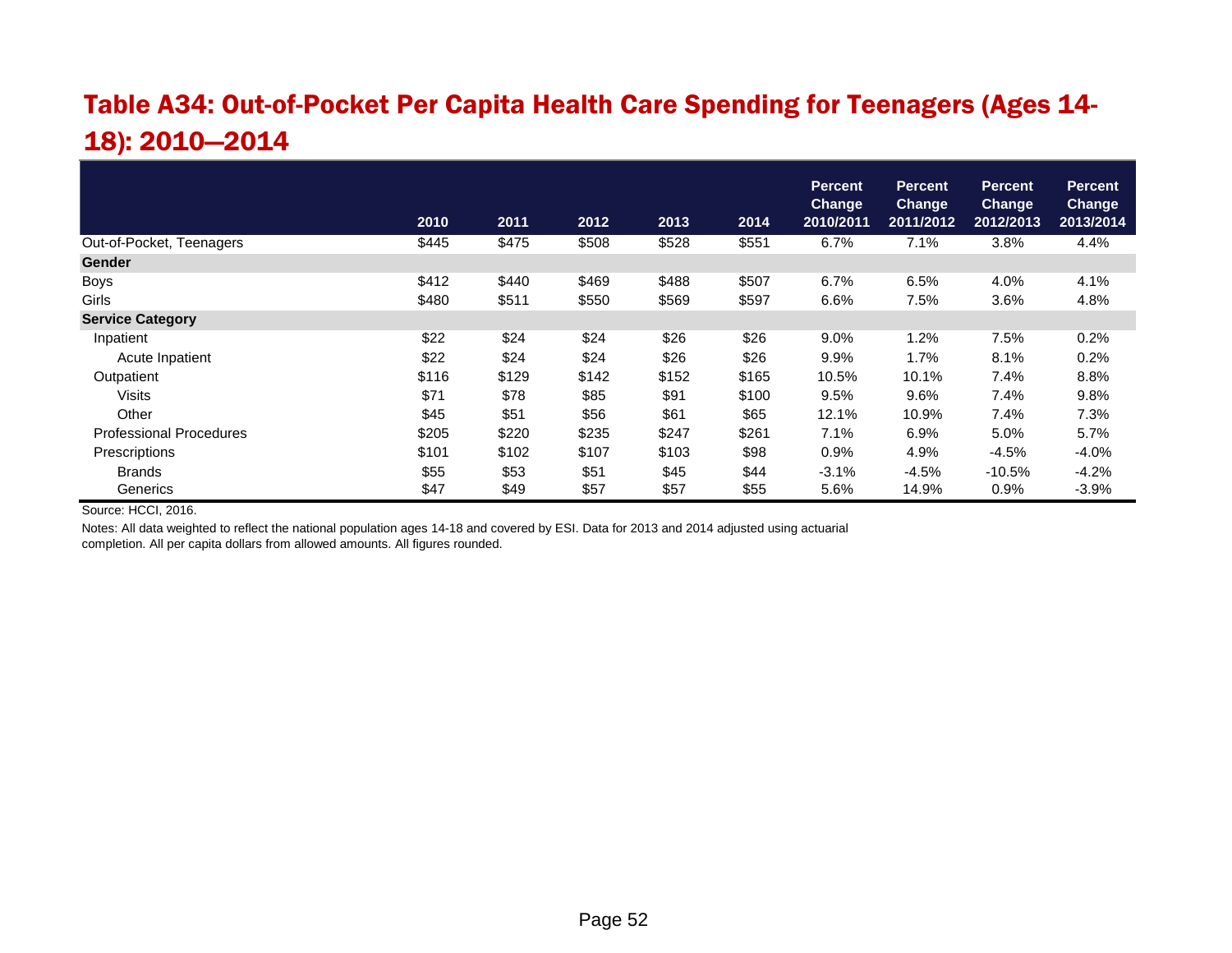# Table A35: Health Care Spending Per Capita by Detailed Service Category for Teenagers (Ages 14-18): 2010—2014

|                                           |       |       |       |       |       | <b>Percent</b><br><b>Change</b> | <b>Percent</b><br>Change | <b>Percent</b><br>Change | <b>Percent</b><br>Change |
|-------------------------------------------|-------|-------|-------|-------|-------|---------------------------------|--------------------------|--------------------------|--------------------------|
|                                           | 2010  | 2011  | 2012  | 2013  | 2014  | 2010/2011                       | 2011/2012                | 2012/2013                | 2013/2014                |
| Inpatient                                 |       |       |       |       |       |                                 |                          |                          |                          |
| Hospice                                   | \$0   | \$0   | \$0   | \$0   | \$0   | $\star$                         | $\star$                  | $\star$                  | $\star$                  |
| Labor and Delivery                        | \$17  | \$16  | \$15  | \$15  | \$13  | $-6.6%$                         | $-3.2%$                  | $-2.2%$                  | $-13.2%$                 |
| Medical                                   | \$135 | \$155 | \$154 | \$157 | \$161 | 14.9%                           | $-0.8%$                  | 1.6%                     | 2.8%                     |
| Mental Health and Substance Use           | \$70  | \$83  | \$86  | \$94  | \$100 | 18.2%                           | 4.3%                     | 9.0%                     | 6.1%                     |
| <b>Skilled Nursing Facility</b>           | \$1   | \$1   | \$1   | \$1   | \$1   | 40.1%                           | $-0.2%$                  | $-5.6%$                  | $-16.8%$                 |
| Surgery                                   | \$161 | \$174 | \$179 | \$186 | \$190 | 8.0%                            | 3.1%                     | 3.7%                     | 2.7%                     |
| Ungroupable                               | \$10  | \$3   | \$2   | \$1   | \$2   | $-65.1%$                        | $-29.4%$                 | $-42.3%$                 | 16.2%                    |
| <b>Outpatient Visits</b>                  |       |       |       |       |       |                                 |                          |                          |                          |
| <b>Emergency Room</b>                     | \$212 | \$227 | \$244 | \$250 | \$271 | 6.8%                            | 7.7%                     | 2.4%                     | 8.3%                     |
| Observation                               | \$11  | \$11  | \$13  | \$14  | \$14  | 0.3%                            | 16.1%                    | 4.9%                     | 4.2%                     |
| <b>Outpatient Surgery</b>                 | \$194 | \$207 | \$218 | \$226 | \$233 | 6.8%                            | 5.4%                     | 3.4%                     | 3.2%                     |
| <b>Outpatient-Other</b>                   |       |       |       |       |       |                                 |                          |                          |                          |
| <b>Ancillary Services</b>                 | \$53  | \$58  | \$60  | \$63  | \$66  | 8.6%                            | 4.6%                     | 5.0%                     | 3.7%                     |
| Lab/Pathology                             | \$35  | \$37  | \$39  | \$41  | \$39  | 6.0%                            | 5.1%                     | 4.8%                     | $-2.8%$                  |
| <b>Miscellaneous Services</b>             | \$76  | \$87  | \$100 | \$109 | \$112 | 14.7%                           | 14.5%                    | 8.4%                     | 3.1%                     |
| Radiology Services                        | \$74  | \$77  | \$80  | \$80  | \$83  | 4.1%                            | 4.1%                     | 0.8%                     | 3.2%                     |
| <b>Professional Procedures</b>            |       |       |       |       |       |                                 |                          |                          |                          |
| <b>Administered Drugs</b>                 | \$45  | \$49  | \$51  | \$59  | \$67  | 9.0%                            | 4.4%                     | 15.2%                    | 14.0%                    |
| Administration of Drugs                   | \$12  | \$15  | \$17  | \$19  | \$19  | 23.5%                           | 10.3%                    | 13.7%                    | 0.1%                     |
| Anesthesia                                | \$39  | \$40  | \$41  | \$42  | \$42  | 3.1%                            | 2.4%                     | 1.8%                     | $-0.5%$                  |
| Lab/Pathology                             | \$44  | \$48  | \$49  | \$49  | \$53  | 8.0%                            | 3.1%                     | $-0.5%$                  | 7.6%                     |
| Miscellaneous                             | \$302 | \$329 | \$351 | \$359 | \$372 | 8.9%                            | 6.8%                     | 2.4%                     | 3.5%                     |
| Office Visits - Primary Care Provider     | \$100 | \$105 | \$108 | \$103 | \$103 | 5.5%                            | 2.1%                     | $-4.6%$                  | 0.8%                     |
| Office Visits - Specialist                | \$84  | \$91  | \$99  | \$118 | \$124 | 9.4%                            | 8.0%                     | 19.5%                    | 5.0%                     |
| Preventive Visits - Primary Care Provider | \$39  | \$42  | \$43  | \$46  | \$49  | 8.1%                            | 4.2%                     | 6.4%                     | 5.8%                     |
| Preventive Visits - Specialist            | \$5   | \$5   | \$5   | \$7   | \$7   | 4.7%                            | 3.1%                     | 22.9%                    | 5.5%                     |
| Radiology                                 | \$60  | \$60  | \$60  | \$58  | \$58  | $-0.4%$                         | 0.1%                     | $-2.7%$                  | $-0.8%$                  |
| Surgery                                   | \$108 | \$109 | \$112 | \$112 | \$112 | 1.3%                            | 2.4%                     | $-0.1%$                  | 0.0%                     |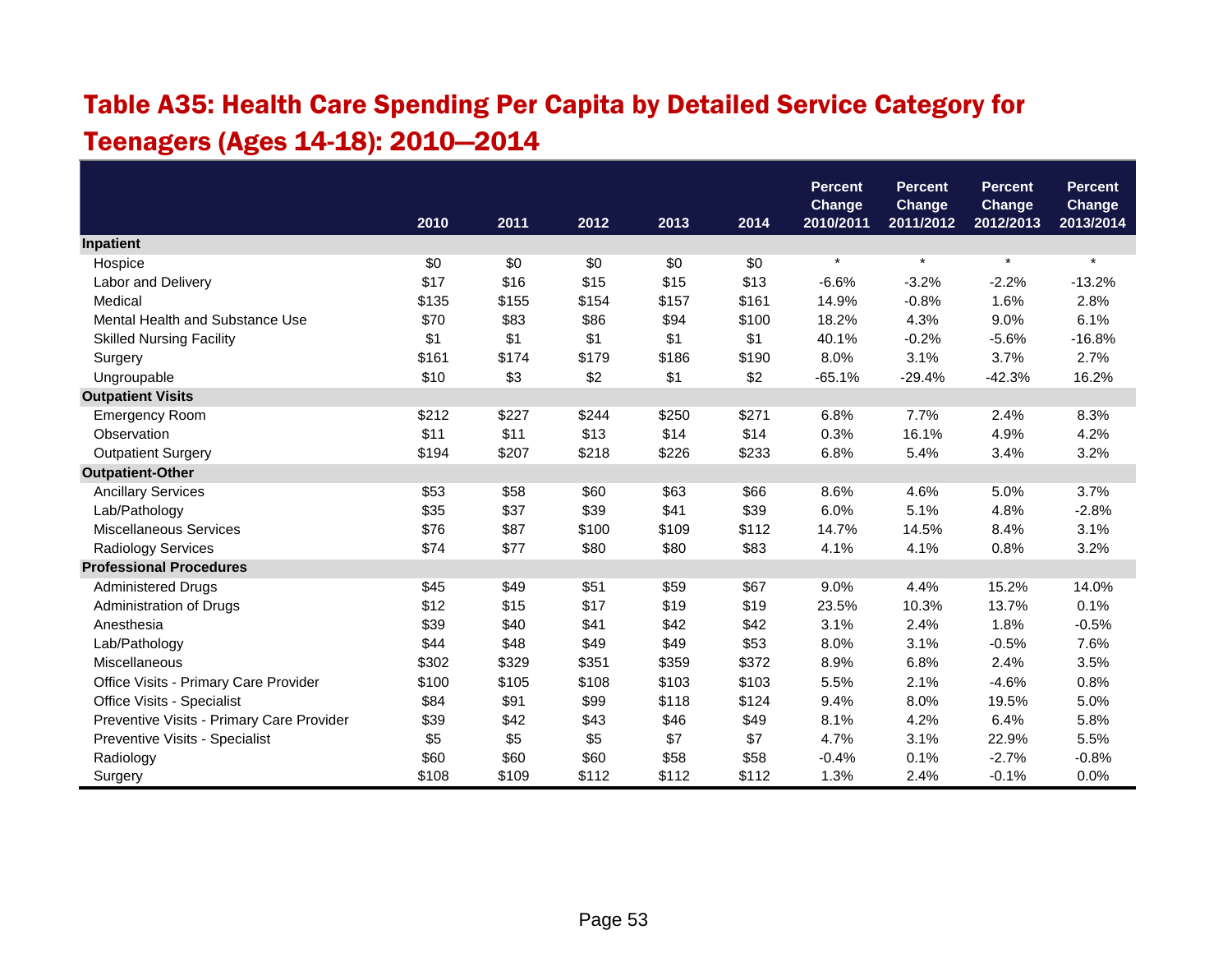### Continued Table A35: Health Care Spending Per Capita by Detailed Service Category for Teenagers (Ages 14-18): 2010—2014

|                                     |      |      |      |      |      | <b>Percent</b>             | <b>Percent</b>             | <b>Percent</b>             | <b>Percent</b>             |
|-------------------------------------|------|------|------|------|------|----------------------------|----------------------------|----------------------------|----------------------------|
|                                     | 2010 | 2011 | 2012 | 2013 | 2014 | <b>Change</b><br>2010/2011 | <b>Change</b><br>2011/2012 | <b>Change</b><br>2012/2013 | <b>Change</b><br>2013/2014 |
| <b>Prescriptions - Filled Days</b>  |      |      |      |      |      |                            |                            |                            |                            |
| <b>Brands</b>                       |      |      |      |      |      |                            |                            |                            |                            |
| Anti-Infective Agents               | \$31 | \$42 | \$43 | \$41 | \$40 | 33.7%                      | 2.1%                       | $-3.5%$                    | $-3.3%$                    |
| Cardiovascular Drugs                | \$2  | \$2  | \$2  | \$2  | \$1  | $-18.9%$                   | 25.9%                      | $-12.4%$                   | $-39.3%$                   |
| Central Nervous System Agents       | \$85 | \$85 | \$76 | \$79 | \$83 | $-0.3%$                    | $-10.4%$                   | 3.8%                       | 5.3%                       |
| Eye, Ear, Nose, Throat Preparations | \$8  | \$8  | \$8  | \$8  | \$7  | $-1.7%$                    | 0.3%                       | $-0.2%$                    | $-12.0%$                   |
| <b>Gastrointestinal Drugs</b>       | \$7  | \$7  | \$8  | \$9  | \$9  | 0.4%                       | 12.4%                      | 14.1%                      | $-0.2%$                    |
| Hormones and Synthetic Substitutes  | \$65 | \$74 | \$73 | \$84 | \$96 | 14.3%                      | $-1.9%$                    | 15.2%                      | 14.3%                      |
| <b>Other Therapeutic Classes</b>    | \$40 | \$31 | \$41 | \$38 | \$53 | $-21.4%$                   | 29.2%                      | $-6.2%$                    | 40.6%                      |
| <b>Respiratory Drugs</b>            | \$12 | \$13 | \$23 | \$18 | \$20 | 9.7%                       | 72.8%                      | $-23.0%$                   | 15.9%                      |
| Skin and Mucous Membrane Agents     | \$38 | \$36 | \$38 | \$33 | \$34 | $-5.2%$                    | 6.0%                       | $-13.1%$                   | 3.9%                       |
| Generics                            |      |      |      |      |      |                            |                            |                            |                            |
| Anti-Infective Agents               | \$31 | \$23 | \$25 | \$31 | \$26 | $-26.1%$                   | 7.4%                       | 25.8%                      | $-14.4%$                   |
| Cardiovascular Drugs                | \$1  | \$1  | \$1  | \$1  | \$2  | $-4.5%$                    | 9.2%                       | 24.9%                      | 23.8%                      |
| Central Nervous System Agents       | \$42 | \$53 | \$70 | \$71 | \$73 | 25.5%                      | 33.2%                      | 0.9%                       | 2.2%                       |
| Eye, Ear, Nose, Throat Preparations | \$3  | \$3  | \$3  | \$3  | \$3  | 15.0%                      | 3.8%                       | $-1.6%$                    | $-4.4%$                    |
| <b>Gastrointestinal Drugs</b>       | \$3  | \$3  | \$3  | \$2  | \$2  | $-8.1%$                    | $-8.2%$                    | $-4.4%$                    | $-4.6%$                    |
| Hormones and Synthetic Substitutes  | \$18 | \$21 | \$21 | \$21 | \$20 | 13.4%                      | 3.4%                       | $-1.3%$                    | $-5.8%$                    |
| <b>Other Therapeutic Classes</b>    | \$27 | \$26 | \$26 | \$28 | \$33 | $-0.5%$                    | $-3.3%$                    | 11.5%                      | 16.7%                      |
| <b>Respiratory Drugs</b>            | \$1  | \$1  | \$4  | \$5  | \$4  | 12.5%                      | 355.4%                     | 32.2%                      | $-18.6%$                   |
| Skin and Mucous Membrane Agents     | \$30 | \$31 | \$36 | \$50 | \$58 | 2.5%                       | 16.7%                      | 40.7%                      | 15.6%                      |

Source: HCCI, 2016.

Notes: All data weighted to reflect the national population ages 14-18 and covered by ESI. Data for 2013 and 2014 adjusted using actuarial

completion. All per capita dollars from allowed amounts. All figures rounded.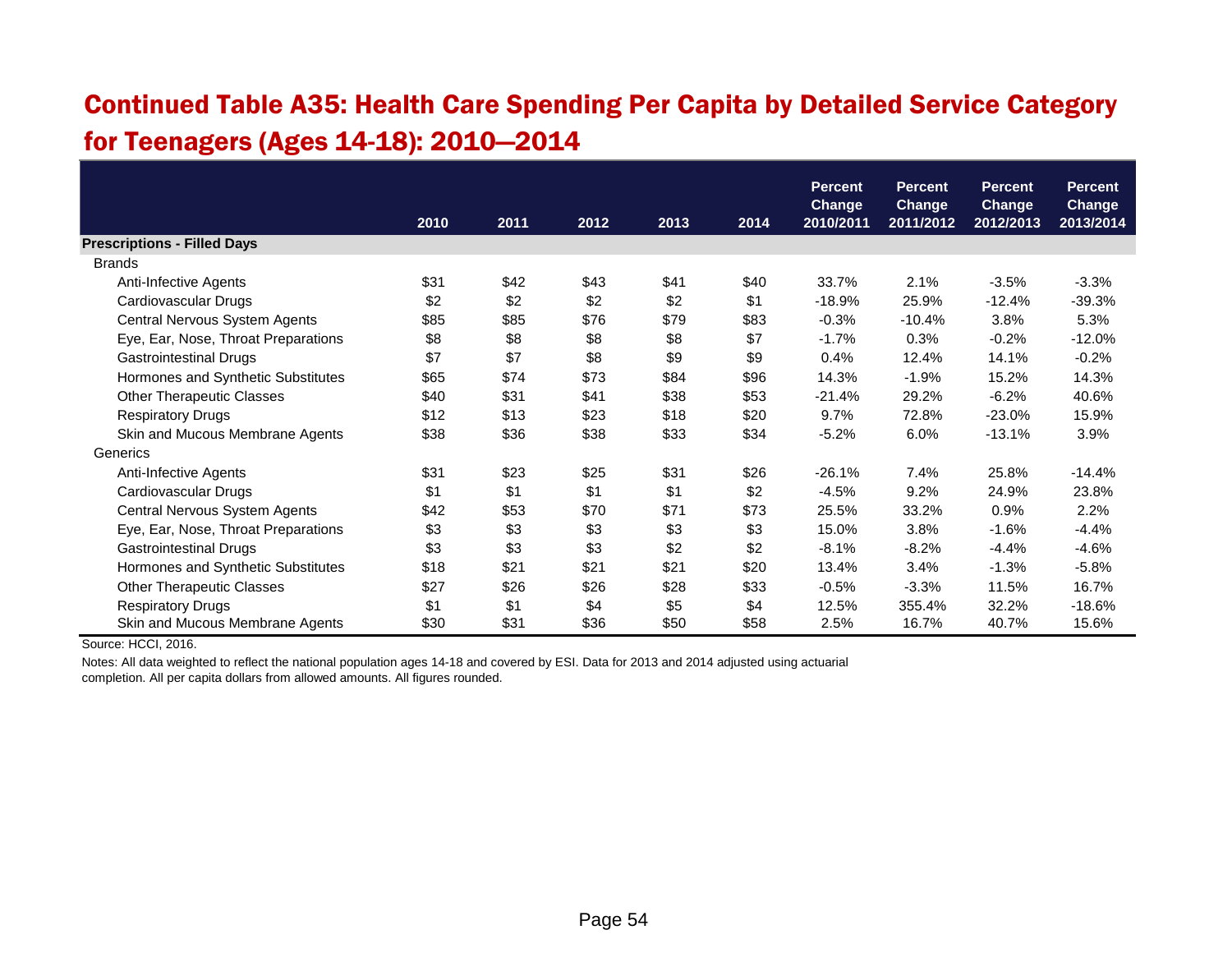## Table A36: Changes in Utilization by Detailed Service Category for Teenagers (Ages 14-18): 2010—2014

|                                           |          |                |                |                |                  | <b>Percent</b><br><b>Change</b> | <b>Percent</b><br><b>Change</b> | <b>Percent</b><br><b>Change</b> | <b>Percent</b><br><b>Change</b> |
|-------------------------------------------|----------|----------------|----------------|----------------|------------------|---------------------------------|---------------------------------|---------------------------------|---------------------------------|
|                                           | 2010     | 2011           | 2012           | 2013           | 2014             | 2010/2011                       | 2011/2012                       | 2012/2013                       | 2013/2014                       |
| Inpatient                                 |          |                |                |                |                  |                                 |                                 |                                 |                                 |
| Hospice                                   | 0        | 0              | 0              | 0              | 0                | $\star$                         | $\star$                         | $\star$                         | $\star$                         |
| Labor and Delivery                        | 3        | $\overline{c}$ | $\overline{c}$ | $\overline{c}$ | $\overline{c}$   | $-10.1%$                        | $-10.5%$                        | $-6.8%$                         | $-16.2%$                        |
| Medical                                   | 10       | 10             | 10             | 9              | $\boldsymbol{9}$ | 2.7%                            | $-4.5%$                         | $-6.2%$                         | $-5.4%$                         |
| Mental Health and Substance Use           | 9        | 10             | 10             | 11             | 11               | 10.9%                           | 5.2%                            | 7.2%                            | 3.6%                            |
| <b>Skilled Nursing Facility</b>           | $\Omega$ | 0              | 0              | 0              | 0                | $\star$                         | $\star$                         | $\star$                         | $\star$                         |
| Surgery                                   | 6        | 5              | 5              | 4              | 4                | $-5.9%$                         | $-7.0%$                         | $-8.8%$                         | $-8.9%$                         |
| Ungroupable                               | 1        | $\overline{1}$ | 1              | 0              | 0                | $-30.2%$                        | $-36.8%$                        | $\star$                         | $\star$                         |
| <b>Outpatient Visits</b>                  |          |                |                |                |                  |                                 |                                 |                                 |                                 |
| <b>Emergency Room</b>                     | 189      | 192            | 193            | 183            | 182              | 1.5%                            | 0.5%                            | $-5.1%$                         | $-0.6%$                         |
| Observation                               | 8        | $\overline{7}$ | 8              | 8              | $\overline{7}$   | $-2.3%$                         | 4.3%                            | $-1.5%$                         | $-3.9%$                         |
| <b>Outpatient Surgery</b>                 | 44       | 44             | 43             | 42             | 41               | $-0.8%$                         | $-1.5%$                         | $-2.2%$                         | $-2.8%$                         |
| <b>Outpatient-Other</b>                   |          |                |                |                |                  |                                 |                                 |                                 |                                 |
| <b>Ancillary Services</b>                 | 219      | 220            | 227            | 224            | 221              | 0.7%                            | 3.0%                            | $-1.3%$                         | $-1.2%$                         |
| Lab/Pathology                             | 575      | 587            | 593            | 579            | 574              | 2.0%                            | 1.0%                            | $-2.3%$                         | $-0.8%$                         |
| <b>Miscellaneous Services</b>             | 386      | 408            | 443            | 460            | 463              | 5.7%                            | 8.5%                            | 3.8%                            | 0.6%                            |
| Radiology Services                        | 141      | 141            | 144            | 140            | 140              | 0.6%                            | 1.6%                            | $-2.2%$                         | $-0.3%$                         |
| <b>Professional Procedures</b>            |          |                |                |                |                  |                                 |                                 |                                 |                                 |
| <b>Administered Drugs</b>                 | 121      | 123            | 125            | 127            | 128              | 1.6%                            | 1.7%                            | 1.5%                            | 0.6%                            |
| Administration of Drugs                   | 456      | 508            | 536            | 592            | 582              | 11.4%                           | 5.5%                            | 10.4%                           | $-1.6%$                         |
| Anesthesia                                | 58       | 58             | 59             | 58             | 56               | 0.1%                            | 1.0%                            | $-1.8%$                         | $-2.8%$                         |
| Lab/Pathology                             | 1,996    | 2,078          | 2,169          | 2,172          | 2,217            | 4.1%                            | 4.4%                            | 0.1%                            | 2.0%                            |
| Miscellaneous                             | 3,683    | 3,883          | 4,171          | 4,241          | 4,257            | 5.4%                            | 7.4%                            | 1.7%                            | 0.4%                            |
| Office Visits - Primary Care Provider     | 1,202    | 1,219          | 1,195          | 1,101          | 1,065            | 1.4%                            | $-2.0%$                         | $-7.8%$                         | $-3.3%$                         |
| Office Visits - Specialist                | 929      | 974            | 1,013          | 1,189          | 1,201            | 4.8%                            | 4.0%                            | 17.3%                           | 1.0%                            |
| Preventive Visits - Primary Care Provider | 339      | 352            | 354            | 364            | 371              | 4.1%                            | 0.4%                            | 2.8%                            | 2.0%                            |
| Preventive Visits - Specialist            | 42       | 43             | 43             | 51             | 52               | 3.3%                            | 0.3%                            | 18.9%                           | 1.2%                            |
| Radiology                                 | 654      | 640            | 641            | 615            | 601              | $-2.1%$                         | 0.2%                            | $-4.0%$                         | $-2.3%$                         |
| Surgery                                   | 329      | 327            | 323            | 312            | 301              | $-0.9%$                         | $-1.0%$                         | $-3.5%$                         | $-3.4%$                         |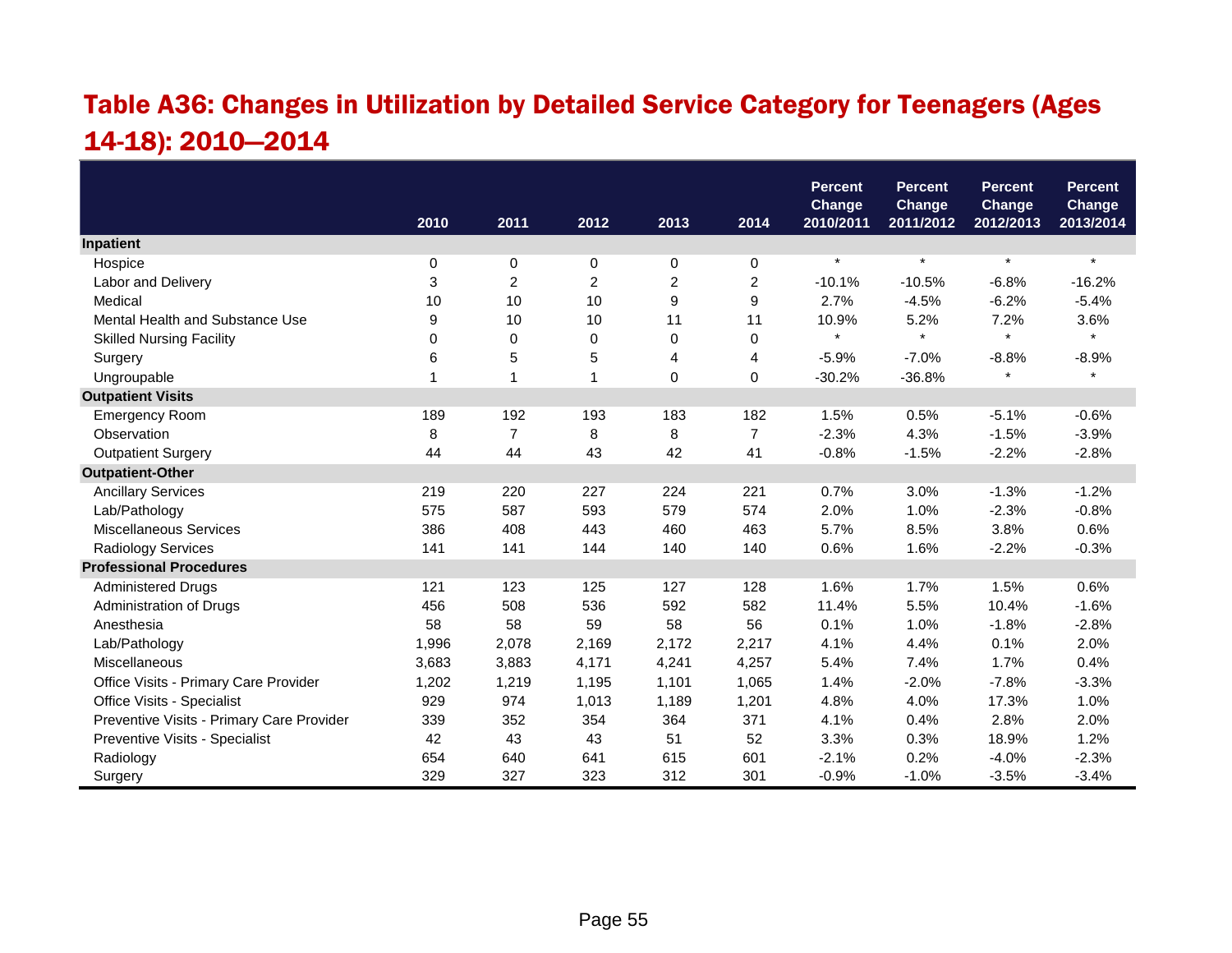## Continued Table A36: Changes in Utilization by Detailed Service Category for Teenagers (Ages 14-18): 2010—2014

|                                     |        |        |        |        |        | <b>Percent</b>             | <b>Percent</b>             | <b>Percent</b>             | <b>Percent</b>             |
|-------------------------------------|--------|--------|--------|--------|--------|----------------------------|----------------------------|----------------------------|----------------------------|
|                                     | 2010   | 2011   | 2012   | 2013   | 2014   | <b>Change</b><br>2010/2011 | <b>Change</b><br>2011/2012 | <b>Change</b><br>2012/2013 | <b>Change</b><br>2013/2014 |
| <b>Prescriptions - Filled Days</b>  |        |        |        |        |        |                            |                            |                            |                            |
| <b>Brands</b>                       |        |        |        |        |        |                            |                            |                            |                            |
| Anti-Infective Agents               | 1,738  | 1,999  | 1,769  | 1,493  | 1,344  | 15.0%                      | $-11.5%$                   | $-15.6%$                   | $-10.0\%$                  |
| Cardiovascular Drugs                | 233    | 132    | 115    | 99     | 51     | -43.4%                     | $-12.8%$                   | $-13.6%$                   | $-48.7%$                   |
| Central Nervous System Agents       | 12,273 | 11,060 | 8,875  | 8,260  | 7,290  | $-9.9%$                    | $-19.8%$                   | $-6.9%$                    | $-11.8%$                   |
| Eye, Ear, Nose, Throat Preparations | 2,052  | 1,773  | 1,569  | 1,422  | 1,074  | $-13.6%$                   | $-11.5%$                   | $-9.4%$                    | $-24.5%$                   |
| <b>Gastrointestinal Drugs</b>       | 605    | 528    | 531    | 515    | 441    | $-12.7%$                   | 0.5%                       | $-3.0%$                    | $-14.4%$                   |
| Hormones and Synthetic Substitutes  | 7,793  | 7,470  | 5,447  | 5,087  | 4,691  | $-4.1%$                    | $-27.1%$                   | $-6.6%$                    | $-7.8%$                    |
| <b>Other Therapeutic Classes</b>    | 2,386  | 969    | 924    | 809    | 714    | $-59.4%$                   | $-4.6%$                    | $-12.4%$                   | $-11.8%$                   |
| <b>Respiratory Drugs</b>            | 2,705  | 2,635  | 3,455  | 1,874  | 1,839  | $-2.6%$                    | 31.1%                      | $-45.8%$                   | $-1.9%$                    |
| Skin and Mucous Membrane Agents     | 4,828  | 4,192  | 3,670  | 3,017  | 2,832  | $-13.2%$                   | $-12.5%$                   | $-17.8%$                   | $-6.1%$                    |
| Generics                            |        |        |        |        |        |                            |                            |                            |                            |
| Anti-Infective Agents               | 11,876 | 11,904 | 11,971 | 11,705 | 11,084 | 0.2%                       | 0.6%                       | $-2.2%$                    | $-5.3%$                    |
| Cardiovascular Drugs                | 1,952  | 2,060  | 2,235  | 2,377  | 2,584  | 5.6%                       | 8.5%                       | 6.4%                       | 8.7%                       |
| Central Nervous System Agents       | 20,324 | 23,489 | 28,153 | 30,128 | 31,454 | 15.6%                      | 19.9%                      | 7.0%                       | 4.4%                       |
| Eye, Ear, Nose, Throat Preparations | 2,391  | 2,807  | 3,122  | 3,231  | 3,422  | 17.4%                      | 11.2%                      | 3.5%                       | 5.9%                       |
| Gastrointestinal Drugs              | 1,367  | 1,559  | 1,690  | 1,809  | 1,888  | 14.1%                      | 8.4%                       | 7.0%                       | 4.4%                       |
| Hormones and Synthetic Substitutes  | 15,836 | 17,610 | 18,942 | 20,300 | 21,261 | 11.2%                      | 7.6%                       | 7.2%                       | 4.7%                       |
| <b>Other Therapeutic Classes</b>    | 7,815  | 7,282  | 7,240  | 7,358  | 7,553  | $-6.8%$                    | $-0.6%$                    | 1.6%                       | 2.6%                       |
| <b>Respiratory Drugs</b>            | 414    | 455    | 1,621  | 3,345  | 3,441  | 9.8%                       | 256.5%                     | 106.3%                     | 2.9%                       |
| Skin and Mucous Membrane Agents     | 7,206  | 7,463  | 7,862  | 8,543  | 8,664  | 3.6%                       | 5.3%                       | 8.7%                       | 1.4%                       |

Source: HCCI, 2016.

Notes: All data weighted to reflect the national population ages 14-18 and covered by ESI. Data for 2013 and 2014 adjusted using actuarial

completion. All figures rounded.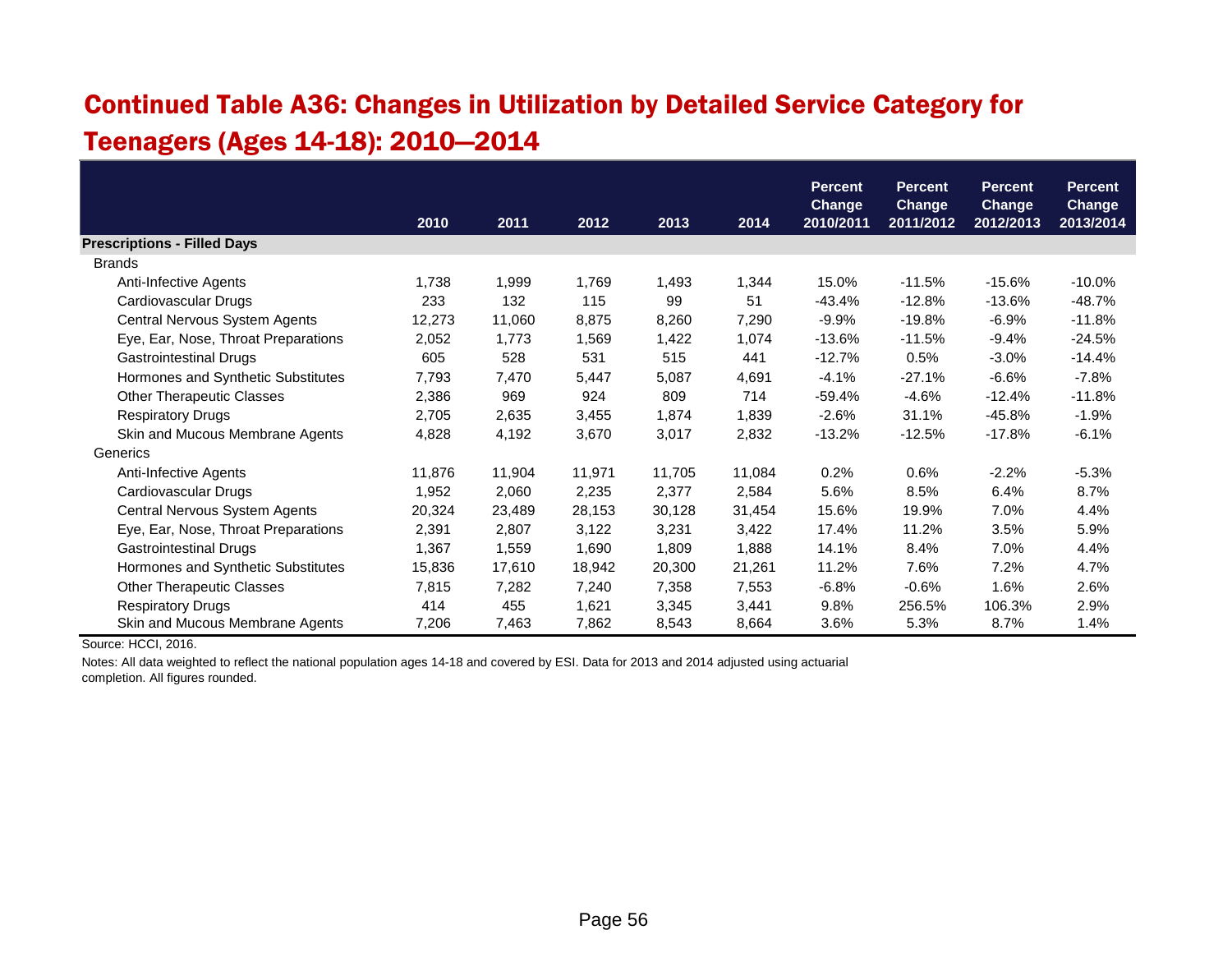## Table A37: Out-of-Pocket Per Capita Health Care Spending by Detailed Service Category for Teenagers (Ages 14-18): 2010—2014

|                                           |      |      |      |      |      | <b>Percent</b><br>Change | <b>Percent</b><br><b>Change</b> | <b>Percent</b><br>Change | <b>Percent</b><br>Change |
|-------------------------------------------|------|------|------|------|------|--------------------------|---------------------------------|--------------------------|--------------------------|
|                                           | 2010 | 2011 | 2012 | 2013 | 2014 | 2010/2011                | 2011/2012                       | 2012/2013                | 2013/2014                |
| Inpatient                                 |      |      |      |      |      |                          |                                 |                          |                          |
| Hospice                                   | \$0  | \$0  | \$0  | \$0  | \$0  | $\star$                  | $\star$                         | $\ast$                   | $\star$                  |
| Labor and Delivery                        | \$2  | \$2  | \$2  | \$2  | \$2  | $-2.2%$                  | $-2.7%$                         | 10.9%                    | $-9.7%$                  |
| Medical                                   | \$7  | \$8  | \$8  | \$8  | \$8  | 7.7%                     | 2.1%                            | 0.5%                     | $-5.0%$                  |
| Mental Health and Substance Use           | \$7  | \$9  | \$9  | \$11 | \$12 | 20.4%                    | 8.4%                            | 16.0%                    | 10.2%                    |
| <b>Skilled Nursing Facility</b>           | \$0  | \$0  | \$0  | \$0  | \$0  | $\star$                  | $\star$                         | $\star$                  |                          |
| Surgery                                   | \$5  | \$5  | \$5  | \$5  | \$5  | 3.4%                     | $-8.3%$                         | 4.1%                     | $-8.4%$                  |
| Ungroupable                               | \$1  | \$0  | \$0  | \$0  | \$0  | $\star$                  | $\star$                         | $\star$                  | $\star$                  |
| <b>Outpatient Visits</b>                  |      |      |      |      |      |                          |                                 |                          |                          |
| <b>Emergency Room</b>                     | \$43 | \$48 | \$54 | \$58 | \$66 | 11.6%                    | 11.3%                           | 8.2%                     | 13.1%                    |
| Observation                               | \$1  | \$1  | \$1  | \$2  | \$2  | 13.7%                    | 5.6%                            | 12.8%                    | 8.0%                     |
| <b>Outpatient Surgery</b>                 | \$26 | \$28 | \$30 | \$32 | \$33 | 5.9%                     | 7.0%                            | 5.5%                     | 3.8%                     |
| <b>Outpatient-Other</b>                   |      |      |      |      |      |                          |                                 |                          |                          |
| <b>Ancillary Services</b>                 | \$10 | \$11 | \$12 | \$13 | \$14 | 10.8%                    | 10.7%                           | 8.9%                     | 6.3%                     |
| Lab/Pathology                             | \$7  | \$8  | \$9  | \$9  | \$10 | 9.3%                     | 9.1%                            | 5.3%                     | 7.3%                     |
| <b>Miscellaneous Services</b>             | \$12 | \$14 | \$16 | \$17 | \$19 | 15.4%                    | 14.3%                           | 10.4%                    | 9.0%                     |
| <b>Radiology Services</b>                 | \$16 | \$18 | \$20 | \$21 | \$22 | 11.7%                    | 9.1%                            | 4.9%                     | 6.3%                     |
| <b>Professional Procedures</b>            |      |      |      |      |      |                          |                                 |                          |                          |
| <b>Administered Drugs</b>                 | \$2  | \$2  | \$3  | \$2  | \$3  | 19.2%                    | 13.0%                           | $-6.1%$                  | 12.4%                    |
| Administration of Drugs                   | \$1  | \$1  | \$1  | \$1  | \$1  | $-1.3%$                  | 6.4%                            | 3.7%                     | 6.2%                     |
| Anesthesia                                | \$6  | \$7  | \$7  | \$7  | \$7  | 9.6%                     | 3.7%                            | 0.2%                     | 3.4%                     |
| Lab/Pathology                             | \$11 | \$13 | \$14 | \$14 | \$16 | 17.4%                    | 8.0%                            | 4.7%                     | 10.5%                    |
| Miscellaneous                             | \$76 | \$82 | \$90 | \$92 | \$99 | 8.2%                     | 8.7%                            | 2.4%                     | 7.5%                     |
| Office Visits - Primary Care Provider     | \$36 | \$38 | \$39 | \$39 | \$39 | 7.0%                     | 2.4%                            | $-0.8%$                  | 2.2%                     |
| Office Visits - Specialist                | \$33 | \$37 | \$40 | \$49 | \$52 | 11.3%                    | 9.3%                            | 21.9%                    | 5.6%                     |
| Preventive Visits - Primary Care Provider | \$3  | \$1  | \$1  | \$1  | \$0  | $-58.8%$                 | $-41.9%$                        | $-28.1%$                 | $\star$                  |
| Preventive Visits - Specialist            | \$1  | \$0  | \$0  | \$0  | \$0  | $\star$                  | $\star$                         |                          | $\star$                  |
| Radiology                                 | \$15 | \$16 | \$17 | \$17 | \$18 | 6.3%                     | 6.0%                            | 3.3%                     | 4.9%                     |
| Surgery                                   | \$22 | \$23 | \$25 | \$25 | \$26 | 3.2%                     | 8.2%                            | 1.0%                     | 3.4%                     |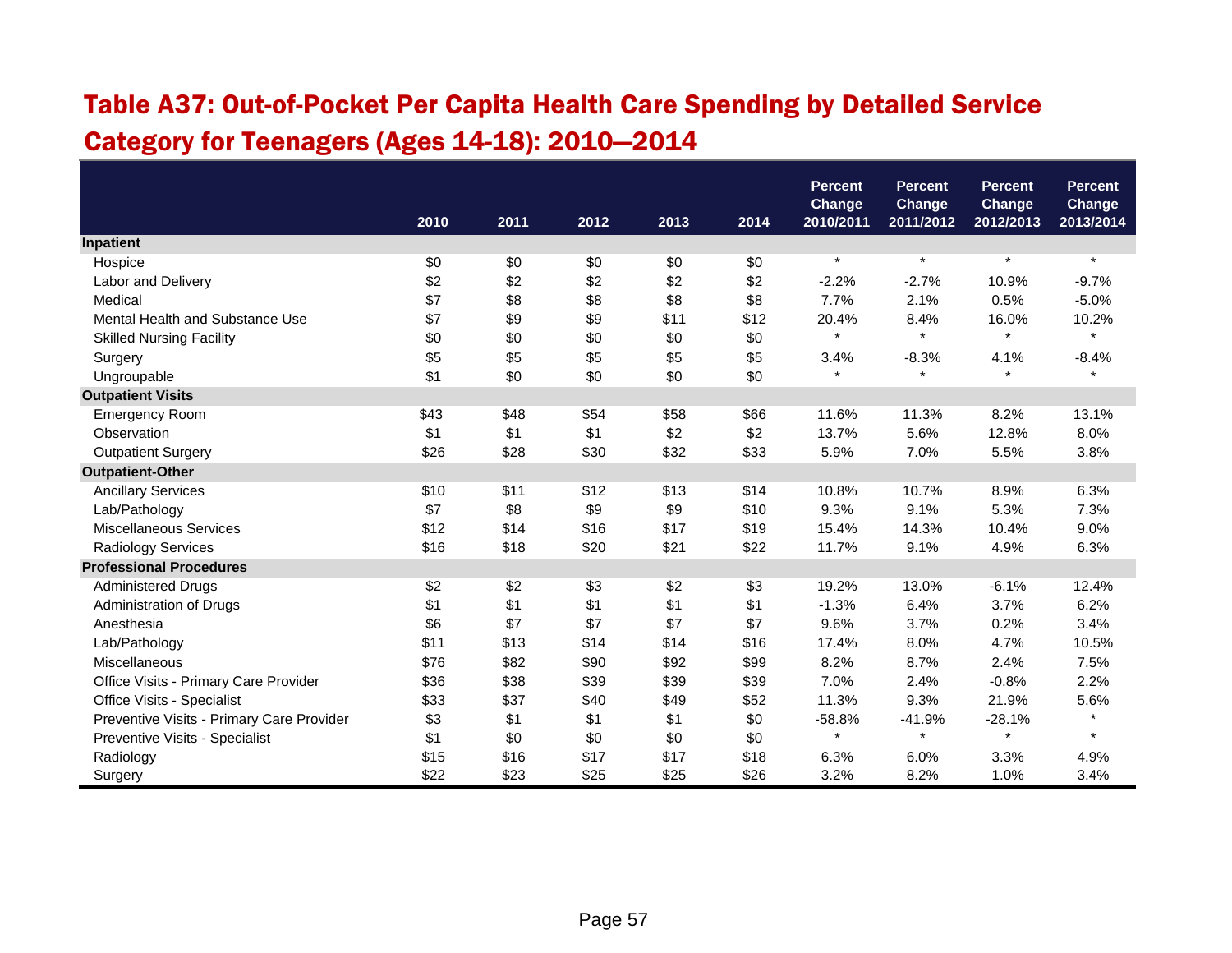## Continued Table A37: Out-of-Pocket Per Capita Health Care Spending by Detailed Service Category for Teens (Ages 14-18): 2010—2014

|                                     |      |      |      |      |      | <b>Percent</b>             | <b>Percent</b>             | <b>Percent</b>             | <b>Percent</b>             |
|-------------------------------------|------|------|------|------|------|----------------------------|----------------------------|----------------------------|----------------------------|
|                                     | 2010 | 2011 | 2012 | 2013 | 2014 | <b>Change</b><br>2010/2011 | <b>Change</b><br>2011/2012 | <b>Change</b><br>2012/2013 | <b>Change</b><br>2013/2014 |
| <b>Prescriptions - Filled Days</b>  |      |      |      |      |      |                            |                            |                            |                            |
| <b>Brands</b>                       |      |      |      |      |      |                            |                            |                            |                            |
| Anti-Infective Agents               | \$5  | \$7  | \$7  | \$6  | \$7  | 31.5%                      | 2.3%                       | $-8.7%$                    | 6.0%                       |
| Cardiovascular Drugs                | \$0  | \$0  | \$0  | \$0  | \$0  | $\star$                    | $\star$                    | $\star$                    | $\star$                    |
| Central Nervous System Agents       | \$19 | \$18 | \$15 | \$15 | \$14 | $-5.3%$                    | $-15.7%$                   | $-3.1%$                    | $-4.8%$                    |
| Eye, Ear, Nose, Throat Preparations | \$3  | \$3  | \$3  | \$3  | \$2  | $-6.6%$                    | $-6.0%$                    | $-2.5%$                    | $-17.5%$                   |
| <b>Gastrointestinal Drugs</b>       | \$1  | \$1  | \$1  | \$1  | \$1  | $-1.9%$                    | 6.5%                       | 0.1%                       | $-15.0%$                   |
| Hormones and Synthetic Substitutes  | \$11 | \$11 | \$9  | \$8  | \$7  | 6.7%                       | $-18.1%$                   | $-11.8%$                   | $-10.7%$                   |
| <b>Other Therapeutic Classes</b>    | \$4  | \$2  | \$2  | \$2  | \$2  | $-53.0%$                   | 29.7%                      | $-12.6%$                   | $-17.4%$                   |
| <b>Respiratory Drugs</b>            | \$3  | \$3  | \$5  | \$3  | \$3  | 2.0%                       | 55.6%                      | $-41.1%$                   | 2.4%                       |
| Skin and Mucous Membrane Agents     | \$9  | \$8  | \$9  | \$8  | \$8  | $-7.1%$                    | 3.3%                       | $-10.4%$                   | 4.3%                       |
| Generics                            |      |      |      |      |      |                            |                            |                            |                            |
| Anti-Infective Agents               | \$11 | \$10 | \$10 | \$11 | \$9  | $-10.6%$                   | 6.1%                       | 5.2%                       | $-14.2%$                   |
| Cardiovascular Drugs                | \$1  | \$1  | \$1  | \$1  | \$1  | $-0.5%$                    | 8.5%                       | 7.0%                       | 3.1%                       |
| Central Nervous System Agents       | \$12 | \$14 | \$19 | \$20 | \$19 | 18.6%                      | 31.6%                      | 4.9%                       | $-3.7%$                    |
| Eye, Ear, Nose, Throat Preparations | \$1  | \$2  | \$2  | \$2  | \$2  | 14.3%                      | 10.3%                      | 2.0%                       | 5.4%                       |
| <b>Gastrointestinal Drugs</b>       | \$1  | \$1  | \$1  | \$1  | \$1  | 7.6%                       | 7.9%                       | 2.5%                       | 0.1%                       |
| Hormones and Synthetic Substitutes  | \$8  | \$9  | \$9  | \$5  | \$4  | 12.9%                      | 2.5%                       | $-47.4%$                   | $-19.7%$                   |
| <b>Other Therapeutic Classes</b>    | \$6  | \$6  | \$6  | \$6  | \$7  | $-4.7%$                    | $-2.1%$                    | 8.8%                       | 8.8%                       |
| <b>Respiratory Drugs</b>            | \$0  | \$1  | \$1  | \$2  | \$2  | 10.2%                      | 148.5%                     | 56.7%                      | $-24.6%$                   |
| Skin and Mucous Membrane Agents     | \$6  | \$7  | \$8  | \$10 | \$11 | 8.7%                       | 15.9%                      | 25.0%                      | 8.6%                       |

Source: HCCI, 2016.

Notes: All data weighted to reflect the national population ages 14-18 and covered by ESI. Data for 2013 and 2014 adjusted using actuarial completion. All per capita dollars from allowed amounts. All figures rounded.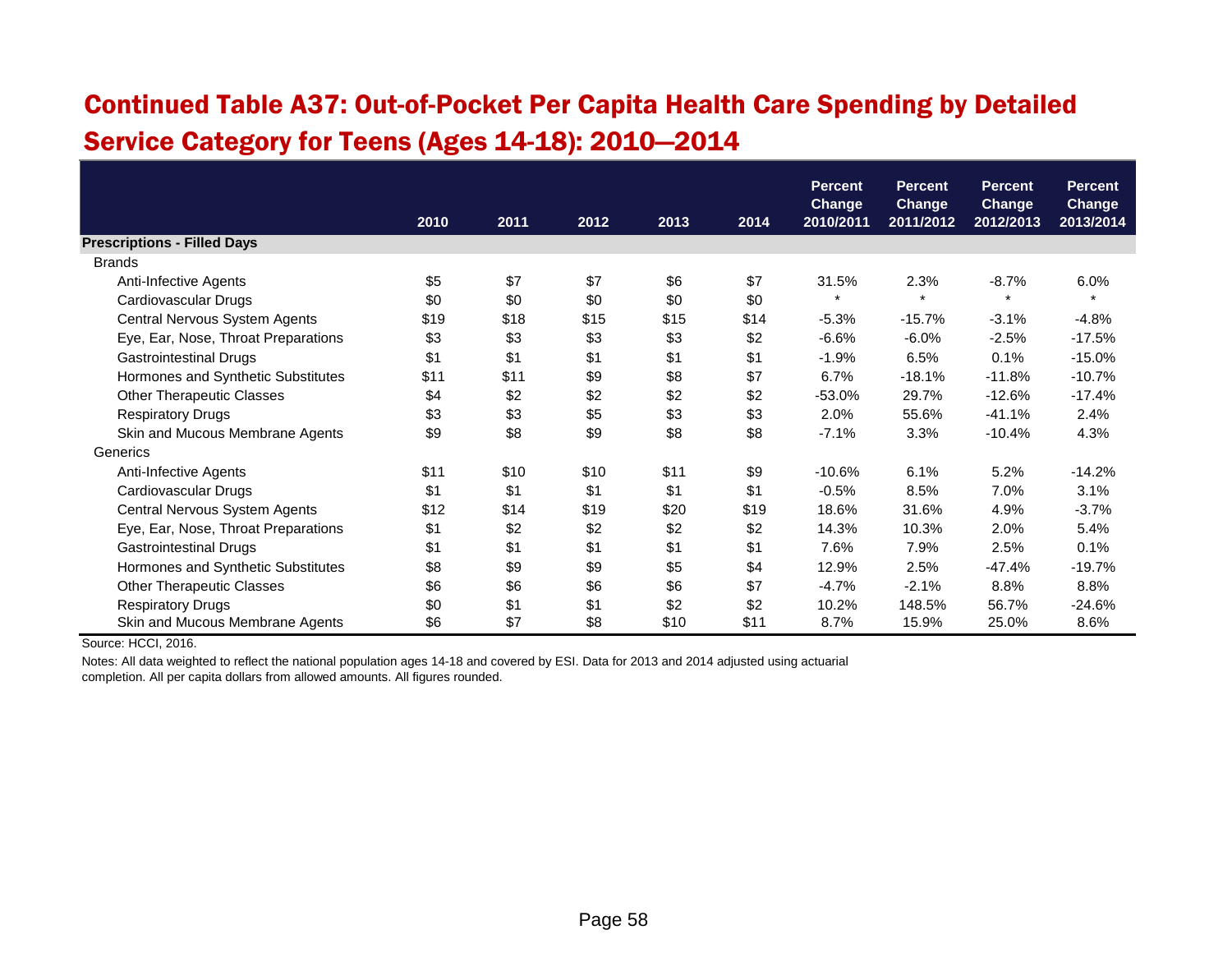## Table A38: Changes in Price by Detailed Service Category for Teenagers (Ages 14- 18): 2010—2014

|                                           |          |          |          |          |          | <b>Percent</b>             | <b>Percent</b>             | <b>Percent</b>             | <b>Percent</b>      |
|-------------------------------------------|----------|----------|----------|----------|----------|----------------------------|----------------------------|----------------------------|---------------------|
|                                           | 2010     | 2011     | 2012     | 2013     | 2014     | <b>Change</b><br>2010/2011 | <b>Change</b><br>2011/2012 | <b>Change</b><br>2012/2013 | Change<br>2013/2014 |
| Inpatient                                 |          |          |          |          |          |                            |                            |                            |                     |
| Hospice                                   | \$3,870  | \$2,864  | \$2,409  | \$7,546  | \$6,663  | $-26.0%$                   | $-15.9%$                   | 213.3%                     | $-11.7%$            |
| Labor and Delivery                        | \$6,151  | \$6,390  | \$6,907  | \$7,249  | \$7,509  | 3.9%                       | 8.1%                       | 4.9%                       | 3.6%                |
| Medical                                   | \$13,810 | \$15,454 | \$16,062 | \$17,389 | \$18,904 | 11.9%                      | 3.9%                       | 8.3%                       | 8.7%                |
| Mental Health and Substance Use           | \$7,943  | \$8,464  | \$8,395  | \$8,539  | \$8,744  | 6.6%                       | $-0.8%$                    | 1.7%                       | 2.4%                |
| <b>Skilled Nursing Facility</b>           | \$3,085  | \$5,538  | \$5,478  | \$4,651  | \$3,349  | 79.5%                      | $-1.1%$                    | $-15.1%$                   | $-28.0%$            |
| Surgery                                   | \$28,790 | \$33,040 | \$36,594 | \$41,631 | \$46,914 | 14.8%                      | 10.8%                      | 13.8%                      | 12.7%               |
| Ungroupable                               | \$8,252  | \$4,127  | \$4,610  | \$5,432  | \$6,380  | $-50.0%$                   | 11.7%                      | 17.8%                      | 17.5%               |
| <b>Outpatient Visits</b>                  |          |          |          |          |          |                            |                            |                            |                     |
| <b>Emergency Room</b>                     | \$1,123  | \$1,182  | \$1,266  | \$1,366  | \$1,488  | 5.2%                       | 7.1%                       | 7.9%                       | 8.9%                |
| Observation                               | \$1,506  | \$1,546  | \$1,721  | \$1,834  | \$1,988  | 2.6%                       | 11.4%                      | 6.6%                       | 8.4%                |
| <b>Outpatient Surgery</b>                 | \$4,381  | \$4,713  | \$5,044  | \$5,335  | \$5,663  | 7.6%                       | 7.0%                       | 5.8%                       | 6.1%                |
| <b>Outpatient-Other</b>                   |          |          |          |          |          |                            |                            |                            |                     |
| <b>Ancillary Services</b>                 | \$242    | \$261    | \$265    | \$282    | \$296    | 7.8%                       | 1.6%                       | 6.3%                       | 5.0%                |
| Lab/Pathology                             | \$60     | \$63     | \$65     | \$70     | \$69     | 3.8%                       | 4.0%                       | 7.3%                       | $-1.9%$             |
| <b>Miscellaneous Services</b>             | \$197    | \$214    | \$226    | \$236    | \$242    | 8.6%                       | 5.6%                       | 4.4%                       | 2.5%                |
| <b>Radiology Services</b>                 | \$524    | \$542    | \$555    | \$573    | \$593    | 3.5%                       | 2.5%                       | 3.1%                       | 3.5%                |
| <b>Professional Procedures</b>            |          |          |          |          |          |                            |                            |                            |                     |
| <b>Administered Drugs</b>                 | \$369    | \$396    | \$406    | \$461    | \$523    | 7.3%                       | 2.7%                       | 13.5%                      | 13.4%               |
| Administration of Drugs                   | \$27     | \$30     | \$32     | \$33     | \$33     | 10.9%                      | 4.6%                       | 3.0%                       | 1.8%                |
| Anesthesia                                | \$670    | \$690    | \$700    | \$725    | \$742    | 3.0%                       | 1.4%                       | 3.6%                       | 2.4%                |
| Lab/Pathology                             | \$22     | \$23     | \$23     | \$22     | \$24     | 3.7%                       | $-1.3%$                    | $-0.6%$                    | 5.4%                |
| Miscellaneous                             | \$82     | \$85     | \$84     | \$85     | \$87     | 3.3%                       | $-0.6%$                    | 0.7%                       | 3.1%                |
| Office Visits - Primary Care Provider     | \$83     | \$86     | \$90     | \$93     | \$97     | 4.0%                       | 4.2%                       | 3.5%                       | 4.2%                |
| Office Visits - Specialist                | \$90     | \$94     | \$97     | \$99     | \$103    | 4.4%                       | 3.8%                       | 1.8%                       | 4.0%                |
| Preventive Visits - Primary Care Provider | \$114    | \$118    | \$123    | \$127    | \$132    | 3.8%                       | 3.8%                       | 3.5%                       | 3.7%                |
| Preventive Visits - Specialist            | \$120    | \$122    | \$125    | \$129    | \$135    | 1.3%                       | 2.8%                       | 3.4%                       | 4.2%                |
| Radiology                                 | \$92     | \$94     | \$94     | \$95     | \$96     | 1.7%                       | $-0.0%$                    | 1.4%                       | 1.5%                |
| Surgery                                   | \$328    | \$335    | \$346    | \$358    | \$371    | 2.2%                       | 3.4%                       | 3.5%                       | 3.5%                |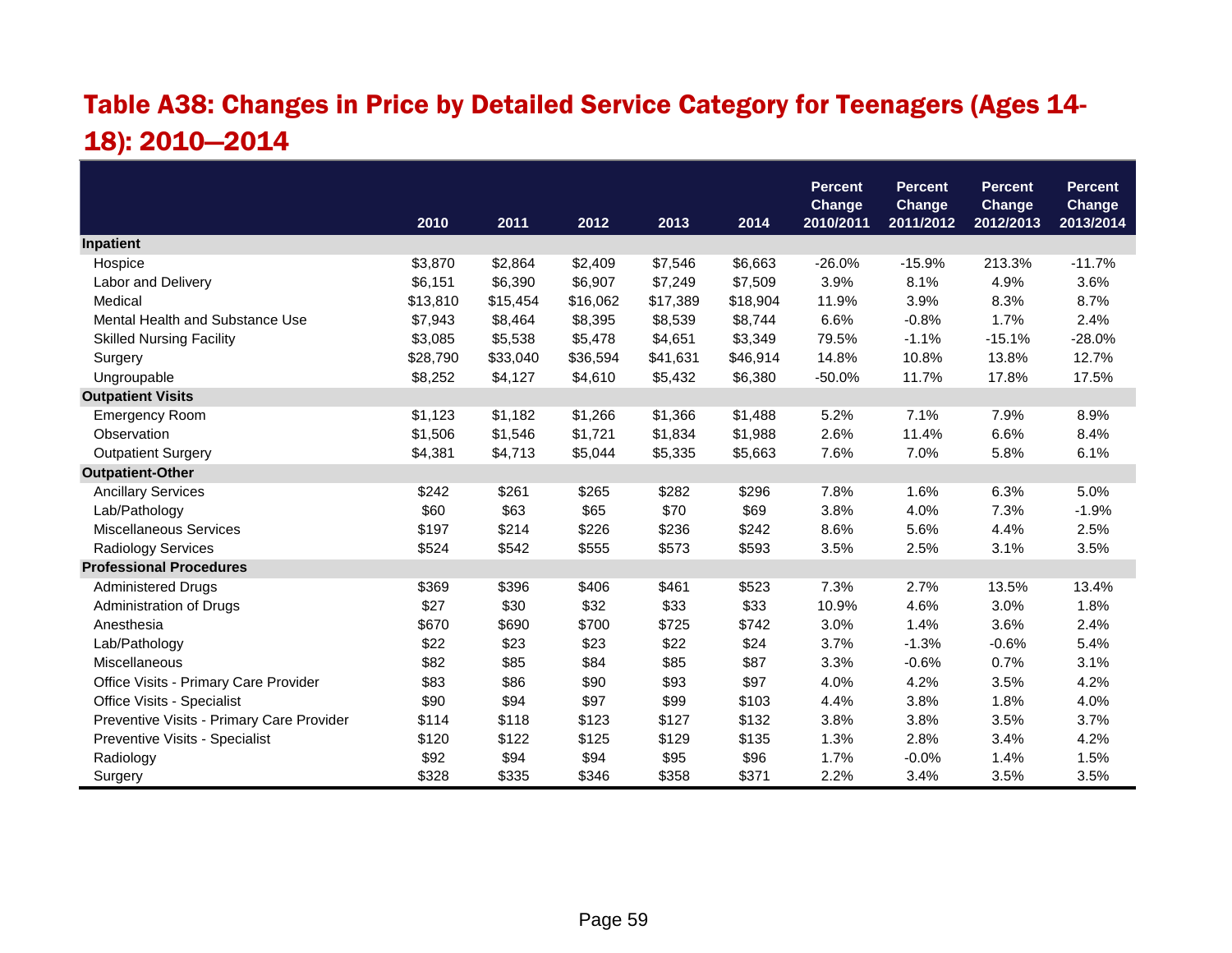### Continued Table A38: Changes in Price by Detailed Service Category for Teenagers (Ages 14-18): 2010—2014

|                                     |      |      |      |      |      | <b>Percent</b>             | <b>Percent</b>             | <b>Percent</b>             | <b>Percent</b>             |
|-------------------------------------|------|------|------|------|------|----------------------------|----------------------------|----------------------------|----------------------------|
|                                     | 2010 | 2011 | 2012 | 2013 | 2014 | <b>Change</b><br>2010/2011 | <b>Change</b><br>2011/2012 | <b>Change</b><br>2012/2013 | <b>Change</b><br>2013/2014 |
| <b>Prescriptions - Filled Days</b>  |      |      |      |      |      |                            |                            |                            |                            |
| <b>Brands</b>                       |      |      |      |      |      |                            |                            |                            |                            |
| Anti-Infective Agents               | \$18 | \$21 | \$24 | \$28 | \$30 | 16.2%                      | 15.4%                      | 14.3%                      | 7.4%                       |
| Cardiovascular Drugs                | \$8  | \$12 | \$17 | \$18 | \$21 | 43.2%                      | 44.4%                      | 1.4%                       | 18.4%                      |
| Central Nervous System Agents       | \$7  | \$8  | \$9  | \$10 | \$11 | 10.6%                      | 11.7%                      | 11.5%                      | 19.3%                      |
| Eye, Ear, Nose, Throat Preparations | \$4  | \$4  | \$5  | \$6  | \$7  | 13.8%                      | 13.3%                      | 10.2%                      | 16.5%                      |
| <b>Gastrointestinal Drugs</b>       | \$12 | \$14 | \$15 | \$18 | \$21 | 15.0%                      | 11.9%                      | 17.6%                      | 16.5%                      |
| Hormones and Synthetic Substitutes  | \$8  | \$10 | \$13 | \$16 | \$20 | 19.3%                      | 34.5%                      | 23.4%                      | 23.9%                      |
| <b>Other Therapeutic Classes</b>    | \$17 | \$32 | \$44 | \$47 | \$75 | 93.6%                      | 35.4%                      | 7.2%                       | 59.4%                      |
| <b>Respiratory Drugs</b>            | \$4  | \$5  | \$7  | \$9  | \$11 | 12.6%                      | 31.8%                      | 41.9%                      | 18.1%                      |
| Skin and Mucous Membrane Agents     | \$8  | \$9  | \$10 | \$11 | \$12 | 9.2%                       | 21.1%                      | 5.7%                       | 10.7%                      |
| Generics                            |      |      |      |      |      |                            |                            |                            |                            |
| Anti-Infective Agents               | \$3  | \$2  | \$2  | \$3  | \$2  | $-26.2%$                   | 6.8%                       | 28.6%                      | $-9.7%$                    |
| Cardiovascular Drugs                | \$1  | \$1  | \$1  | \$1  | \$1  | $-9.5%$                    | 0.7%                       | 17.4%                      | 13.9%                      |
| Central Nervous System Agents       | \$2  | \$2  | \$3  | \$2  | \$2  | 8.6%                       | 11.1%                      | $-5.8%$                    | $-2.1%$                    |
| Eye, Ear, Nose, Throat Preparations | \$1  | \$1  | \$1  | \$1  | \$1  | $-2.1%$                    | $-6.7%$                    | $-4.9%$                    | $-9.7%$                    |
| <b>Gastrointestinal Drugs</b>       | \$2  | \$2  | \$1  | \$1  | \$1  | $-19.5%$                   | $-15.3%$                   | $-10.7%$                   | $-8.6%$                    |
| Hormones and Synthetic Substitutes  | \$1  | \$1  | \$1  | \$1  | \$1  | 1.9%                       | $-3.9%$                    | $-7.9%$                    | $-10.1%$                   |
| <b>Other Therapeutic Classes</b>    | \$3  | \$4  | \$4  | \$4  | \$4  | 6.8%                       | $-2.8%$                    | 9.7%                       | 13.7%                      |
| <b>Respiratory Drugs</b>            | \$2  | \$2  | \$2  | \$1  | \$1  | 2.5%                       | 27.7%                      | $-35.9%$                   | $-20.9%$                   |
| Skin and Mucous Membrane Agents     | \$4  | \$4  | \$5  | \$6  | \$7  | $-1.0%$                    | 10.8%                      | 29.5%                      | 13.9%                      |

Source: HCCI, 2016.

Notes: All data weighted to reflect the national population ages 14-18 and covered by ESI. Data for 2013 and 2014 adjusted using actuarial

completion. All figures rounded.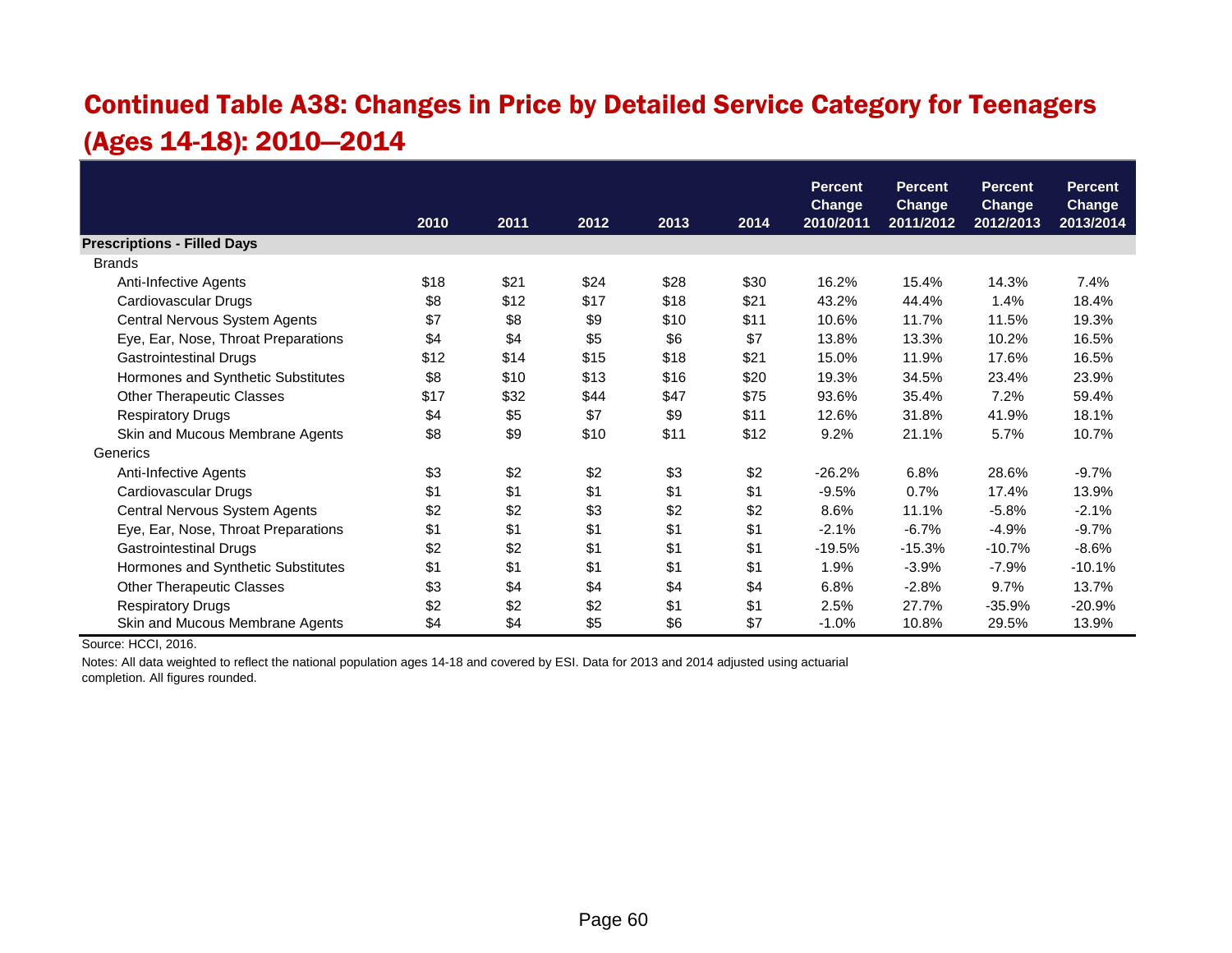#### Table A39: Changes in Per Capita Health Care Spending for Teenagers (Ages 14-18), by Gender: 2010—2014

|                                |         |         |              |         |         | <b>Percent</b><br><b>Change</b> | <b>Percent</b><br><b>Change</b> | <b>Percent</b><br><b>Change</b> | <b>Percent</b><br><b>Change</b> |
|--------------------------------|---------|---------|--------------|---------|---------|---------------------------------|---------------------------------|---------------------------------|---------------------------------|
|                                | 2010    | 2011    | 2012         | 2013    | 2014    | 2010/2011                       | 2011/2012                       | 2012/2013                       | 2013/2014                       |
|                                |         |         | <b>Boys</b>  |         |         |                                 |                                 |                                 |                                 |
| Per Capita, Teen Boys          | \$2,287 | \$2,444 | \$2,577      | \$2,647 | \$2,766 | 6.9%                            | 5.5%                            | 2.7%                            | 4.5%                            |
| <b>Service Category</b>        |         |         |              |         |         |                                 |                                 |                                 |                                 |
| Inpatient                      | \$381   | \$423   | \$426        | \$424   | \$437   | 11.1%                           | 0.7%                            | $-0.5%$                         | 3.1%                            |
| Acute Inpatient                | \$371   | \$419   | \$422        | \$421   | \$435   | 13.1%                           | 0.8%                            | $-0.2%$                         | 3.2%                            |
| Outpatient                     | \$635   | \$679   | \$717        | \$736   | \$761   | 7.0%                            | 5.6%                            | 2.6%                            | 3.3%                            |
| <b>Visits</b>                  | \$409   | \$436   | \$458        | \$467   | \$488   | 6.6%                            | 5.1%                            | 1.9%                            | 4.5%                            |
| Other                          | \$226   | \$243   | \$259        | \$269   | \$273   | 7.8%                            | 6.4%                            | 4.0%                            | 1.2%                            |
| <b>Professional Procedures</b> | \$782   | \$837   | \$877        | \$904   | \$931   | 6.9%                            | 4.8%                            | 3.1%                            | 2.9%                            |
| Prescriptions                  | \$489   | \$505   | \$558        | \$583   | \$638   | 3.3%                            | 10.4%                           | 4.6%                            | 9.3%                            |
| <b>Brands</b>                  | \$332   | \$343   | \$363        | \$364   | \$412   | 3.2%                            | 5.9%                            | 0.2%                            | 13.3%                           |
| Generics                       | \$157   | \$162   | \$195        | \$220   | \$226   | 3.4%                            | 19.9%                           | 13.0%                           | 2.8%                            |
|                                |         |         | <b>Girls</b> |         |         |                                 |                                 |                                 |                                 |
| Per Capita, Teens Girls        | \$2,374 | \$2,534 | \$2,681      | \$2,822 | \$2,949 | 6.70%                           | 5.80%                           | 5.30%                           | 4.50%                           |
| <b>Service Category</b>        |         |         |              |         |         |                                 |                                 |                                 |                                 |
| Inpatient                      | \$408   | \$442   | \$452        | \$485   | \$498   | 8.4%                            | 2.2%                            | 7.5%                            | 2.7%                            |
| Acute Inpatient                | \$396   | \$437   | \$448        | \$483   | \$496   | 10.3%                           | 2.6%                            | 7.8%                            | 2.6%                            |
| Outpatient                     | \$676   | \$728   | \$793        | \$830   | \$878   | 7.8%                            | 8.9%                            | 4.7%                            | 5.7%                            |
| <b>Visits</b>                  | \$426   | \$454   | \$494        | \$513   | \$549   | 6.6%                            | 8.6%                            | 4.0%                            | 7.0%                            |
| Other                          | \$250   | \$274   | \$299        | \$317   | \$328   | 9.7%                            | 9.3%                            | 5.9%                            | 3.5%                            |
| <b>Professional Procedures</b> | \$895   | \$952   | \$998        | \$1,042 | \$1,083 | 6.5%                            | 4.8%                            | 4.4%                            | 4.0%                            |
| Prescriptions                  | \$396   | \$411   | \$438        | \$465   | \$490   | 3.9%                            | 6.6%                            | 6.0%                            | 5.5%                            |
| <b>Brands</b>                  | \$242   | \$251   | \$257        | \$257   | \$273   | 3.7%                            | 2.2%                            | 0.2%                            | 6.4%                            |
| Generics                       | \$154   | \$160   | \$182        | \$207   | \$217   | 4.3%                            | 13.5%                           | 14.1%                           | 4.4%                            |

Source: HCCI, 2016.

Notes: All data weighted to reflect the national population ages 14-18 and covered by ESI. Data for 2013 and 2014 adjusted using actuarial completion. All per capita dollars from allowed amounts. All figures rounded.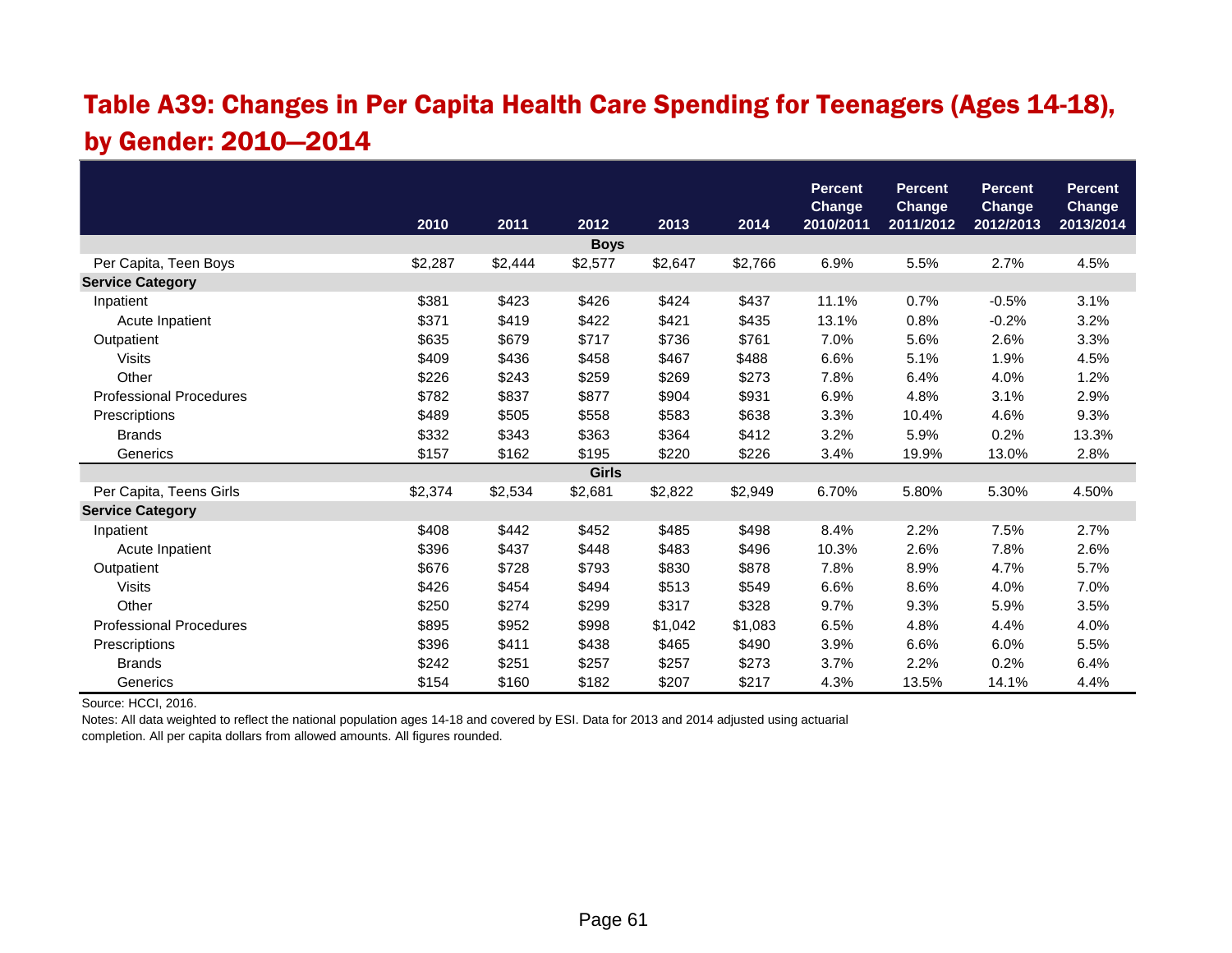## Table A40: Changes in Utilization and Prices for Teenagers (Ages 14-18), by Gender: 2010—2014

|                                                    |          |          |             |          |          | <b>Percent</b><br><b>Change</b> | <b>Percent</b><br><b>Change</b> | <b>Percent</b><br>Change | <b>Percent</b><br><b>Change</b> |
|----------------------------------------------------|----------|----------|-------------|----------|----------|---------------------------------|---------------------------------|--------------------------|---------------------------------|
|                                                    | 2010     | 2011     | 2012        | 2013     | 2014     | 2010/2011                       | 2011/2012                       | 2012/2013                | 2013/2014                       |
|                                                    |          |          | <b>Boys</b> |          |          |                                 |                                 |                          |                                 |
| Utilization per 1,000 Insureds by Service Category |          |          |             |          |          |                                 |                                 |                          |                                 |
| Inpatient                                          | 25       | 25       | 24          | 22       | 21       | $-0.1%$                         | $-4.2%$                         | $-8.3%$                  | $-2.0%$                         |
| Acute Inpatient                                    | 23       | 24       | 23          | 21       | 21       | 1.8%                            | $-3.4%$                         | $-7.4%$                  | $-1.7%$                         |
| Outpatient                                         | 1,390    | 1,408    | 1,433       | 1,417    | 1,402    | 1.3%                            | 1.8%                            | $-1.2%$                  | $-1.0%$                         |
| <b>Visits</b>                                      | 229      | 231      | 227         | 215      | 210      | 0.7%                            | $-1.5%$                         | $-5.6%$                  | $-2.3%$                         |
| Other                                              | 1,160    | 1,177    | 1,206       | 1,202    | 1,193    | 1.4%                            | 2.5%                            | $-0.3%$                  | $-0.8%$                         |
| <b>Professional Procedures</b>                     | 8,520    | 8,923    | 9,344       | 9,521    | 9,471    | 4.7%                            | 4.7%                            | 1.9%                     | $-0.5%$                         |
| Prescriptions - Filled Days                        | 86,587   | 87,322   | 90,007      | 90,256   | 88,618   | 0.9%                            | 3.1%                            | 0.3%                     | $-1.8%$                         |
| <b>Brands</b>                                      | 32,295   | 29,398   | 25,036      | 21,533   | 19,481   | $-9.0%$                         | $-14.8%$                        | $-14.0%$                 | $-9.5%$                         |
| Generics                                           | 54,280   | 57,912   | 64,956      | 68,712   | 69,114   | 6.7%                            | 12.2%                           | 5.8%                     | 0.6%                            |
| Average Price Paid per Service by Service Category |          |          |             |          |          |                                 |                                 |                          |                                 |
| Inpatient                                          | \$15,407 | \$17,132 | \$18,006    | \$19,528 | \$20,537 | 11.2%                           | 5.1%                            | 8.5%                     | 5.2%                            |
| Acute Inpatient                                    | \$15,888 | \$17,654 | \$18,418    | \$19,834 | \$20,828 | 11.1%                           | 4.3%                            | 7.7%                     | 5.0%                            |
| Outpatient                                         | \$457    | \$483    | \$500       | \$520    | \$542    | 5.7%                            | 3.7%                            | 3.9%                     | 4.4%                            |
| <b>Visits</b>                                      | \$1,784  | \$1,889  | \$2,016     | \$2,177  | \$2,328  | 5.9%                            | 6.7%                            | 8.0%                     | 6.9%                            |
| Other                                              | \$195    | \$207    | \$215       | \$224    | \$229    | 6.3%                            | 3.8%                            | 4.3%                     | 2.1%                            |
| <b>Professional Procedures</b>                     | \$92     | \$94     | \$94        | \$95     | \$98     | 2.1%                            | 0.1%                            | 1.2%                     | 3.5%                            |
| Prescriptions - Filled Days                        | \$6      | \$6      | \$6         | \$6      | \$7      | 2.4%                            | 7.1%                            | 4.4%                     | 11.4%                           |
| <b>Brands</b>                                      | \$10     | \$12     | \$14        | \$17     | \$21     | 13.4%                           | 24.4%                           | 16.5%                    | 25.2%                           |
| Generics                                           | \$3      | \$3      | \$3         | \$3      | \$3      | $-3.1%$                         | 6.9%                            | 6.8%                     | 2.2%                            |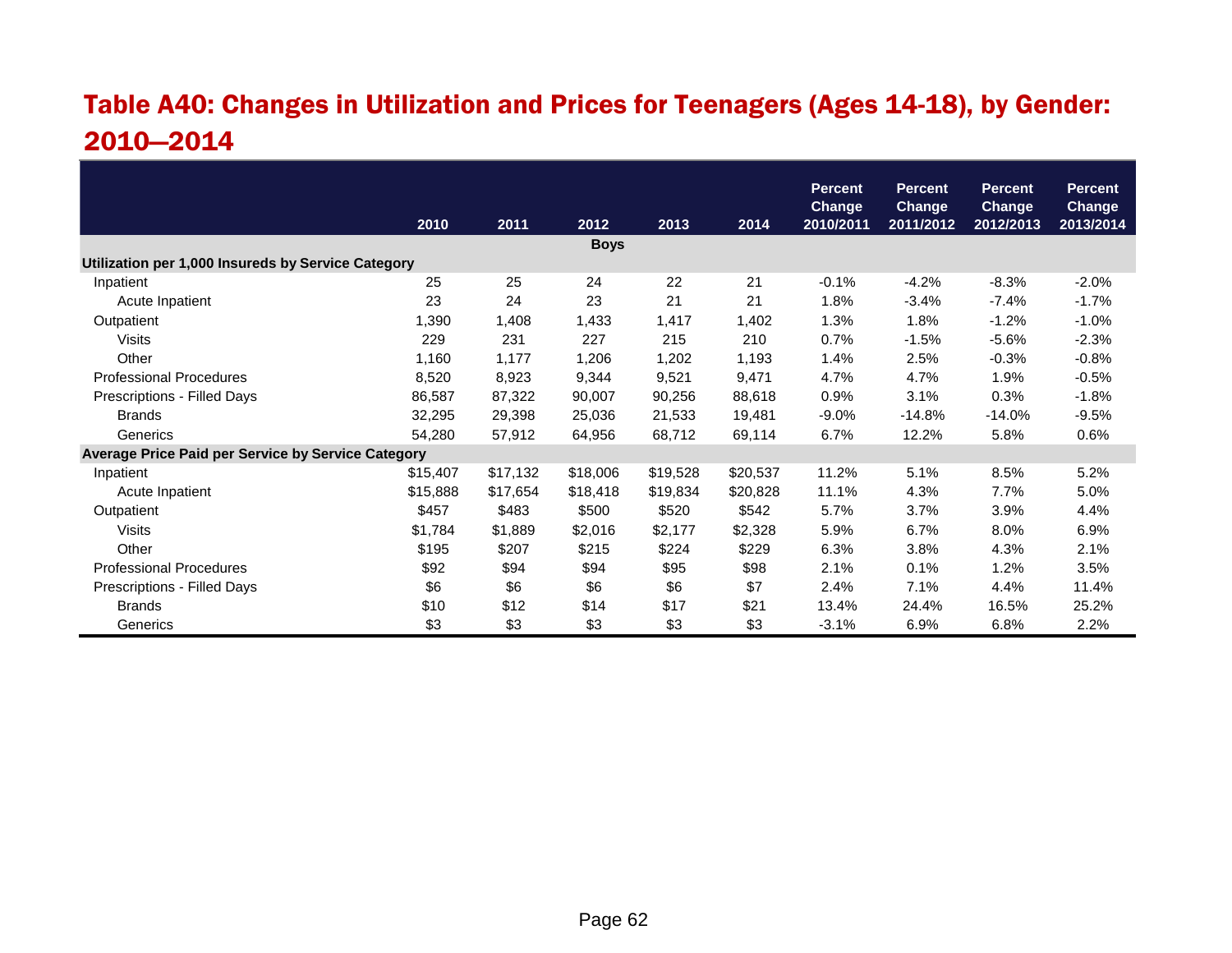### Continued Table A40: Changes in Utilization and Prices for Teenagers (Ages 14-18), by Gender: 2010—2014

|                                                    |          |          |              |          |          | <b>Percent</b> | Percent       | <b>Percent</b> | <b>Percent</b> |
|----------------------------------------------------|----------|----------|--------------|----------|----------|----------------|---------------|----------------|----------------|
|                                                    |          |          |              |          |          | <b>Change</b>  | <b>Change</b> | <b>Change</b>  | <b>Change</b>  |
|                                                    | 2010     | 2011     | 2012         | 2013     | 2014     | 2010/2011      | 2011/2012     | 2012/2013      | 2013/2014      |
|                                                    |          |          | <b>Girls</b> |          |          |                |               |                |                |
| Utilization per 1,000 Insureds by Service Category |          |          |              |          |          |                |               |                |                |
| Inpatient                                          | 32       | 33       | 32           | 33       | 31       | 1.4%           | $-1.8%$       | 1.1%           | $-3.8%$        |
| Acute Inpatient                                    | 31       | 32       | 31           | 32       | 31       | 2.6%           | $-1.1%$       | 2.8%           | $-4.1%$        |
| Outpatient                                         | 1,741    | 1,799    | 1,875        | 1,865    | 1,864    | 3.4%           | 4.2%          | $-0.5%$        | $-0.1%$        |
| <b>Visits</b>                                      | 253      | 256      | 261          | 252      | 252      | 1.3%           | 2.0%          | $-3.4%$        | $-0.1%$        |
| Other                                              | 1,488    | 1,543    | 1,614        | 1,613    | 1,612    | 3.7%           | 4.6%          | $-0.1%$        | $-0.1%$        |
| <b>Professional Procedures</b>                     | 11,163   | 11,543   | 11,966       | 12,176   | 12,245   | 3.4%           | 3.7%          | 1.8%           | 0.6%           |
| Prescriptions - Filled Days                        | 121,810  | 124,224  | 129,090      | 133,235  | 135,446  | 2.0%           | 3.9%          | 3.2%           | 1.7%           |
| <b>Brands</b>                                      | 37,034   | 32,174   | 27,720       | 23,655   | 21,098   | $-13.1%$       | $-13.8%$      | $-14.7%$       | $-10.8%$       |
| Generics                                           | 84,756   | 92,037   | 101,351      | 109,567  | 114,321  | 8.6%           | 10.1%         | 8.1%           | 4.3%           |
| Average Price Paid per Service by Service Category |          |          |              |          |          |                |               |                |                |
| Inpatient                                          | \$12,598 | \$13,461 | \$14,008     | \$14,894 | \$15,890 | 6.9%           | 4.1%          | 6.3%           | 6.7%           |
| Acute Inpatient                                    | \$12,862 | \$13,817 | \$14,330     | \$15,029 | \$16,077 | 7.4%           | 3.7%          | 4.9%           | 7.0%           |
| Outpatient                                         | \$388    | \$405    | \$423        | \$445    | \$471    | 4.3%           | 4.5%          | 5.3%           | 5.8%           |
| <b>Visits</b>                                      | \$1,687  | \$1,776  | \$1,892      | \$2,035  | \$2,181  | 5.3%           | 6.5%          | 7.6%           | 7.2%           |
| Other                                              | \$168    | \$178    | \$186        | \$197    | \$204    | 5.8%           | 4.5%          | 6.0%           | 3.6%           |
| <b>Professional Procedures</b>                     | \$80     | \$83     | \$83         | \$86     | \$88     | 3.0%           | 1.1%          | 2.6%           | 3.4%           |
| Prescriptions - Filled Days                        | \$3      | \$3      | \$3          | \$3      | \$4      | 1.9%           | 2.6%          | 2.7%           | 3.8%           |
| <b>Brands</b>                                      | \$7      | \$8      | \$9          | \$11     | \$13     | 19.4%          | 18.6%         | 17.5%          | 19.3%          |
| Generics                                           | \$2      | \$2      | \$2          | \$2      | \$2      | $-4.0%$        | 3.1%          | 5.6%           | 0.1%           |

Source: HCCI, 2016.

Notes: All data weighted to reflect the national population ages 14-18 and covered by ESI. All figures rounded.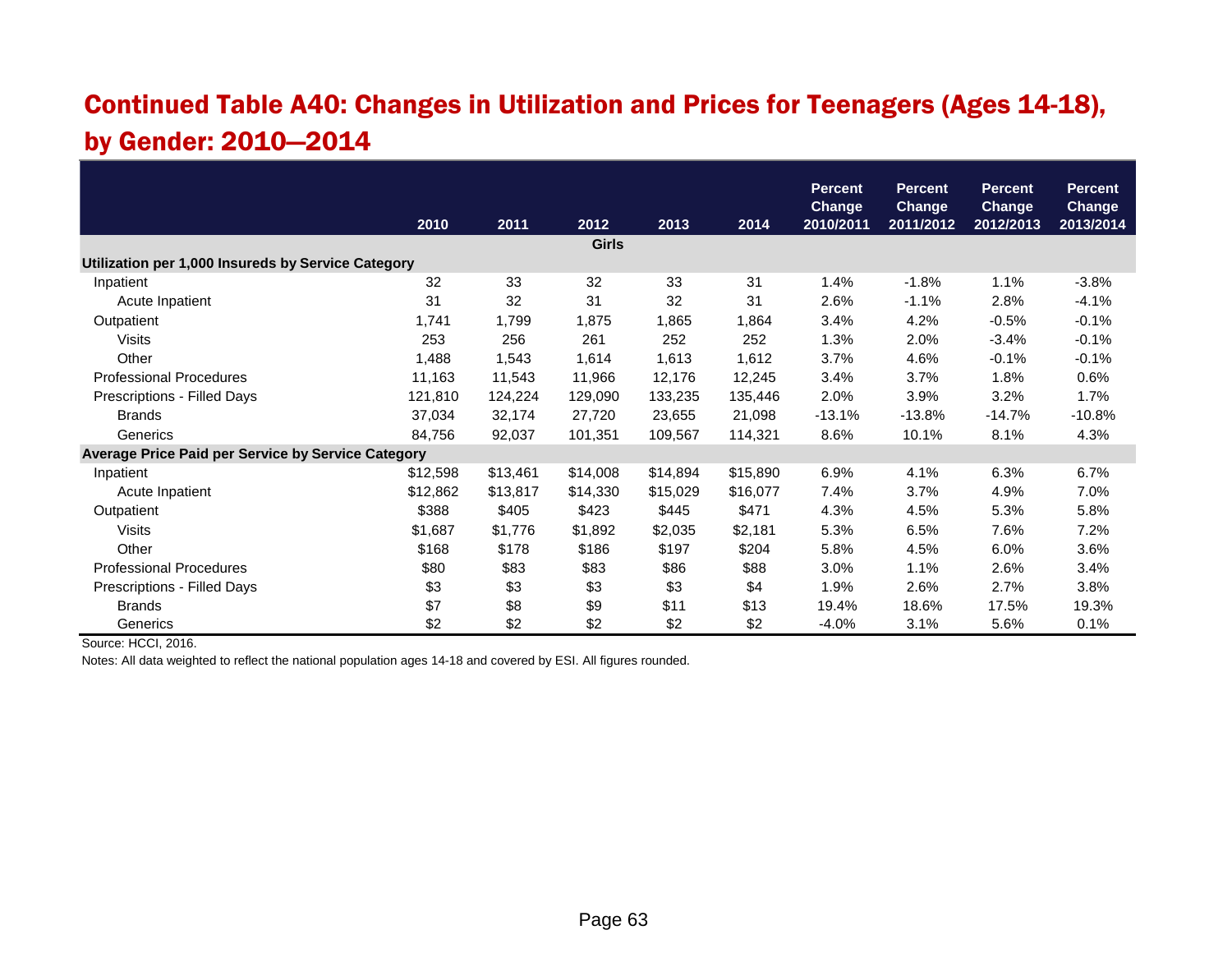#### Table A41: Changes in Out-Of-Pocket Per Capita Health Care Spending for Teenagers (Ages 14-18), by Gender: 2010—2014

|                                |       |       |              |       |       | <b>Percent</b> | <b>Percent</b> | <b>Percent</b> | <b>Percent</b> |
|--------------------------------|-------|-------|--------------|-------|-------|----------------|----------------|----------------|----------------|
|                                |       |       |              |       |       | Change         | <b>Change</b>  | <b>Change</b>  | <b>Change</b>  |
|                                | 2010  | 2011  | 2012         | 2013  | 2014  | 2010/2011      | 2011/2012      | 2012/2013      | 2013/2014      |
|                                |       |       | <b>Boys</b>  |       |       |                |                |                |                |
| Out-of-Pocket, Teen Boys       | \$412 | \$440 | \$469        | \$488 | \$507 | 6.7%           | 6.5%           | 4.0%           | 4.1%           |
| <b>Service Cateogry</b>        |       |       |              |       |       |                |                |                |                |
| Inpatient                      | \$20  | \$22  | \$21         | \$21  | \$22  | 9.6%           | $-1.0%$        | 0.3%           | 1.1%           |
| Acute Inpatient                | \$19  | \$21  | \$21         | \$21  | \$21  | 10.7%          | $-0.2%$        | 0.3%           | 1.3%           |
| Outpatient                     | \$112 | \$123 | \$134        | \$142 | \$153 | 9.9%           | 8.5%           | 6.6%           | 7.3%           |
| <b>Visits</b>                  | \$70  | \$76  | \$82         | \$87  | \$95  | 8.9%           | 8.0%           | 5.8%           | 8.8%           |
| Other                          | \$42  | \$47  | \$51         | \$55  | \$58  | 11.8%          | 9.3%           | 7.8%           | 5.1%           |
| <b>Professional Procedures</b> | \$188 | \$202 | \$214        | \$224 | \$235 | 7.2%           | 6.2%           | 4.4%           | 5.2%           |
| Prescriptions                  | \$92  | \$93  | \$99         | \$100 | \$97  | 1.2%           | 6.3%           | 0.5%           | $-2.5%$        |
| <b>Brands</b>                  | \$53  | \$52  | \$49         | \$45  | \$44  | $-1.9%$        | $-4.8%$        | $-8.6%$        | $-2.1%$        |
| Generics                       | \$40  | \$42  | \$50         | \$55  | \$53  | 5.3%           | 20.0%          | 9.6%           | $-2.8%$        |
|                                |       |       | <b>Girls</b> |       |       |                |                |                |                |
| Out-of-Pocket, Teen Girls      | \$480 | \$511 | \$550        | \$569 | \$597 | 6.6%           | 7.5%           | 3.6%           | 4.8%           |
| <b>Service Category</b>        |       |       |              |       |       |                |                |                |                |
| Inpatient                      | \$25  | \$27  | \$28         | \$31  | \$31  | 8.4%           | 3.0%           | 13.4%          | $-0.5%$        |
| Acute Inpatient                | \$24  | \$26  | \$27         | \$31  | \$31  | 9.2%           | 3.2%           | 14.3%          | $-0.6%$        |
| Outpatient                     | \$121 | \$134 | \$150        | \$162 | \$178 | 11.1%          | 11.7%          | 8.1%           | 10.1%          |
| <b>Visits</b>                  | \$72  | \$79  | \$88         | \$96  | \$106 | 10.2%          | 11.3%          | 8.8%           | 10.7%          |
| Other                          | \$49  | \$55  | \$61         | \$66  | \$72  | 12.3%          | 12.2%          | 7.0%           | 9.1%           |
| <b>Professional Procedures</b> | \$223 | \$239 | \$257        | \$271 | \$288 | 6.9%           | 7.5%           | 5.6%           | 6.2%           |
| Prescriptions                  | \$111 | \$112 | \$116        | \$105 | \$100 | 0.6%           | 3.6%           | $-9.0%$        | $-5.4%$        |
| <b>Brands</b>                  | \$57  | \$55  | \$52         | \$46  | \$43  | $-4.3%$        | $-4.2%$        | $-12.4%$       | $-6.3%$        |
| Generics                       | \$54  | \$57  | \$63         | \$59  | \$57  | 5.8%           | 11.0%          | $-6.1%$        | $-4.8%$        |

Source: HCCI, 2016.

Notes: All data weighted to reflect the national population ages 14-18 and covered by ESI. Data for 2013 and 2014 adjusted using actuarial completion. All per capita dollars from allowed amounts. All figures rounded.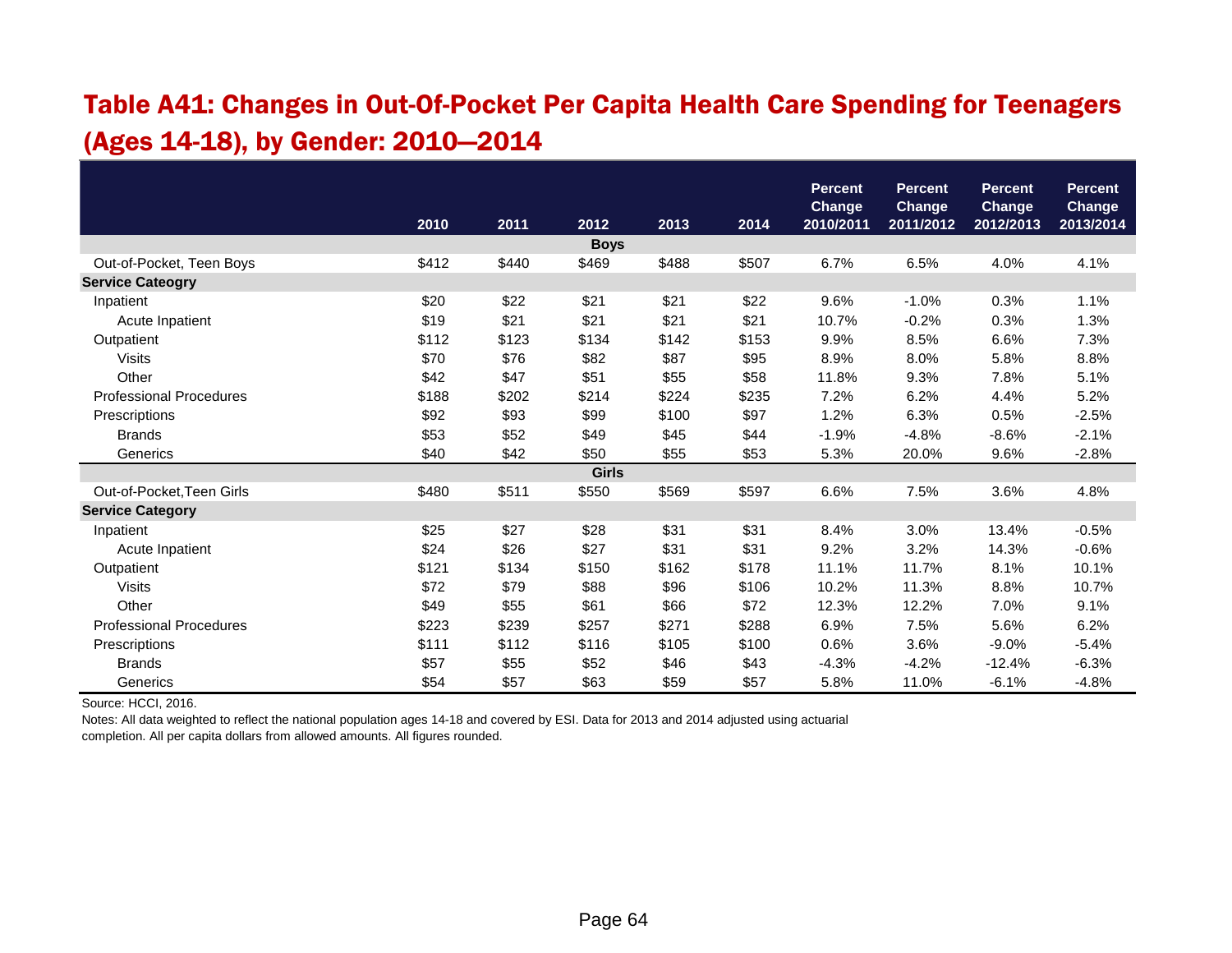### Table A42: Changes in Per Capita Spending by Detailed Service Category for Teenage Boys (Ages 14-18): 2010—2014

|                                           |       |       |       |       |       | <b>Percent</b>             | <b>Percent</b>             | <b>Percent</b>             | <b>Percent</b>             |
|-------------------------------------------|-------|-------|-------|-------|-------|----------------------------|----------------------------|----------------------------|----------------------------|
|                                           | 2010  | 2011  | 2012  | 2013  | 2014  | <b>Change</b><br>2010/2011 | <b>Change</b><br>2011/2012 | <b>Change</b><br>2012/2013 | <b>Change</b><br>2013/2014 |
| Inpatient                                 |       |       |       |       |       |                            |                            |                            |                            |
| Hospice                                   | \$0   | \$0   | \$0   | \$0   | \$0   | $\star$                    | $\star$                    | $\star$                    | $\star$                    |
| Medical                                   | \$137 | \$159 | \$154 | \$146 | \$160 | 16.6%                      | $-3.3%$                    | $-5.1%$                    | 9.2%                       |
| Mental Health and Substance Use           | \$61  | \$71  | \$74  | \$68  | \$72  | 16.3%                      | 4.2%                       | $-7.6%$                    | 5.6%                       |
| <b>Skilled Nursing Facility</b>           | \$1   | \$1   | \$1   | \$1   | \$1   | 26.1%                      | 17.9%                      | $-41.0%$                   | 57.4%                      |
| Surgery                                   | \$173 | \$189 | \$194 | \$207 | \$203 | 9.1%                       | 2.9%                       | 6.4%                       | $-1.8%$                    |
| Ungroupable                               | \$9   | \$3   | \$2   | \$2   | \$1   | $-68.2%$                   | $-16.6%$                   | $-37.7%$                   | $-25.8%$                   |
| <b>Outpatient Visits</b>                  |       |       |       |       |       |                            |                            |                            |                            |
| <b>Emergency Room</b>                     | \$200 | \$211 | \$224 | \$225 | \$239 | 5.9%                       | 5.8%                       | 0.7%                       | 6.1%                       |
| Observation                               | \$10  | \$10  | \$12  | \$12  | \$13  | $-0.5%$                    | 22.6%                      | 3.3%                       | 3.9%                       |
| <b>Outpatient Surgery</b>                 | \$200 | \$215 | \$223 | \$230 | \$236 | 7.7%                       | 3.6%                       | 3.0%                       | 2.9%                       |
| <b>Outpatient-Other</b>                   |       |       |       |       |       |                            |                            |                            |                            |
| <b>Ancillary Services</b>                 | \$58  | \$62  | \$64  | \$66  | \$68  | 7.5%                       | 3.3%                       | 2.9%                       | 3.0%                       |
| Lab/Pathology                             | \$26  | \$28  | \$29  | \$32  | \$31  | 6.8%                       | 4.2%                       | 8.2%                       | $-2.3%$                    |
| <b>Miscellaneous Services</b>             | \$75  | \$83  | \$94  | \$100 | \$100 | 11.2%                      | 13.3%                      | 5.6%                       | $-0.1%$                    |
| Radiology Services                        | \$67  | \$70  | \$71  | \$72  | \$74  | 4.5%                       | 1.7%                       | 1.2%                       | 3.1%                       |
| <b>Professional Procedures</b>            |       |       |       |       |       |                            |                            |                            |                            |
| <b>Administered Drugs</b>                 | \$59  | \$62  | \$62  | \$65  | \$74  | 5.8%                       | $-1.0%$                    | 5.8%                       | 13.6%                      |
| Administration of Drugs                   | \$11  | \$14  | \$16  | \$19  | \$18  | 26.1%                      | 16.6%                      | 14.1%                      | $-1.5%$                    |
| Anesthesia                                | \$37  | \$39  | \$39  | \$40  | \$41  | 4.0%                       | 1.3%                       | 1.9%                       | 0.8%                       |
| Lab/Pathology                             | \$30  | \$34  | \$36  | \$36  | \$40  | 12.2%                      | 6.3%                       | 0.0%                       | 10.6%                      |
| Miscellaneous                             | \$277 | \$303 | \$328 | \$334 | \$341 | 9.3%                       | 8.3%                       | 1.7%                       | 2.1%                       |
| Office Visits - Primary Care Provider     | \$87  | \$92  | \$94  | \$90  | \$90  | 5.6%                       | 1.7%                       | $-4.7%$                    | 0.4%                       |
| Office Visits - Specialist                | \$75  | \$82  | \$88  | \$105 | \$110 | 8.9%                       | 7.3%                       | 19.9%                      | 4.2%                       |
| Preventive Visits - Primary Care Provider | \$38  | \$41  | \$43  | \$46  | \$49  | 8.5%                       | 4.6%                       | 6.9%                       | 6.0%                       |
| Preventive Visits - Specialist            | \$1   | \$1   | \$2   | \$3   | \$3   | 26.0%                      | 14.3%                      | 61.8%                      | 12.4%                      |
| Radiology                                 | \$55  | \$55  | \$55  | \$53  | \$52  | $-0.5%$                    | $-1.0%$                    | $-3.5%$                    | $-0.5%$                    |
| Surgery                                   | \$110 | \$112 | \$113 | \$113 | \$113 | 1.9%                       | 1.1%                       | 0.0%                       | $-0.6%$                    |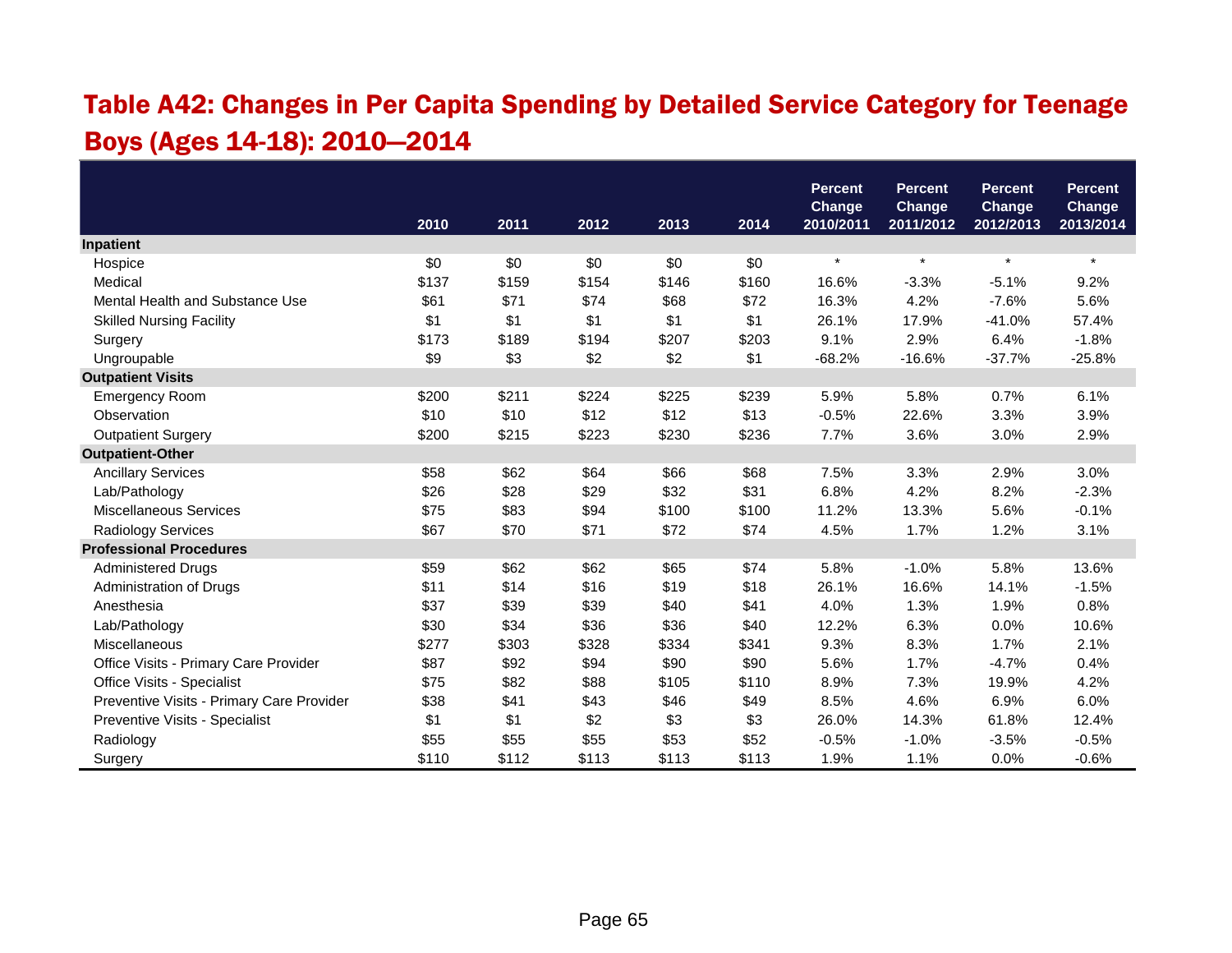### Continued Table A42: Changes in Per Capita Spending by Detailed Service Category for Teenage Boys (Ages 14-18): 2010—2014

|                                     |       |       |      |       |       | <b>Percent</b>             | <b>Percent</b>             | <b>Percent</b>             | <b>Percent</b>      |
|-------------------------------------|-------|-------|------|-------|-------|----------------------------|----------------------------|----------------------------|---------------------|
|                                     | 2010  | 2011  | 2012 | 2013  | 2014  | <b>Change</b><br>2010/2011 | <b>Change</b><br>2011/2012 | <b>Change</b><br>2012/2013 | Change<br>2013/2014 |
| <b>Prescriptions - Filled Days</b>  |       |       |      |       |       |                            |                            |                            |                     |
| <b>Brands</b>                       |       |       |      |       |       |                            |                            |                            |                     |
| Anti-Infective Agents               | \$31  | \$42  | \$43 | \$40  | \$39  | 35.1%                      | 1.0%                       | $-7.0%$                    | $-2.5%$             |
| Cardiovascular Drugs                | \$3   | \$2   | \$2  | \$2   | \$1   | $-31.6%$                   | 14.3%                      | $-18.1%$                   | $-57.6%$            |
| Central Nervous System Agents       | \$104 | \$103 | \$92 | \$97  | \$102 | $-1.0%$                    | $-10.7%$                   | 5.5%                       | 4.9%                |
| Eye, Ear, Nose, Throat Preparations | \$8   | \$8   | \$8  | \$8   | \$7   | $-1.6%$                    | 2.6%                       | $-0.1%$                    | $-12.3%$            |
| <b>Gastrointestinal Drugs</b>       | \$7   | \$7   | \$8  | \$9   | \$10  | 4.4%                       | 13.3%                      | 4.4%                       | 10.8%               |
| Hormones and Synthetic Substitutes  | \$76  | \$91  | \$97 | \$114 | \$131 | 20.4%                      | 6.1%                       | 18.1%                      | 15.1%               |
| <b>Other Therapeutic Classes</b>    | \$52  | \$39  | \$52 | \$46  | \$70  | $-24.8%$                   | 30.8%                      | $-10.0\%$                  | 49.9%               |
| <b>Respiratory Drugs</b>            | \$13  | \$14  | \$25 | \$18  | \$21  | 11.8%                      | 75.8%                      | $-27.7%$                   | 18.6%               |
| Skin and Mucous Membrane Agents     | \$38  | \$35  | \$36 | \$30  | \$31  | $-6.5%$                    | 2.7%                       | $-18.7%$                   | 6.5%                |
| Generics                            |       |       |      |       |       |                            |                            |                            |                     |
| Anti-Infective Agents               | \$30  | \$22  | \$24 | \$31  | \$26  | $-27.4%$                   | 7.6%                       | 30.1%                      | $-14.9%$            |
| Cardiovascular Drugs                | \$1   | \$1   | \$1  | \$1   | \$2   | $-8.2%$                    | 8.8%                       | 22.5%                      | 37.1%               |
| Central Nervous System Agents       | \$47  | \$61  | \$83 | \$82  | \$84  | 30.8%                      | 34.4%                      | $-0.6%$                    | 1.8%                |
| Eye, Ear, Nose, Throat Preparations | \$3   | \$3   | \$3  | \$3   | \$3   | 14.5%                      | 4.3%                       | $-1.8%$                    | $-6.6%$             |
| <b>Gastrointestinal Drugs</b>       | \$2   | \$2   | \$2  | \$2   | \$2   | $-5.8%$                    | $-9.6%$                    | $-2.3%$                    | $-7.4%$             |
| Hormones and Synthetic Substitutes  | \$5   | \$6   | \$7  | \$6   | \$5   | 15.7%                      | 17.2%                      | $-7.0%$                    | $-22.7%$            |
| <b>Other Therapeutic Classes</b>    | \$34  | \$32  | \$32 | \$34  | \$38  | $-3.4%$                    | $-1.3%$                    | 6.3%                       | 11.9%               |
| <b>Respiratory Drugs</b>            | \$1   | \$1   | \$4  | \$5   | \$4   | 15.2%                      | 425.3%                     | 33.1%                      | $-18.9%$            |
| Skin and Mucous Membrane Agents     | \$34  | \$33  | \$39 | \$55  | \$62  | $-2.2%$                    | 17.0%                      | 40.2%                      | 13.7%               |

Source: HCCI, 2016.

Notes: All data weighted to reflect the national population ages 14-18 and covered by ESI. Data for 2013 and 2014 adjusted using actuarial completion. All per capita dollars from allowed amounts. All figures rounded.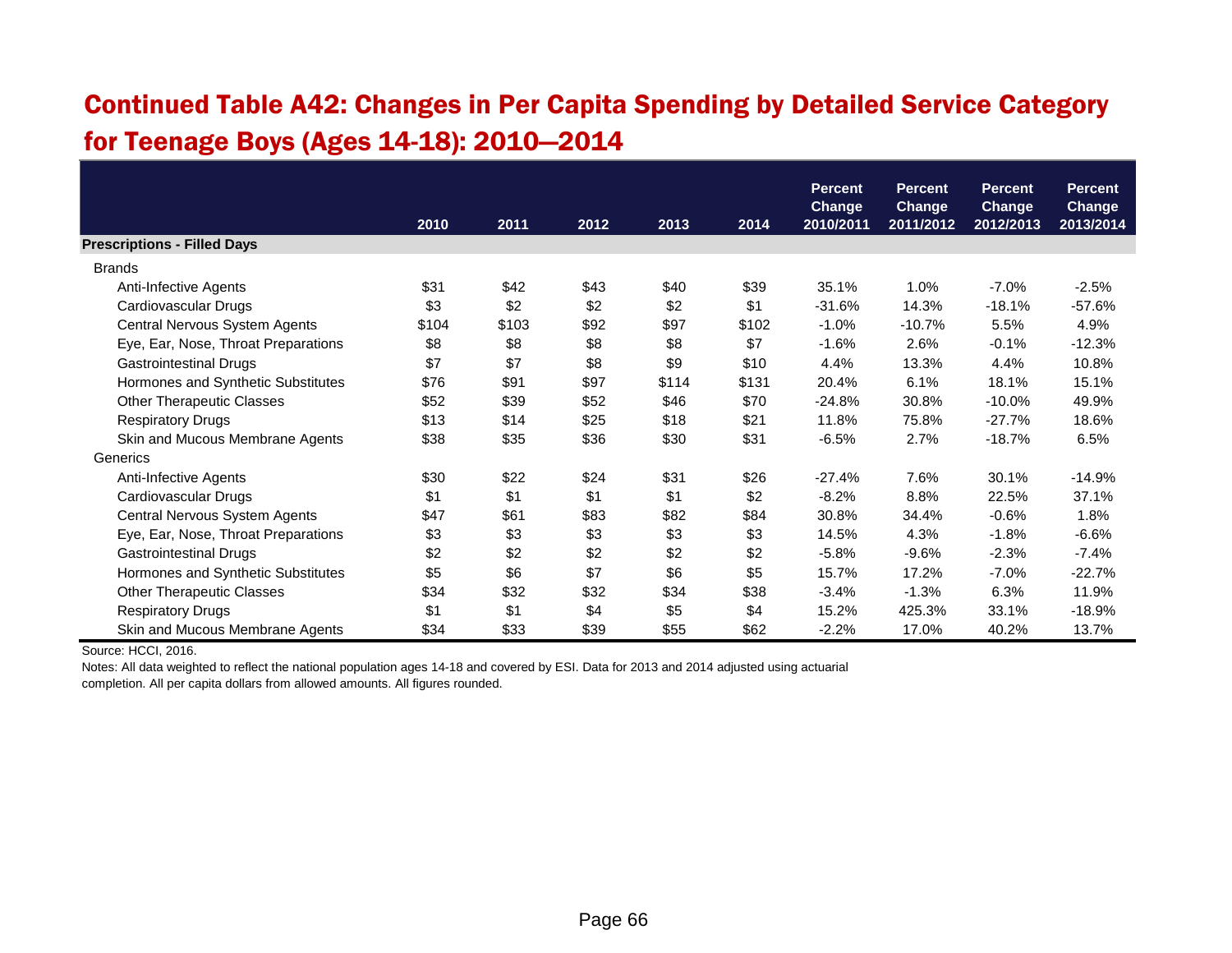## Table A43: Changes in Out-of-pocket Spending Per Capita by Detailed Service Category for Teenage Boys (Ages 14-18): 2010—2014

|                                           |      |      |      |      |      | <b>Percent</b>      | <b>Percent</b>             | <b>Percent</b>             | <b>Percent</b>             |
|-------------------------------------------|------|------|------|------|------|---------------------|----------------------------|----------------------------|----------------------------|
|                                           | 2010 | 2011 | 2012 | 2013 | 2014 | Change<br>2010/2011 | <b>Change</b><br>2011/2012 | <b>Change</b><br>2012/2013 | <b>Change</b><br>2013/2014 |
| Inpatient                                 |      |      |      |      |      |                     |                            |                            |                            |
| Hospice                                   | \$0  | \$0  | \$0  | \$0  | \$0  | $\star$             | $\star$                    | $\star$                    | $\star$                    |
| Medical                                   | \$7  | \$8  | \$8  | \$7  | \$7  | 8.1%                | $-0.3%$                    | $-5.5%$                    | 2.8%                       |
| Mental Health and Substance Use           | \$7  | \$8  | \$8  | \$9  | \$9  | 20.3%               | 5.8%                       | 2.7%                       | 6.3%                       |
| <b>Skilled Nursing Facility</b>           | \$0  | \$0  | \$0  | \$0  | \$0  | $\star$             | $\star$                    | $\star$                    | $\pmb{\star}$              |
| Surgery                                   | \$5  | \$6  | \$5  | \$5  | \$5  | 2.3%                | $-8.5%$                    | 4.9%                       | $-8.7%$                    |
| Ungroupable                               | \$1  | \$0  | \$0  | \$0  | \$0  | $\star$             | $\star$                    | $\star$                    | $\star$                    |
| <b>Outpatient Visits</b>                  |      |      |      |      |      |                     |                            |                            |                            |
| <b>Emergency Room</b>                     | \$42 | \$46 | \$51 | \$54 | \$60 | 10.5%               | 9.9%                       | 6.0%                       | 10.9%                      |
| Observation                               | \$1  | \$1  | \$1  | \$1  | \$1  | 25.2%               | 9.9%                       | 5.4%                       | 17.7%                      |
| <b>Outpatient Surgery</b>                 | \$27 | \$29 | \$30 | \$32 | \$34 | 5.8%                | 4.8%                       | 5.6%                       | 4.9%                       |
| <b>Outpatient-Other</b>                   |      |      |      |      |      |                     |                            |                            |                            |
| <b>Ancillary Services</b>                 | \$11 | \$12 | \$13 | \$14 | \$15 | 10.8%               | 9.2%                       | 9.1%                       | 3.7%                       |
| Lab/Pathology                             | \$5  | \$6  | \$6  | \$7  | \$7  | 11.4%               | 8.1%                       | 7.0%                       | 8.3%                       |
| Miscellaneous Services                    | \$12 | \$13 | \$15 | \$16 | \$17 | 13.5%               | 11.8%                      | 9.9%                       | 4.7%                       |
| Radiology Services                        | \$15 | \$16 | \$17 | \$18 | \$19 | 11.2%               | 7.7%                       | 5.4%                       | 5.4%                       |
| <b>Professional Procedures</b>            |      |      |      |      |      |                     |                            |                            |                            |
| <b>Administered Drugs</b>                 | \$2  | \$2  | \$2  | \$2  | \$3  | 16.6%               | 9.5%                       | 9.4%                       | 20.6%                      |
| Administration of Drugs                   | \$1  | \$1  | \$1  | \$1  | \$1  | $-1.6%$             | 7.0%                       | 5.0%                       | 12.3%                      |
| Anesthesia                                | \$6  | \$6  | \$7  | \$7  | \$7  | 11.5%               | 2.3%                       | $-1.2%$                    | 6.2%                       |
| Lab/Pathology                             | \$7  | \$9  | \$10 | \$11 | \$12 | 19.4%               | 11.5%                      | 6.9%                       | 9.6%                       |
| Miscellaneous                             | \$71 | \$77 | \$83 | \$83 | \$88 | 8.4%                | 7.6%                       | $-0.1%$                    | 6.1%                       |
| Office Visits - Primary Care Provider     | \$31 | \$34 | \$34 | \$34 | \$35 | 7.0%                | 2.1%                       | $-0.7%$                    | 1.8%                       |
| Office Visits - Specialist                | \$30 | \$33 | \$36 | \$44 | \$46 | 11.3%               | 8.8%                       | 22.5%                      | 4.8%                       |
| Preventive Visits - Primary Care Provider | \$3  | \$1  | \$1  | \$1  | \$0  | $-58.9%$            | $-43.3%$                   | $-26.6%$                   | $\star$                    |
| Preventive Visits - Specialist            | \$0  | \$0  | \$0  | \$0  | \$0  | $\star$             | $\star$                    |                            | $\star$                    |
| Radiology                                 | \$14 | \$15 | \$16 | \$16 | \$17 | 6.5%                | 4.7%                       | 2.8%                       | 4.7%                       |
| Surgery                                   | \$23 | \$24 | \$25 | \$26 | \$27 | 3.7%                | 6.9%                       | 2.4%                       | 4.5%                       |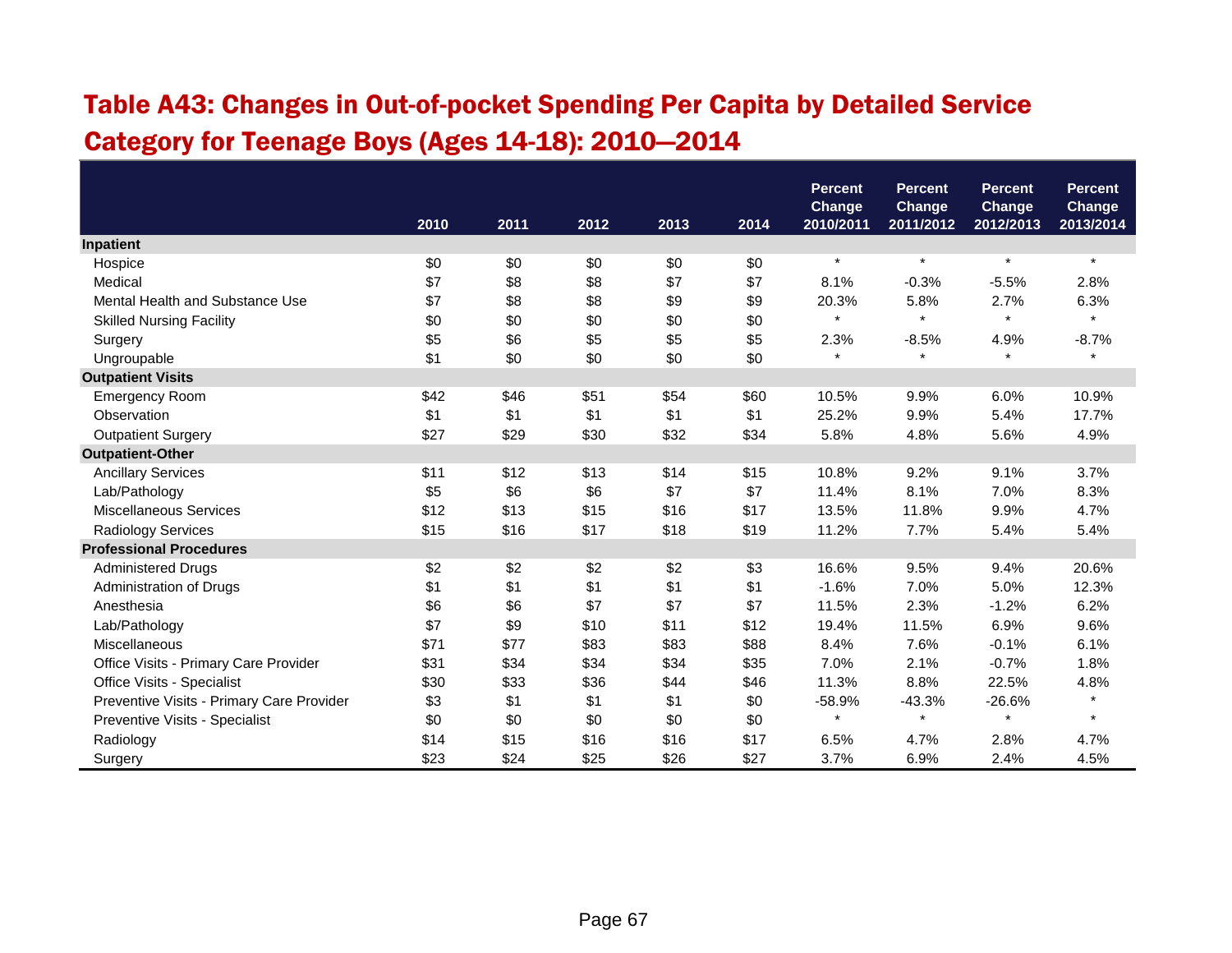### Continued Table A43: Changes in Out-of-pocket Spending Per Capita by Detailed Service Category for Teenage Boys (Ages 14-18): 2010—2014

|                                     |      |      |      |      |      | <b>Percent</b><br><b>Change</b> | <b>Percent</b><br><b>Change</b> | <b>Percent</b><br><b>Change</b> | <b>Percent</b><br><b>Change</b> |
|-------------------------------------|------|------|------|------|------|---------------------------------|---------------------------------|---------------------------------|---------------------------------|
|                                     | 2010 | 2011 | 2012 | 2013 | 2014 | 2010/2011                       | 2011/2012                       | 2012/2013                       | 2013/2014                       |
| <b>Prescriptions - Filled Days</b>  |      |      |      |      |      |                                 |                                 |                                 |                                 |
| <b>Brands</b>                       |      |      |      |      |      |                                 |                                 |                                 |                                 |
| Anti-Infective Agents               | \$5  | \$6  | \$7  | \$6  | \$6  | 32.3%                           | 2.5%                            | $-10.3%$                        | 5.7%                            |
| Cardiovascular Drugs                | \$0  | \$0  | \$0  | \$0  | \$0  | $\star$                         | $\star$                         | $\star$                         | $\star$                         |
| Central Nervous System Agents       | \$24 | \$22 | \$19 | \$19 | \$18 | $-5.6%$                         | $-13.6%$                        | $-1.3%$                         | $-5.1%$                         |
| Eye, Ear, Nose, Throat Preparations | \$3  | \$3  | \$3  | \$3  | \$2  | $-6.3%$                         | $-3.9%$                         | $-2.5%$                         | $-18.3%$                        |
| <b>Gastrointestinal Drugs</b>       | \$1  | \$1  | \$1  | \$1  | \$1  | $-0.7%$                         | 8.6%                            | $-1.5%$                         | $-7.5%$                         |
| Hormones and Synthetic Substitutes  | \$4  | \$6  | \$4  | \$5  | \$5  | 49.2%                           | $-30.9%$                        | 8.3%                            | 5.5%                            |
| <b>Other Therapeutic Classes</b>    | \$4  | \$2  | \$2  | \$2  | \$2  | $-57.3%$                        | 31.3%                           | $-17.6%$                        | $-18.4%$                        |
| <b>Respiratory Drugs</b>            | \$3  | \$3  | \$5  | \$3  | \$3  | 4.4%                            | 55.4%                           | $-41.2%$                        | 1.6%                            |
| Skin and Mucous Membrane Agents     | \$9  | \$8  | \$8  | \$7  | \$7  | $-8.3%$                         | 0.3%                            | $-14.0%$                        | 6.2%                            |
| Generics                            |      |      |      |      |      |                                 |                                 |                                 |                                 |
| Anti-Infective Agents               | \$10 | \$9  | \$10 | \$10 | \$9  | $-11.6%$                        | 7.2%                            | 5.4%                            | $-14.9%$                        |
| Cardiovascular Drugs                | \$1  | \$1  | \$1  | \$1  | \$1  | $-4.1%$                         | 8.0%                            | 4.4%                            | 5.3%                            |
| Central Nervous System Agents       | \$12 | \$16 | \$21 | \$21 | \$21 | 24.4%                           | 33.6%                           | 3.4%                            | $-4.0%$                         |
| Eye, Ear, Nose, Throat Preparations | \$1  | \$1  | \$2  | \$2  | \$2  | 14.4%                           | 10.4%                           | 2.5%                            | 4.2%                            |
| <b>Gastrointestinal Drugs</b>       | \$1  | \$1  | \$1  | \$1  | \$1  | 6.1%                            | 7.9%                            | 5.4%                            | $-3.2%$                         |
| Hormones and Synthetic Substitutes  | \$1  | \$1  | \$2  | \$2  | \$1  | 0.4%                            | 18.8%                           | $-5.5%$                         | $-12.0%$                        |
| <b>Other Therapeutic Classes</b>    | \$6  | \$6  | \$6  | \$6  | \$7  | $-6.0%$                         | $-2.0%$                         | 10.0%                           | 9.1%                            |
| <b>Respiratory Drugs</b>            | \$0  | \$0  | \$1  | \$2  | \$2  | $\star$                         | 174.4%                          | 60.5%                           | $-25.5%$                        |
| Skin and Mucous Membrane Agents     | \$6  | \$7  | \$8  | \$10 | \$11 | 5.5%                            | 18.0%                           | 27.0%                           | 8.7%                            |

Source: HCCI, 2016.

Notes: All data weighted to reflect the national population ages 14-18 and covered by ESI. Data for 2013 and 2014 adjusted using actuarial completion. All per capita dollars from allowed amounts. All figures rounded.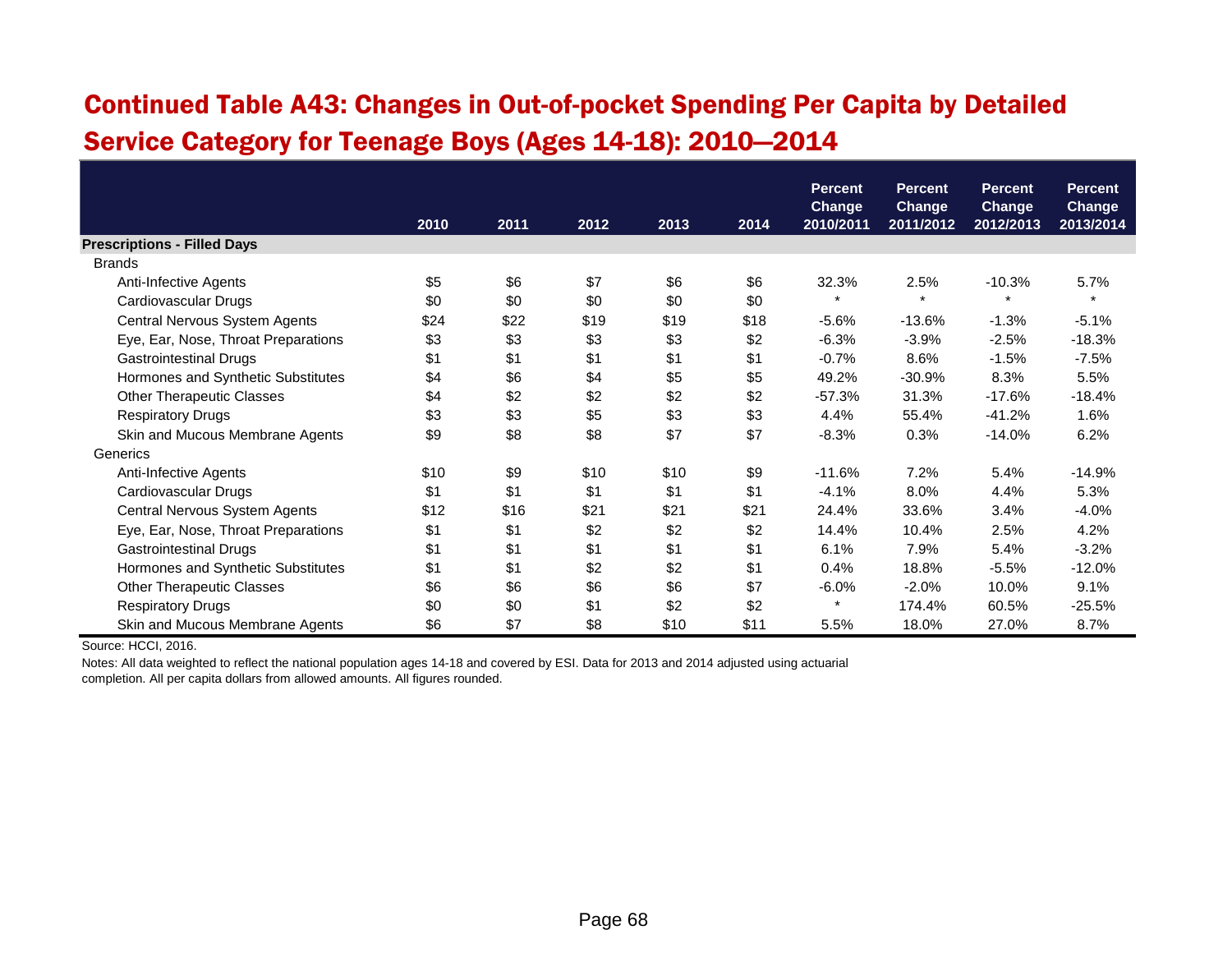# Table A44: Changes in Utilization by Detailed Service Category for Teenage Boys (Ages 14-18): 2010—2014

|                                           |       |                |       |       |       | <b>Percent</b><br><b>Change</b> | <b>Percent</b><br><b>Change</b> | <b>Percent</b><br><b>Change</b> | <b>Percent</b><br><b>Change</b> |
|-------------------------------------------|-------|----------------|-------|-------|-------|---------------------------------|---------------------------------|---------------------------------|---------------------------------|
|                                           | 2010  | 2011           | 2012  | 2013  | 2014  | 2010/2011                       | 2011/2012                       | 2012/2013                       | 2013/2014                       |
| Inpatient                                 |       |                |       |       |       |                                 |                                 |                                 |                                 |
| Hospice                                   | 0     | 0              | 0     | 0     | 0     | $\star$                         | $\star$                         | $\star$                         | $\star$                         |
| Medical                                   | 9     | 9              | 9     | 8     | 8     | 1.0%                            | $-5.5%$                         | $-9.8%$                         | 0.8%                            |
| Mental Health and Substance Use           | 8     | 9              | 9     | 9     | 9     | 7.7%                            | 2.0%                            | $-4.5%$                         | 0.6%                            |
| <b>Skilled Nursing Facility</b>           | 0     | 0              | 0     | 0     | 0     | $\star$                         | $\star$                         | $\star$                         | $\star$                         |
| Surgery                                   | 6     | 6              | 5     | 5     | 4     | $-5.2%$                         | $-8.5%$                         | $-8.2%$                         | $-9.8%$                         |
| Ungroupable                               | 1     | $\overline{1}$ | 0     | 0     | 0     | $-37.2%$                        |                                 | $\star$                         | $\pmb{\star}$                   |
| <b>Outpatient Visits</b>                  |       |                |       |       |       |                                 |                                 |                                 |                                 |
| <b>Emergency Room</b>                     | 180   | 181            | 179   | 167   | 163   | 0.9%                            | $-1.5%$                         | $-6.6%$                         | $-2.2%$                         |
| Observation                               | 5     | 5              | 6     | 6     | 6     | $-0.7%$                         | 10.9%                           | $-4.8%$                         | $-0.2%$                         |
| <b>Outpatient Surgery</b>                 | 44    | 44             | 43    | 42    | 41    | $-0.3%$                         | $-3.3%$                         | $-1.7%$                         | $-2.7%$                         |
| <b>Outpatient-Other</b>                   |       |                |       |       |       |                                 |                                 |                                 |                                 |
| <b>Ancillary Services</b>                 | 234   | 233            | 237   | 232   | 227   | $-0.4%$                         | 1.5%                            | $-2.1%$                         | $-2.2%$                         |
| Lab/Pathology                             | 430   | 435            | 436   | 429   | 433   | 1.2%                            | 0.2%                            | $-1.5%$                         | 0.9%                            |
| Miscellaneous Services                    | 367   | 378            | 401   | 412   | 404   | 2.9%                            | 6.2%                            | 2.5%                            | $-2.0%$                         |
| <b>Radiology Services</b>                 | 129   | 131            | 132   | 129   | 129   | 1.1%                            | 0.8%                            | $-1.7%$                         | $-0.2%$                         |
| <b>Professional Procedures</b>            |       |                |       |       |       |                                 |                                 |                                 |                                 |
| <b>Administered Drugs</b>                 | 103   | 103            | 103   | 101   | 101   | $-0.2%$                         | $-0.1%$                         | $-1.8%$                         | 0.1%                            |
| Administration of Drugs                   | 380   | 446            | 506   | 574   | 557   | 17.2%                           | 13.5%                           | 13.6%                           | $-3.1%$                         |
| Anesthesia                                | 57    | 57             | 57    | 56    | 55    | 0.6%                            | $-0.4%$                         | $-2.1%$                         | $-1.3%$                         |
| Lab/Pathology                             | 1,391 | 1,469          | 1,565 | 1,579 | 1,632 | 5.6%                            | 6.5%                            | 0.9%                            | 3.3%                            |
| Miscellaneous                             | 3,361 | 3,563          | 3,833 | 3,875 | 3,847 | 6.0%                            | 7.6%                            | 1.1%                            | $-0.7%$                         |
| Office Visits - Primary Care Provider     | 1,058 | 1,077          | 1,054 | 972   | 934   | 1.8%                            | $-2.1%$                         | $-7.8%$                         | $-3.9%$                         |
| Office Visits - Specialist                | 832   | 869            | 898   | 1,058 | 1,059 | 4.5%                            | 3.3%                            | 17.8%                           | 0.1%                            |
| Preventive Visits - Primary Care Provider | 336   | 351            | 354   | 365   | 373   | 4.6%                            | 0.8%                            | 3.2%                            | 2.2%                            |
| Preventive Visits - Specialist            | 10    | 12             | 14    | 21    | 23    | 24.5%                           | 10.9%                           | 55.2%                           | 7.0%                            |
| Radiology                                 | 651   | 638            | 631   | 602   | 586   | $-2.0%$                         | $-1.1%$                         | $-4.7%$                         | $-2.6%$                         |
| Surgery                                   | 342   | 338            | 331   | 318   | 305   | $-1.2%$                         | $-2.1%$                         | $-3.8%$                         | $-4.1%$                         |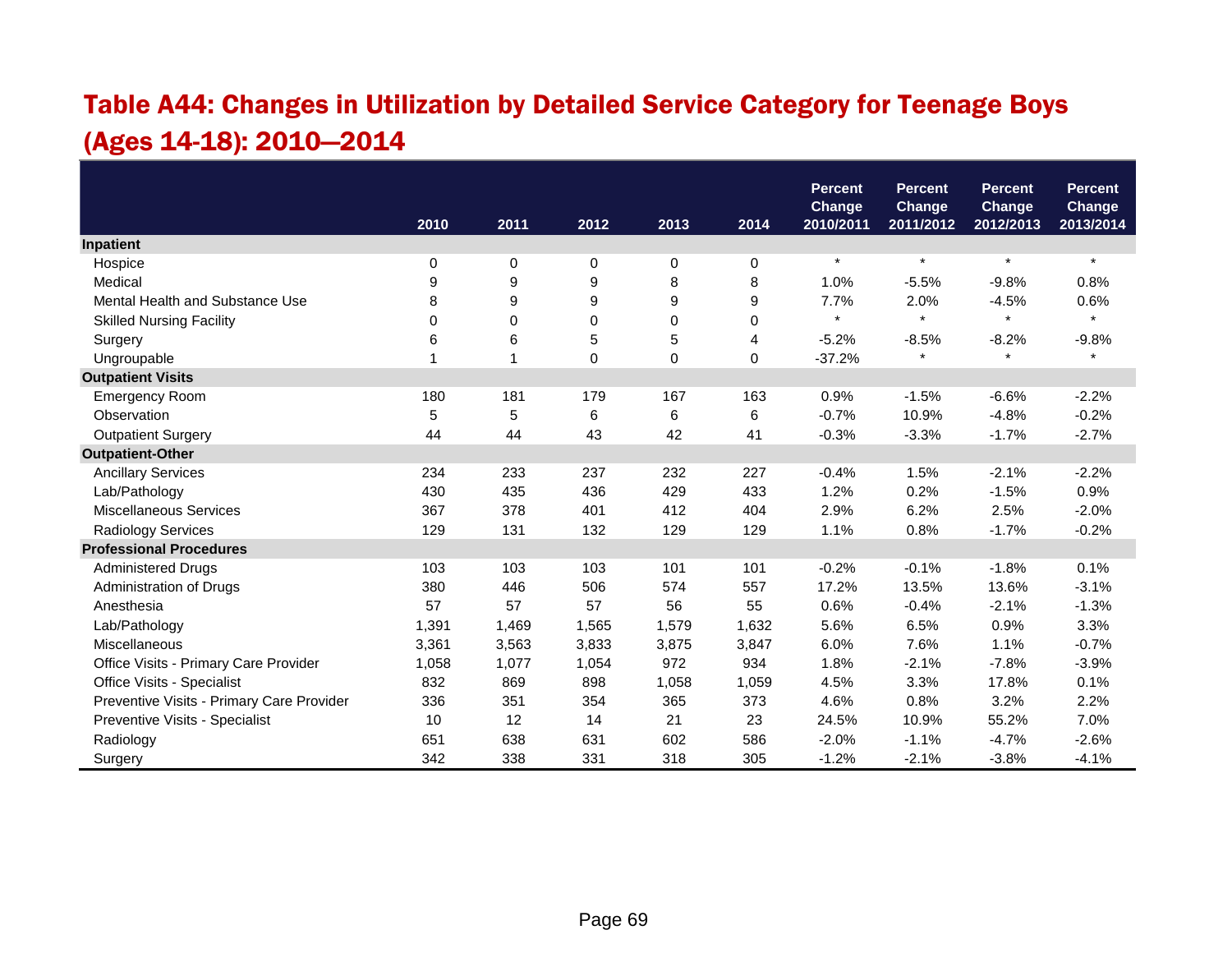## Continued Table A44: Changes in Utilization by Detailed Service Category for Teenage Boys (Ages 14-18): 2010—2014

|                                     |        |        |        |        |        | <b>Percent</b>             | <b>Percent</b>             | <b>Percent</b>             | <b>Percent</b>      |
|-------------------------------------|--------|--------|--------|--------|--------|----------------------------|----------------------------|----------------------------|---------------------|
|                                     | 2010   | 2011   | 2012   | 2013   | 2014   | <b>Change</b><br>2010/2011 | <b>Change</b><br>2011/2012 | <b>Change</b><br>2012/2013 | Change<br>2013/2014 |
| <b>Prescriptions - Filled Days</b>  |        |        |        |        |        |                            |                            |                            |                     |
| <b>Brands</b>                       |        |        |        |        |        |                            |                            |                            |                     |
| Anti-Infective Agents               | 1,739  | 2,009  | 1,750  | 1,418  | 1,289  | 15.5%                      | $-12.9%$                   | $-19.0\%$                  | $-9.1%$             |
| Cardiovascular Drugs                | 297    | 146    | 134    | 116    | 49     | $-51.0%$                   | $-7.6%$                    | $-13.9%$                   | $-58.0%$            |
| Central Nervous System Agents       | 14,867 | 13,351 | 11,015 | 10,494 | 9,237  | $-10.2%$                   | $-17.5%$                   | $-4.7%$                    | $-12.0%$            |
| Eye, Ear, Nose, Throat Preparations | 2,061  | 1,790  | 1,613  | 1,464  | 1,104  | $-13.1%$                   | $-9.9%$                    | $-9.2%$                    | $-24.6%$            |
| <b>Gastrointestinal Drugs</b>       | 546    | 488    | 493    | 468    | 419    | $-10.6%$                   | 1.1%                       | $-5.2%$                    | $-10.4%$            |
| Hormones and Synthetic Substitutes  | 2,787  | 3,828  | 2,033  | 2,134  | 2,205  | 37.3%                      | -46.9%                     | 4.9%                       | 3.3%                |
| <b>Other Therapeutic Classes</b>    | 2,395  | 898    | 857    | 737    | 642    | $-62.5%$                   | $-4.5%$                    | $-14.0\%$                  | $-13.0%$            |
| <b>Respiratory Drugs</b>            | 2,856  | 2,825  | 3,695  | 1,990  | 1,927  | $-1.1%$                    | 30.8%                      | $-46.1%$                   | $-3.2%$             |
| Skin and Mucous Membrane Agents     | 4,747  | 4,064  | 3,444  | 2,711  | 2,610  | $-14.4%$                   | $-15.2%$                   | $-21.3%$                   | $-3.7%$             |
| Generics                            |        |        |        |        |        |                            |                            |                            |                     |
| Anti-Infective Agents               | 11,673 | 11,597 | 11,663 | 11,272 | 10,509 | $-0.7%$                    | 0.6%                       | $-3.4%$                    | $-6.8%$             |
| Cardiovascular Drugs                | 2,170  | 2,264  | 2,415  | 2,500  | 2,704  | 4.3%                       | 6.7%                       | 3.5%                       | 8.1%                |
| Central Nervous System Agents       | 19,935 | 23,417 | 27,946 | 29,206 | 29,805 | 17.5%                      | 19.3%                      | 4.5%                       | 2.0%                |
| Eye, Ear, Nose, Throat Preparations | 2,301  | 2,686  | 2,991  | 3,106  | 3,242  | 16.7%                      | 11.4%                      | 3.8%                       | 4.4%                |
| <b>Gastrointestinal Drugs</b>       | 1,092  | 1,231  | 1,344  | 1,451  | 1,478  | 12.8%                      | 9.2%                       | 8.0%                       | 1.8%                |
| Hormones and Synthetic Substitutes  | 2,090  | 2,154  | 2,343  | 2,284  | 2,233  | 3.1%                       | 8.8%                       | $-2.5%$                    | $-2.3%$             |
| <b>Other Therapeutic Classes</b>    | 7,451  | 6,841  | 6,880  | 6,988  | 7,152  | $-8.2%$                    | 0.6%                       | 1.6%                       | 2.3%                |
| <b>Respiratory Drugs</b>            | 368    | 415    | 1,666  | 3,472  | 3,534  | 12.7%                      | 301.3%                     | 108.3%                     | 1.8%                |
| Skin and Mucous Membrane Agents     | 7,200  | 7,306  | 7,707  | 8,433  | 8,458  | 1.5%                       | 5.5%                       | 9.4%                       | 0.3%                |

Source: HCCI, 2016.

Notes: All data weighted to reflect the national population ages 14-18 and covered by ESI. All figures rounded.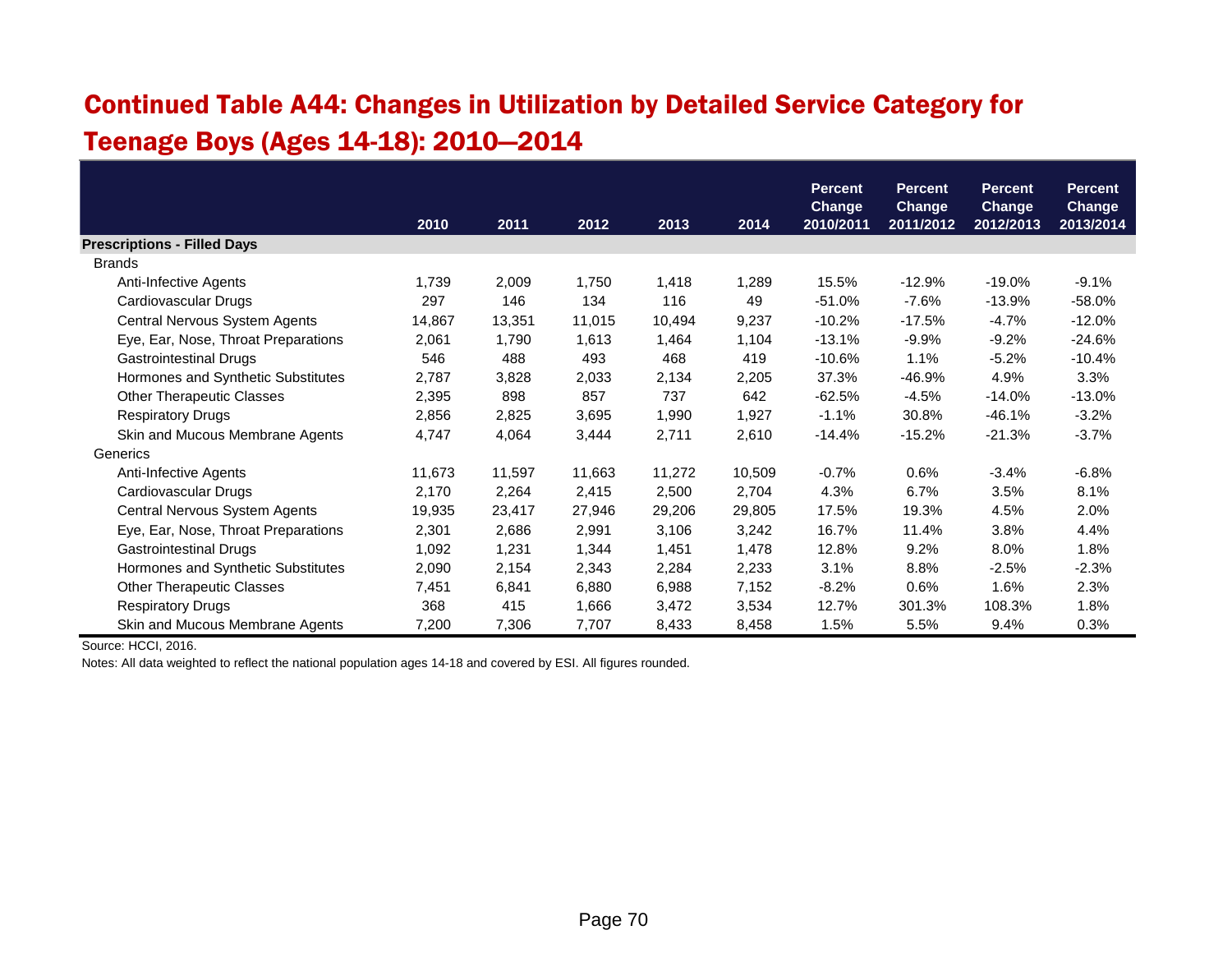## Table A45: Changes in Price by Detailed Service Category for Teenage Boys (Ages 14- 18): 2010—2014

|                                           |          |          |          |          |          | <b>Percent</b><br>Change | <b>Percent</b><br>Change | <b>Percent</b><br><b>Change</b> | <b>Percent</b><br>Change |
|-------------------------------------------|----------|----------|----------|----------|----------|--------------------------|--------------------------|---------------------------------|--------------------------|
|                                           | 2010     | 2011     | 2012     | 2013     | 2014     | 2010/2011                | 2011/2012                | 2012/2013                       | 2013/2014                |
| Inpatient                                 |          |          |          |          |          |                          |                          |                                 |                          |
| Hospice                                   | \$5,843  | \$2,933  | \$2,304  | \$9,002  | \$4,790  | $-49.8%$                 | $-21.5%$                 | 290.8%                          | $-46.8%$                 |
| Medical                                   | \$14,960 | \$17,280 | \$17,679 | \$18,609 | \$20,168 | 15.5%                    | 2.3%                     | 5.3%                            | 8.4%                     |
| Mental Health and Substance Use           | \$7,469  | \$8,062  | \$8,236  | \$7,973  | \$8,371  | 7.9%                     | 2.2%                     | $-3.2%$                         | 5.0%                     |
| <b>Skilled Nursing Facility</b>           | \$3,585  | \$6,038  | \$6,992  | \$3,516  | \$5,657  | 68.4%                    | 15.8%                    | $-49.7%$                        | 60.9%                    |
| Surgery                                   | \$28,709 | \$33,039 | \$37,138 | \$43,018 | \$46,830 | 15.1%                    | 12.4%                    | 15.8%                           | 8.9%                     |
| Ungroupable                               | \$8,025  | \$4,069  | \$5,719  | \$5,865  | \$5,107  | $-49.3%$                 | 40.6%                    | 2.5%                            | $-12.9%$                 |
| <b>Outpatient Visits</b>                  |          |          |          |          |          |                          |                          |                                 |                          |
| <b>Emergency Room</b>                     | \$1,112  | \$1,166  | \$1,252  | \$1,349  | \$1,465  | 4.9%                     | 7.3%                     | 7.8%                            | 8.5%                     |
| Observation                               | \$1,758  | \$1,762  | \$1,947  | \$2,112  | \$2,198  | 0.2%                     | 10.5%                    | 8.5%                            | 4.1%                     |
| <b>Outpatient Surgery</b>                 | \$4,515  | \$4,879  | \$5,231  | \$5,485  | \$5,804  | 8.1%                     | 7.2%                     | 4.9%                            | 5.8%                     |
| <b>Outpatient-Other</b>                   |          |          |          |          |          |                          |                          |                                 |                          |
| <b>Ancillary Services</b>                 | \$246    | \$265    | \$270    | \$284    | \$299    | 8.0%                     | 1.7%                     | 5.2%                            | 5.3%                     |
| Lab/Pathology                             | \$61     | \$65     | \$67     | \$74     | \$72     | 5.4%                     | 4.0%                     | 9.9%                            | $-3.2%$                  |
| Miscellaneous Services                    | \$204    | \$220    | \$235    | \$242    | \$247    | 8.1%                     | 6.7%                     | 2.9%                            | 1.9%                     |
| <b>Radiology Services</b>                 | \$519    | \$536    | \$541    | \$557    | \$575    | 3.3%                     | 0.9%                     | 2.9%                            | 3.3%                     |
| <b>Professional Procedures</b>            |          |          |          |          |          |                          |                          |                                 |                          |
| <b>Administered Drugs</b>                 | \$572    | \$606    | \$600    | \$647    | \$734    | 5.9%                     | $-0.9%$                  | 7.7%                            | 13.5%                    |
| Administration of Drugs                   | \$29     | \$32     | \$33     | \$33     | \$33     | 7.6%                     | 2.7%                     | 0.4%                            | 1.6%                     |
| Anesthesia                                | \$663    | \$685    | \$697    | \$725    | \$740    | 3.4%                     | 1.7%                     | 4.0%                            | 2.1%                     |
| Lab/Pathology                             | \$22     | \$23     | \$23     | \$23     | \$25     | 6.3%                     | $-0.2%$                  | $-0.9%$                         | 7.1%                     |
| Miscellaneous                             | \$82     | \$85     | \$86     | \$86     | \$89     | 3.1%                     | 0.7%                     | 0.6%                            | 2.8%                     |
| Office Visits - Primary Care Provider     | \$83     | \$86     | \$89     | \$92     | \$96     | 3.8%                     | 3.9%                     | 3.4%                            | 4.4%                     |
| Office Visits - Specialist                | \$90     | \$94     | \$98     | \$99     | \$104    | 4.3%                     | 3.9%                     | 1.7%                            | 4.1%                     |
| Preventive Visits - Primary Care Provider | \$114    | \$118    | \$123    | \$127    | \$132    | 3.8%                     | 3.8%                     | 3.6%                            | 3.7%                     |
| Preventive Visits - Specialist            | \$115    | \$117    | \$121    | \$126    | \$132    | 1.2%                     | 3.1%                     | 4.3%                            | 5.0%                     |
| Radiology                                 | \$85     | \$86     | \$87     | \$88     | \$90     | 1.5%                     | 0.1%                     | 1.3%                            | 2.2%                     |
| Surgery                                   | \$322    | \$332    | \$343    | \$356    | \$370    | 3.1%                     | 3.3%                     | 4.0%                            | 3.7%                     |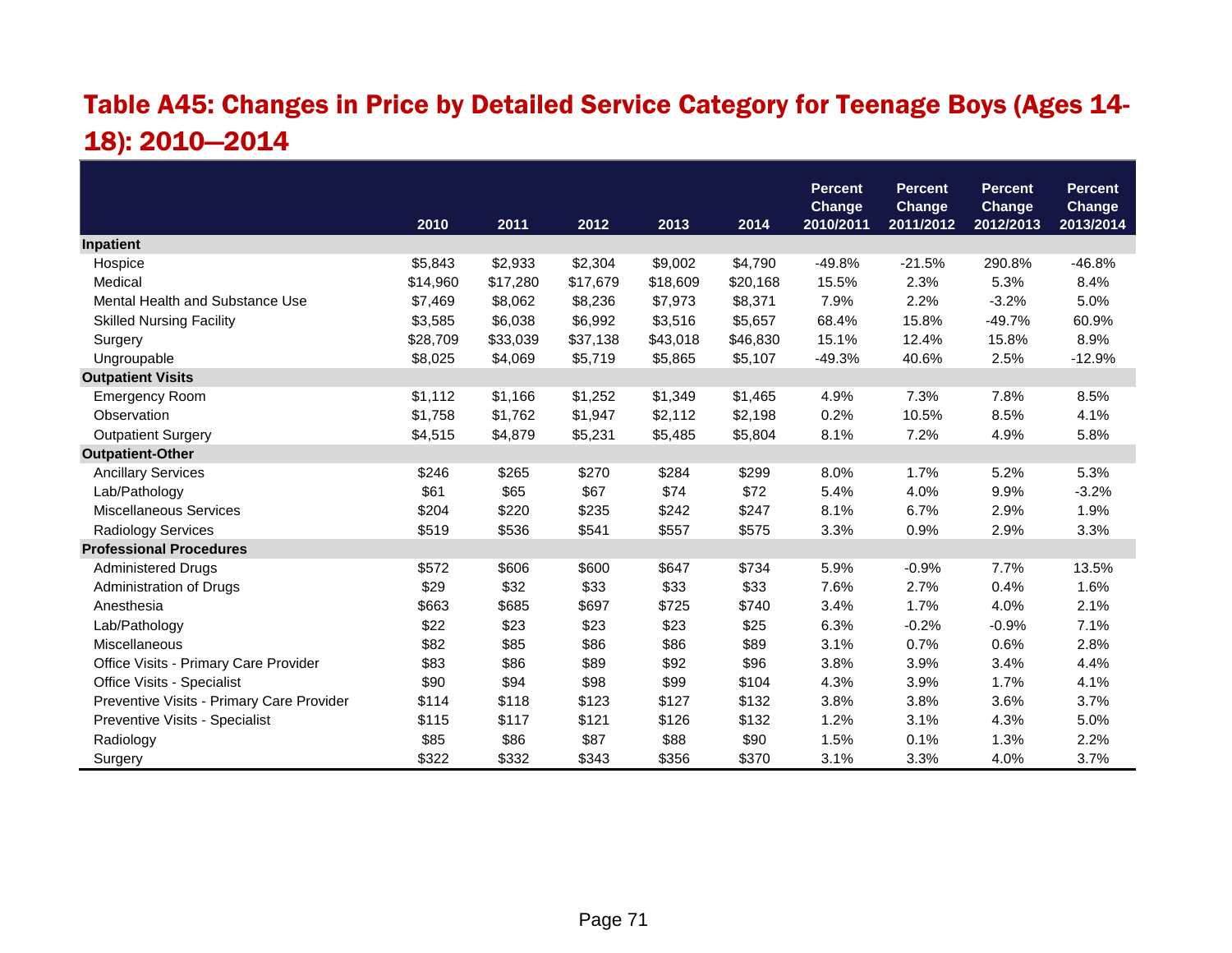#### Continued Table A45: Changes in Price by Detailed Service Category for Teenage Boys (Ages 14-18): 2010—2014

|                                     |      |      |      |      |       | <b>Percent</b> | <b>Percent</b> | <b>Percent</b> | <b>Percent</b> |
|-------------------------------------|------|------|------|------|-------|----------------|----------------|----------------|----------------|
|                                     |      |      |      |      |       | <b>Change</b>  | <b>Change</b>  | <b>Change</b>  | <b>Change</b>  |
|                                     | 2010 | 2011 | 2012 | 2013 | 2014  | 2010/2011      | 2011/2012      | 2012/2013      | 2013/2014      |
| <b>Prescriptions - Filled Days</b>  |      |      |      |      |       |                |                |                |                |
| <b>Brands</b>                       |      |      |      |      |       |                |                |                |                |
| Anti-Infective Agents               | \$18 | \$21 | \$24 | \$28 | \$30  | 17.0%          | 15.9%          | 14.7%          | 7.2%           |
| Cardiovascular Drugs                | \$9  | \$13 | \$16 | \$15 | \$16  | 39.6%          | 23.7%          | $-4.9%$        | 1.1%           |
| Central Nervous System Agents       | \$7  | \$8  | \$8  | \$9  | \$11  | 10.2%          | 8.3%           | 10.7%          | 19.2%          |
| Eye, Ear, Nose, Throat Preparations | \$4  | \$4  | \$5  | \$6  | \$6   | 13.3%          | 13.9%          | 10.0%          | 16.3%          |
| <b>Gastrointestinal Drugs</b>       | \$13 | \$15 | \$17 | \$19 | \$23  | 16.8%          | 12.1%          | 10.1%          | 23.7%          |
| Hormones and Synthetic Substitutes  | \$27 | \$24 | \$48 | \$54 | \$60  | $-12.3%$       | 99.7%          | 12.5%          | 11.4%          |
| <b>Other Therapeutic Classes</b>    | \$22 | \$44 | \$60 | \$63 | \$108 | 100.5%         | 36.9%          | 4.6%           | 72.3%          |
| <b>Respiratory Drugs</b>            | \$4  | \$5  | \$7  | \$9  | \$11  | 13.0%          | 34.4%          | 34.3%          | 22.5%          |
| Skin and Mucous Membrane Agents     | \$8  | \$9  | \$11 | \$11 | \$12  | 9.2%           | 21.2%          | 3.3%           | 10.6%          |
| Generics                            |      |      |      |      |       |                |                |                |                |
| Anti-Infective Agents               | \$3  | \$2  | \$2  | \$3  | \$2   | $-27.0%$       | 7.0%           | 34.6%          | $-8.7%$        |
| Cardiovascular Drugs                | \$1  | \$0  | \$0  | \$1  | \$1   | $\star$        | $\star$        | 18.4%          | 26.7%          |
| Central Nervous System Agents       | \$2  | \$3  | \$3  | \$3  | \$3   | 11.4%          | 12.6%          | $-4.9%$        | $-0.3%$        |
| Eye, Ear, Nose, Throat Preparations | \$1  | \$1  | \$1  | \$1  | \$1   | $-1.9%$        | $-6.3%$        | $-5.4%$        | $-10.5%$       |
| Gastrointestinal Drugs              | \$2  | \$2  | \$2  | \$1  | \$1   | $-16.5%$       | $-17.2%$       | $-9.5%$        | $-9.0\%$       |
| Hormones and Synthetic Substitutes  | \$2  | \$3  | \$3  | \$3  | \$2   | 12.3%          | 7.7%           | $-4.7%$        | $-20.9%$       |
| <b>Other Therapeutic Classes</b>    | \$5  | \$5  | \$5  | \$5  | \$5   | 5.2%           | $-1.8%$        | 4.6%           | 9.3%           |
| <b>Respiratory Drugs</b>            | \$2  | \$2  | \$2  | \$2  | \$1   | 2.2%           | 30.9%          | $-36.1%$       | $-20.3%$       |
| Skin and Mucous Membrane Agents     | \$5  | \$5  | \$5  | \$7  | \$7   | $-3.6%$        | 10.9%          | 28.1%          | 13.4%          |

Source: HCCI, 2016.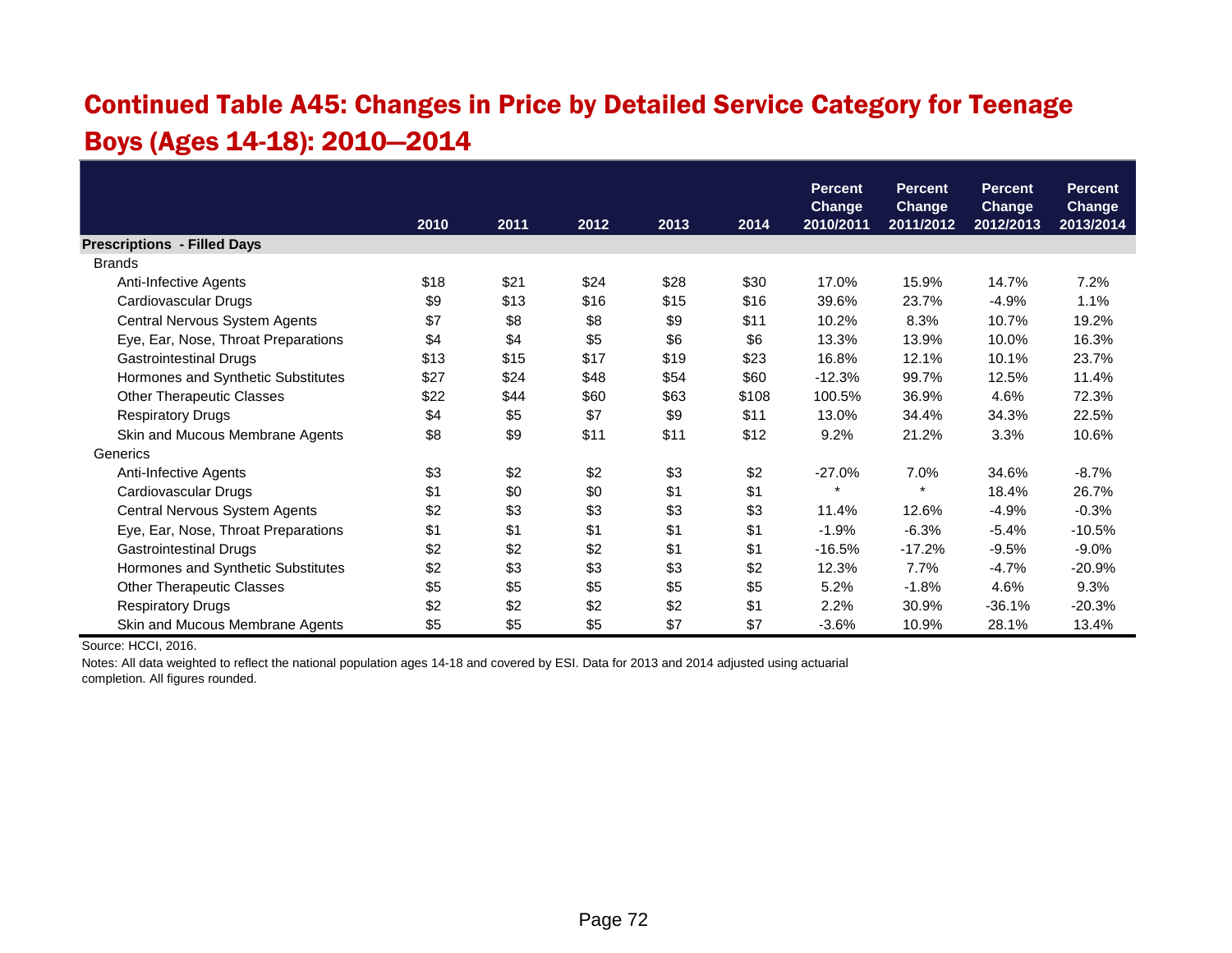#### Table A46: Changes in Per Capita Spending by Detailed Service Category for Teenage Girls (Ages 14-18): 2010—2014

|                                           |       |       |       |       |       | <b>Percent</b>      | <b>Percent</b>             | <b>Percent</b>      | <b>Percent</b>      |
|-------------------------------------------|-------|-------|-------|-------|-------|---------------------|----------------------------|---------------------|---------------------|
|                                           | 2010  | 2011  | 2012  | 2013  | 2014  | Change<br>2010/2011 | <b>Change</b><br>2011/2012 | Change<br>2012/2013 | Change<br>2013/2014 |
| Inpatient                                 |       |       |       |       |       |                     |                            |                     |                     |
| Hospice                                   | \$0   | \$0   | \$0   | \$0   | \$0   | $\star$             | $\star$                    | $\star$             | $\star$             |
| Labor and Delivery                        | \$35  | \$33  | \$32  | \$31  | \$27  | $-6.9%$             | $-3.4%$                    | $-2.2%$             | $-13.2%$            |
| Medical                                   | \$134 | \$151 | \$154 | \$168 | \$163 | 13.1%               | 2.1%                       | 8.5%                | $-3.0%$             |
| Mental Health and Substance Use           | \$80  | \$95  | \$99  | \$121 | \$129 | 19.7%               | 4.3%                       | 21.8%               | 6.3%                |
| <b>Skilled Nursing Facility</b>           | \$0   | \$1   | \$1   | \$1   | \$0   | 59.1%               | $-19.3%$                   | 49.3%               | $\star$             |
| Surgery                                   | \$148 | \$158 | \$163 | \$164 | \$178 | 6.7%                | 3.3%                       | 0.4%                | 8.5%                |
| Ungroupable                               | \$11  | \$4   | \$2   | \$1   | \$2   | $-62.3%$            | $-39.2%$                   | $-47.1%$            | 67.8%               |
| <b>Outpatient Visits</b>                  |       |       |       |       |       |                     |                            |                     |                     |
| <b>Emergency Room</b>                     | \$225 | \$243 | \$265 | \$276 | \$304 | 7.7%                | 9.4%                       | 4.0%                | 10.1%               |
| Observation                               | \$13  | \$13  | \$15  | \$16  | \$16  | 0.8%                | 11.2%                      | 6.3%                | 4.4%                |
| <b>Outpatient Surgery</b>                 | \$188 | \$199 | \$214 | \$222 | \$229 | 5.7%                | 7.5%                       | 3.8%                | 3.5%                |
| <b>Outpatient-Other</b>                   |       |       |       |       |       |                     |                            |                     |                     |
| <b>Ancillary Services</b>                 | \$48  | \$53  | \$56  | \$60  | \$63  | 9.9%                | 6.3%                       | 7.5%                | 4.5%                |
| Lab/Pathology                             | \$44  | \$46  | \$48  | \$50  | \$48  | 5.3%                | 5.5%                       | 2.7%                | $-3.1%$             |
| <b>Miscellaneous Services</b>             | \$78  | \$92  | \$106 | \$118 | \$125 | 18.3%               | 15.7%                      | 11.0%               | 6.0%                |
| Radiology Services                        | \$81  | \$84  | \$89  | \$89  | \$92  | 3.6%                | 6.2%                       | 0.5%                | 3.3%                |
| <b>Professional Procedures</b>            |       |       |       |       |       |                     |                            |                     |                     |
| <b>Administered Drugs</b>                 | \$30  | \$35  | \$40  | \$52  | \$59  | 16.0%               | 14.7%                      | 30.3%               | 14.6%               |
| Administration of Drugs                   | \$14  | \$17  | \$18  | \$20  | \$20  | 21.2%               | 4.7%                       | 13.4%               | 1.8%                |
| Anesthesia                                | \$40  | \$41  | \$43  | \$43  | \$43  | 2.1%                | 3.5%                       | 1.7%                | $-1.7%$             |
| Lab/Pathology                             | \$58  | \$62  | \$62  | \$62  | \$65  | 5.5%                | 1.1%                       | $-0.8%$             | 5.7%                |
| Miscellaneous                             | \$328 | \$356 | \$375 | \$386 | \$405 | 8.4%                | 5.5%                       | 3.0%                | 4.8%                |
| Office Visits - Primary Care Provider     | \$113 | \$119 | \$122 | \$116 | \$117 | 5.3%                | 2.4%                       | $-4.4%$             | 1.1%                |
| Office Visits - Specialist                | \$92  | \$101 | \$110 | \$131 | \$139 | 9.7%                | 8.6%                       | 19.2%               | 5.7%                |
| Preventive Visits - Primary Care Provider | \$39  | \$42  | \$44  | \$46  | \$49  | 7.6%                | 3.8%                       | 6.0%                | 5.6%                |
| Preventive Visits - Specialist            | \$9   | \$9   | \$9   | \$11  | \$11  | 1.6%                | 1.1%                       | 15.7%               | 3.6%                |
| Radiology                                 | \$65  | \$65  | \$66  | \$64  | \$64  | $-0.5%$             | 1.1%                       | $-2.0%$             | $-1.1%$             |
| Surgery                                   | \$106 | \$107 | \$110 | \$110 | \$111 | 0.6%                | 3.7%                       | $-0.2%$             | 0.6%                |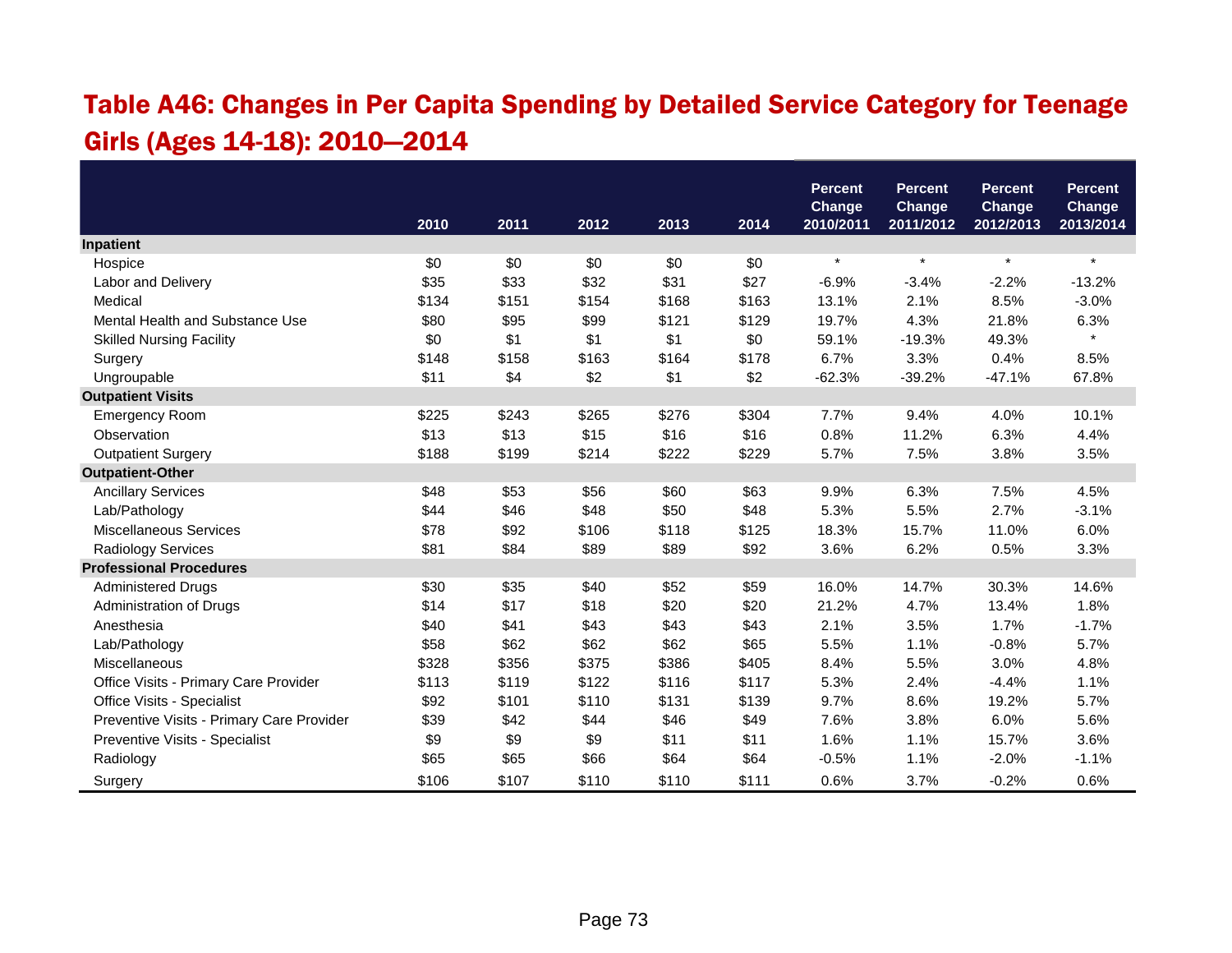#### Continued Table A46: Changes in Per Capita Spending by Detailed Service Category for Teenage Girls (Ages 14-18): 2010—2014

|                                     |      |      |      |      |      | <b>Percent</b><br><b>Change</b> | <b>Percent</b><br><b>Change</b> | Percent,<br><b>Change</b> | <b>Percent</b><br><b>Change</b> |
|-------------------------------------|------|------|------|------|------|---------------------------------|---------------------------------|---------------------------|---------------------------------|
|                                     | 2010 | 2011 | 2012 | 2013 | 2014 | 2010/2011                       | 2011/2012                       | 2012/2013                 | 2013/2014                       |
| <b>Prescriptions - Filled Days</b>  |      |      |      |      |      |                                 |                                 |                           |                                 |
| <b>Brands</b>                       |      |      |      |      |      |                                 |                                 |                           |                                 |
| Anti-Infective Agents               | \$31 | \$42 | \$43 | \$43 | \$41 | 32.3%                           | 3.3%                            | 0.2%                      | $-4.1%$                         |
| Cardiovascular Drugs                | \$1  | \$1  | \$2  | \$2  | \$1  | 15.1%                           | 44.2%                           | $-5.3%$                   | $-19.7%$                        |
| Central Nervous System Agents       | \$65 | \$65 | \$59 | \$60 | \$63 | 0.9%                            | $-9.8%$                         | 1.0%                      | 6.0%                            |
| Eye, Ear, Nose, Throat Preparations | \$8  | \$8  | \$8  | \$8  | \$7  | $-1.8%$                         | $-2.0%$                         | $-0.2%$                   | $-11.7%$                        |
| <b>Gastrointestinal Drugs</b>       | \$7  | \$7  | \$8  | \$10 | \$9  | $-3.6%$                         | 11.5%                           | 24.8%                     | $-10.4%$                        |
| Hormones and Synthetic Substitutes  | \$53 | \$56 | \$48 | \$52 | \$59 | 5.5%                            | $-15.2%$                        | 9.4%                      | 12.5%                           |
| <b>Other Therapeutic Classes</b>    | \$27 | \$23 | \$29 | \$29 | \$37 | $-14.2%$                        | 26.7%                           | 0.9%                      | 25.3%                           |
| <b>Respiratory Drugs</b>            | \$11 | \$12 | \$21 | \$17 | \$19 | 7.3%                            | 69.2%                           | $-17.2%$                  | 12.9%                           |
| Skin and Mucous Membrane Agents     | \$38 | \$36 | \$39 | \$36 | \$37 | $-3.8%$                         | 9.2%                            | $-7.9%$                   | 1.7%                            |
| Generics                            |      |      |      |      |      |                                 |                                 |                           |                                 |
| Anti-Infective Agents               | \$32 | \$24 | \$26 | \$31 | \$27 | $-24.7%$                        | 7.2%                            | 21.6%                     | $-14.0%$                        |
| Cardiovascular Drugs                | \$1  | \$1  | \$1  | \$1  | \$2  | $-0.1%$                         | 9.6%                            | 27.4%                     | 10.3%                           |
| Central Nervous System Agents       | \$37 | \$44 | \$58 | \$60 | \$61 | 18.6%                           | 31.5%                           | 3.1%                      | 2.8%                            |
| Eye, Ear, Nose, Throat Preparations | \$3  | \$3  | \$3  | \$3  | \$3  | 15.5%                           | 3.3%                            | $-1.5%$                   | $-2.4%$                         |
| <b>Gastrointestinal Drugs</b>       | \$3  | \$3  | \$3  | \$3  | \$3  | $-9.9%$                         | $-7.1%$                         | $-6.0%$                   | $-2.4%$                         |
| Hormones and Synthetic Substitutes  | \$32 | \$36 | \$36 | \$36 | \$35 | 12.8%                           | 0.8%                            | $-0.2%$                   | $-2.7%$                         |
| <b>Other Therapeutic Classes</b>    | \$19 | \$20 | \$19 | \$23 | \$28 | 5.0%                            | $-6.6%$                         | 20.8%                     | 24.2%                           |
| <b>Respiratory Drugs</b>            | \$1  | \$1  | \$3  | \$5  | \$4  | 10.2%                           | 293.6%                          | 31.1%                     | $-18.3%$                        |
| Skin and Mucous Membrane Agents     | \$25 | \$28 | \$32 | \$46 | \$54 | 9.2%                            | 16.4%                           | 41.4%                     | 17.8%                           |

Source: HCCI, 2016.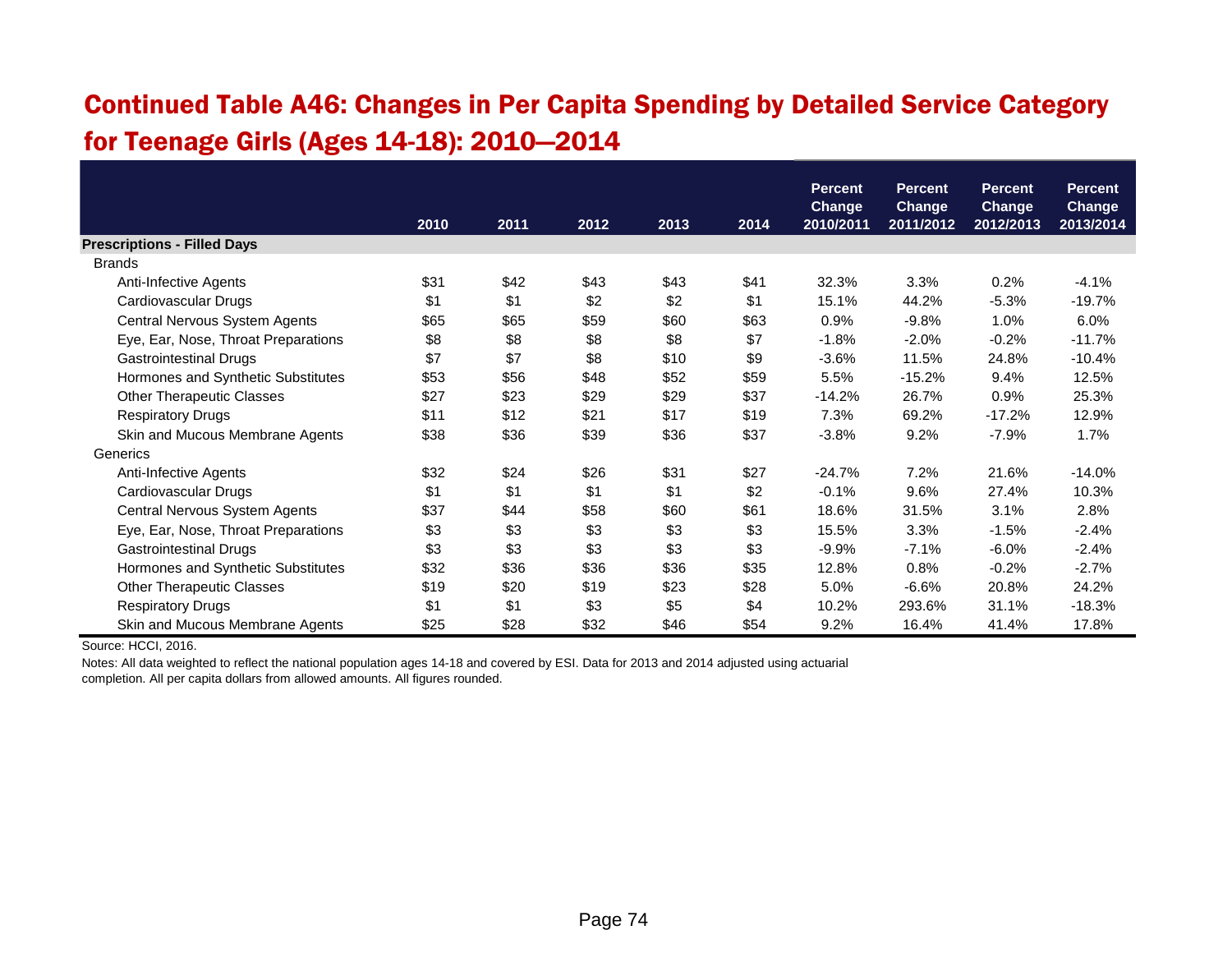# Table A47: Changes in Utilization by Detailed Service Category for Teenage Girls (Ages 14-18): 2010—2014

|                                           |       |             |             |       |             | <b>Percent</b>             | <b>Percent</b>             | <b>Percent</b>             | <b>Percent</b>             |
|-------------------------------------------|-------|-------------|-------------|-------|-------------|----------------------------|----------------------------|----------------------------|----------------------------|
|                                           | 2010  | 2011        | 2012        | 2013  | 2014        | <b>Change</b><br>2010/2011 | <b>Change</b><br>2011/2012 | <b>Change</b><br>2012/2013 | <b>Change</b><br>2013/2014 |
| Inpatient                                 |       |             |             |       |             |                            |                            |                            |                            |
| Hospice                                   | 0     | $\mathbf 0$ | 0           | 0     | $\mathbf 0$ | $\star$                    | $\star$                    | $\star$                    | $\star$                    |
| Labor and Delivery                        | 6     | 5           | 5           | 4     | 4           | $-10.4%$                   | $-10.6%$                   | $-6.8%$                    | $-16.2%$                   |
| Medical                                   | 10    | 11          | 11          | 10    | 9           | 4.2%                       | $-3.7%$                    | $-3.0%$                    | $-10.4%$                   |
| Mental Health and Substance Use           | 10    | 11          | 12          | 14    | 14          | 13.8%                      | 7.8%                       | 16.5%                      | 5.6%                       |
| <b>Skilled Nursing Facility</b>           | 0     | 0           | 0           | 0     | $\mathbf 0$ |                            | $\star$                    | $\star$                    | $\star$                    |
| Surgery                                   | 5     | 5           | 5           | 4     | 4           | $-6.7%$                    | $-5.0%$                    | $-9.6%$                    | $-7.8%$                    |
| Ungroupable                               |       | 1           | $\mathbf 1$ | 0     | 0           | $-23.5%$                   | $-33.8%$                   | $\star$                    | $\star$                    |
| <b>Outpatient Visits</b>                  |       |             |             |       |             |                            |                            |                            |                            |
| <b>Emergency Room</b>                     | 199   | 203         | 208         | 200   | 202         | 2.1%                       | 2.4%                       | $-3.7%$                    | 0.8%                       |
| Observation                               | 10    | 9           | 9           | 9     | 9           | $-3.4%$                    | 0.2%                       | 0.7%                       | $-6.2%$                    |
| <b>Outpatient Surgery</b>                 | 44    | 44          | 44          | 43    | 42          | $-1.2%$                    | 0.4%                       | $-2.7%$                    | $-2.8%$                    |
| <b>Outpatient-Other</b>                   |       |             |             |       |             |                            |                            |                            |                            |
| <b>Ancillary Services</b>                 | 202   | 206         | 216         | 215   | 215         | 2.0%                       | 4.8%                       | $-0.2%$                    | $-0.1%$                    |
| Lab/Pathology                             | 727   | 745         | 756         | 735   | 721         | 2.4%                       | 1.5%                       | $-2.7%$                    | $-1.9%$                    |
| <b>Miscellaneous Services</b>             | 406   | 440         | 486         | 510   | 524         | 8.3%                       | 10.5%                      | 5.0%                       | 2.8%                       |
| Radiology Services                        | 153   | 153         | 156         | 152   | 151         | 0.1%                       | 2.4%                       | $-2.7%$                    | $-0.4%$                    |
| <b>Professional Procedures</b>            |       |             |             |       |             |                            |                            |                            |                            |
| <b>Administered Drugs</b>                 | 140   | 145         | 149         | 155   | 156         | 2.9%                       | 2.9%                       | 3.9%                       | 0.9%                       |
| Administration of Drugs                   | 536   | 573         | 567         | 610   | 609         | 6.9%                       | $-1.1%$                    | 7.5%                       | $-0.2%$                    |
| Anesthesia                                | 59    | 59          | 61          | 60    | 57          | $-0.5%$                    | 2.4%                       | $-1.5%$                    | $-4.2%$                    |
| Lab/Pathology                             | 2,631 | 2,713       | 2,799       | 2,790 | 2,826       | 3.1%                       | 3.2%                       | $-0.3%$                    | 1.3%                       |
| Miscellaneous                             | 4,022 | 4,217       | 4,524       | 4,621 | 4,683       | 4.9%                       | 7.3%                       | 2.2%                       | 1.3%                       |
| Office Visits - Primary Care Provider     | 1,353 | 1,367       | 1,340       | 1,235 | 1,200       | 1.1%                       | $-2.0%$                    | $-7.8%$                    | $-2.8%$                    |
| Office Visits - Specialist                | 1,032 | 1,083       | 1,133       | 1,325 | 1,349       | 5.0%                       | 4.6%                       | 17.0%                      | 1.8%                       |
| Preventive Visits - Primary Care Provider | 341   | 354         | 354         | 363   | 369         | 3.6%                       | $-0.0%$                    | 2.5%                       | 1.9%                       |
| Preventive Visits - Specialist            | 75    | 75          | 74          | 82    | 82          | 0.1%                       | $-1.7%$                    | 11.9%                      | $-0.3%$                    |
| Radiology                                 | 656   | 641         | 650         | 629   | 616         | $-2.3%$                    | 1.4%                       | $-3.4%$                    | $-2.0%$                    |
| Surgery                                   | 317   | 315         | 316         | 306   | 298         | $-0.5%$                    | 0.2%                       | $-3.0%$                    | $-2.6%$                    |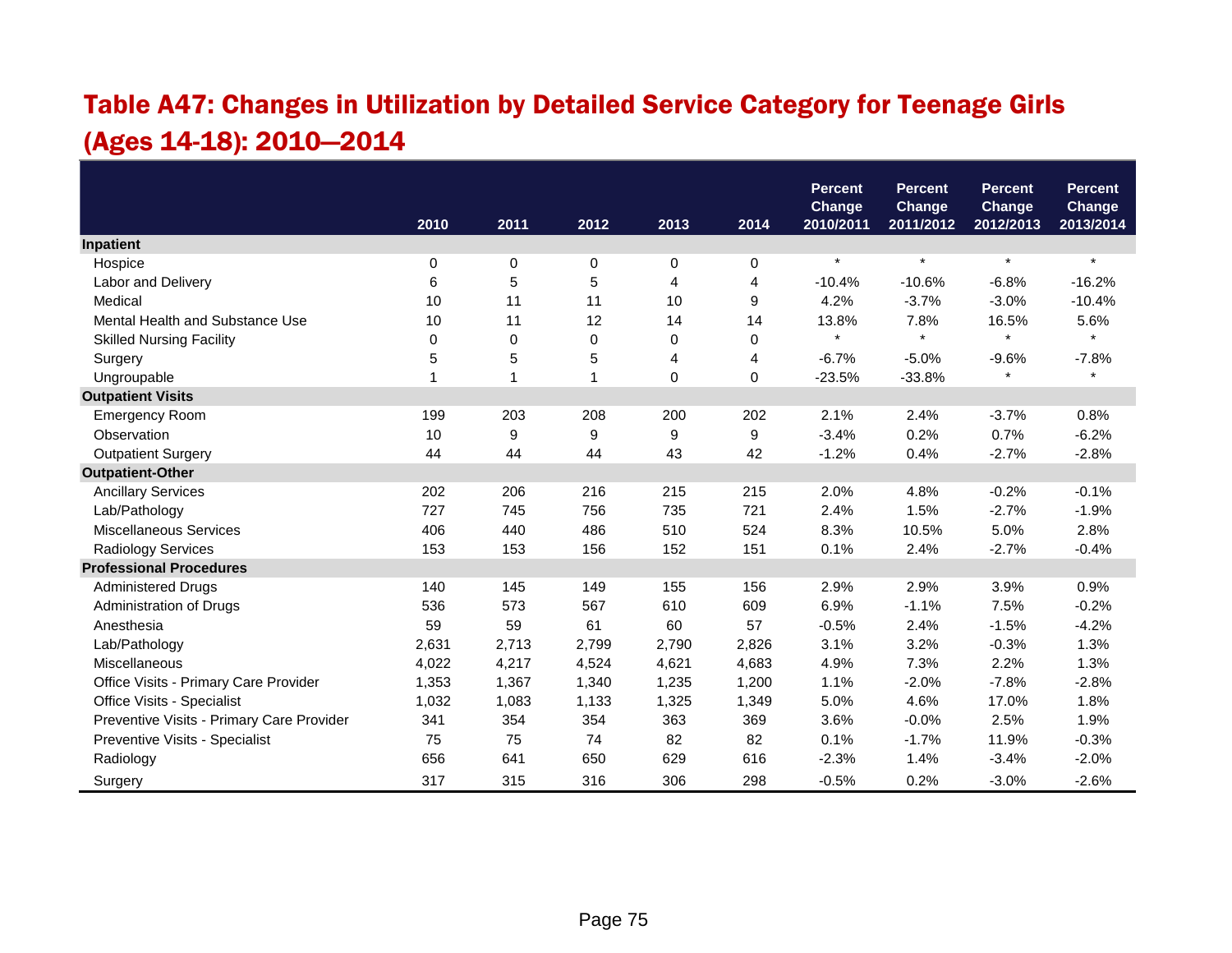# Continued Table A47: Changes in Utilization by Detailed Service Category for Teenage Girls (Ages 14-18): 2010—2014

|                                     |        |        |        |        |        | <b>Percent</b>             | <b>Percent</b>             | <b>Percent</b>             | <b>Percent</b>             |
|-------------------------------------|--------|--------|--------|--------|--------|----------------------------|----------------------------|----------------------------|----------------------------|
|                                     | 2010   | 2011   | 2012   | 2013   | 2014   | <b>Change</b><br>2010/2011 | <b>Change</b><br>2011/2012 | <b>Change</b><br>2012/2013 | <b>Change</b><br>2013/2014 |
| <b>Prescriptions - Filled Days</b>  |        |        |        |        |        |                            |                            |                            |                            |
| <b>Brands</b>                       |        |        |        |        |        |                            |                            |                            |                            |
| Anti-Infective Agents               | 1,736  | 1,989  | 1,789  | 1,571  | 1,401  | 14.5%                      | $-10.1%$                   | $-12.2%$                   | $-10.8%$                   |
| Cardiovascular Drugs                | 166    | 118    | 95     | 83     | 53     | $-29.1%$                   | $-19.4%$                   | $-13.2%$                   | $-35.2%$                   |
| Central Nervous System Agents       | 9,561  | 8,675  | 6,658  | 5,950  | 5,278  | $-9.3%$                    | $-23.2%$                   | $-10.6%$                   | $-11.3%$                   |
| Eye, Ear, Nose, Throat Preparations | 2,042  | 1,755  | 1,524  | 1,378  | 1,043  | $-14.1%$                   | $-13.1%$                   | $-9.6%$                    | $-24.3%$                   |
| <b>Gastrointestinal Drugs</b>       | 667    | 570    | 570    | 564    | 464    | $-14.5%$                   | $-0.1%$                    | $-1.0%$                    | $-17.7%$                   |
| Hormones and Synthetic Substitutes  | 13,025 | 11,262 | 8,981  | 8,140  | 7,260  | $-13.5%$                   | $-20.3%$                   | $-9.4%$                    | $-10.8%$                   |
| <b>Other Therapeutic Classes</b>    | 2,376  | 1,043  | 994    | 884    | 788    | $-56.1%$                   | $-4.8%$                    | $-11.0%$                   | $-10.8%$                   |
| <b>Respiratory Drugs</b>            | 2,548  | 2,437  | 3,207  | 1,754  | 1,747  | $-4.3%$                    | 31.6%                      | $-45.3%$                   | $-0.4%$                    |
| Skin and Mucous Membrane Agents     | 4,912  | 4,325  | 3,903  | 3,332  | 3,061  | $-12.0%$                   | $-9.8%$                    | $-14.6%$                   | $-8.1%$                    |
| Generics                            |        |        |        |        |        |                            |                            |                            |                            |
| Anti-Infective Agents               | 12,088 | 12,223 | 12,290 | 12,152 | 11,679 | 1.1%                       | 0.5%                       | $-1.1%$                    | $-3.9%$                    |
| Cardiovascular Drugs                | 1,724  | 1,848  | 2,048  | 2,249  | 2,461  | 7.2%                       | 10.8%                      | 9.8%                       | 9.4%                       |
| Central Nervous System Agents       | 20,730 | 23,563 | 28,368 | 31,081 | 33,158 | 13.7%                      | 20.4%                      | 9.6%                       | 6.7%                       |
| Eye, Ear, Nose, Throat Preparations | 2,484  | 2,933  | 3,258  | 3,360  | 3,608  | 18.1%                      | 11.1%                      | 3.1%                       | 7.4%                       |
| Gastrointestinal Drugs              | 1,654  | 1,900  | 2,049  | 2,179  | 2,312  | 14.9%                      | 7.8%                       | 6.3%                       | 6.1%                       |
| Hormones and Synthetic Substitutes  | 30,205 | 33,705 | 36,128 | 38,933 | 40,915 | 11.6%                      | 7.2%                       | 7.8%                       | 5.1%                       |
| <b>Other Therapeutic Classes</b>    | 8,196  | 7,742  | 7,613  | 7,741  | 7,967  | $-5.5%$                    | $-1.7%$                    | 1.7%                       | 2.9%                       |
| <b>Respiratory Drugs</b>            | 462    | 496    | 1,575  | 3,214  | 3,345  | 7.3%                       | 217.5%                     | 104.1%                     | 4.1%                       |
| Skin and Mucous Membrane Agents     | 7,213  | 7,627  | 8,023  | 8,657  | 8,876  | 5.7%                       | 5.2%                       | 7.9%                       | 2.5%                       |

Source: HCCI, 2016.

Notes: All data weighted to reflect the national population ages 14-18 and covered by ESI. All figures rounded.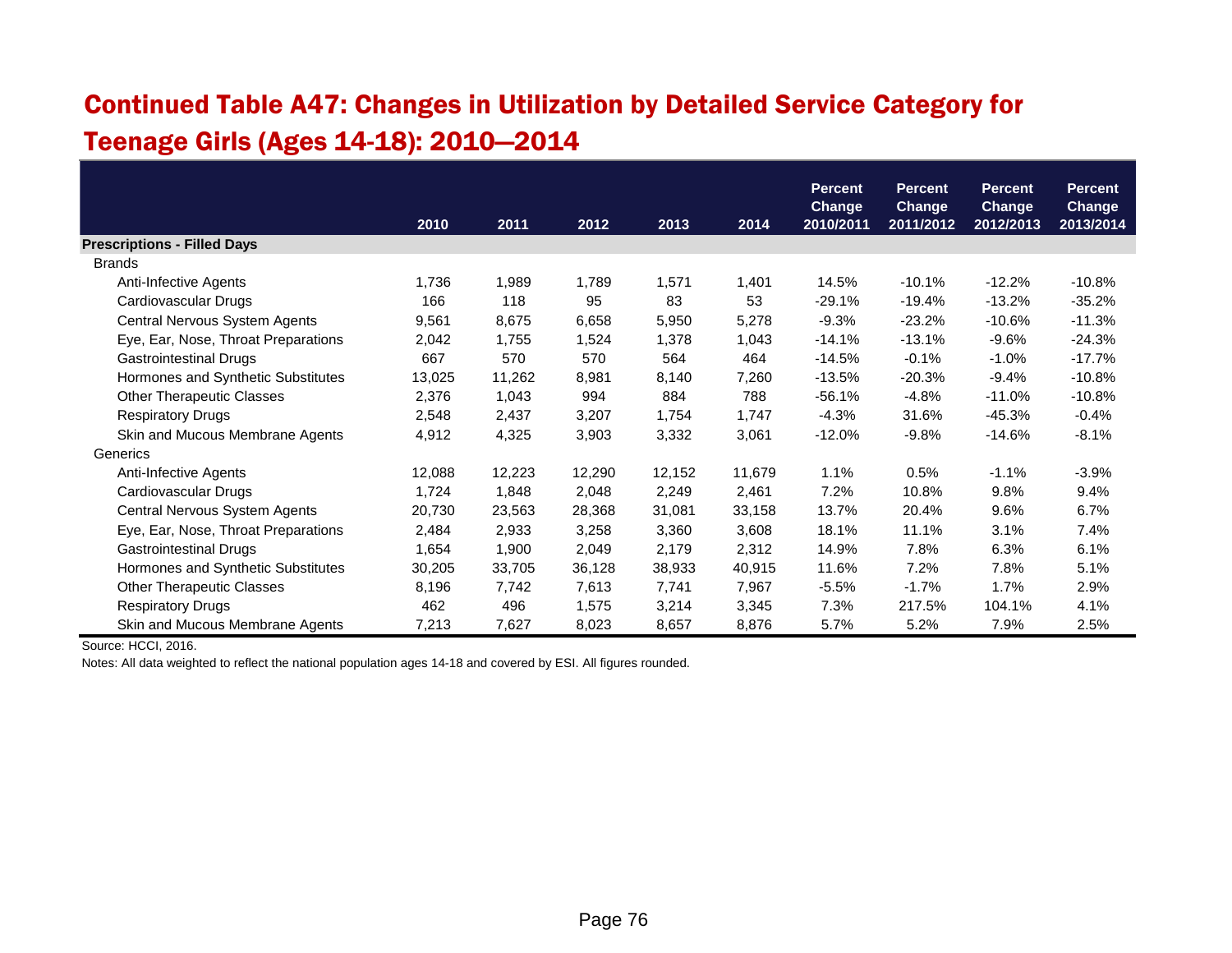# Table A48: Changes in Out-of-Pocket Spending Per Capita by Detailed Service Category for Teenage Girls (Ages 14-18): 2010—2014

|                                           |      |      |      |       |       | <b>Percent</b><br><b>Change</b> | <b>Percent</b><br><b>Change</b> | <b>Percent</b><br><b>Change</b> | <b>Percent</b><br>Change |
|-------------------------------------------|------|------|------|-------|-------|---------------------------------|---------------------------------|---------------------------------|--------------------------|
|                                           | 2010 | 2011 | 2012 | 2013  | 2014  | 2010/2011                       | 2011/2012                       | 2012/2013                       | 2013/2014                |
| Inpatient                                 |      |      |      |       |       |                                 |                                 |                                 |                          |
| Hospice                                   | \$0  | \$0  | \$0  | \$0   | \$0   | $\star$                         | $\star$                         | $\star$                         | $\star$                  |
| Labor and Delivery                        | \$4  | \$4  | \$4  | \$5   | \$4   | $-2.5%$                         | $-2.9%$                         | 10.9%                           | $-9.7%$                  |
| Medical                                   | \$8  | \$8  | \$9  | \$9   | \$8   | 7.4%                            | 4.4%                            | 6.0%                            | $-11.4%$                 |
| Mental Health and Substance Use           | \$8  | \$9  | \$10 | \$13  | \$14  | 20.5%                           | 10.7%                           | 27.7%                           | 12.9%                    |
| <b>Skilled Nursing Facility</b>           | \$0  | \$0  | \$0  | \$0   | \$0   | $\pmb{\ast}$                    | $\star$                         | $\star$                         | $\star$                  |
| Surgery                                   | \$4  | \$5  | \$4  | \$4   | \$4   | 4.9%                            | $-8.0%$                         | 3.0%                            | $-8.1%$                  |
| Ungroupable                               | \$1  | \$0  | \$0  | \$0   | \$0   | $\star$                         | $\star$                         | $\star$                         | $\star$                  |
| <b>Outpatient Visits</b>                  |      |      |      |       |       |                                 |                                 |                                 |                          |
| <b>Emergency Room</b>                     | \$45 | \$51 | \$57 | \$63  | \$72  | 12.6%                           | 12.6%                           | 10.3%                           | 15.1%                    |
| Observation                               | \$2  | \$2  | \$2  | \$2   | \$2   | 7.3%                            | 2.8%                            | 17.9%                           | 2.1%                     |
| <b>Outpatient Surgery</b>                 | \$25 | \$27 | \$30 | \$31  | \$32  | 6.0%                            | 9.4%                            | 5.3%                            | 2.6%                     |
| <b>Outpatient-Other</b>                   |      |      |      |       |       |                                 |                                 |                                 |                          |
| <b>Ancillary Services</b>                 | \$9  | \$10 | \$12 | \$13  | \$14  | 10.8%                           | 12.6%                           | 8.7%                            | 9.4%                     |
| Lab/Pathology                             | \$9  | \$10 | \$11 | \$12  | \$12  | 8.0%                            | 9.7%                            | 4.4%                            | 6.7%                     |
| <b>Miscellaneous Services</b>             | \$12 | \$14 | \$17 | \$19  | \$21  | 17.2%                           | 16.6%                           | 10.8%                           | 13.0%                    |
| Radiology Services                        | \$18 | \$20 | \$22 | \$23  | \$24  | 12.0%                           | 10.2%                           | 4.4%                            | 7.1%                     |
| <b>Professional Procedures</b>            |      |      |      |       |       |                                 |                                 |                                 |                          |
| <b>Administered Drugs</b>                 | \$2  | \$3  | \$3  | \$3   | \$3   | 20.9%                           | 15.4%                           | $-16.2%$                        | 5.6%                     |
| Administration of Drugs                   | \$1  | \$1  | \$1  | \$1   | \$1   | $-1.2%$                         | 5.9%                            | 2.9%                            | 2.0%                     |
| Anesthesia                                | \$6  | \$7  | \$7  | \$7   | \$7   | 7.8%                            | 5.1%                            | 1.6%                            | 0.9%                     |
| Lab/Pathology                             | \$14 | \$17 | \$18 | \$18  | \$20  | 16.2%                           | 5.9%                            | 3.5%                            | 11.0%                    |
| Miscellaneous                             | \$82 | \$88 | \$97 | \$101 | \$110 | 7.9%                            | 9.6%                            | 4.7%                            | 8.7%                     |
| Office Visits - Primary Care Provider     | \$40 | \$43 | \$44 | \$43  | \$44  | 7.0%                            | 2.6%                            | $-0.8%$                         | 2.5%                     |
| Office Visits - Specialist                | \$36 | \$40 | \$44 | \$54  | \$57  | 11.2%                           | 9.7%                            | 21.5%                           | 6.3%                     |
| Preventive Visits - Primary Care Provider | \$3  | \$1  | \$1  | \$1   | \$0   | $-58.7%$                        | $-40.5%$                        | $-29.6%$                        |                          |
| Preventive Visits - Specialist            | \$1  | \$1  | \$0  | \$0   | \$0   | $-50.4%$                        | $\star$                         | $\star$                         | $\star$                  |
| Radiology                                 | \$16 | \$17 | \$18 | \$19  | \$20  | 6.0%                            | 7.2%                            | 3.8%                            | 5.0%                     |
| Surgery                                   | \$21 | \$22 | \$24 | \$24  | \$24  | 2.6%                            | 9.8%                            | $-0.5%$                         | 2.2%                     |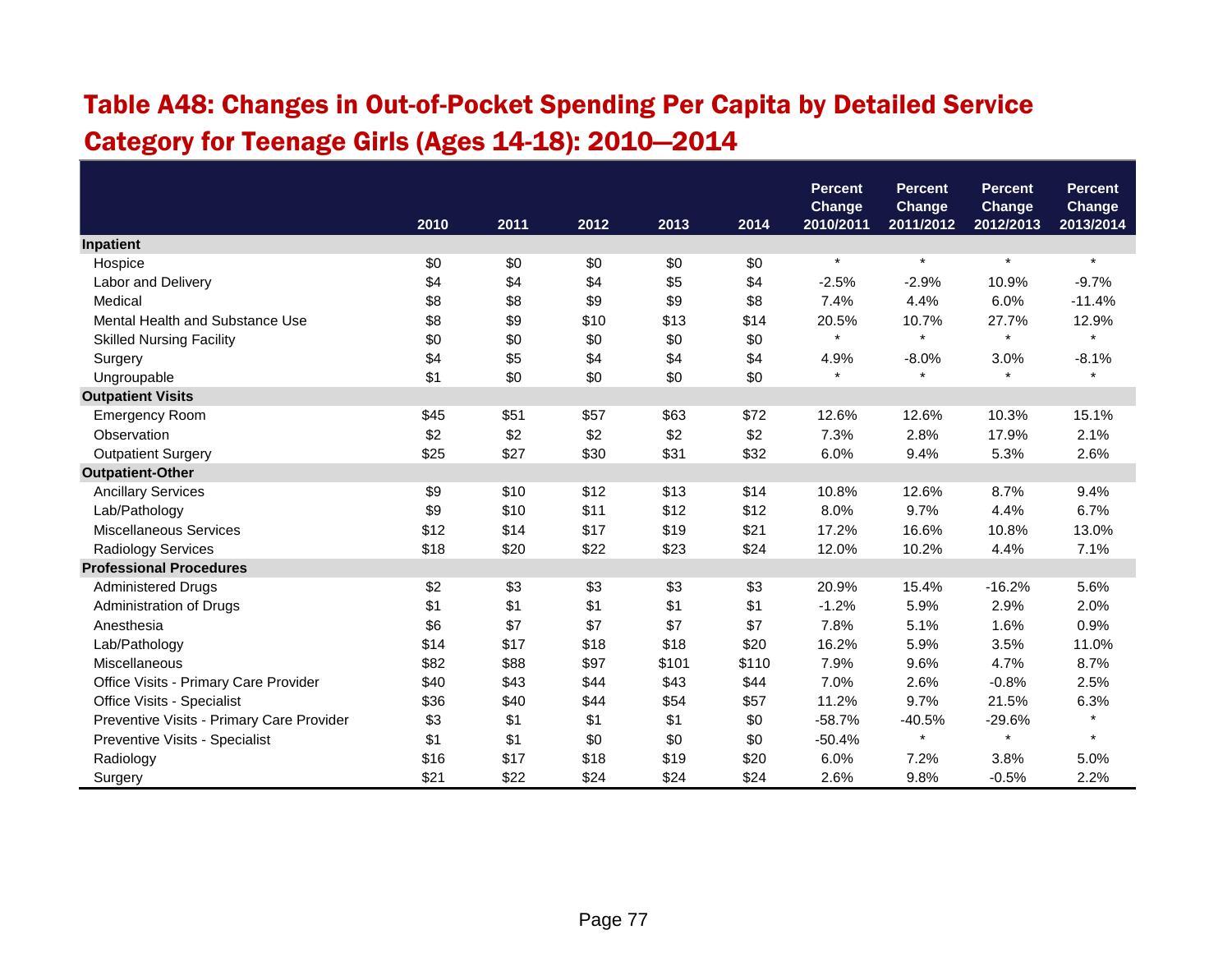#### Continued Table A48: Changes in Out-of-Pocket Spending Per Capita by Detailed Service Category for Teenage Girls (Ages 14-18): 2010—2014

|                                     |      |      |      |      |      | <b>Percent</b><br><b>Change</b> | <b>Percent</b><br><b>Change</b> | <b>Percent</b><br><b>Change</b> | <b>Percent</b><br>Change |
|-------------------------------------|------|------|------|------|------|---------------------------------|---------------------------------|---------------------------------|--------------------------|
|                                     | 2010 | 2011 | 2012 | 2013 | 2014 | 2010/2011                       | 2011/2012                       | 2012/2013                       | 2013/2014                |
| <b>Prescriptions - Filled Days</b>  |      |      |      |      |      |                                 |                                 |                                 |                          |
| <b>Brands</b>                       |      |      |      |      |      |                                 |                                 |                                 |                          |
| Anti-Infective Agents               | \$5  | \$7  | \$7  | \$6  | \$7  | 30.7%                           | 2.1%                            | $-7.1%$                         | 6.3%                     |
| Cardiovascular Drugs                | \$0  | \$0  | \$0  | \$0  | \$0  | $\star$                         | $\star$                         | $\star$                         | $\star$                  |
| Central Nervous System Agents       | \$15 | \$14 | \$11 | \$11 | \$10 | $-4.6%$                         | $-18.9%$                        | $-6.2%$                         | $-4.2%$                  |
| Eye, Ear, Nose, Throat Preparations | \$3  | \$3  | \$3  | \$3  | \$2  | $-6.9%$                         | $-8.1%$                         | $-2.6%$                         | $-16.7%$                 |
| <b>Gastrointestinal Drugs</b>       | \$1  | \$1  | \$1  | \$1  | \$1  | $-2.9%$                         | 4.7%                            | 1.5%                            | $-21.4%$                 |
| Hormones and Synthetic Substitutes  | \$17 | \$16 | \$14 | \$12 | \$10 | $-4.4%$                         | $-13.1%$                        | $-18.2%$                        | $-17.5%$                 |
| <b>Other Therapeutic Classes</b>    | \$4  | \$2  | \$2  | \$2  | \$2  | $-47.9%$                        | 28.2%                           | $-7.7%$                         | $-16.5%$                 |
| <b>Respiratory Drugs</b>            | \$3  | \$3  | \$4  | \$3  | \$3  | $-0.8%$                         | 55.9%                           | $-41.0%$                        | 3.5%                     |
| Skin and Mucous Membrane Agents     | \$9  | \$9  | \$9  | \$8  | \$9  | $-5.9%$                         | 6.0%                            | $-7.1\%$                        | 2.7%                     |
| Generics                            |      |      |      |      |      |                                 |                                 |                                 |                          |
| Anti-Infective Agents               | \$12 | \$11 | \$11 | \$12 | \$10 | $-9.7%$                         | 5.1%                            | 5.0%                            | $-13.6%$                 |
| Cardiovascular Drugs                | \$1  | \$1  | \$1  | \$1  | \$1  | 3.9%                            | 9.2%                            | 9.9%                            | 0.9%                     |
| Central Nervous System Agents       | \$12 | \$13 | \$17 | \$18 | \$17 | 12.0%                           | 29.2%                           | 6.9%                            | $-3.2%$                  |
| Eye, Ear, Nose, Throat Preparations | \$1  | \$2  | \$2  | \$2  | \$2  | 14.2%                           | 10.1%                           | 1.6%                            | 6.4%                     |
| <b>Gastrointestinal Drugs</b>       | \$1  | \$1  | \$1  | \$1  | \$1  | 8.6%                            | 7.8%                            | 0.5%                            | 2.3%                     |
| Hormones and Synthetic Substitutes  | \$14 | \$16 | \$17 | \$8  | \$6  | 13.9%                           | 0.8%                            | $-51.8%$                        | $-21.3%$                 |
| <b>Other Therapeutic Classes</b>    | \$6  | \$6  | \$6  | \$7  | \$7  | $-3.3%$                         | $-2.2%$                         | 7.7%                            | 8.4%                     |
| <b>Respiratory Drugs</b>            | \$1  | \$1  | \$1  | \$2  | \$2  | 8.0%                            | 126.1%                          | 52.8%                           | $-23.6%$                 |
| Skin and Mucous Membrane Agents     | \$6  | \$7  | \$8  | \$9  | \$10 | 12.4%                           | 13.7%                           | 22.9%                           | 8.4%                     |

Source: HCCI, 2016.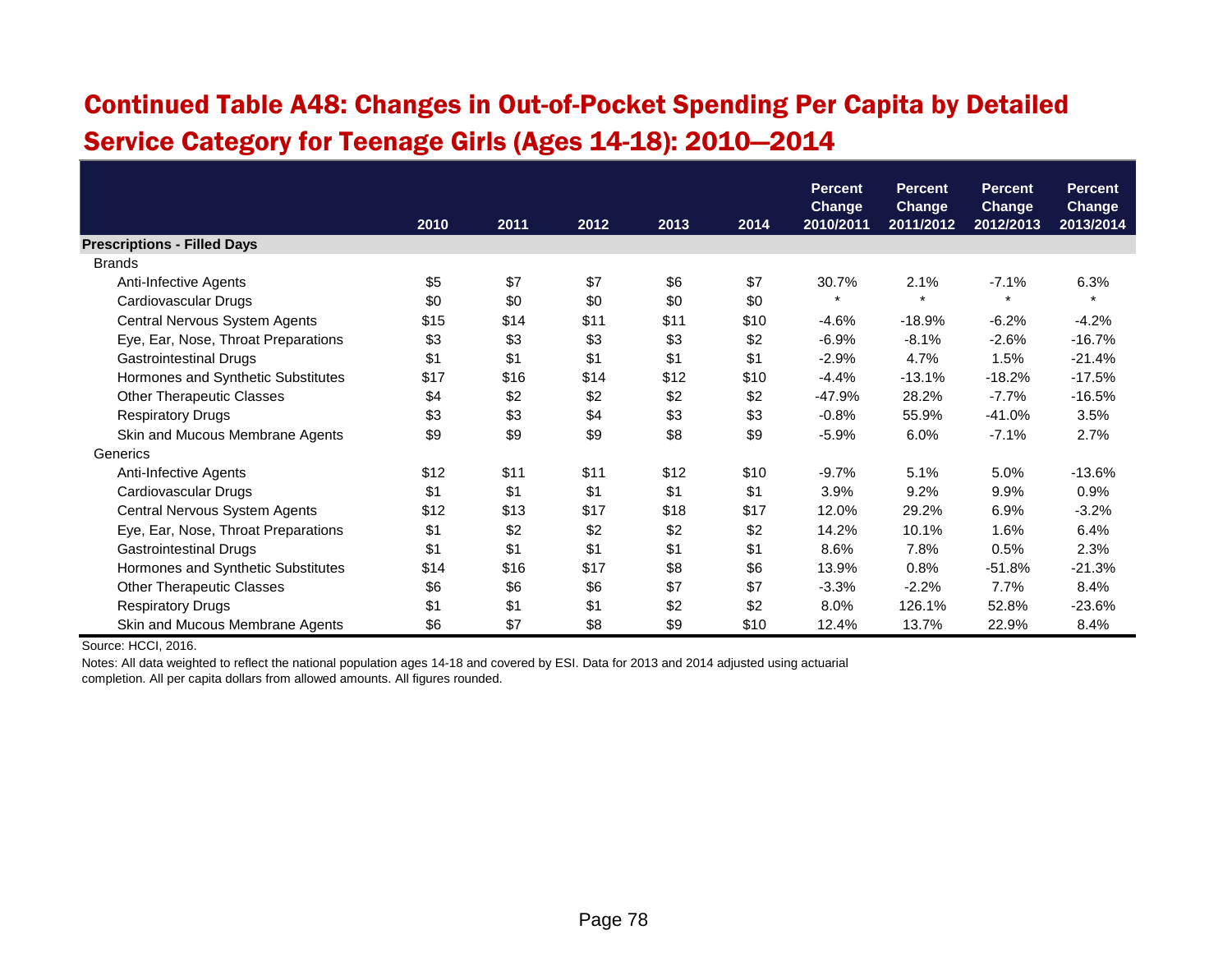# Table A49: Changes in Price by Detailed Service Category for Teenage Girls (Ages 14- 18): 2010—2014

|                                           |          |          |          |          |          | <b>Percent</b>      | <b>Percent</b>      | <b>Percent</b>      | <b>Percent</b>             |
|-------------------------------------------|----------|----------|----------|----------|----------|---------------------|---------------------|---------------------|----------------------------|
|                                           | 2010     | 2011     | 2012     | 2013     | 2014     | Change<br>2010/2011 | Change<br>2011/2012 | Change<br>2012/2013 | <b>Change</b><br>2013/2014 |
| Inpatient                                 |          |          |          |          |          |                     |                     |                     |                            |
| Hospice                                   | \$2,499  | \$2,784  | \$2,514  | \$5,480  | \$7,998  | 11.4%               | $-9.7%$             | 118.0%              | 45.9%                      |
| Labor and Delivery                        | \$6,151  | \$6,390  | \$6,907  | \$7,249  | \$7,509  | 3.9%                | 8.1%                | 4.9%                | 3.6%                       |
| Medical                                   | \$12,758 | \$13,845 | \$14,668 | \$16,411 | \$17,765 | 8.5%                | 5.9%                | 11.9%               | 8.3%                       |
| Mental Health and Substance Use           | \$8,371  | \$8,806  | \$8,523  | \$8,912  | \$8,976  | 5.2%                | $-3.2%$             | 4.6%                | 0.7%                       |
| <b>Skilled Nursing Facility</b>           | \$2,595  | \$5,089  | \$4,100  | \$5,799  | \$1,638  | 96.1%               | $-19.4%$            | 41.4%               | $-71.7%$                   |
| Surgery                                   | \$28,890 | \$33,041 | \$35,941 | \$39,939 | \$47,014 | 14.4%               | 8.8%                | 11.1%               | 17.7%                      |
| Ungroupable                               | \$8,469  | \$4,172  | \$3,833  | \$4,979  | \$7,381  | $-50.7%$            | $-8.1%$             | 29.9%               | 48.3%                      |
| <b>Outpatient Visits</b>                  |          |          |          |          |          |                     |                     |                     |                            |
| <b>Emergency Room</b>                     | \$1,133  | \$1,196  | \$1,278  | \$1,380  | \$1,507  | 5.5%                | 6.9%                | 7.9%                | 9.2%                       |
| Observation                               | \$1,356  | \$1,414  | \$1,569  | \$1,657  | \$1,845  | 4.3%                | 11.0%               | 5.6%                | 11.3%                      |
| <b>Outpatient Surgery</b>                 | \$4,240  | \$4,539  | \$4,856  | \$5,182  | \$5,519  | 7.0%                | 7.0%                | 6.7%                | 6.5%                       |
| <b>Outpatient-Other</b>                   |          |          |          |          |          |                     |                     |                     |                            |
| <b>Ancillary Services</b>                 | \$238    | \$257    | \$260    | \$281    | \$293    | 7.7%                | 1.4%                | 7.8%                | 4.6%                       |
| Lab/Pathology                             | \$60     | \$62     | \$64     | \$68     | \$67     | 2.9%                | 4.0%                | 5.5%                | $-1.2%$                    |
| <b>Miscellaneous Services</b>             | \$191    | \$209    | \$218    | \$231    | \$238    | 9.2%                | 4.7%                | 5.8%                | 3.1%                       |
| <b>Radiology Services</b>                 | \$528    | \$547    | \$568    | \$587    | \$608    | 3.6%                | 3.8%                | 3.3%                | 3.7%                       |
| <b>Professional Procedures</b>            |          |          |          |          |          |                     |                     |                     |                            |
| <b>Administered Drugs</b>                 | \$213    | \$240    | \$267    | \$335    | \$381    | 12.8%               | 11.4%               | 25.4%               | 13.6%                      |
| Administration of Drugs                   | \$26     | \$29     | \$31     | \$33     | \$33     | 13.4%               | 5.9%                | 5.4%                | 2.0%                       |
| Anesthesia                                | \$677    | \$695    | \$703    | \$725    | \$745    | 2.6%                | 1.1%                | 3.2%                | 2.7%                       |
| Lab/Pathology                             | \$22     | \$23     | \$22     | \$22     | \$23     | 2.3%                | $-2.0%$             | $-0.4%$             | 4.4%                       |
| Miscellaneous                             | \$82     | \$84     | \$83     | \$84     | \$86     | 3.4%                | $-1.7%$             | 0.8%                | 3.5%                       |
| Office Visits - Primary Care Provider     | \$83     | \$87     | \$91     | \$94     | \$98     | 4.2%                | 4.4%                | 3.7%                | 4.0%                       |
| Office Visits - Specialist                | \$90     | \$94     | \$97     | \$99     | \$103    | 4.5%                | 3.8%                | 1.9%                | 3.9%                       |
| Preventive Visits - Primary Care Provider | \$114    | \$119    | \$123    | \$127    | \$132    | 3.9%                | 3.8%                | 3.4%                | 3.6%                       |
| Preventive Visits - Specialist            | \$121    | \$123    | \$126    | \$130    | \$136    | 1.5%                | 2.8%                | 3.4%                | 4.0%                       |
| Radiology                                 | \$99     | \$101    | \$101    | \$102    | \$103    | 1.9%                | $-0.3%$             | 1.4%                | 0.9%                       |
| Surgery                                   | \$334    | \$338    | \$350    | \$361    | \$373    | 1.2%                | 3.6%                | 2.9%                | 3.3%                       |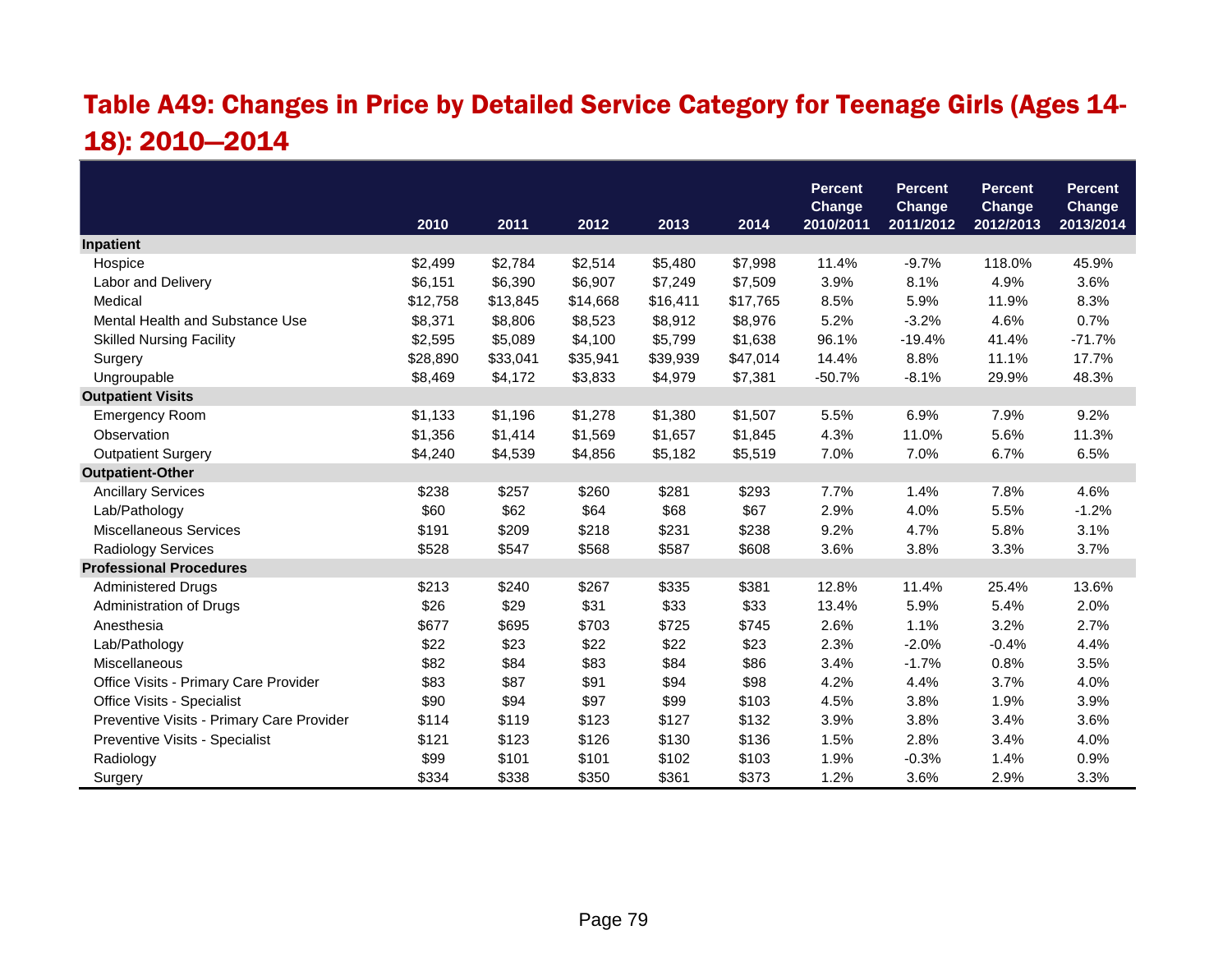#### Continued Table A49: Changes in Price by Detailed Service Category for Teenage Girls (Ages 14-18): 2010—2014

|                                     |      |      |      |      |      | <b>Percent</b>             | <b>Percent</b>             | <b>Percent</b>             | <b>Percent</b>             |
|-------------------------------------|------|------|------|------|------|----------------------------|----------------------------|----------------------------|----------------------------|
|                                     | 2010 | 2011 | 2012 | 2013 | 2014 | <b>Change</b><br>2010/2011 | <b>Change</b><br>2011/2012 | <b>Change</b><br>2012/2013 | <b>Change</b><br>2013/2014 |
| <b>Prescriptions - Filled Days</b>  |      |      |      |      |      |                            |                            |                            |                            |
| <b>Brands</b>                       |      |      |      |      |      |                            |                            |                            |                            |
| Anti-Infective Agents               | \$18 | \$21 | \$24 | \$27 | \$29 | 15.5%                      | 14.8%                      | 14.0%                      | 7.5%                       |
| Cardiovascular Drugs                | \$7  | \$11 | \$19 | \$21 | \$26 | 62.4%                      | 79.0%                      | 9.0%                       | 24.0%                      |
| Central Nervous System Agents       | \$7  | \$8  | \$9  | \$10 | \$12 | 11.2%                      | 17.5%                      | 13.0%                      | 19.5%                      |
| Eye, Ear, Nose, Throat Preparations | \$4  | \$5  | \$5  | \$6  | \$7  | 14.2%                      | 12.8%                      | 10.4%                      | 16.7%                      |
| <b>Gastrointestinal Drugs</b>       | \$11 | \$12 | \$14 | \$17 | \$19 | 12.8%                      | 11.6%                      | 26.0%                      | 9.0%                       |
| Hormones and Synthetic Substitutes  | \$4  | \$5  | \$5  | \$6  | \$8  | 22.0%                      | 6.4%                       | 20.7%                      | 26.1%                      |
| <b>Other Therapeutic Classes</b>    | \$11 | \$22 | \$29 | \$33 | \$47 | 95.5%                      | 33.1%                      | 13.5%                      | 40.5%                      |
| <b>Respiratory Drugs</b>            | \$4  | \$5  | \$6  | \$10 | \$11 | 12.2%                      | 28.6%                      | 51.4%                      | 13.3%                      |
| Skin and Mucous Membrane Agents     | \$8  | \$8  | \$10 | \$11 | \$12 | 9.3%                       | 21.1%                      | 7.9%                       | 10.7%                      |
| Generics                            |      |      |      |      |      |                            |                            |                            |                            |
| Anti-Infective Agents               | \$3  | \$2  | \$2  | \$3  | \$2  | $-25.5%$                   | 6.6%                       | 23.0%                      | $-10.5%$                   |
| Cardiovascular Drugs                | \$1  | \$1  | \$1  | \$1  | \$1  | $-6.8%$                    | $-1.1%$                    | 16.0%                      | 0.8%                       |
| Central Nervous System Agents       | \$2  | \$2  | \$2  | \$2  | \$2  | 4.3%                       | 9.2%                       | $-5.9%$                    | $-3.7%$                    |
| Eye, Ear, Nose, Throat Preparations | \$1  | \$1  | \$1  | \$1  | \$1  | $-2.2%$                    | $-7.0%$                    | $-4.5%$                    | $-9.1%$                    |
| <b>Gastrointestinal Drugs</b>       | \$2  | \$2  | \$1  | \$1  | \$1  | $-21.6%$                   | $-13.9%$                   | $-11.6%$                   | $-8.1%$                    |
| Hormones and Synthetic Substitutes  | \$1  | \$1  | \$1  | \$1  | \$1  | 1.1%                       | $-6.0%$                    | $-7.4%$                    | $-7.4%$                    |
| <b>Other Therapeutic Classes</b>    | \$2  | \$3  | \$2  | \$3  | \$4  | 11.1%                      | $-5.0%$                    | 18.8%                      | 20.7%                      |
| <b>Respiratory Drugs</b>            | \$2  | \$2  | \$2  | \$1  | \$1  | 2.7%                       | 24.0%                      | $-35.7%$                   | $-21.5%$                   |
| Skin and Mucous Membrane Agents     | \$4  | \$4  | \$4  | \$5  | \$6  | 3.3%                       | 10.7%                      | 31.0%                      | 14.9%                      |

Source: HCCI, 2016.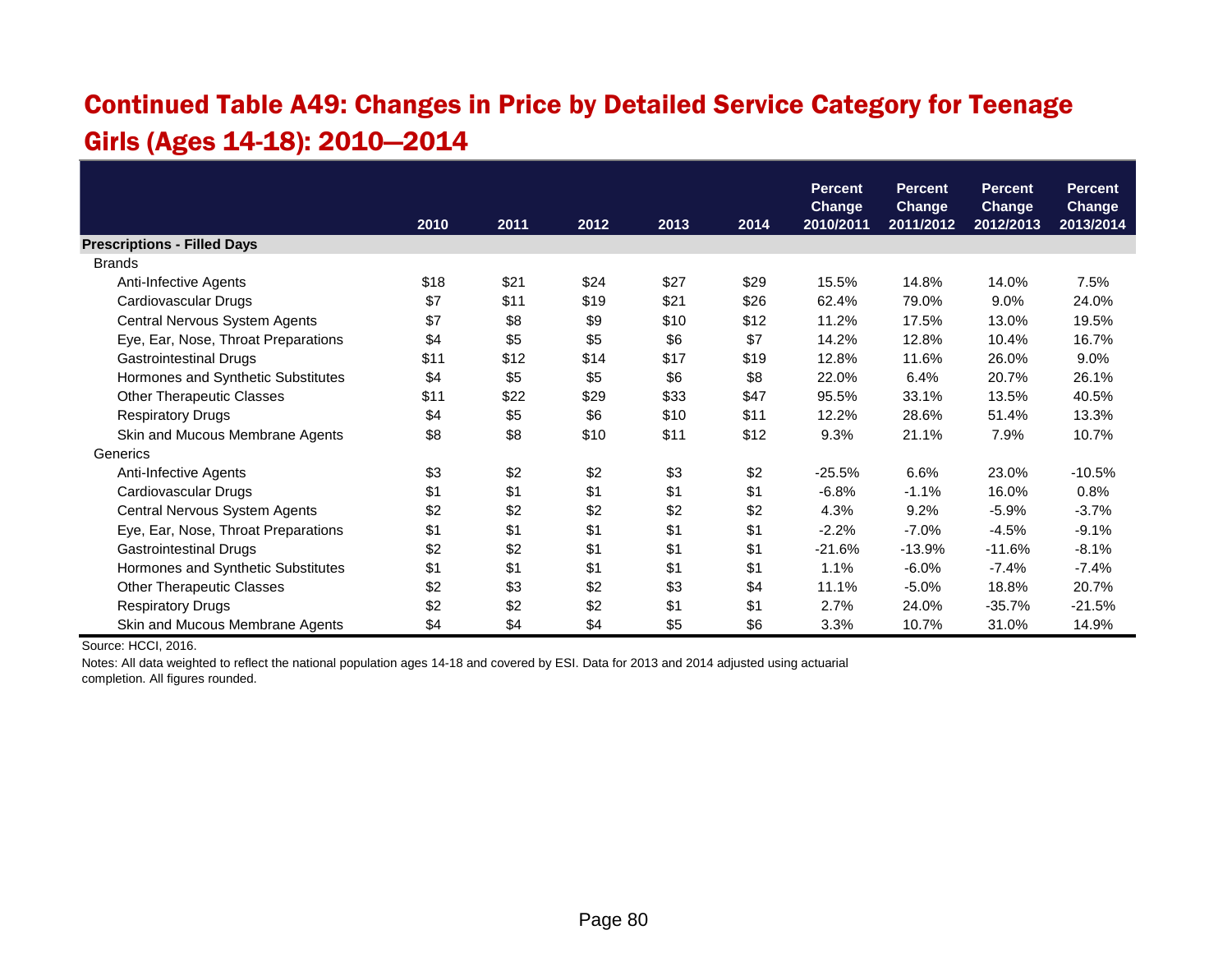#### Table A50: Utilization of Top 5 in 2014 Generic AHFS Classes for Children (Ages 0-18): 2010—2014

|                                                                                     | 2010  | 2011  | 2012  | 2013  | 2014  | <b>Percent</b><br>Change<br>2010/2011 | <b>Percent</b><br><b>Change</b><br>2011/2012 | <b>Percent</b><br>Change<br>2012/2013 | <b>Percent</b><br>Change<br>2013/2014 |
|-------------------------------------------------------------------------------------|-------|-------|-------|-------|-------|---------------------------------------|----------------------------------------------|---------------------------------------|---------------------------------------|
| Top 5 in 2014 Generic AHFS Classes by Utilization of Filled Days per 1,000 Children |       |       |       |       |       |                                       |                                              |                                       |                                       |
| Antidepressants 28:16.04                                                            | 3.455 | 3.809 | 4,551 | 5.098 | 5.503 | 10.2%                                 | 19.5%                                        | 12.0%                                 | 8.0%                                  |
| Oral Contraceptives 68:12.00                                                        | 3.643 | 4.063 | 4,339 | 4.745 | 5.021 | 11.5%                                 | 6.8%                                         | 9.3%                                  | 5.8%                                  |
| Respiratory and Cerebral Stimulants 28:20.32                                        |       |       | 106   | 4.045 | 4.254 | $\star$                               | $\star$                                      |                                       | 5.2%                                  |
| Leukotriene Modifiers 48:10.24                                                      |       | 5     | .575  | 3,936 | 3,913 | $\star$                               | $\star$                                      | 149.8%                                | $-0.6%$                               |
| Penicillins 08:12.16                                                                | 3.869 | 3.970 | 3.667 | 3.507 | 3.425 | 2.6%                                  | $-7.6%$                                      | $-4.4%$                               | $-2.4%$                               |

Source: HCCI, 2016.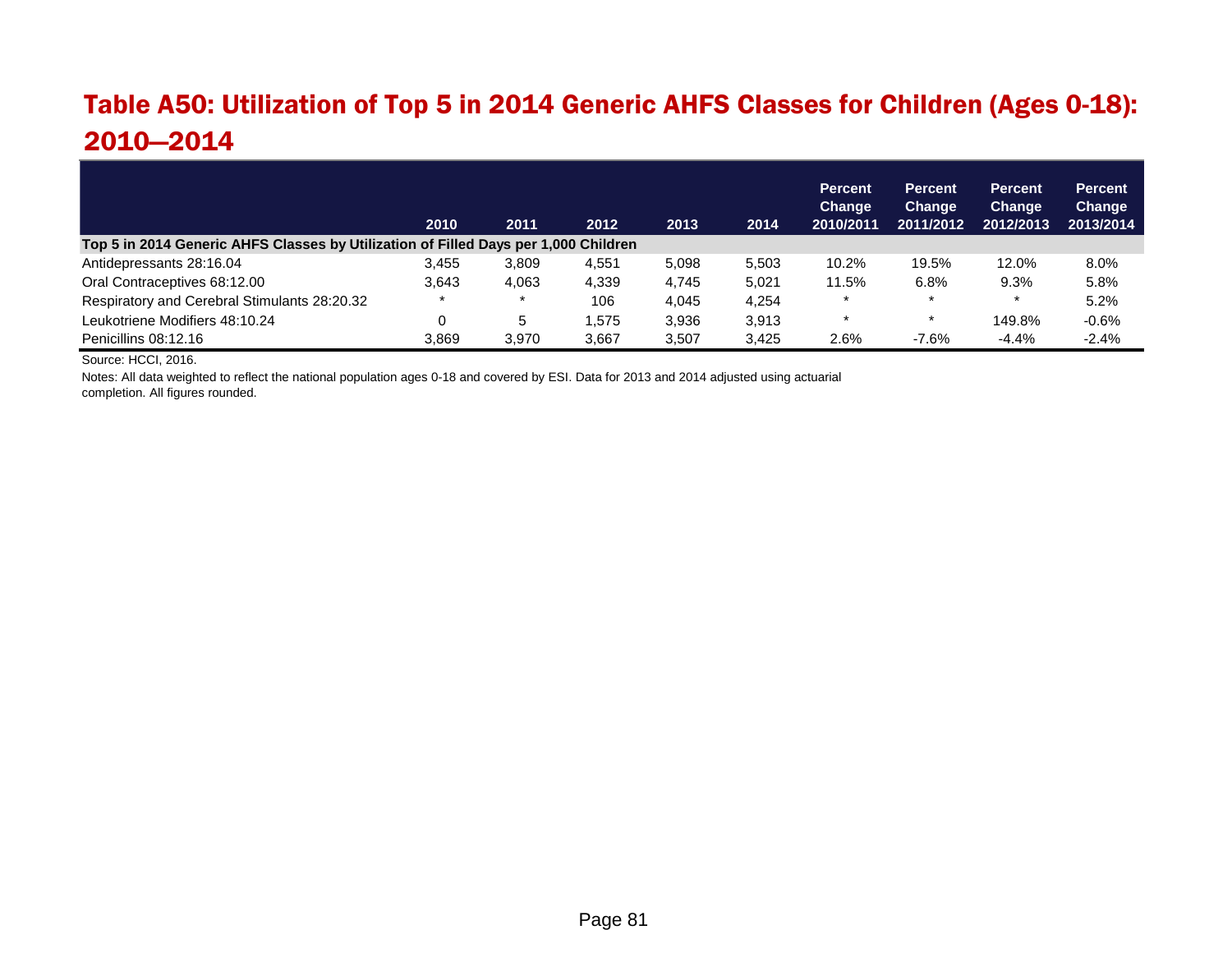#### Table A51: Utilization ofTop 5 in 2014 Generic AHFS Classes for Infants and Toddlers (Ages 0-3): 2010—2014

|                                                                                               | 2010  | 2011  | 2012  | 2013  | 2014  | <b>Percent</b><br>Change<br>2010/2011 | <b>Percent</b><br>Change<br>2011/2012 | <b>Percent</b><br><b>Change</b><br>2012/2013 | <b>Percent</b><br><b>Change</b><br>2013/2014 |
|-----------------------------------------------------------------------------------------------|-------|-------|-------|-------|-------|---------------------------------------|---------------------------------------|----------------------------------------------|----------------------------------------------|
| Top 5 in 2014 Generic AHFS Classes by Utilization of Filled Days per 1,000 Infants & Toddlers |       |       |       |       |       |                                       |                                       |                                              |                                              |
| Penicillins 08:12.16                                                                          | 7.543 | 7,680 | 7.195 | 6.780 | 6.395 | 1.8%                                  | $-6.3%$                               | $-5.8%$                                      | $-5.7%$                                      |
| Histamine H2-Antagonists 56:28.12                                                             | 3.315 | 3,572 | 3,738 | 3.721 | 3,636 | 7.8%                                  | 4.6%                                  | $-0.4%$                                      | $-2.3%$                                      |
| Multivitamin Preparations 88:28.00                                                            | 3.296 | 4.504 | 4,189 | 3.491 | 3,022 | 36.7%                                 | $-7.0%$                               | $-16.7%$                                     | $-13.4%$                                     |
| B-Adrenergic Agonists 12:12.08                                                                | 2,964 | 3,027 | 3,113 | 3,091 | 2,774 | 2.1%                                  | 2.9%                                  | $-0.7%$                                      | $-10.3%$                                     |
| Cephalosporins 08:12.06                                                                       | 3.285 | 3.260 | 3.054 | 2.827 | 2.666 | $-0.8%$                               | $-6.3%$                               | $-7.5%$                                      | $-5.7%$                                      |

Source: HCCI, 2016.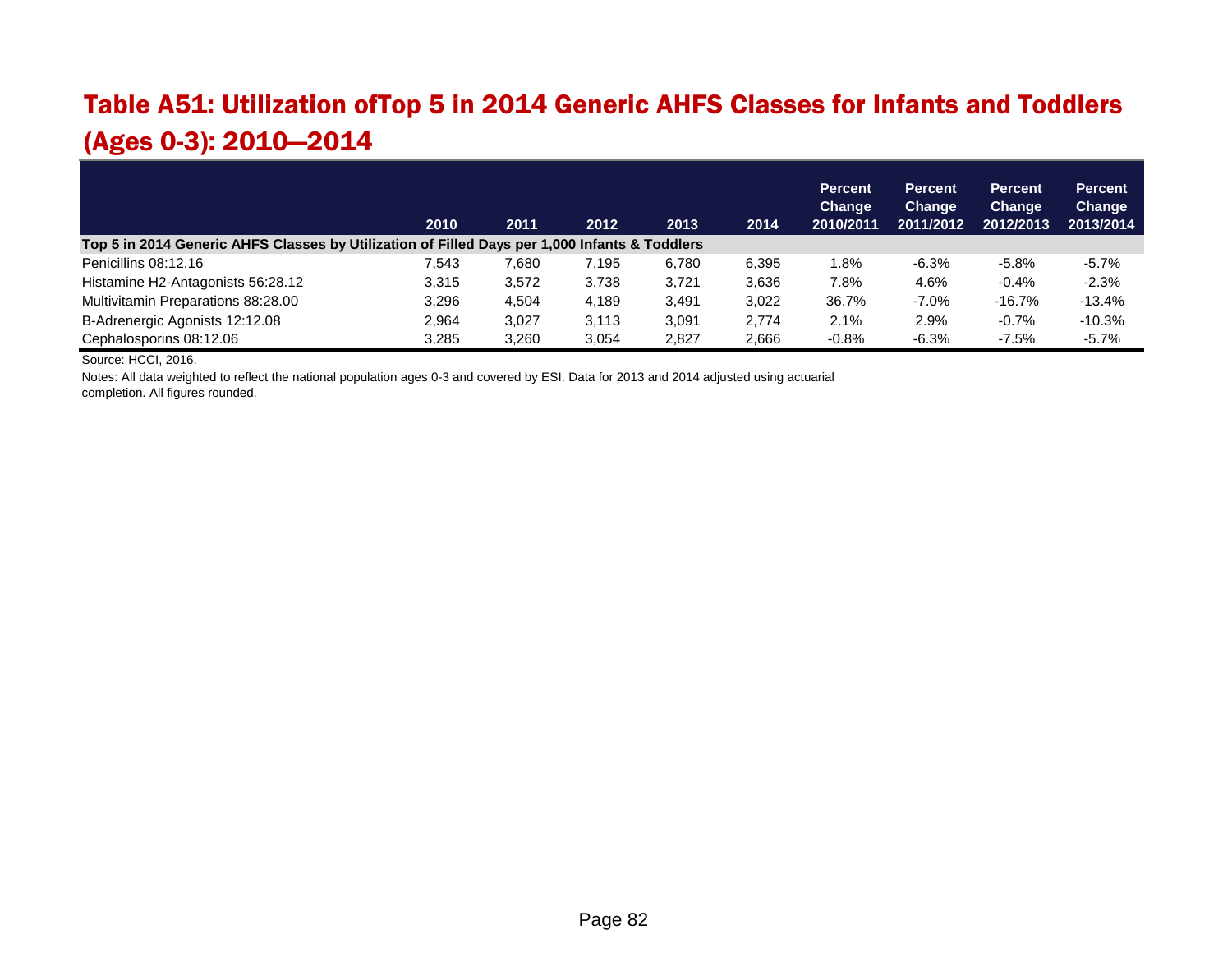#### Table A52: Utilization of 2014 Top 5 Generic AHFS Classes for Younger Children (Ages 4-8): 2010—2014

|                                                                                             | 2010  | 2011  | 2012  | 2013  | 2014  | <b>Percent</b><br>Change<br>2010/2011 | <b>Percent</b><br>Change<br>2011/2012 | <b>Percent</b><br><b>Change</b><br>2012/2013 | <b>Percent</b><br>Change<br>2013/2014 |
|---------------------------------------------------------------------------------------------|-------|-------|-------|-------|-------|---------------------------------------|---------------------------------------|----------------------------------------------|---------------------------------------|
| Top 5 in 2014 Generic AHFS Classes by Utilization of Filled Days per 1,000 Younger Children |       |       |       |       |       |                                       |                                       |                                              |                                       |
| Leukotriene Modifiers 48:10.24                                                              |       |       | 2.212 | 5.452 | 5,341 |                                       |                                       | 146.5%                                       | $-2.0%$                               |
| Penicillins 08:12.16                                                                        | 4.642 | 4.776 | 4.293 | 4.109 | 4.076 | 2.9%                                  | $-10.1%$                              | $-4.3%$                                      | $-0.8%$                               |
| B-Adrenergic Agonists 12:12.08                                                              | 3.021 | 3.148 | 3.345 | 3.137 | 3.026 | 4.2%                                  | 6.3%                                  | $-6.2%$                                      | $-3.5%$                               |
| Respiratory and Cerebral Stimulants 28:20.32                                                |       |       | 73    | 2.644 | 2,776 |                                       | $\star$                               |                                              | 5.0%                                  |
| Corticosteroids 52:08.08                                                                    | .205  | .497  | 1.883 | 2.047 | 2.233 | 24.2%                                 | 25.8%                                 | 8.7%                                         | 9.1%                                  |

Source: HCCI, 2016.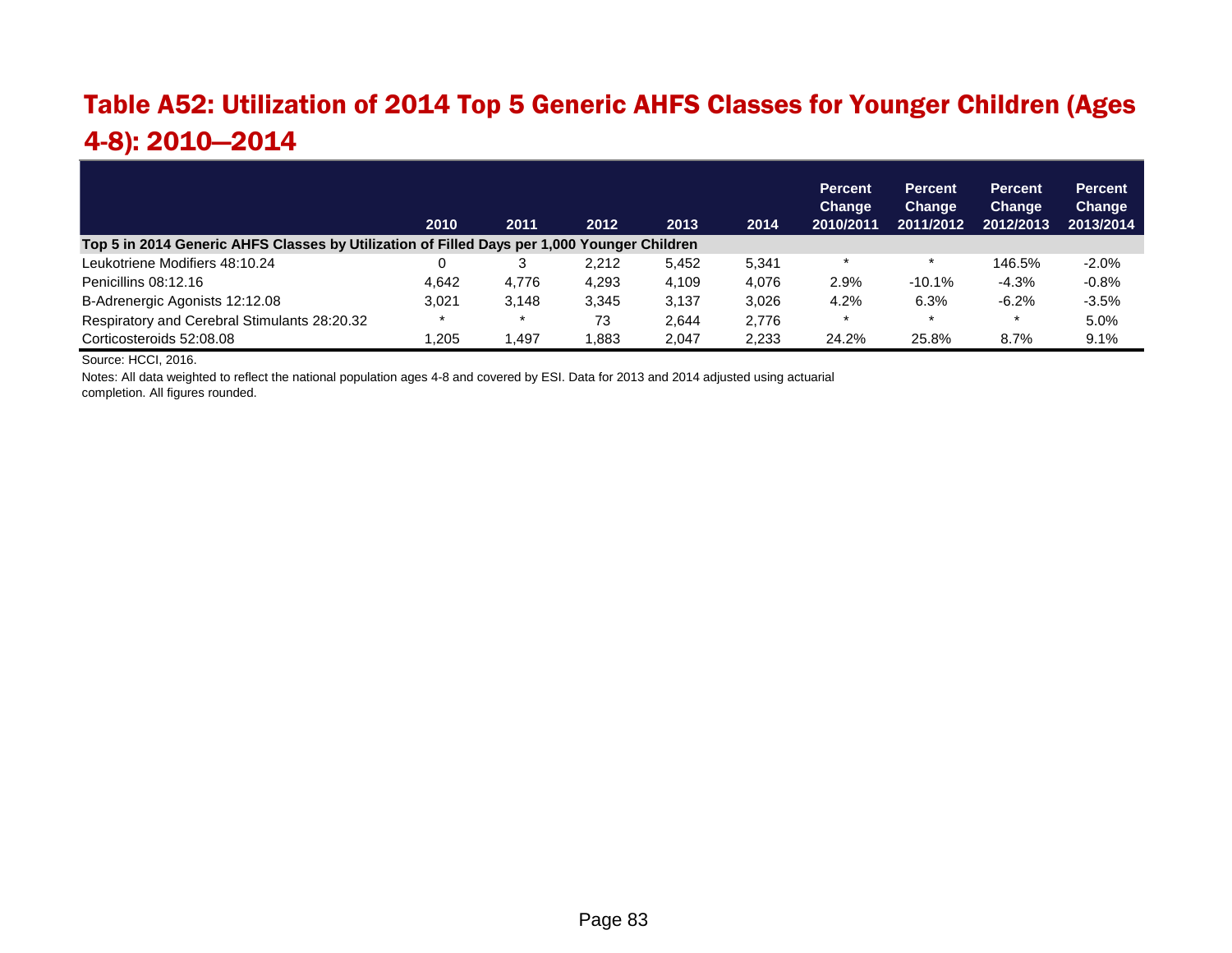#### Table A53: Utilization of 2014 Top 5 Generic AHFS Classes for Pre-Teens (Ages 9-13): 2010—2014

|                                                                                      | 2010  | 2011  | 2012  | 2013  | 2014  | <b>Percent</b><br><b>Change</b><br>2010/2011 | <b>Percent</b><br>Change<br>2011/2012 | <b>Percent</b><br><b>Change</b><br>2012/2013 | <b>Percent</b><br>Change<br>2013/2014 |
|--------------------------------------------------------------------------------------|-------|-------|-------|-------|-------|----------------------------------------------|---------------------------------------|----------------------------------------------|---------------------------------------|
| Top 5 in 2014 Generic AHFS Classes by Utilization of Filled Days per 1,000 Pre-Teens |       |       |       |       |       |                                              |                                       |                                              |                                       |
| Respiratory and Cerebral Stimulants 28:20.32                                         |       |       | 182   | 7.096 | 7.516 | $\star$                                      | $\rightarrow$                         | $\star$                                      | 5.9%                                  |
| Antidepressants 28:16.04                                                             | 3.641 | 3.908 | 4.517 | 4.966 | 5.129 | 7.3%                                         | 15.6%                                 | 9.9%                                         | 3.3%                                  |
| Leukotriene Modifiers 48:10.24                                                       |       |       | .896  | 4,675 | 4.670 |                                              |                                       | 146.5%                                       | $-0.1%$                               |
| Amphetamines 28:20.04                                                                | 3.012 | 2.980 | 3.000 | 3.087 | 3.106 | $-1.1%$                                      | 0.7%                                  | 2.9%                                         | 0.6%                                  |
| B-Adrenergic Agonists 12:12.08                                                       | 3,152 | 3.245 | 3,377 | 3.177 | 3.073 | 3.0%                                         | 4.1%                                  | $-6.0%$                                      | $-3.3%$                               |

Source: HCCI, 2016.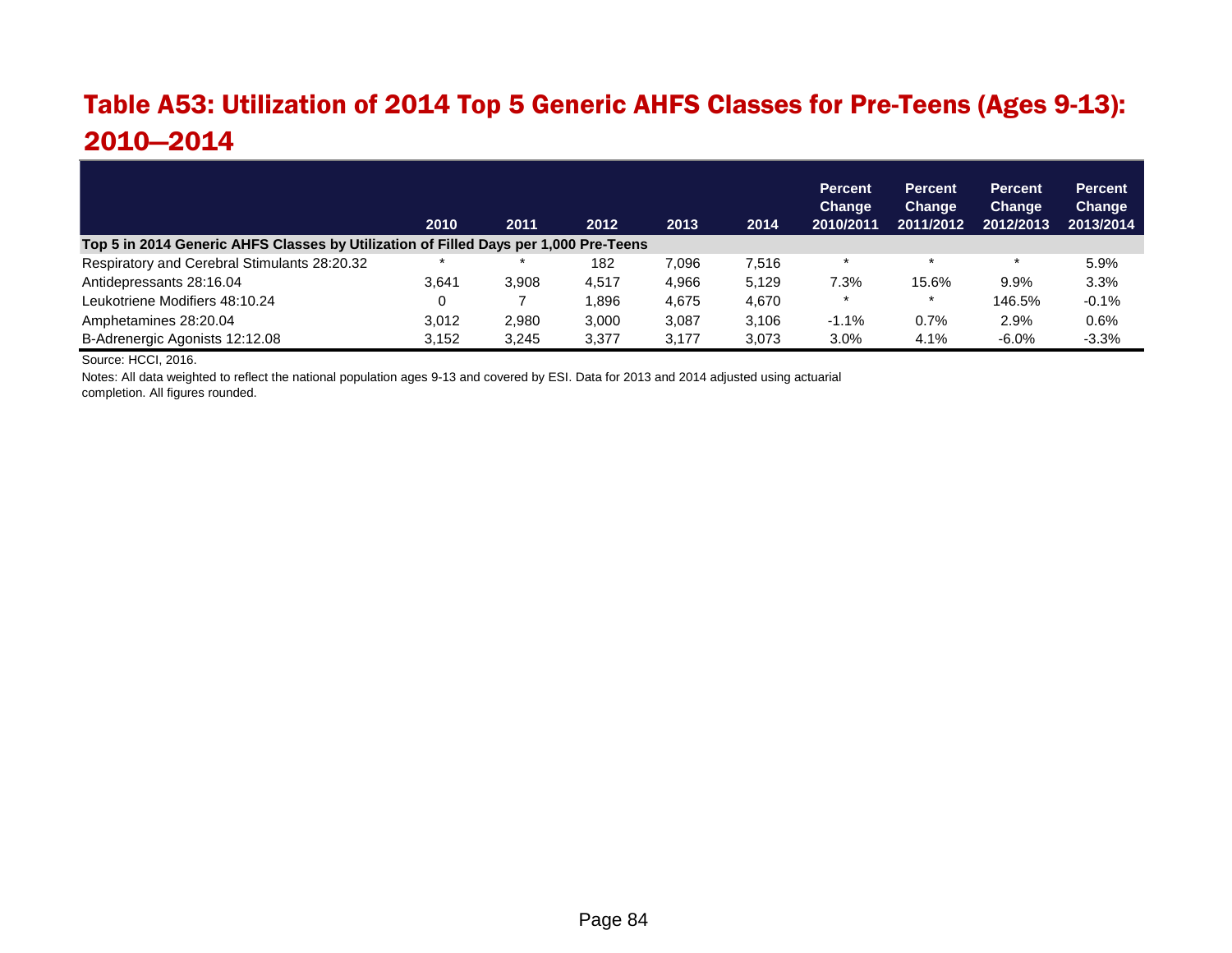#### Table A54: Utilization of 2014 Top 5 Generic AHFS Classes for Pre-Teens by Gender 2010—2014

|                                                                                           |          |       |       |        |        | <b>Percent</b><br><b>Change</b> | <b>Percent</b><br><b>Change</b> | <b>Percent</b><br>Change | <b>Percent</b><br><b>Change</b> |
|-------------------------------------------------------------------------------------------|----------|-------|-------|--------|--------|---------------------------------|---------------------------------|--------------------------|---------------------------------|
|                                                                                           | 2010     | 2011  | 2012  | 2013   | 2014   | 2010/2011                       | 2011/2012                       | 2012/2013                | 2013/2014                       |
| Top 5 in 2014 Generic AHFS Classes by Utilization of Filled Days per 1,000 Pre-Teen Boys  |          |       |       |        |        |                                 |                                 |                          |                                 |
| Respiratory and Cerebral Stimulants 28:20.32                                              |          |       | 259   | 10.266 | 10,793 | $\star$                         |                                 | $\star$                  | 5.1%                            |
| Antidepressants 28:16.04                                                                  | 4.326    | 4,640 | 5,327 | 5,742  | 5.747  | 7.3%                            | 14.8%                           | 7.8%                     | 0.1%                            |
| Leukotriene Modifiers 48:10.24                                                            |          |       | 2,313 | 5,664  | 5,631  |                                 |                                 | 144.9%                   | $-0.6%$                         |
| Amphetamines 28:20.04                                                                     | 4.225    | 4.200 | 4.222 | 4.339  | 4.366  | $-0.6%$                         | 0.5%                            | 2.8%                     | 0.6%                            |
| B-Adrenergic Agonists 12:12.08                                                            | 3,628    | 3,732 | 3,891 | 3,682  | 3,536  | 2.9%                            | 4.3%                            | $-5.4%$                  | $-4.0%$                         |
| Top 5 in 2014 Generic AHFS Classes by Utilization of Filled Days per 1,000 Pre-Teen Girls |          |       |       |        |        |                                 |                                 |                          |                                 |
| Antidepressants 28:16.04                                                                  | 2.925    | 3.143 | 3.672 | 4.156  | 4.481  | 7.4%                            | 16.9%                           | 13.2%                    | 7.8%                            |
| Respiratory and Cerebral Stimulants 28:20.32                                              |          |       | 103   | 3,786  | 4,081  |                                 |                                 | $\star$                  | 7.8%                            |
| Leukotriene Modifiers 48:10.24                                                            | $\Omega$ | 6     | 1.461 | 3.642  | 3.662  | $\star$                         |                                 | 149.2%                   | 0.6%                            |
| B-Adrenergic Agonists 12:12.08                                                            | 2.654    | 2.737 | 2,842 | 2,648  | 2,586  | 3.1%                            | 3.8%                            | $-6.8%$                  | $-2.4%$                         |
| Penicillins 08:12.16                                                                      | 2,563    | 2,637 | 2,390 | 2,293  | 2,307  | 2.9%                            | $-9.4%$                         | $-4.1%$                  | 0.6%                            |

Source: HCCI, 2016.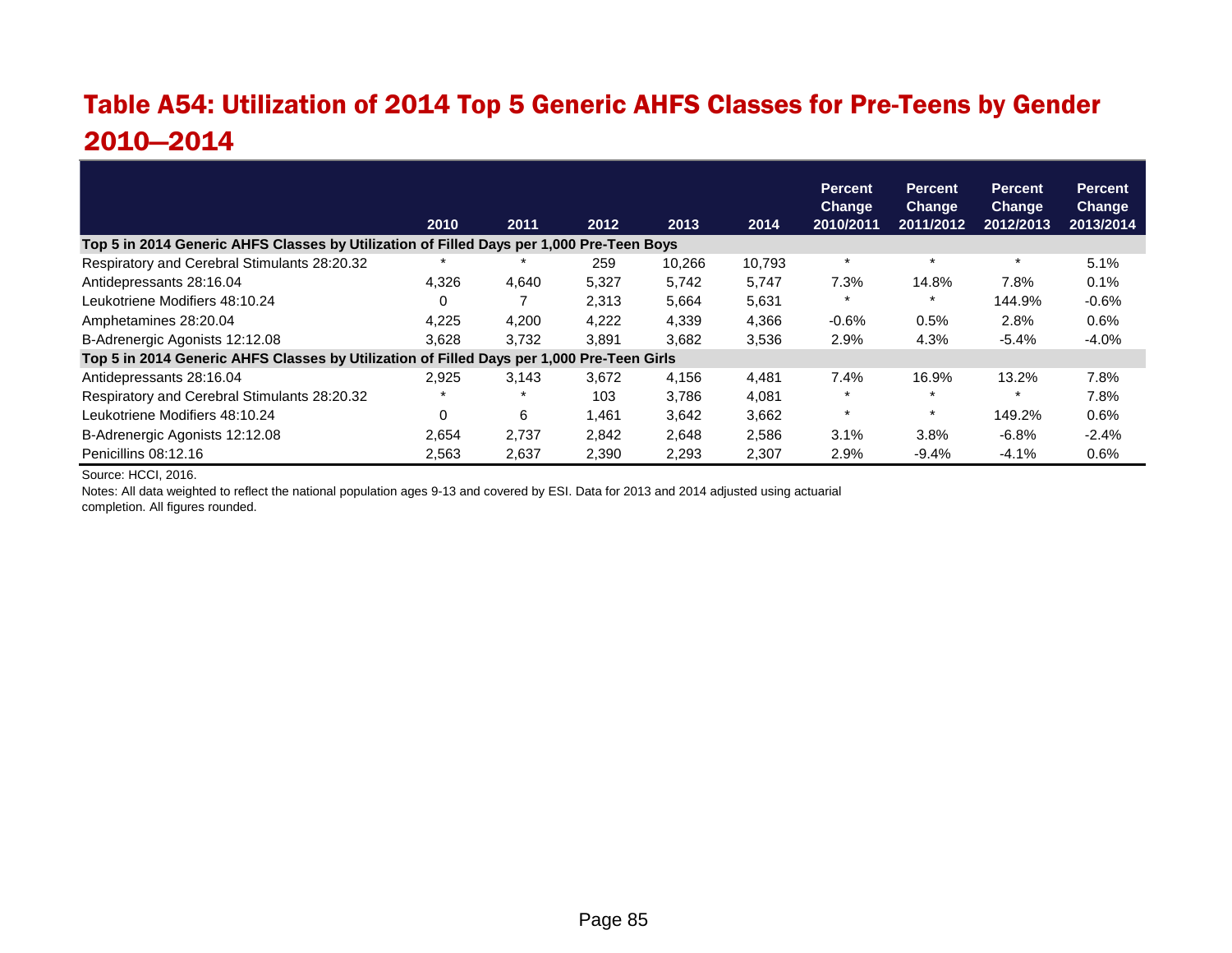# Table A55: Utilization of 2014 Top 5 Generic AHFS Classes for Teenagers (Ages 14- 18): 2010—2014

|                                                                                      | 2010   | 2011   | 2012   | 2013   | 2014   | <b>Percent</b><br>Change<br>2010/2011 | <b>Percent</b><br>Change<br>2011/2012 | <b>Percent</b><br><b>Change</b><br>2012/2013 | <b>Percent</b><br>Change<br>2013/2014 |
|--------------------------------------------------------------------------------------|--------|--------|--------|--------|--------|---------------------------------------|---------------------------------------|----------------------------------------------|---------------------------------------|
| Top 5 in 2014 Generic AHFS Classes by Utilization of Filled Days per 1,000 Teenagers |        |        |        |        |        |                                       |                                       |                                              |                                       |
| Oral Contraceptives 68:12.00                                                         | 12.306 | 13.791 | 14.829 | 16.053 | 16.952 | 12.1%                                 | 7.5%                                  | 8.3%                                         | 5.6%                                  |
| Antidepressants 28:16.04                                                             | 7,667  | 8.582  | 10.545 | 11.881 | 13.146 | 11.9%                                 | 22.9%                                 | 12.7%                                        | 10.6%                                 |
| Respiratory and Cerebral Stimulants 28:20.32                                         |        |        | 120    | 4,609  | 4,834  |                                       | $\star$                               |                                              | 4.9%                                  |
| Tetracyclines 08:12.24                                                               | 5.147  | 4.942  | 5.111  | 5.081  | 4.709  | $-4.0\%$                              | 3.4%                                  | $-0.6%$                                      | $-7.3%$                               |
| Anticonvulsants, Miscellaneous 28:12.92                                              | 3.346  | 3.442  | 3.609  | 3.772  | 3.766  | 2.9%                                  | 4.9%                                  | 4.5%                                         | $-0.2%$                               |

Source: HCCI, 2016.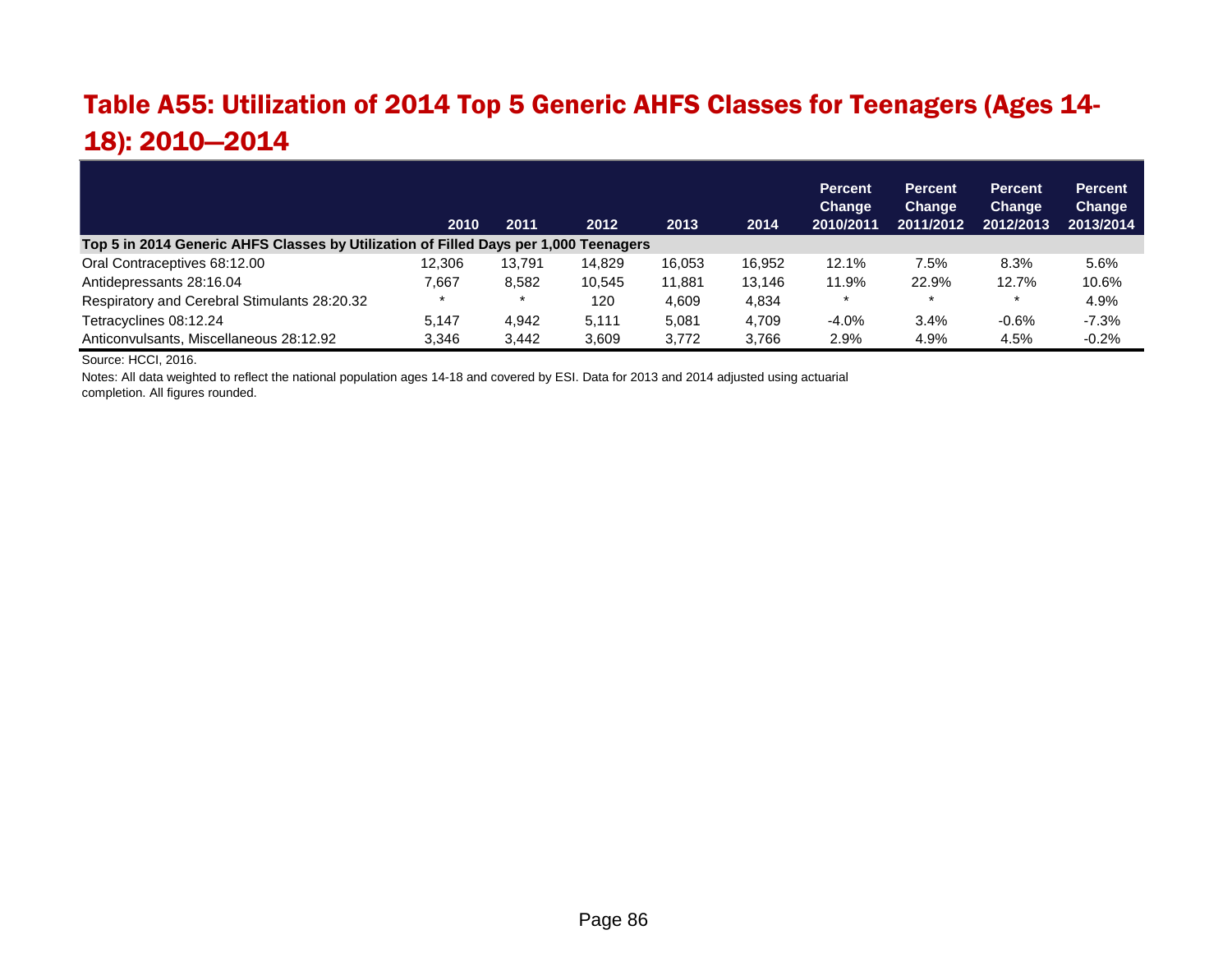# Table A56: Utilization of 2014 Top 5 Generic AHFS Classes for Teenagers (Ages 14- 18), by Gender: 2010—2014

|                                                                                          |        |        |        |        |        | <b>Percent</b><br><b>Change</b> | <b>Percent</b><br><b>Change</b> | <b>Percent</b><br><b>Change</b> | <b>Percent</b><br><b>Change</b> |
|------------------------------------------------------------------------------------------|--------|--------|--------|--------|--------|---------------------------------|---------------------------------|---------------------------------|---------------------------------|
|                                                                                          | 2010   | 2011   | 2012   | 2013   | 2014   | 2010/2011                       | 2011/2012                       | 2012/2013                       | 2013/2014                       |
| Top 5 in 2014 Generic AHFS Classes by Utilization of Filled Days per 1,000 Teenage Boys  |        |        |        |        |        |                                 |                                 |                                 |                                 |
| Antidepressants 28:16.04                                                                 | 6.468  | 7.104  | 8,462  | 9,178  | 9.854  | 9.8%                            | 19.1%                           | 8.5%                            | 7.4%                            |
| Respiratory and Cerebral Stimulants 28:20.32                                             |        |        | 161    | 6.207  | 6.540  | $\star$                         | $\star$                         | $\star$                         | 5.4%                            |
| Tetracyclines 08:12.24                                                                   | 5,756  | 5,493  | 5,621  | 5,424  | 4,951  | $-4.6%$                         | 2.3%                            | $-3.5%$                         | $-8.7%$                         |
| Amphetamines 28:20.04                                                                    | 4.284  | 4.244  | 4,342  | 4,341  | 4,205  | $-0.9%$                         | 2.3%                            | 0.0%                            | $-3.1%$                         |
| Anticonvulsants, Miscellaneous 28:12.92                                                  | 3.223  | 3.276  | 3,385  | 3.441  | 3,377  | 1.6%                            | 3.3%                            | 1.7%                            | $-1.9%$                         |
| Top 5 in 2014 Generic AHFS Classes by Utilization of Filled Days per 1,000 Teenage Girls |        |        |        |        |        |                                 |                                 |                                 |                                 |
| Oral Contraceptives 68:12.00                                                             | 25.122 | 28,089 | 30.117 | 32,601 | 34,405 | 11.8%                           | 7.2%                            | 8.3%                            | 5.5%                            |
| Antidepressants 28:16.04                                                                 | 8,921  | 10,122 | 12,701 | 14,677 | 16,545 | 13.5%                           | 25.5%                           | 15.6%                           | 12.7%                           |
| Tetracyclines 08:12.24                                                                   | 4,510  | 4,368  | 4,583  | 4,727  | 4,458  | $-3.2%$                         | 4.9%                            | 3.1%                            | $-5.7%$                         |
| Anticonvulsants, Miscellaneous 28:12.92                                                  | 3.474  | 3,615  | 3,842  | 4.114  | 4.168  | 4.0%                            | 6.3%                            | 7.1%                            | 1.3%                            |
| Antibacterials 84:04.04                                                                  | 2,502  | 2,861  | 3,267  | 3,339  | 3,237  | 14.3%                           | 14.2%                           | 2.2%                            | $-3.0%$                         |

Source: HCCI, 2016.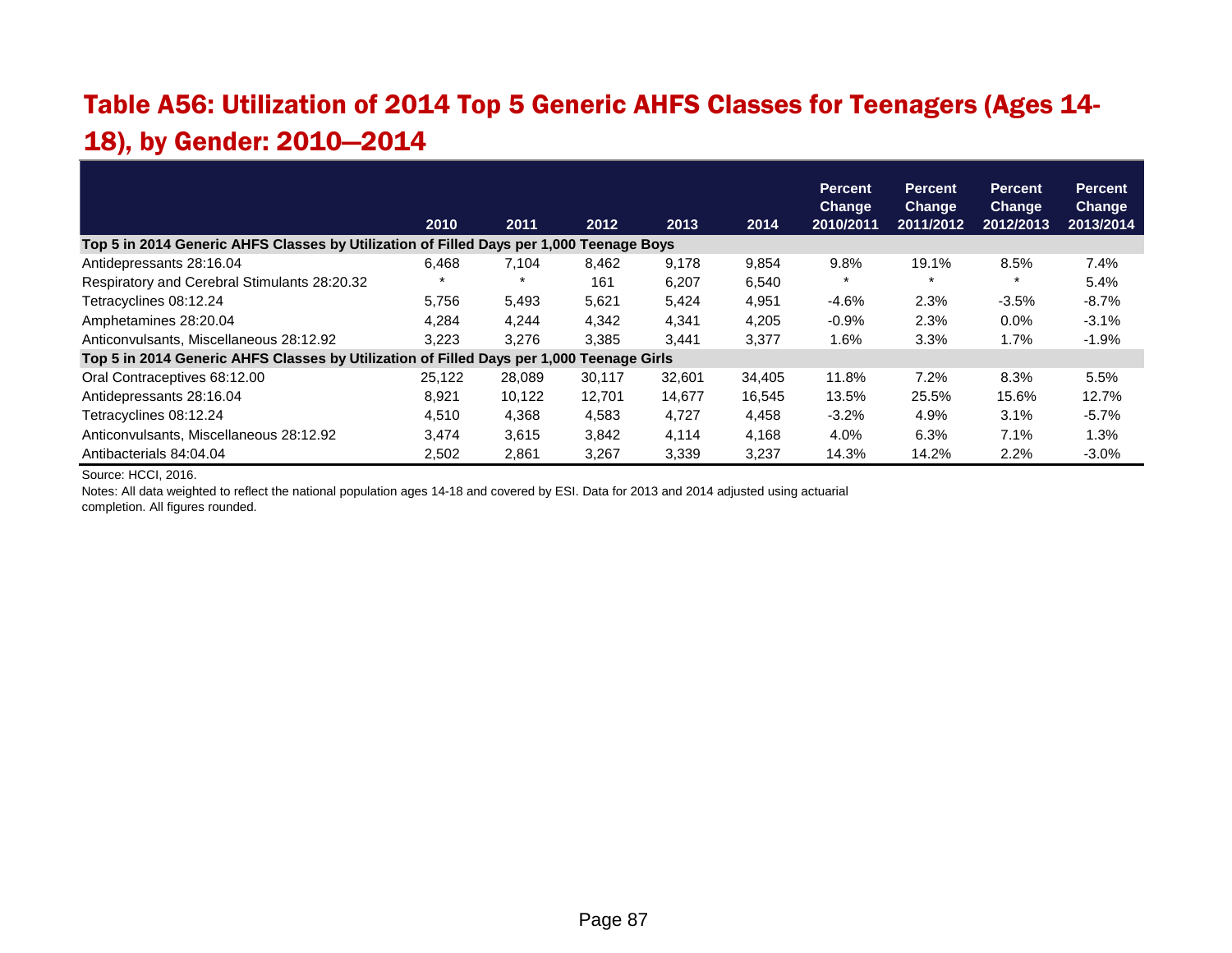# Table A57: Per Capita Health Care Spending for Children (Ages 0-18) in Selected States: 2010—2014

|                         |         |         |         |         |         | <b>Percent</b><br>Change | <b>Percent</b><br><b>Change</b> | <b>Percent</b><br><b>Change</b> | <b>Percent</b><br><b>Change</b> |
|-------------------------|---------|---------|---------|---------|---------|--------------------------|---------------------------------|---------------------------------|---------------------------------|
|                         | 2010    | 2011    | 2012    | 2013    | 2014    | 2010/2011                | 2011/2012                       | 2012/2013                       | 2013/2014                       |
| <b>National Average</b> | \$2,183 | \$2,356 | \$2,458 | \$2,570 | \$2,660 | 7.9%                     | 4.3%                            | 4.5%                            | 3.5%                            |
| <b>States</b>           |         |         |         |         |         |                          |                                 |                                 |                                 |
| Arizona                 | \$1,823 | \$2,003 | \$2,093 | \$2,189 | \$2,151 | 9.9%                     | 4.5%                            | 4.6%                            | $-1.8%$                         |
| Connecticut             | \$2,270 | \$2,481 | \$2,600 | \$2,761 | \$2,953 | 9.3%                     | 4.8%                            | 6.2%                            | 6.9%                            |
| District of Columbia    | \$1,993 | \$2,321 | \$2,273 | \$2,908 | \$3,040 | 16.5%                    | $-2.1%$                         | 28.0%                           | 4.5%                            |
| Florida                 | \$2,121 | \$2,306 | \$2,503 | \$2,560 | \$2,654 | 8.7%                     | 8.5%                            | 2.3%                            | 3.7%                            |
| <b>Illinois</b>         | \$2,264 | \$2,382 | \$2,542 | \$2,651 | \$2,771 | 5.2%                     | 6.7%                            | 4.3%                            | 4.5%                            |
| Maryland                | \$1,864 | \$2,028 | \$2,095 | \$2,221 | \$2,316 | 8.8%                     | 3.3%                            | 6.0%                            | 4.3%                            |
| Ohio                    | \$2,317 | \$2,562 | \$2,753 | \$2,832 | \$2,936 | 10.6%                    | 7.4%                            | 2.9%                            | 3.7%                            |
| Texas                   | \$2,360 | \$2,567 | \$2,775 | \$2,889 | \$3,018 | 8.8%                     | 8.1%                            | 4.1%                            | 4.5%                            |
| Virginia                | \$2,126 | \$2,323 | \$2,503 | \$2,485 | \$2,617 | 9.3%                     | 7.7%                            | $-0.7%$                         | 5.3%                            |
| Wisconsin               | \$2,487 | \$2,617 | \$2,719 | \$2,800 | \$3,017 | 5.2%                     | 3.9%                            | 3.0%                            | 7.8%                            |

Source: HCCI, 2016.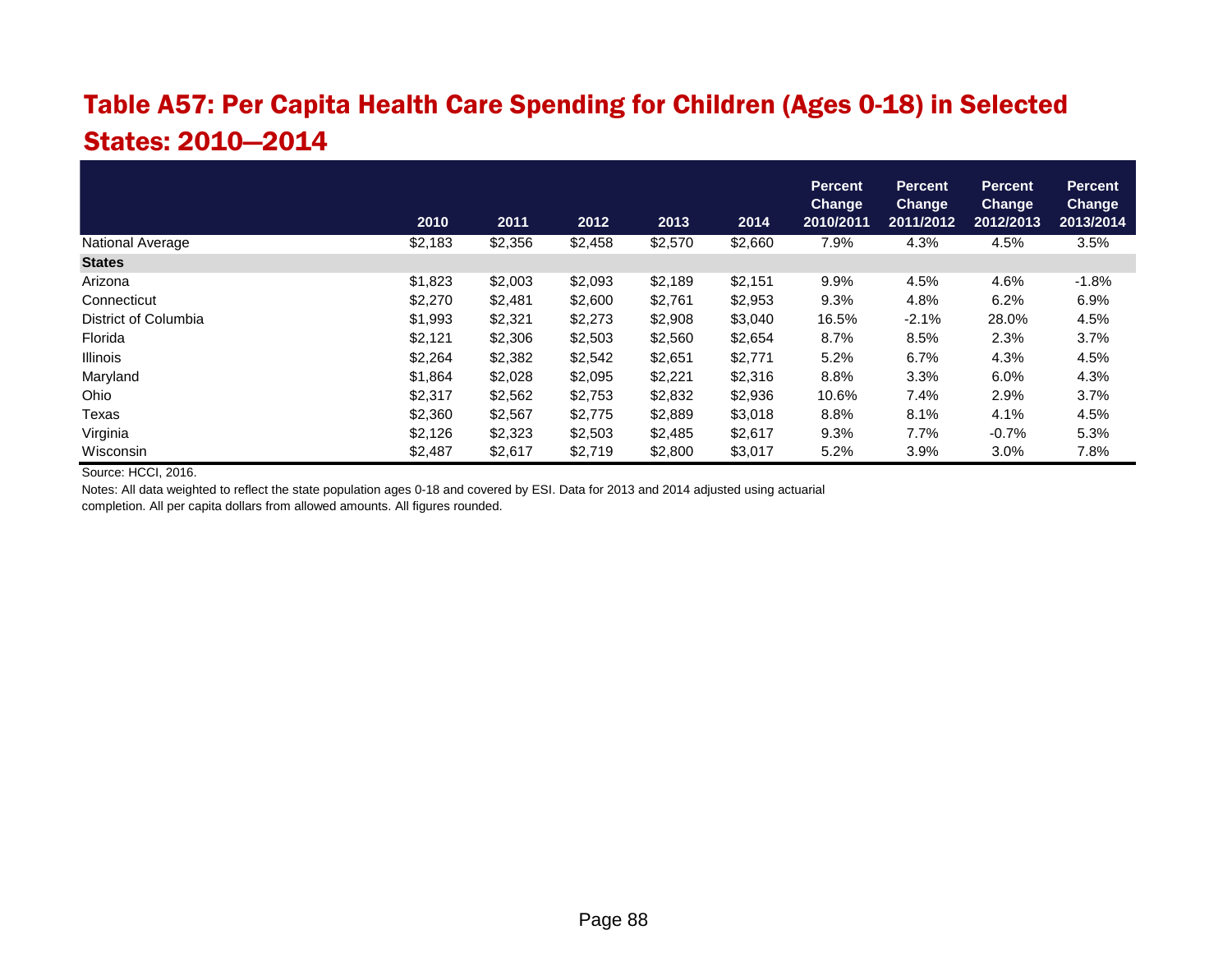#### Table A58: Out-of-Pocket Per Capita Health Care Spending for Children (Ages 0-18) in Selected States: 2010—2014

|                         | 2010  | 2011  | 2012  | 2013  | 2014  | <b>Percent</b><br><b>Change</b><br>2010/2011 | <b>Percent</b><br><b>Change</b><br>2011/2012 | <b>Percent</b><br><b>Change</b><br>2012/2013 | <b>Percent</b><br><b>Change</b><br>2013/2014 |
|-------------------------|-------|-------|-------|-------|-------|----------------------------------------------|----------------------------------------------|----------------------------------------------|----------------------------------------------|
| <b>National Average</b> | \$381 | \$408 | \$432 | \$453 | \$472 | 6.9%                                         | 6.0%                                         | 4.9%                                         | 4.0%                                         |
| <b>States</b>           |       |       |       |       |       |                                              |                                              |                                              |                                              |
| Arizona                 | \$331 | \$355 | \$396 | \$410 | \$418 | $7.2\%$                                      | 11.3%                                        | 3.6%                                         | 2.1%                                         |
| Connecticut             | \$396 | \$435 | \$469 | \$492 | \$531 | 9.7%                                         | 7.9%                                         | 4.9%                                         | 7.8%                                         |
| District of Columbia    | \$262 | \$289 | \$311 | \$339 | \$362 | 10.3%                                        | 7.7%                                         | 8.9%                                         | 6.7%                                         |
| Florida                 | \$365 | \$396 | \$432 | \$462 | \$478 | 8.3%                                         | 9.3%                                         | 6.8%                                         | 3.5%                                         |
| Illinois                | \$403 | \$429 | \$464 | \$482 | \$500 | 6.5%                                         | 8.0%                                         | 3.9%                                         | 3.9%                                         |
| Maryland                | \$279 | \$309 | \$338 | \$351 | \$370 | 11.0%                                        | 9.1%                                         | 4.0%                                         | 5.4%                                         |
| Ohio                    | \$404 | \$442 | \$474 | \$491 | \$515 | 9.4%                                         | 7.4%                                         | 3.6%                                         | 4.7%                                         |
| Texas                   | \$426 | \$453 | \$495 | \$516 | \$548 | 6.5%                                         | 9.2%                                         | 4.2%                                         | 6.2%                                         |
| Virginia                | \$346 | \$368 | \$385 | \$409 | \$432 | 6.4%                                         | 4.7%                                         | 6.1%                                         | 5.7%                                         |
| Wisconsin               | \$449 | \$491 | \$536 | \$555 | \$577 | 9.4%                                         | 9.3%                                         | 3.4%                                         | 4.0%                                         |

Source: HCCI, 2016.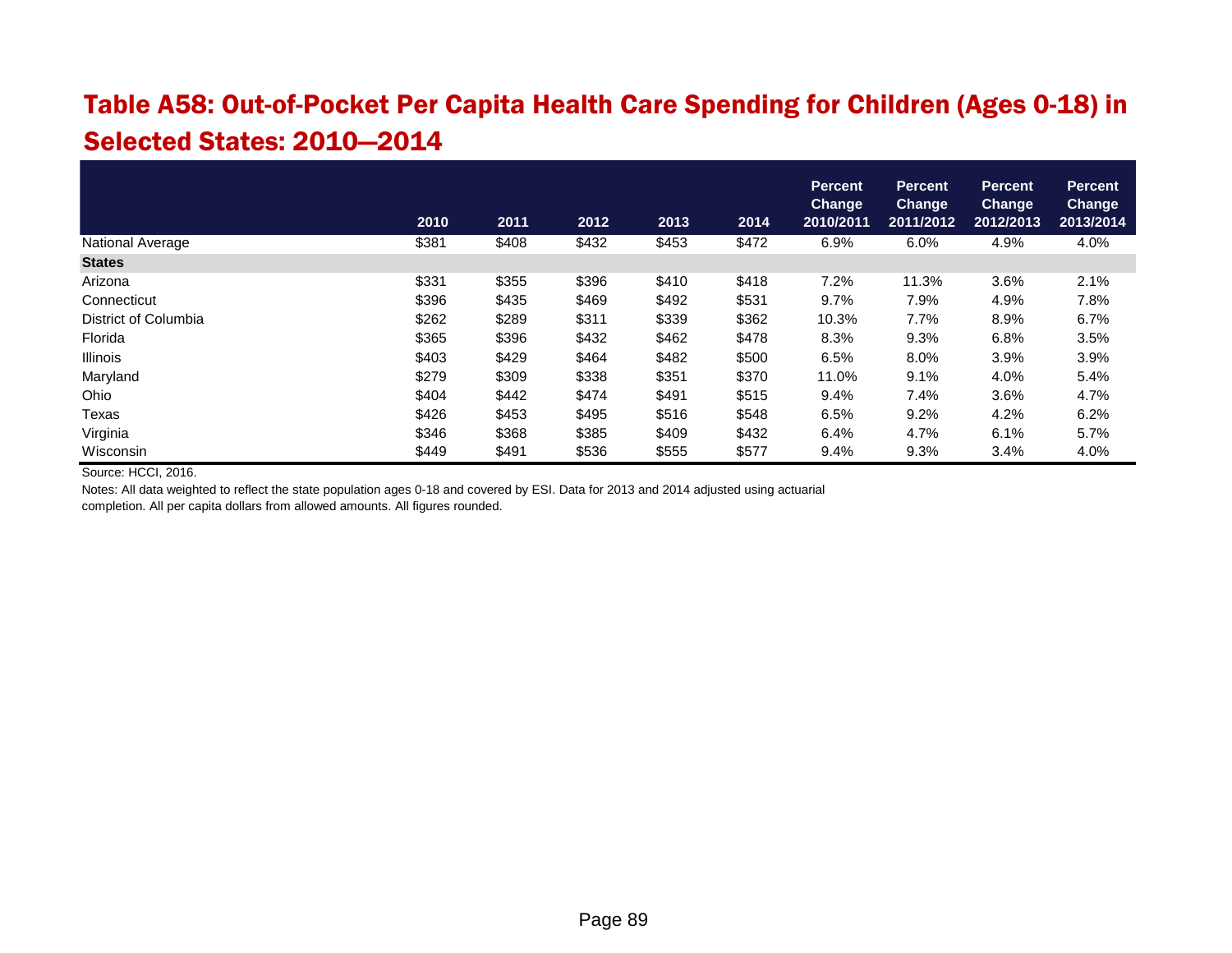# Table A59: Selected Health Care Trends for Children (Ages 0-18) in Arizona: 2010—2014

|                                | 2010     | 2011     | 2012     | 2013     | 2014     | <b>Percent</b><br>Change<br>2010/2011 | <b>Percent</b><br><b>Change</b><br>2011/2012 | <b>Percent</b><br>Change<br>2012/2013 | <b>Percent</b><br><b>Change</b><br>2013/2014 |
|--------------------------------|----------|----------|----------|----------|----------|---------------------------------------|----------------------------------------------|---------------------------------------|----------------------------------------------|
| <b>Emergency Room Visits</b>   |          |          |          |          |          |                                       |                                              |                                       |                                              |
| Per Capita Spending            | \$149    | \$171    | \$187    | \$191    | \$206    | 14.3%                                 | 9.6%                                         | 2.1%                                  | 8.0%                                         |
| Utilization per 1,000 Children | 188      | 196      | 202      | 188      | 179      | 4.6%                                  | 2.8%                                         | $-6.6%$                               | $-5.0%$                                      |
| Average Price per Visit        | \$795    | \$869    | \$927    | \$1,014  | \$1,152  | 9.3%                                  | 6.6%                                         | 9.4%                                  | 13.7%                                        |
| <b>Surgical Admissions</b>     |          |          |          |          |          |                                       |                                              |                                       |                                              |
| Per Capita Spending            | \$125    | \$159    | \$159    | \$199    | \$159    | 27.0%                                 | 0.1%                                         | 25.2%                                 | $-20.5%$                                     |
| Utilization per 1,000 Children | 5        | 5        | 5        | 4        | 3        | $-0.3%$                               | $-13.6%$                                     | $-12.6%$                              | $-19.4%$                                     |
| Average Price per Admission    | \$23,250 | \$29,614 | \$34,303 | \$49,132 | \$48,481 | 27.4%                                 | 15.8%                                        | 43.2%                                 | $-1.3%$                                      |

Source: HCCI, 2016.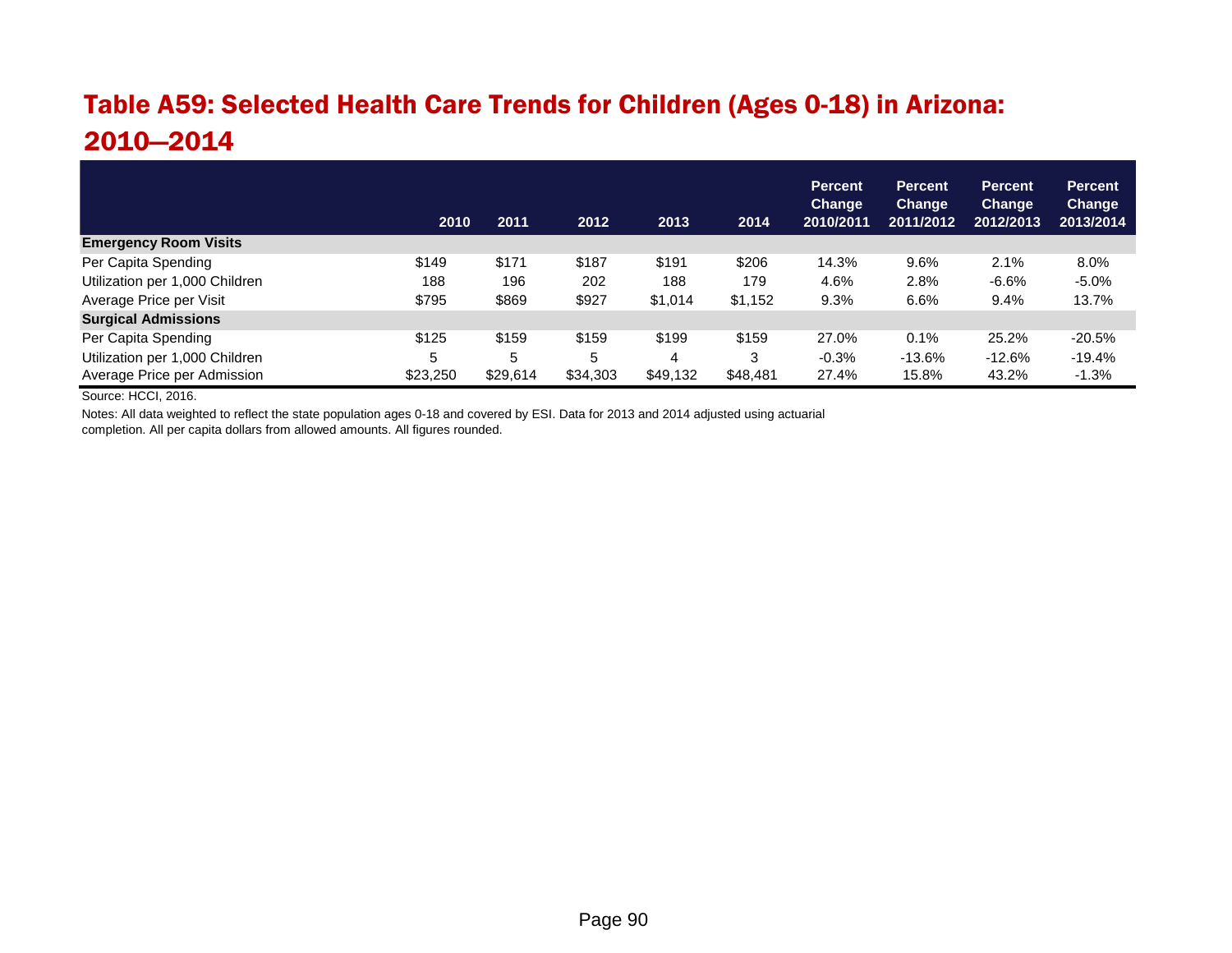# Table A60: Selected Health Care Trends for Children (Ages 0-18) in Connecticut: 2010—2014

|                                                              | 2010    | 2011    | 2012    | 2013    | 2014    | <b>Percent</b><br><b>Change</b><br>2010/2011 | <b>Percent</b><br><b>Change</b><br>2011/2012 | <b>Percent</b><br>Change<br>2012/2013 | <b>Percent</b><br><b>Change</b><br>2013/2014 |
|--------------------------------------------------------------|---------|---------|---------|---------|---------|----------------------------------------------|----------------------------------------------|---------------------------------------|----------------------------------------------|
| <b>Professional Procedures</b>                               |         |         |         |         |         |                                              |                                              |                                       |                                              |
| Per Capita Spending                                          | \$1,025 | \$1.129 | \$1.185 | \$1,198 | \$1,260 | 10.2%                                        | 5.0%                                         | 1.1%                                  | 5.1%                                         |
| Utilization per 1,000 Children                               | 12,853  | 13,423  | 13,690  | 13.460  | 13,478  | 4.4%                                         | 2.0%                                         | $-1.7%$                               | 0.1%                                         |
| <b>Visits to the Doctor</b>                                  |         |         |         |         |         |                                              |                                              |                                       |                                              |
| Per Capita Spending                                          | \$385   | \$412   | \$430   | \$452   | \$467   | 6.9%                                         | 4.5%                                         | 5.0%                                  | 3.3%                                         |
| Utilization per 1,000 Children                               | 3,650   | 3,769   | 3,761   | 3,817   | 3,829   | 3.3%                                         | $-0.2%$                                      | l.5%                                  | 0.3%                                         |
| Utilization, Filled Days of Prescriptions per 1,000 Children |         |         |         |         |         |                                              |                                              |                                       |                                              |
| <b>Total Prescriptions</b>                                   | 77.887  | 81,220  | 83,439  | 84,559  | 84,800  | 4.3%                                         | 2.7%                                         | 1.3%                                  | 0.3%                                         |
| <b>Brand Prescriptions</b>                                   | 31.952  | 29.818  | 25.544  | 21.717  | 19.860  | $-6.7%$                                      | $-14.3%$                                     | $-15.0%$                              | $-8.5%$                                      |
| <b>Generic Prescriptions</b>                                 | 45,932  | 51,399  | 57,864  | 62,841  | 64,926  | 11.9%                                        | 12.6%                                        | 8.6%                                  | 3.3%                                         |

Source: HCCI, 2016.

Notes: All data weighted to reflect the state population ages 0-18 and covered by ESI. Data for 2013 and 2014 adjusted using actuarial

completion. All per capita dollars from allowed amounts. All figures rounded.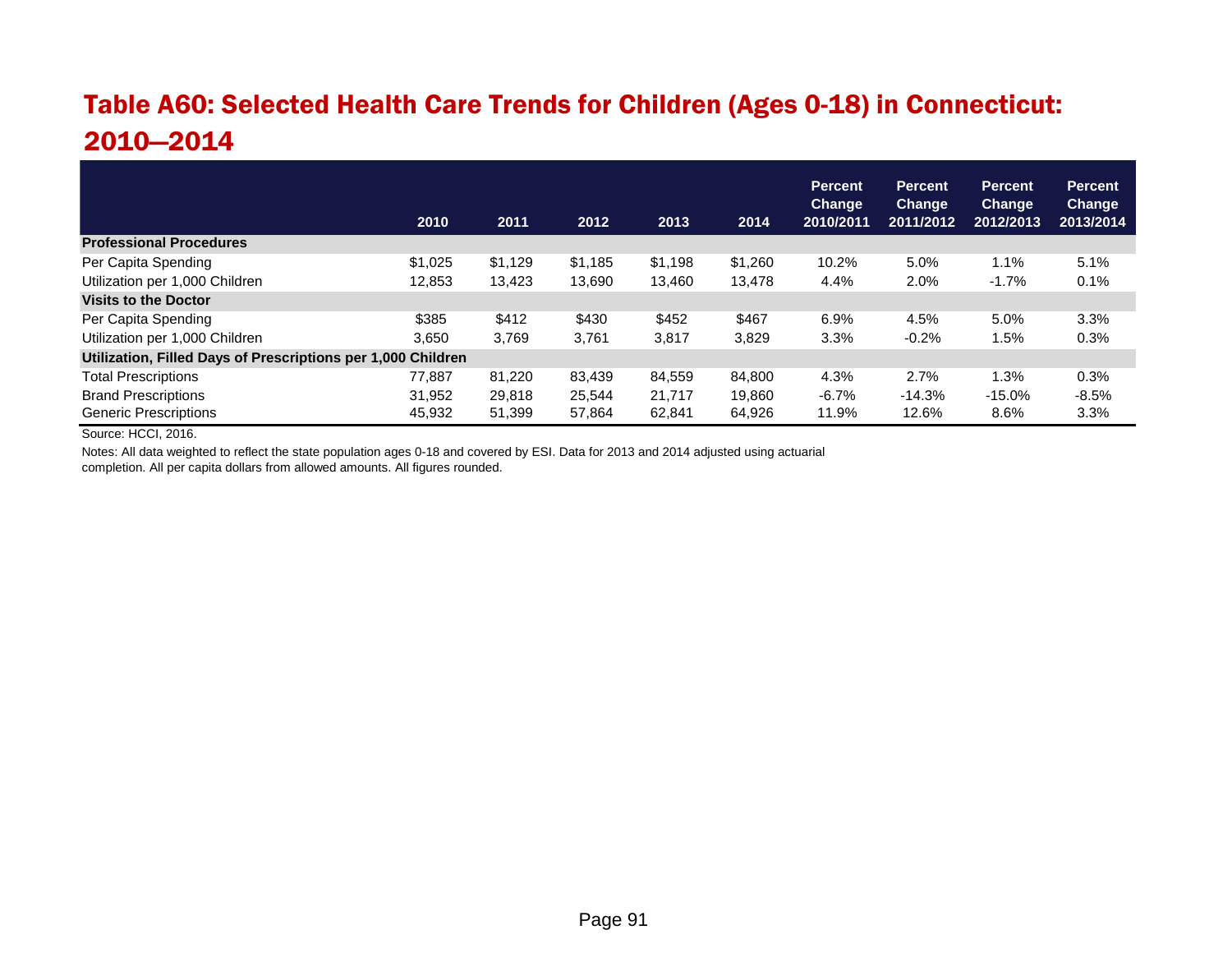# Table A61: Selected Health Care Trends for Children (Ages 0-18) in District of Columbia: 2010—2014

|                                                              | 2010   | 2011   | 2012   | 2013   | 2014   | <b>Percent</b><br><b>Change</b><br>2010/2011 | <b>Percent</b><br><b>Change</b><br>2011/2012 | <b>Percent</b><br>Change<br>2012/2013 | <b>Percent</b><br>Change<br>2013/2014 |
|--------------------------------------------------------------|--------|--------|--------|--------|--------|----------------------------------------------|----------------------------------------------|---------------------------------------|---------------------------------------|
| Utilization per 1,000 Children                               |        |        |        |        |        |                                              |                                              |                                       |                                       |
| <b>Acute Inpatient Admissions</b>                            | 50     | 54     | 51     | 55     | 64     | 8.7%                                         | $-6.4%$                                      | 8.4%                                  | 17.0%                                 |
| Newborn Admissions                                           | 27     | 28     | 28     | 31     | 40     | 3.7%                                         | $-0.4%$                                      | 11.9%                                 | 28.0%                                 |
| <b>Emergency Room Visits</b>                                 | 253    | 263    | 282    | 268    | 267    | 3.9%                                         | 6.9%                                         | $-4.7%$                               | $-0.6%$                               |
| Utilization, Filled Days of Prescriptions per 1,000 Children |        |        |        |        |        |                                              |                                              |                                       |                                       |
| <b>Total Prescriptions</b>                                   | 48,906 | 49.161 | 51.409 | 54,080 | 54,253 | $0.5\%$                                      | 4.6%                                         | 5.2%                                  | 0.3%                                  |
| <b>Brand Prescriptions</b>                                   | 17.341 | 15.480 | 14.384 | 12.753 | 12.156 | $-10.7%$                                     | $-7.1%$                                      | $-11.3%$                              | $-4.7%$                               |
| <b>Generic Prescriptions</b>                                 | 31,565 | 33,679 | 36,983 | 41,324 | 42,088 | 6.7%                                         | 9.8%                                         | 11.7%                                 | 1.8%                                  |

Source: HCCI, 2016.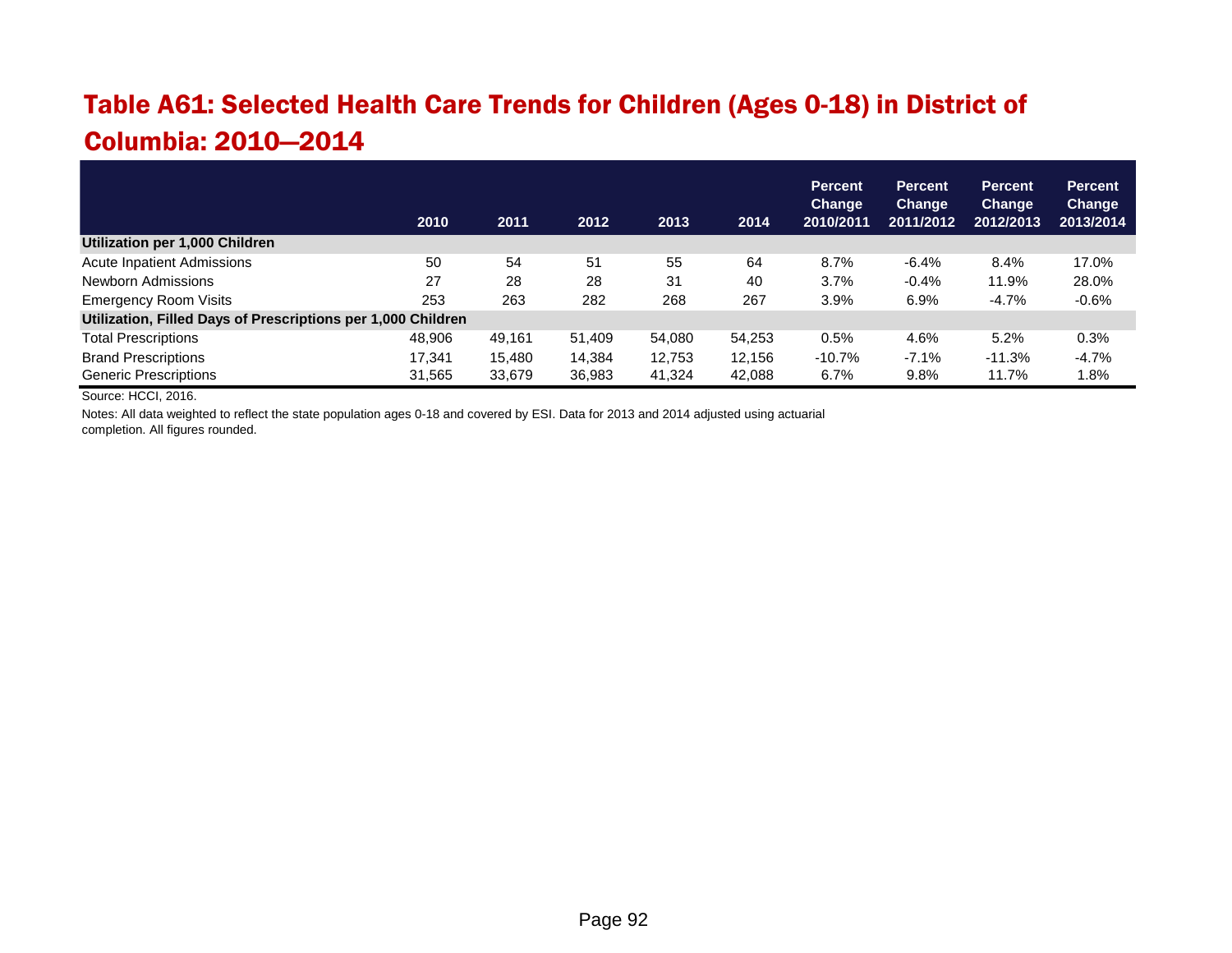# Table A62: Selected Health Care Trends for Children (Ages 0-18) in Florida: 2010—2014

|                                | 2010  | 2011  | 2012  | 2013  | 2014  | <b>Percent</b><br>Change<br>2010/2011 | <b>Percent</b><br>Change<br>2011/2012 | <b>Percent</b><br><b>Change</b><br>2012/2013 | <b>Percent</b><br>Change<br>2013/2014 |
|--------------------------------|-------|-------|-------|-------|-------|---------------------------------------|---------------------------------------|----------------------------------------------|---------------------------------------|
| Utilization per 1,000 Children |       |       |       |       |       |                                       |                                       |                                              |                                       |
| Outpatient Lab/Pathology       | 204   | 218   | 230   | 234   | 207   | 7.3%                                  | 5.4%                                  | 1.5%                                         | $-11.3%$                              |
| Professional Lab/Pathology     | 2,366 | 2.477 | 2.627 | 2.648 | 2.524 | 4.7%                                  | 6.1%                                  | 0.8%                                         | $-4.7%$                               |
| Outpatient Radiology           | 80    | 82    | 80    | 80    | 76    | 2.1%                                  | $-2.9%$                               | $-0.1%$                                      | $-4.7%$                               |
| Professional Radiology         | 504   | 497   | 490   | 473   | 459   | $-1.2%$                               | $-1.5%$                               | $-3.4%$                                      | $-3.1%$                               |
| <b>Emergency Room Visits</b>   | 178   | 184   | 193   | 197   | 200   | 3.2%                                  | 5.0%                                  | 1.8%                                         | 1.4%                                  |

Source: HCCI, 2016.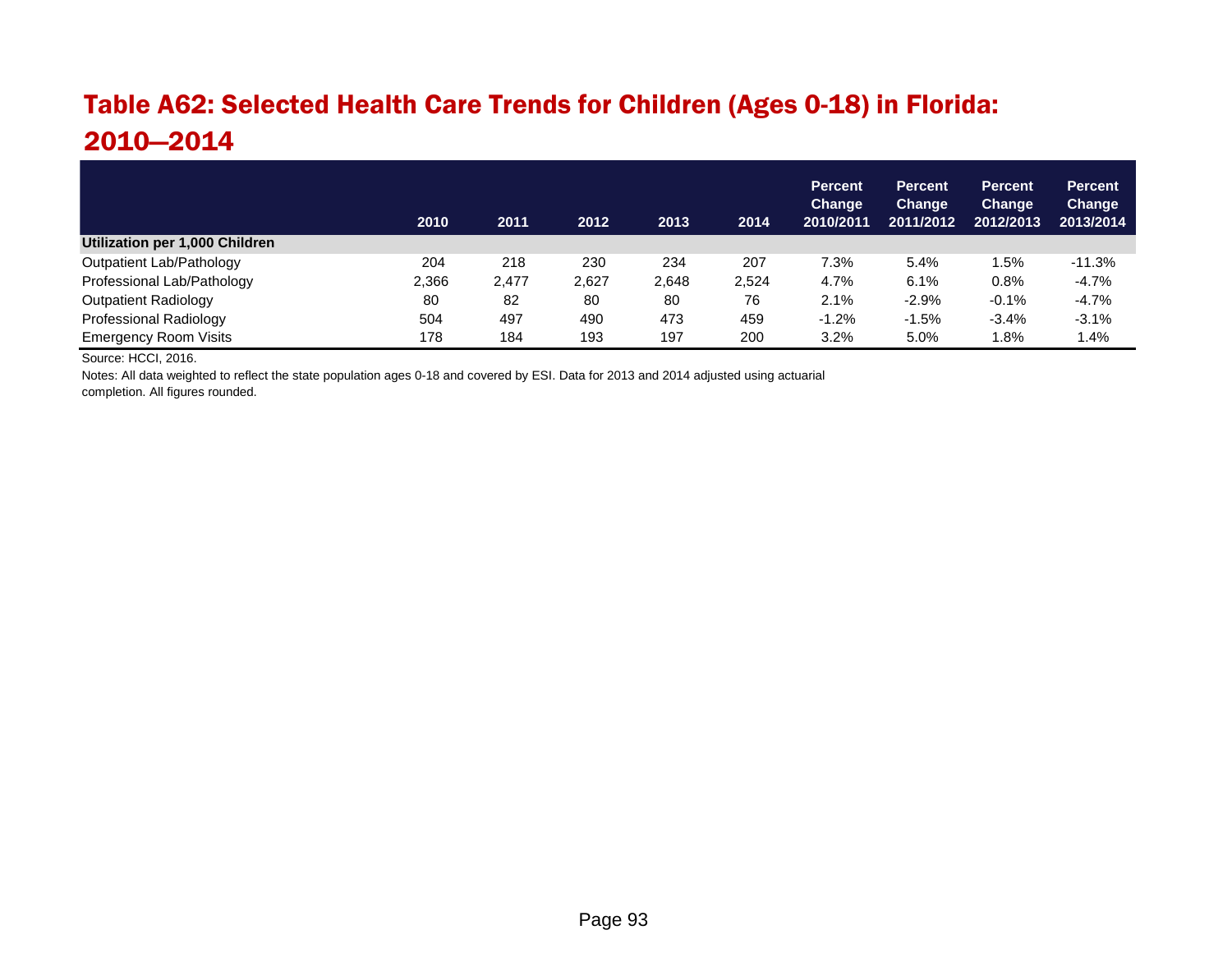# Table A63: Selected Health Care Trends for Children (Ages 0-18) in Illinois: 2010—2014

|                                                              | 2010   | 2011   | 2012   | 2013   | 2014   | <b>Percent</b><br><b>Change</b><br>2010/2011 | <b>Percent</b><br>Change<br>2011/2012 | <b>Percent</b><br>Change<br>2012/2013 | <b>Percent</b><br><b>Change</b><br>2013/2014 |
|--------------------------------------------------------------|--------|--------|--------|--------|--------|----------------------------------------------|---------------------------------------|---------------------------------------|----------------------------------------------|
| Utilization per 1,000 Children                               |        |        |        |        |        |                                              |                                       |                                       |                                              |
| <b>Acute Inpatient Admissions</b>                            | 42     | 43     | 43     | 44     | 43     | 2.8%                                         | $-1.1%$                               | 2.4%                                  | $-2.0\%$                                     |
| <b>Outpatient Visits</b>                                     | 246    | 250    | 252    | 242    | 232    | 1.7%                                         | 0.7%                                  | $-4.1%$                               | $-4.2%$                                      |
| Outpatient-Other                                             | 1,208  | 1,239  | 1,293  | 1,330  | 1,369  | 2.6%                                         | 4.3%                                  | 2.9%                                  | 2.9%                                         |
| <b>Professional Procedures</b>                               | 10.571 | 11.053 | 11.540 | 11,742 | 11.731 | 4.6%                                         | 4.4%                                  | 1.7%                                  | $-0.1%$                                      |
| Utilization, Filled Days of Prescriptions per 1,000 Children |        |        |        |        |        |                                              |                                       |                                       |                                              |
| <b>Total Prescriptions</b>                                   | 69,212 | 69,633 | 71,373 | 72,912 | 71,839 | 0.6%                                         | 2.5%                                  | 2.2%                                  | $-1.5%$                                      |
| <b>Brand Prescriptions</b>                                   | 26,550 | 23,178 | 19,432 | 15.539 | 13.711 | $-12.7%$                                     | $-16.2%$                              | $-20.0\%$                             | $-11.8%$                                     |
| <b>Generic Prescriptions</b>                                 | 42.651 | 46.443 | 51,917 | 57,358 | 58.102 | 8.9%                                         | 11.8%                                 | 10.5%                                 | 1.3%                                         |

Source: HCCI, 2016.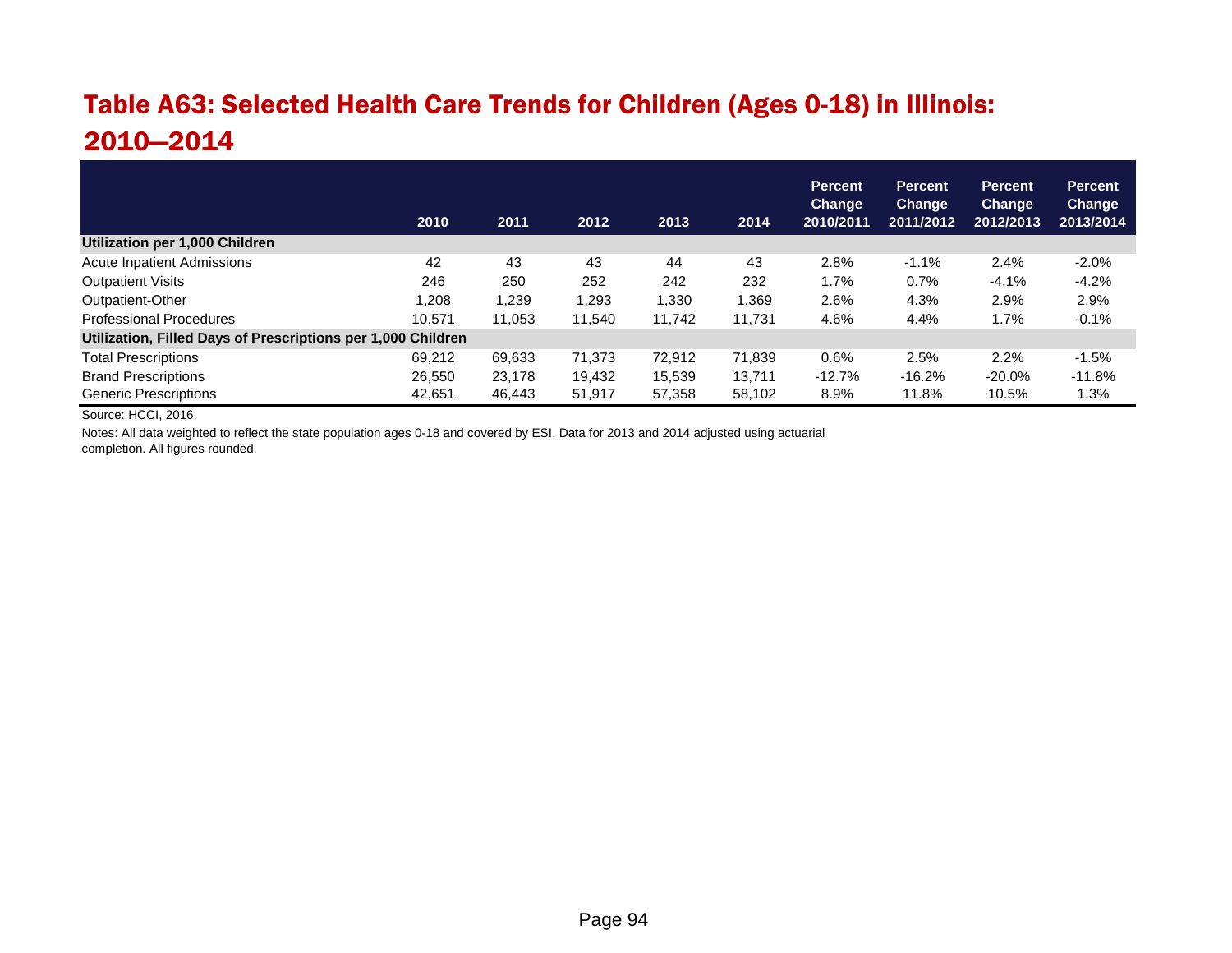#### Table A64: Selected Health Care Trends for Children (Ages 0-18) in Maryland: 2010—2014

|                                          | 2010 | 2011 | 2012 | 2013 | 2014 | <b>Percent</b><br><b>Change</b><br>2010/2011 | <b>Percent</b><br><b>Change</b><br>2011/2012 | <b>Percent</b><br>Change<br>2012/2013 | <b>Percent</b><br><b>Change</b><br>2013/2014 |
|------------------------------------------|------|------|------|------|------|----------------------------------------------|----------------------------------------------|---------------------------------------|----------------------------------------------|
| <b>Out-of-Pocket Spending Per Capita</b> |      |      |      |      |      |                                              |                                              |                                       |                                              |
| <b>Emergency Room Visits</b>             | \$24 | \$28 | \$30 | \$32 | \$35 | 17.0%                                        | 8.7%                                         | 6.4%                                  | 8.3%                                         |
| Visits to the Doctor                     | \$65 | \$69 | \$73 | \$79 | \$82 | 6.6%                                         | 4.8%                                         | 8.4%                                  | 4.7%                                         |

Source: HCCI, 2016.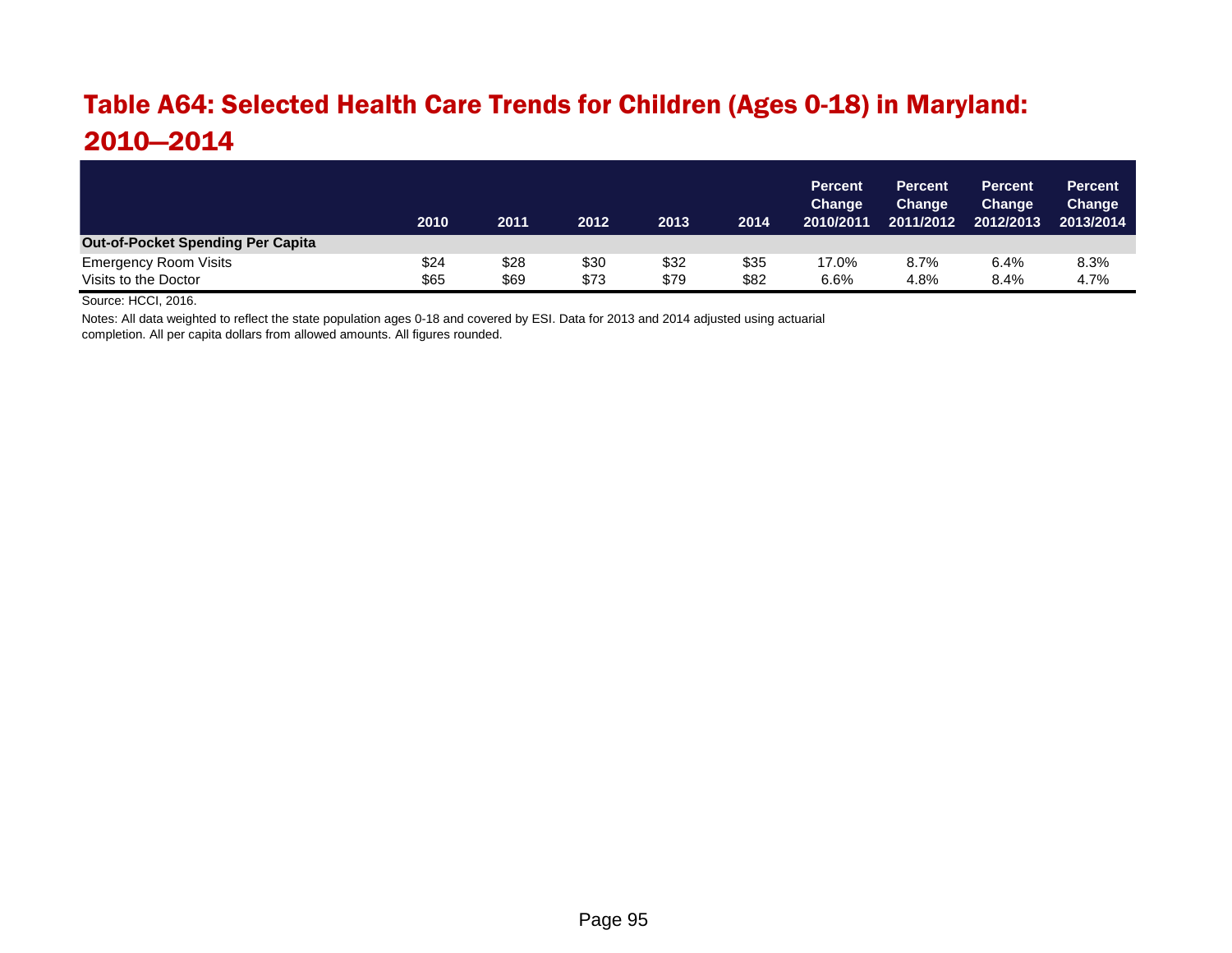#### Table A65: Selected Health Care Trends for Children (Ages 0-18) in Ohio: 2010—2014

|                                  | 2010 | 2011 | 2012 | 2013 | 2014 | <b>Percent</b><br>Change<br>2010/2011 | <b>Percent</b><br><b>Change</b><br>2011/2012 | <b>Percent</b><br><b>Change</b><br>2012/2013 | Percent<br>Change<br>2013/2014 |
|----------------------------------|------|------|------|------|------|---------------------------------------|----------------------------------------------|----------------------------------------------|--------------------------------|
| Utilization per 1,000 Children   |      |      |      |      |      |                                       |                                              |                                              |                                |
| <b>Emergency Room Visits</b>     | 256  | 269  | 276  | 260  | 259  | 4.8%                                  | 2.7%                                         | $-5.8%$                                      | $-0.4%$                        |
| <b>Outpatient Surgery Visits</b> | 54   | 56   | 55   | 53   | 50   | 2.7%                                  | $-1.7%$                                      | $-3.6%$                                      | $-6.2%$                        |

Source: HCCI, 2016.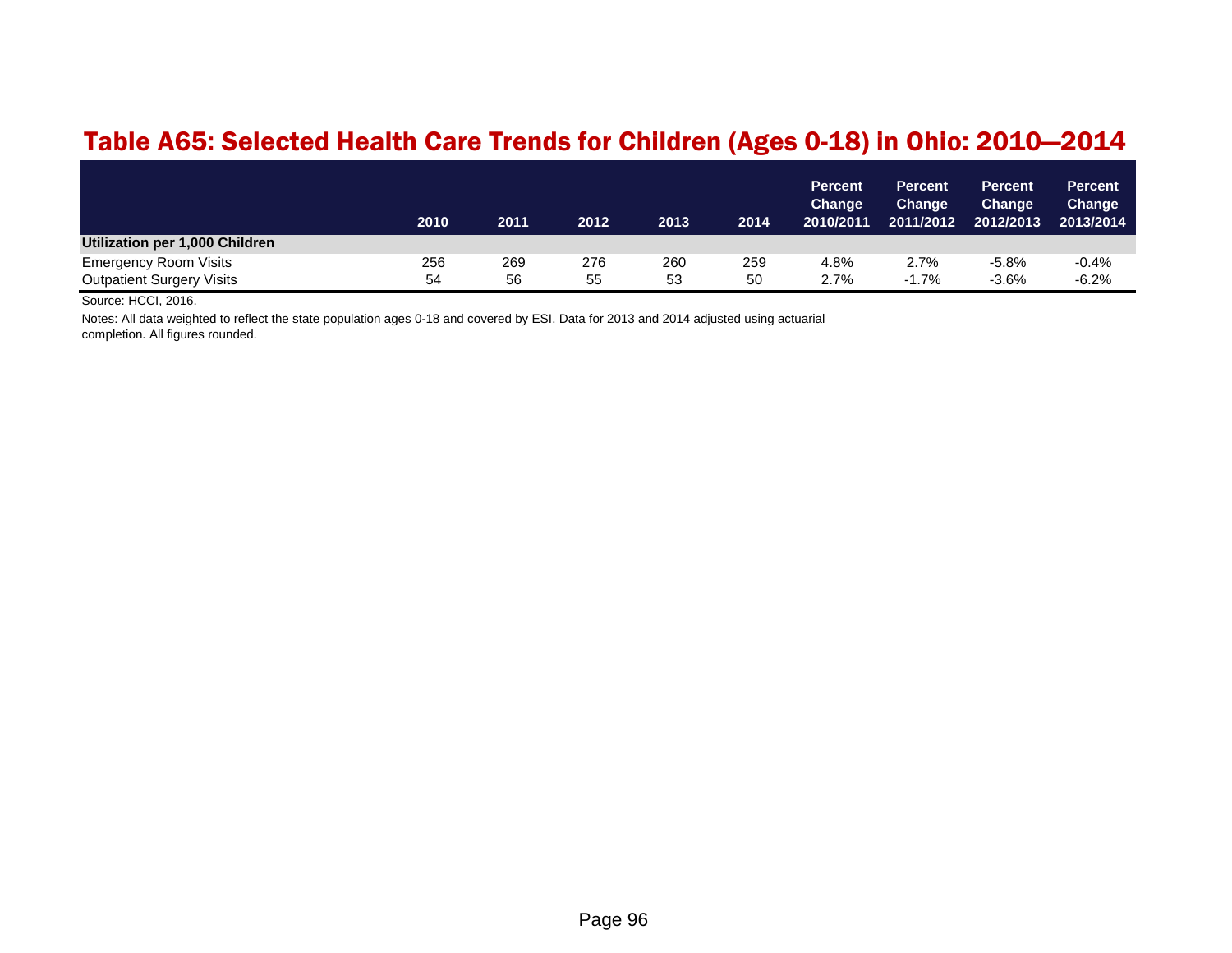# Table A66: Selected Health Care Trends for Children (Ages 0-18) in Texas: 2010—2014

|                                                                                    | 2010   | 2011   | 2012   | 2013   | 2014   | <b>Percent</b><br><b>Change</b><br>2010/2011 | <b>Percent</b><br>Change<br>2011/2012 | <b>Percent</b><br><b>Change</b><br>2012/2013 | <b>Percent</b><br>Change<br>2013/2014 |  |
|------------------------------------------------------------------------------------|--------|--------|--------|--------|--------|----------------------------------------------|---------------------------------------|----------------------------------------------|---------------------------------------|--|
| Utilization per 1,000 Children (Ages 0-18)                                         |        |        |        |        |        |                                              |                                       |                                              |                                       |  |
| <b>Acute Inpatient Admissions</b>                                                  | 41     | 42     | 42     | 42     | 44     | $1.1\%$                                      | 1.6%                                  | $-0.4%$                                      | 4.1%                                  |  |
| <b>Administered Drugs</b>                                                          | 157    | 148    | 155    | 145    | 149    | $-5.9%$                                      | 4.8%                                  | $-6.4%$                                      | 3.1%                                  |  |
| Utilization, Filled Days of Prescriptions per 1,000 Infants or Toddlers (Ages 0-3) |        |        |        |        |        |                                              |                                       |                                              |                                       |  |
| <b>Total Prescriptions</b>                                                         | 64.556 | 59.149 | 58.213 | 55.785 | 53.304 | $-8.4%$                                      | $-1.6%$                               | $-4.2%$                                      | $-4.4%$                               |  |
| <b>Brand Prescriptions</b>                                                         | 19.904 | 14,588 | 12,628 | 10.282 | 9,153  | $-26.7%$                                     | $-13.4%$                              | $-18.6\%$                                    | $-11.0\%$                             |  |
| <b>Generic Prescriptions</b>                                                       | 44.647 | 44,553 | 45.519 | 45.493 | 44.116 | $-0.2%$                                      | 2.2%                                  | $-0.1%$                                      | $-3.0%$                               |  |
| Anti-Infective Agents                                                              | 19.609 | 18.748 | 18,804 | 17,257 | 16,548 | $-4.4%$                                      | 0.3%                                  | $-8.2%$                                      | $-4.1%$                               |  |

Source: HCCI, 2016.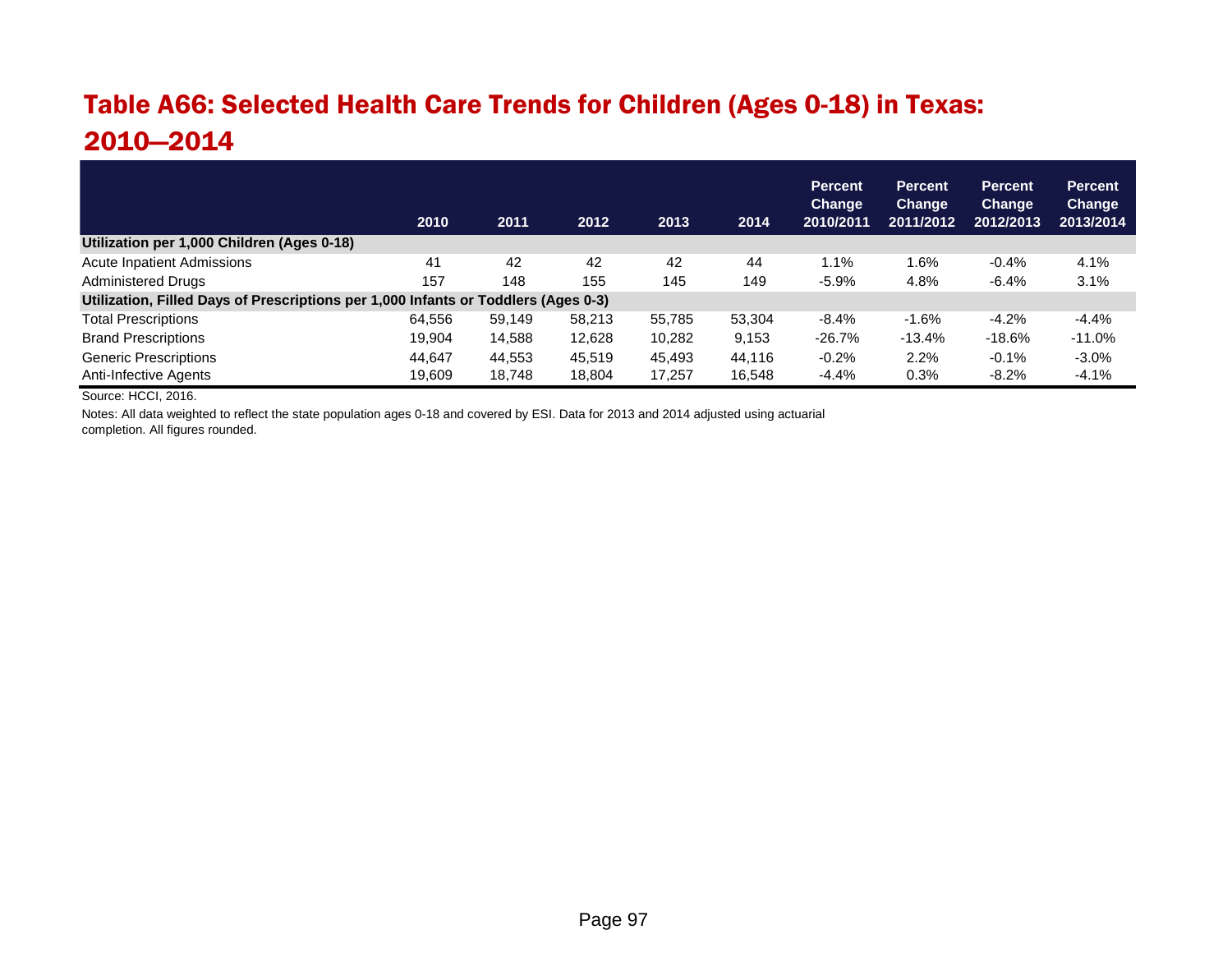# Table A67: Selected Health Care Trends for Children (Ages 0-18) in Virginia: 2010—2014

|                                       | 2010  | 2011  | 2012  | 2013  | 2014  | <b>Percent</b><br>Change<br>2010/2011 | <b>Percent</b><br><b>Change</b><br>2011/2012 | <b>Percent</b><br>Change<br>2012/2013 | <b>Percent</b><br>Change<br>2013/2014 |
|---------------------------------------|-------|-------|-------|-------|-------|---------------------------------------|----------------------------------------------|---------------------------------------|---------------------------------------|
| <b>Per Capita Spending</b>            |       |       |       |       |       |                                       |                                              |                                       |                                       |
| <b>Acute Inpatient Admissions</b>     | \$395 | \$481 | \$540 | \$492 | \$527 | 21.9%                                 | 12.4%                                        | $-9.0\%$                              | 7.2%                                  |
| <b>Medical Admissions</b>             | \$109 | \$127 | \$156 | \$137 | \$136 | 16.9%                                 | 23.1%                                        | $-12.7%$                              | $-0.2%$                               |
| <b>Utilization per 1,000 Children</b> |       |       |       |       |       |                                       |                                              |                                       |                                       |
| <b>Acute Inpatient Admissions</b>     | 36    | 38    | 37    | 38    | 40    | 5.0%                                  | $-1.2%$                                      | 1.6%                                  | 5.8%                                  |
| <b>Medical Admissions</b>             | 10    | 10    | 10    | 9     | 9     | 3.0%                                  | $-2.7%$                                      | $-11.2%$                              | 6.5%                                  |

Source: HCCI, 2016.